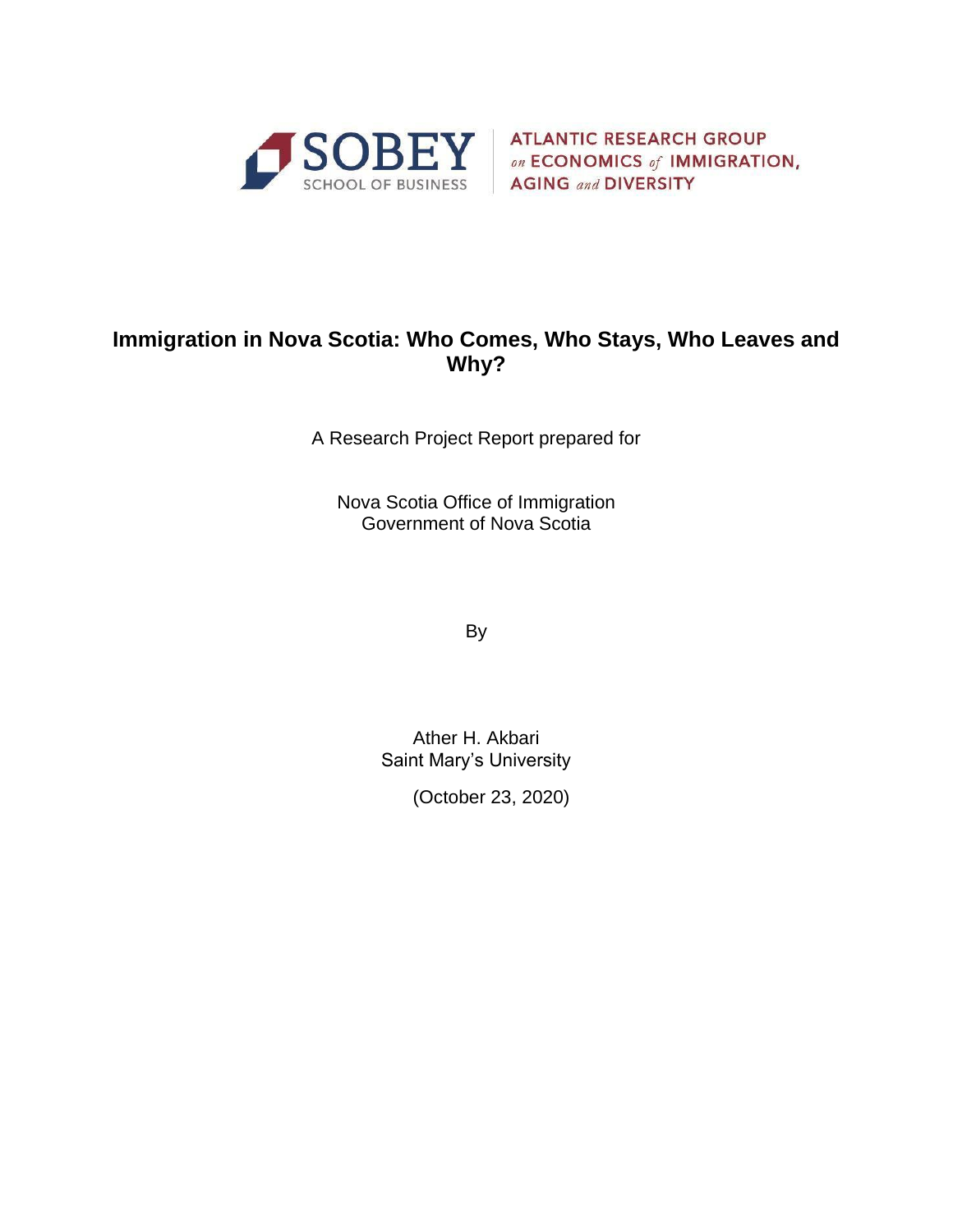

# **Table of Contents**

| A comparative analysis of stayers and leavers and some conclusions 60        |  |
|------------------------------------------------------------------------------|--|
|                                                                              |  |
|                                                                              |  |
|                                                                              |  |
|                                                                              |  |
| A summary of method used in coding of descriptive answers provided by<br>A.2 |  |
|                                                                              |  |
|                                                                              |  |
|                                                                              |  |
|                                                                              |  |
|                                                                              |  |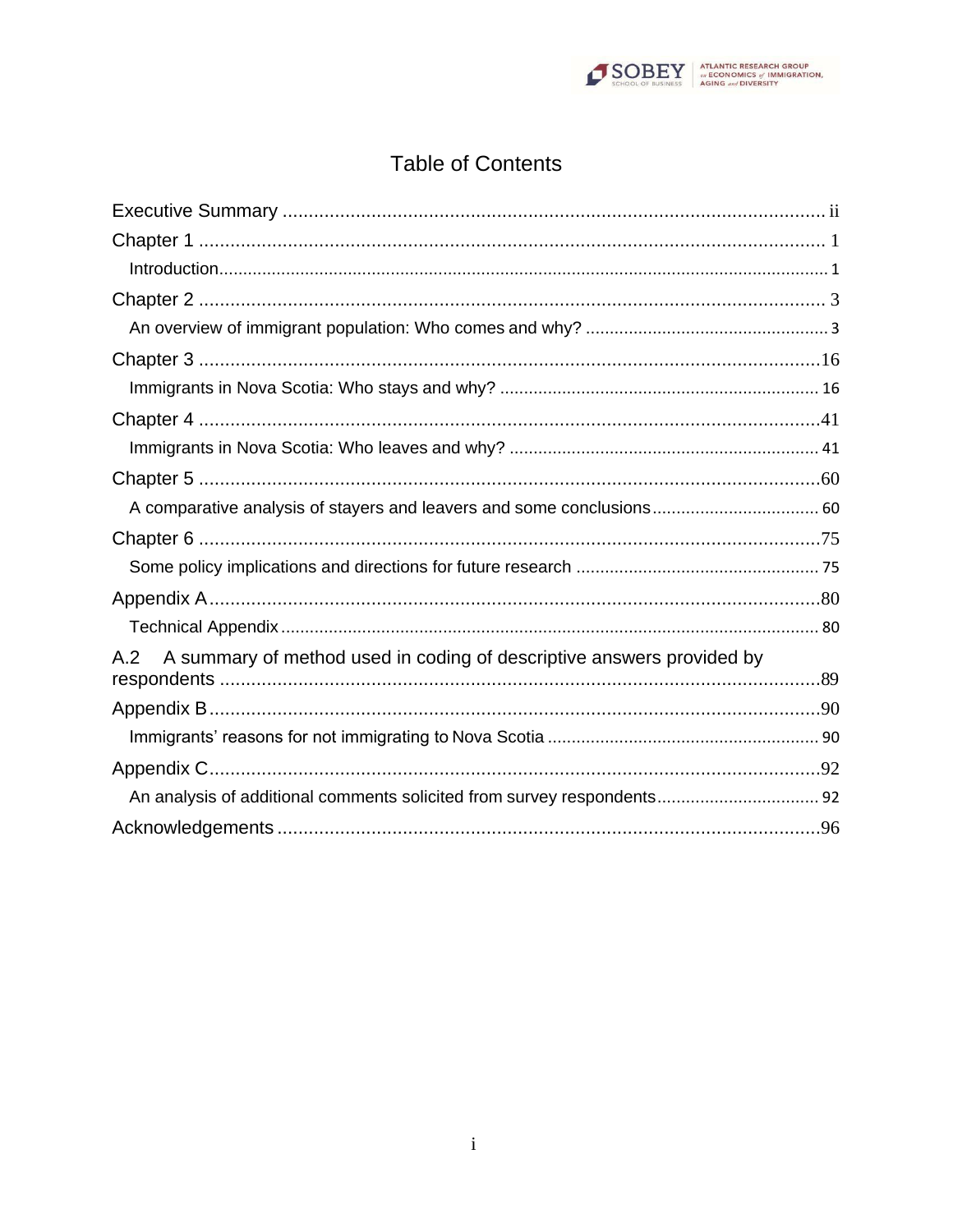

# **Executive Summary**

<span id="page-2-0"></span>The main purpose of this research was to investigate why immigrants choose Nova Scotia as their destination in Canada, and why some stay in the province and others leave. The first project report used 2016 Canadian Census data to study general mobility patterns of Nova Scotia immigrants. The second report presented a literature review on mobility motivations of individuals and their location choice. This third and final report analyzes the results of an online survey of immigrants who arrived in Canada during 2011-2018 with either the intention to go to Nova Scotia or who lived in Nova Scotia at some point during the eight-year period.

#### **About the survey**

Findings presented in this report are based on a survey of 2,815 respondents who represent 28,760 identified by Immigration, Refugee and Citizenship Canada (IRCC) as either staying in Nova Scotia currently, or having lived in and left the province. In compliance with the *Privacy Act*, IRCC distributed the survey invitations to potential respondents to ensure the protection of personal information. No personal information or individual-level administrative data was shared by IRCC. All estimates are expected to be correct with 95 percent confidence within 1.8 percent for the entire sample, 2.0 percent for the sample of stayers and 3.5 percent for the sample of those who have left. Some focus groups were held in conjunction with the survey. Answers to some descriptive questions have been quantified.

ii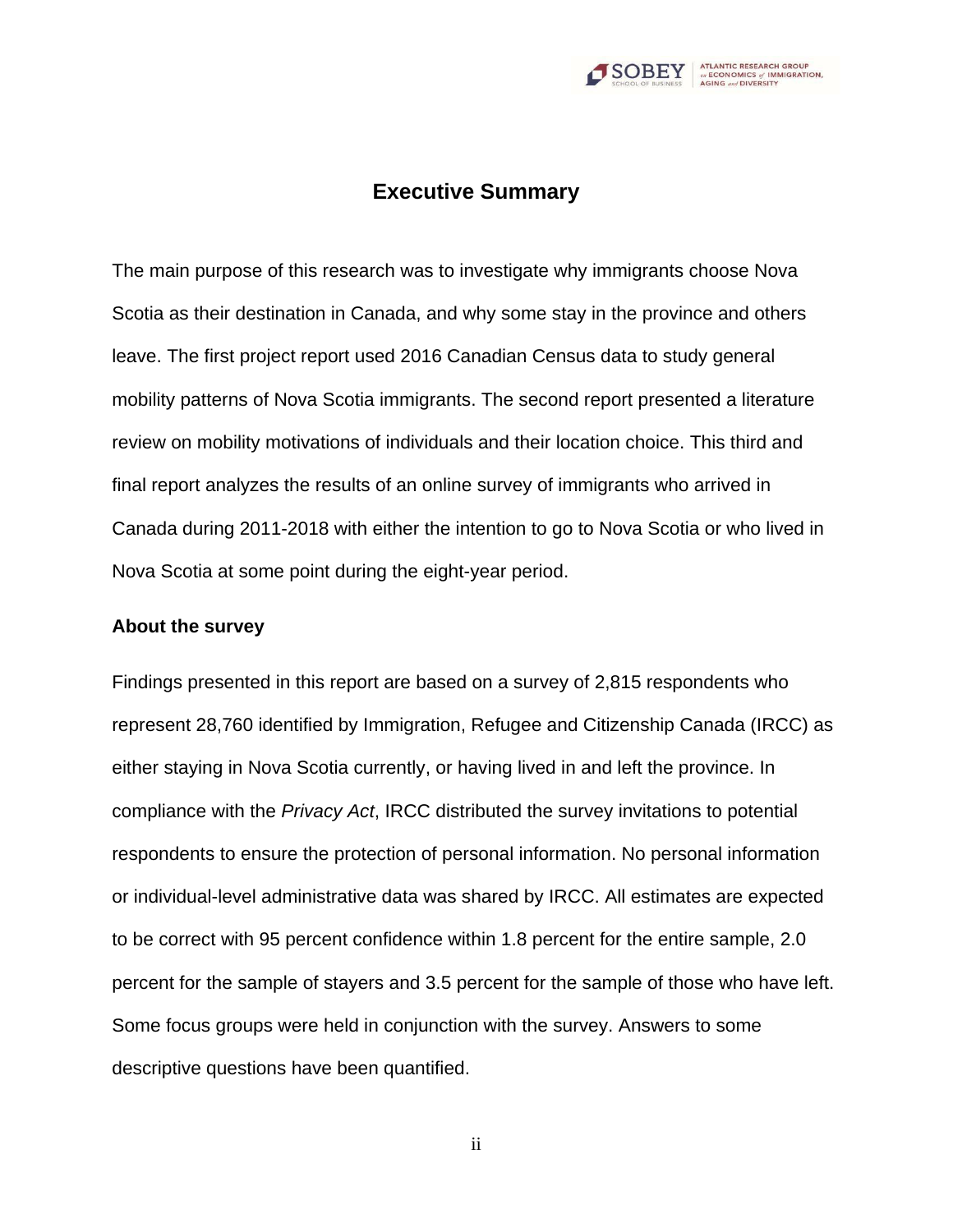

### **Sources of information used by immigrants**

Immigrants choose Nova Scotia based on the information they receive from multiple sources. About 85 percent use government sources (government officials, websites, literature and other types of information). More than 70 percent also use personal contacts (friends or family) along with other sources that include potential employer contacts, job fairs, lawyers and consultants.

About 65 percent of immigrant were satisfied with the accuracy of information they had received about the province prior to arrival while a quarter of them were neutral in their rating. Some of those who were not satisfied implied in their written comments, and in focus groups, that the information sources they used portrayed a too positive picture of the province.

#### **Factors in destination choice**

Based on the information they obtain, several economic and non-economic features of Nova Scotia influence their decision to move to the province. More than 40 percent base their choice on economic factors including job opportunities for themselves and their spouse, and the cost of living (including housing). The remaining immigrants base their decision on a variety of social factors including safe communities, a good place to raise children, communities without discrimination, and quality of life. In their ranking of the importance of these factors in their decision, employment opportunities, quality of life and safe community received the highest ranking, while access to local community services and language training were the least important.

iii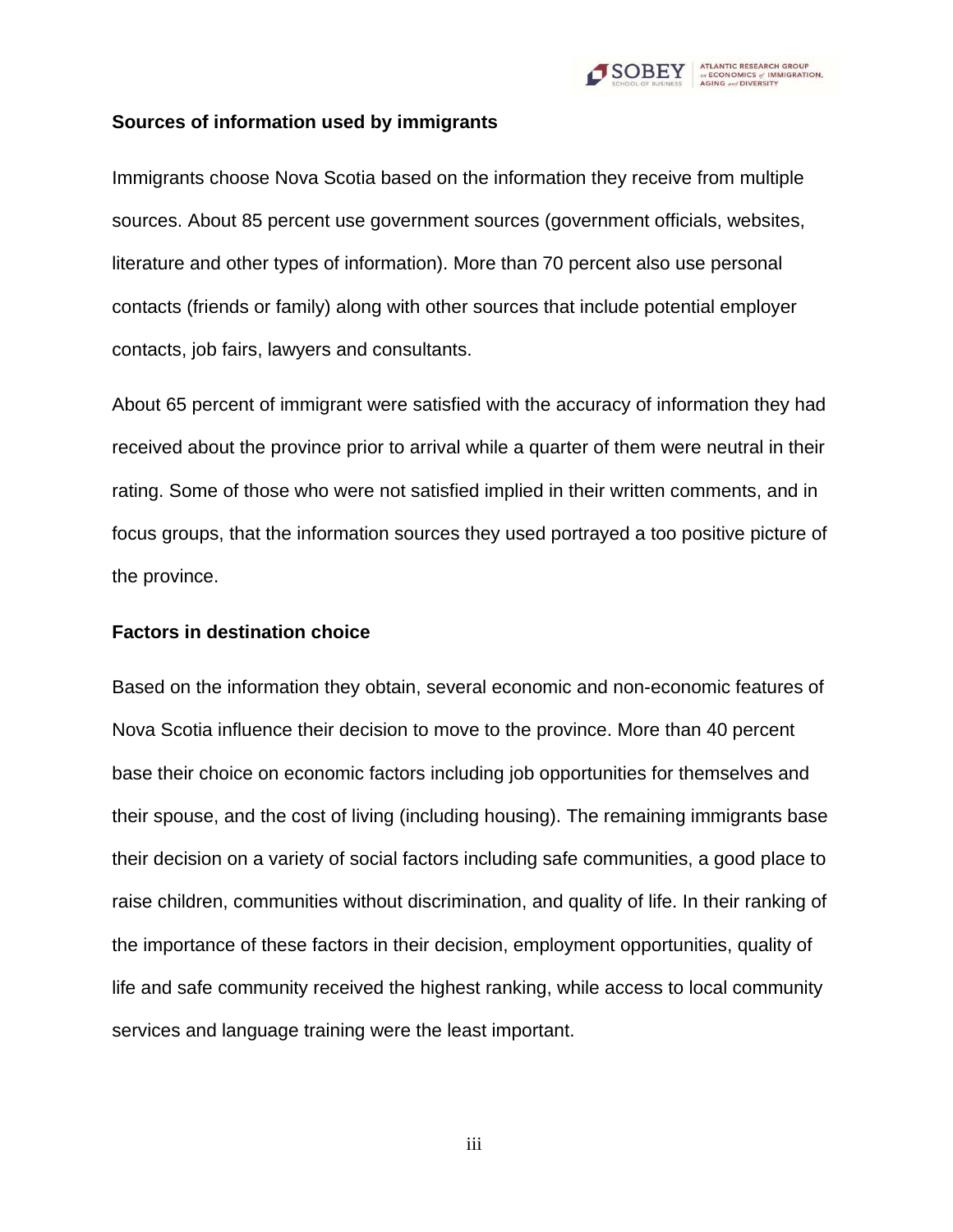

#### **Immigrant stayers and leavers**

About 74 percent of immigrants who had arrived during 2011-2018 were still living in the province (21,210 in total). However, based on their intentions expressed in the survey, it is possible that in addition to the 26 percent who have left the province an additional 10 percent could also leave over the next five years. The top three reasons these respondents gave for having left the province, or for their intention to leave, were to seek better employment opportunities, seek better wages and lower taxes, and trying to find better health care. Some also complained of discriminatory workplaces.

The gender composition of immigrants who have left (leavers) and those who have stayed (stayers) is the same, about 54 percent male. Leavers are younger, less likely to be married and have about the same composition of university education as stayers. About 91 percent in both populations have the ability to communicate only in one official language, English. However, less than half in each population prefer to speak English at home. Leavers are more likely to be from India and China than are stayers and about 40 percent of them had lived elsewhere in Canada before arriving in Nova Scotia, compared to only 27 percent of stayers.

### **Satisfaction with destination choice**

Nova Scotia resident immigrants gave safe community and quality of life their top satisfaction ratings, each above 4 on a scale of 1 to 5 expressing their satisfaction with these services. These two features of Nova Scotia were also rated highly by leavers. In the case of stayers, satisfaction ratings of these two features were followed by better educational opportunities for children and building a better life for children, both of which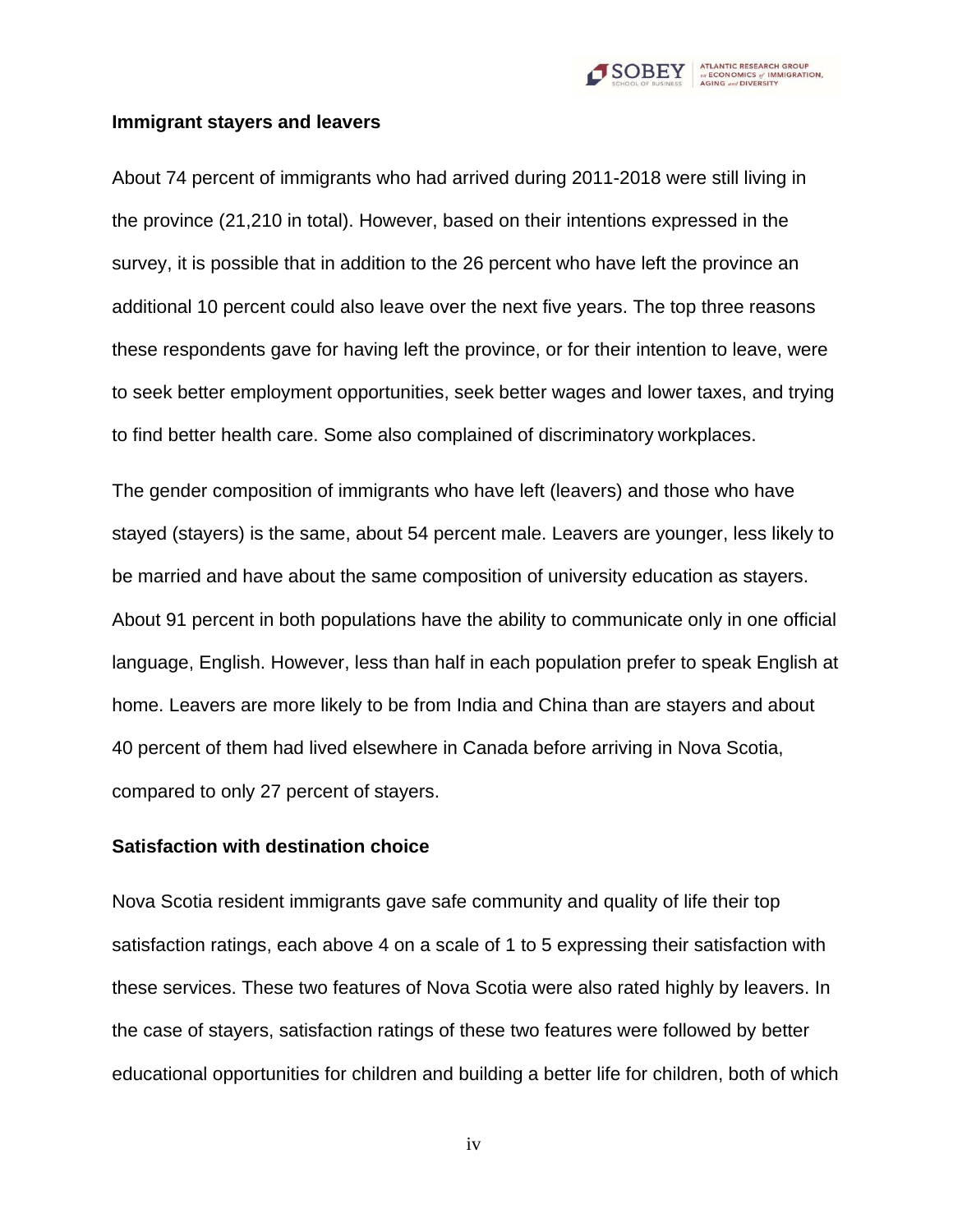

were rated lower by leavers for whom a community without discrimination and education opportunities were more important in destination choice. However, both of these features were rated lower in satisfaction by them than by stayers. Health care and employment opportunities, which were very important in immigrants' decision to move to the province, received the lowest rating by stayers. Leavers were more dissatisfied with employment opportunities than stayers. They were more satisfied than stayers with health care in Nova Scotia. This is an important finding as it is based on their actual experience with health care in other provinces.

#### **Accessing settlement services and satisfaction with them**

More than half of leavers and about 42 percent of stayers did not use any Nova Scotia settlement services. Refugees are the most likely users followed by economic and family class immigrants. Descriptive responses indicated many were not aware these services existed, they were not offered in their area of residence (often outside Halifax) or the service providers were too busy to give them an appointment. Employment counselling, language training and pre-arrival services were used the most while entrepreneurship support and credential recognition services were used by less than 10 percent in each population.

Both populations are neutral in terms of their satisfaction with most Nova Scotia settlement services (neither satisfied nor dissatisfied). Pre-arrival services and credential recognition were rated slightly higher by leavers. But leavers were dissatisfied with entrepreneurship support service, giving it a very low score of 2.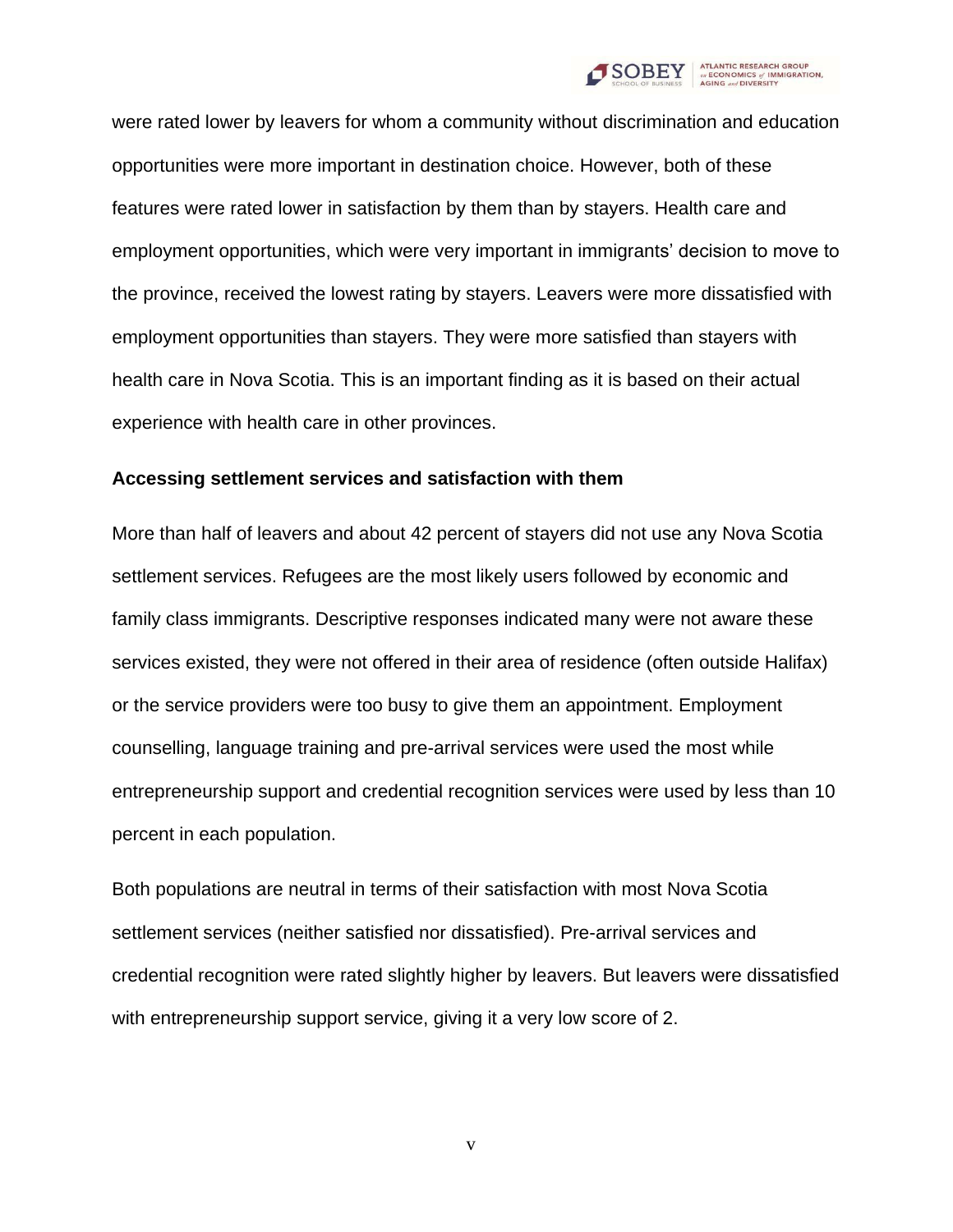

### **Engagement in social, cultural and religious activities**

Participation is low (not exceeding 34 percent) in all social, cultural and religious activities. Higher percentages of stayers are involved activities than are leavers in their current province of residence. Stayers are generally older and are likely to have stronger links to their religious or ethnic communities which explains their greater participation in religious organizations. Younger and single people are more likely to be involved in sports and recreation which is reflected in the data for leavers who are younger. More than 30 percent of stayers do not engage in any of these activities. About 40 percent of leavers also do not participate in these activities in their current provinces of residence. While this result could be due to a lack of availability of such opportunities where they live it may also reflect a general issue of social integration of immigrants in Canada that can be investigated in greater detail.

#### **Comparing Nova Scotia with other provinces**

Stayers and leavers view Nova Scotia to be worse off in terms of economic factors including wage rate, tax rate and job opportunities. Although access to quality health care is also viewed as worse by stayers, leavers are neutral in their rating. Both groups rate cost of living, safety of community, quality of accommodation and lack of discrimination to be better in Nova Scotia than in other provinces. The ratings provided by leavers are instructive as they are based on their own experiences in their current province of residence.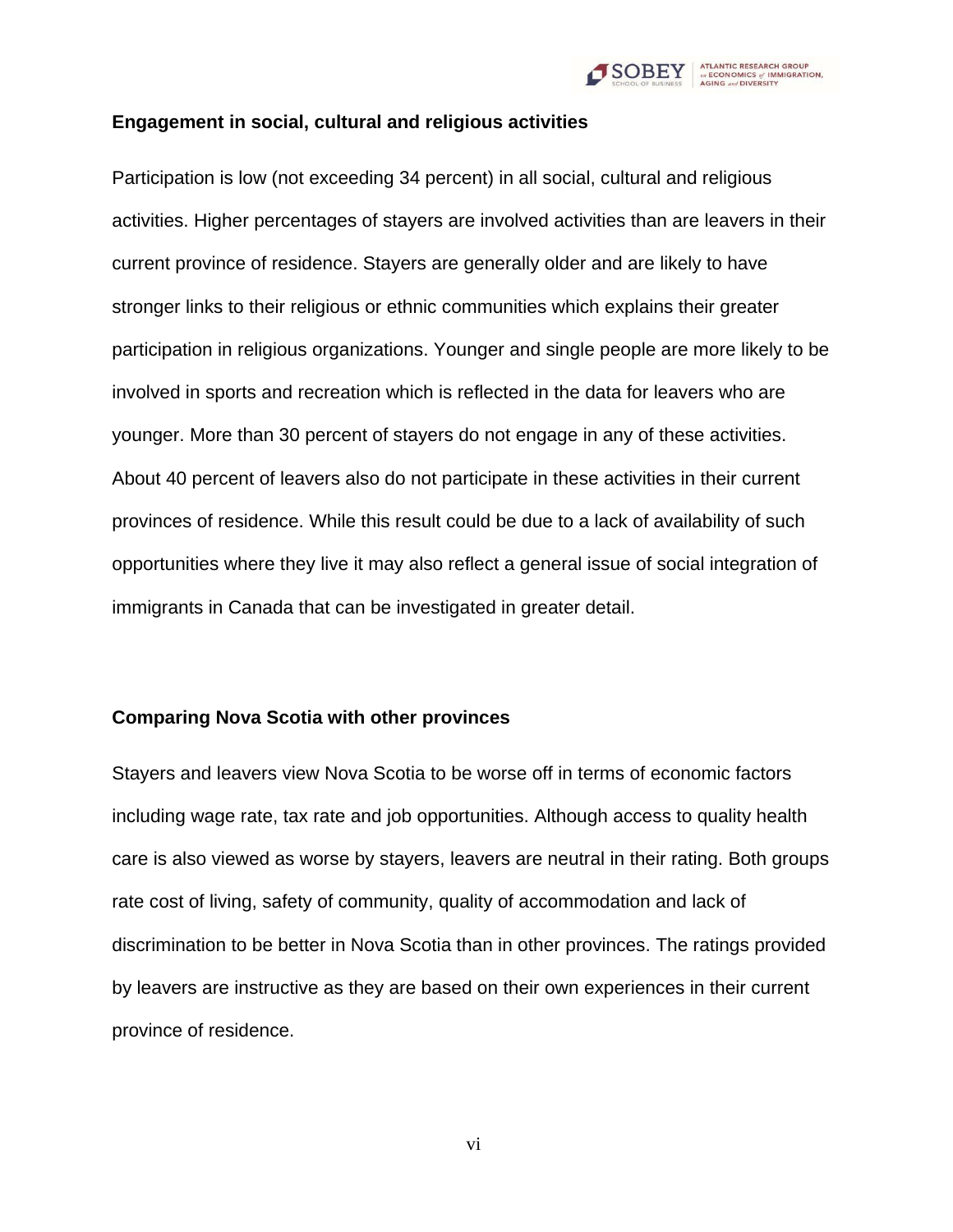

#### **Immigrants in labour markets**

Immigrants who have left Nova Scotia are more likely to be employed and work in their preferred occupations than those who are living in Nova Scotia. They are less likely to hold multiple jobs.

#### **Conclusion**

Survey data presented in this report indicate that economic opportunity is the most pervasive factor that encourages immigrants to remain in Nova Scotia. Many immigrants who leave Nova Scotia mention economic opportunities as the main reason they left, although some mention, in theior written responses, that they took the decision reluctantly and miss many social and other aspects of living in the province. Opportunities are mainly related to finding a job but also extend to finding the right job, or one that fits their level of education, skills and experience. The census 2016 data, presented in the first background report of this project showed that those who came as economic class immigrants had the least retention rate in the province, when compared to family and refugee class immigrants. It is recommended that immigrant attraction should focus economic immigrants who come with their families. For their settlement and integration, employer involvement such as in the Atlantic Immigration Pilot Program, is an important step taken at federal and provincial levels. Initiatives to strengthen immigrants' social connectedness by encouraging volunteering, sports and recreation activities can also help in raising their and their family's satisfaction with living in Nova Scotia.

vii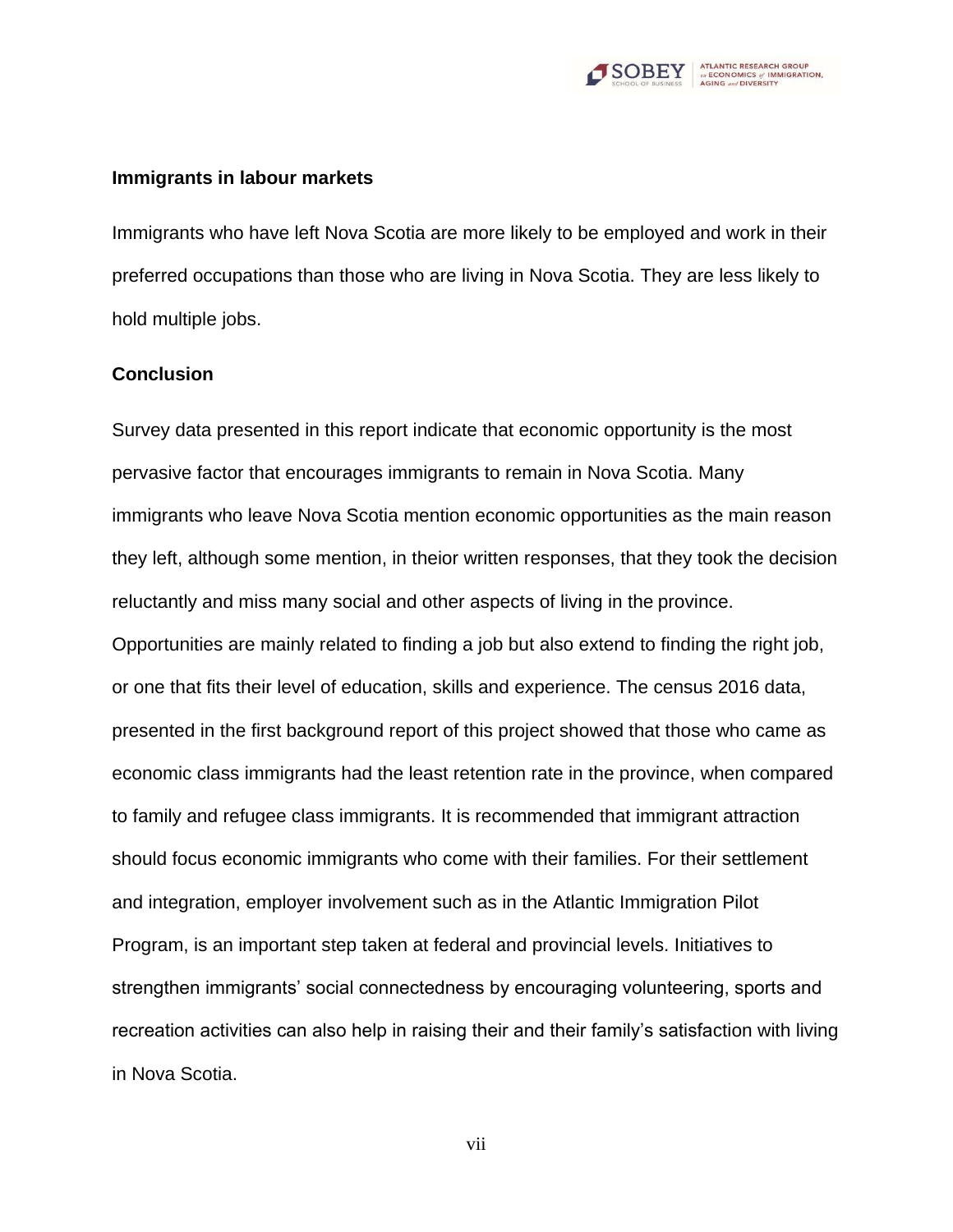

# <span id="page-8-1"></span>**Chapter 1 Introduction**

<span id="page-8-0"></span>This is the third report of the project *Immigration to Nova Scotia: Who Comes, Who Stays, Who Leaves and Why?* The first report provided background and contextual information by presenting evidence, mainly based on the 2016 Canadian Census, on the socio-economic and demographic profiles of immigrants who came to Nova Scotia between 2011 and 2016, and of those who have stayed in the province longer. Interprovincial movements of immigrants and non-immigrants were also investigated. The second report reviewed current literature to identify the possible reasons for an individual's decision to migrate and for location choice in general. It also discussed some broad characteristics, based on the census, of those who came to Nova Scotia, those who stayed and those who left for other parts of Canada or elsewhere.

The main purpose of this report is to investigate the motivation behind mobility decisions of immigrants. It is based on a survey of 2,815 immigrants representing 28,760 immigrants who are either currently living in Nova Scotia or lived in the province in the past and left. They became permanent residents in Canada at age 18 years and over from 2011 to 2018, were destined for Nova Scotia or lived in Nova Scotia but did not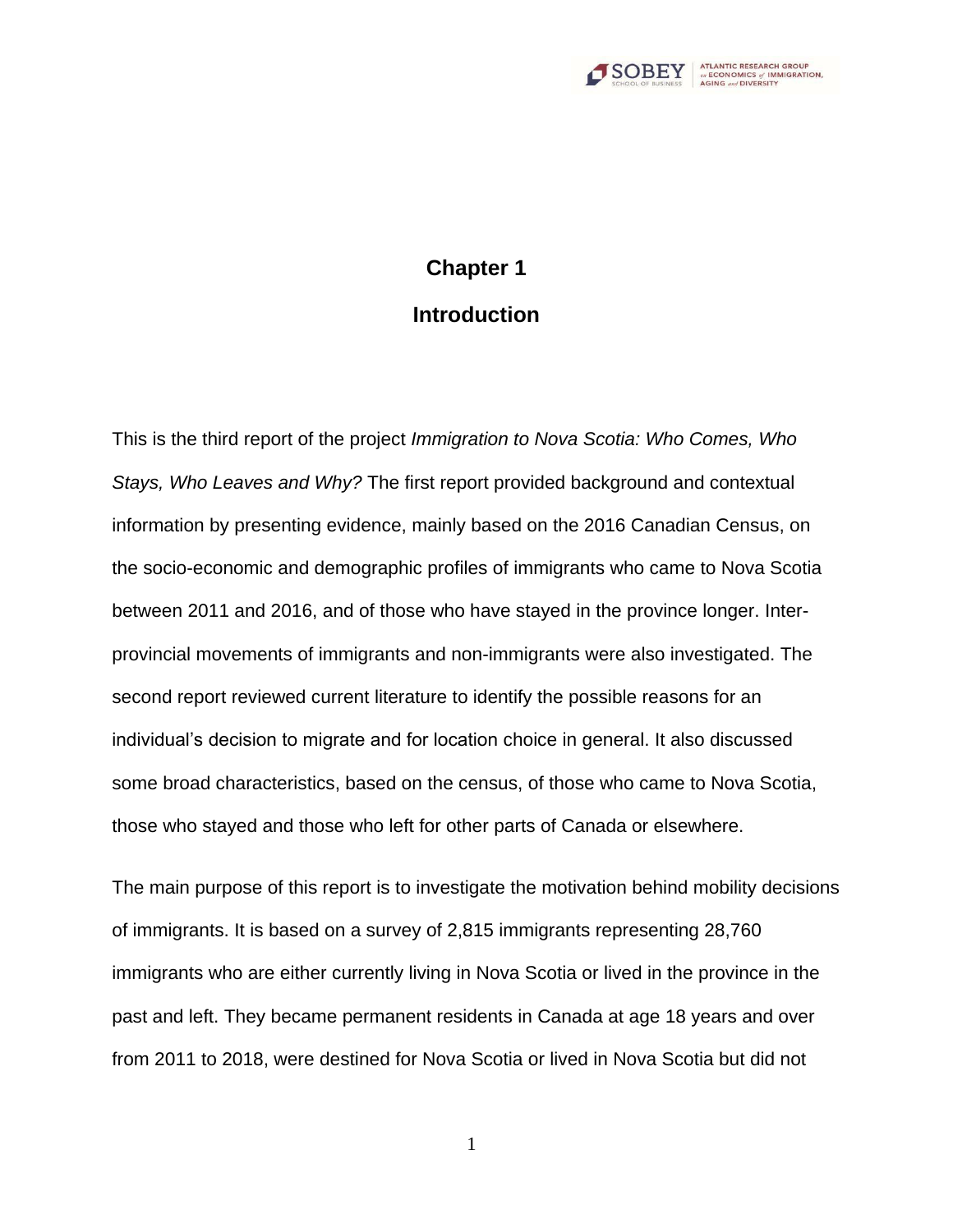

declare Nova Scotia as their intended destination<sup>1</sup>. About 74 percent of the respondents were living in Nova Scotia at the time the survey was launched, while others had moved to other provinces or left the country. The survey was conducted with the approval of Saint Mary's University Research Ethics Board (REB). This was granted for one year on April 10, 2018 and then extended to April 10, 2020 (REB # 18-184).

Detailed survey methodology is presented in the technical appendix at the end of the report.

# **Organization of the report**

Chapter 2 discusses some selected demographic and human capital characteristics of the survey's immigrant population, their immigration journey to Nova Scotia, the reasons why they chose Nova Scotia as their destination and where they settled in the province. The following two chapters discuss demographic and human capital characteristics and mobility motivations of those who were residing in the province (Chapter 3) and those who had left (Chapter 4) at the time the survey was conducted. Chapter 5 provides a comparative analysis of the two populations and also discusses some conclusions. Chapter 6 discusses some policy implications and also provides some ideas for future research.

Two supplements to this report have been provided to NSOI in the form of Excel spreadsheets that contain frequency distributions of answers for each question, based on raw data, separately for English and French respondents.

<sup>1</sup>Those who have lived in Nova Scotia but did not declare Nova Scotia as intended destination at arrival in Canada are identified if they received settlement services in the province or indicated in Global Case Management System as living in Nova Scotia at some point.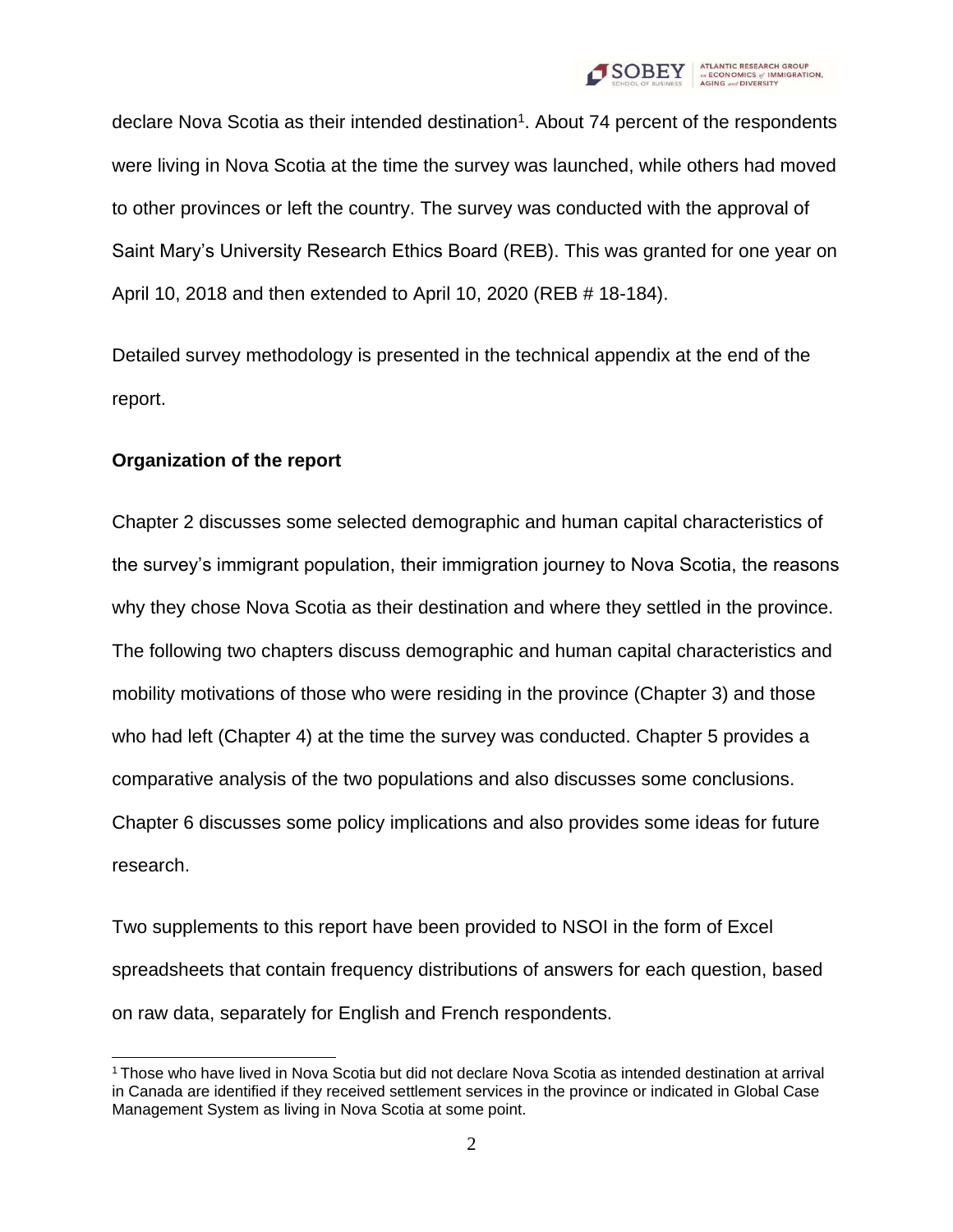

# **Chapter 2**

# <span id="page-10-1"></span><span id="page-10-0"></span>**An overview of immigrant population: Who comes and why?**

The survey conducted for this study represents a population of 28,760 permanent residents who arrived at age 18 years and over during 2011-2018, were destined to Nova Scotia but may have come to the province or may not have, or were destined to another Canadian province or territory but lived in Nova Scotia at some time over the period<sup>2</sup>. In this Chapter we discuss their selected demographic and human capital characteristics, their immigration journey to Nova Scotia, the reasons why they chose Nova Scotia as their destination and where they settled in the province. All estimates in this Chapter are expected to be correct within 1.8 percent range, 19 times out of 20.

#### **Some demographic and human capital characteristics**

Table 2.1 presents some demographic and human capital characteristics of the immigrant population that is the focus of this study. About 55 percent of immigrants are men; 80 percent are 44 or younger; 66 percent have had university education before arriving in the province; 91 percent have the ability to communicate only in one of the two official languages, English; about 45 percent are represented by five source countries with India being the largest source, followed by China, the Philippines, United

 $2$ Only 75 of the 2,815 survey respondents (in unweighted sample) answered the questionnaire administered in French language. From them, 71 were living in the province while four had left. The 75 French respondents to the survey represent a population of 345 French language speakers.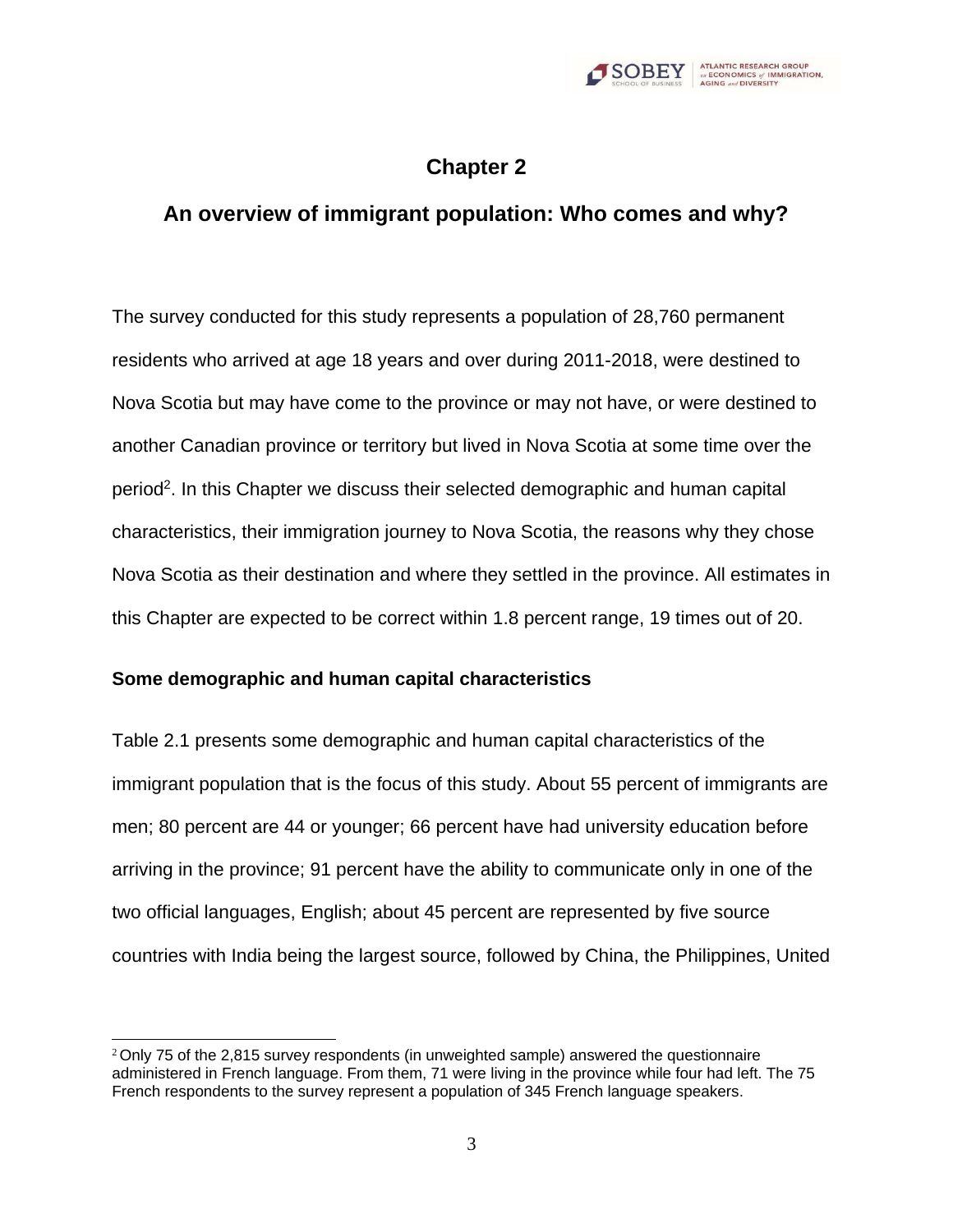

Kingdom (and its territories) and the United States; and 30 percent have lived

elsewhere in Canada before arriving in Nova Scotia.

| Characteristics                                          | Percentage        |  |  |  |
|----------------------------------------------------------|-------------------|--|--|--|
| Gender                                                   |                   |  |  |  |
| Male                                                     | 54.7              |  |  |  |
| Female                                                   | 45.0              |  |  |  |
| Prefer not to answer                                     | 0.3               |  |  |  |
| Total                                                    | 100.0             |  |  |  |
| Age distribution in years                                |                   |  |  |  |
| 18-29                                                    | 17.4              |  |  |  |
| $30 - 44$                                                | 61.1              |  |  |  |
| 45-59                                                    | 16.8              |  |  |  |
| $60+$                                                    | 4.7               |  |  |  |
| <b>Total</b>                                             | 100.0             |  |  |  |
| Educational attainment at time of arrival                |                   |  |  |  |
| High school or less                                      | 10.2              |  |  |  |
| Some or completed trade,                                 | 11.7              |  |  |  |
| certificate diploma college                              |                   |  |  |  |
| Some or completed university                             | $66.\overline{2}$ |  |  |  |
| All other                                                | 12.0              |  |  |  |
| Total                                                    | 100.0             |  |  |  |
| Ability to communicate in official languages             |                   |  |  |  |
| English only                                             | 91.1              |  |  |  |
| Other*                                                   | 8.9               |  |  |  |
| Total                                                    | 100.0             |  |  |  |
| Source countries                                         |                   |  |  |  |
| India                                                    | 15.3              |  |  |  |
| China                                                    | 9.2               |  |  |  |
| <b>Great Britain</b>                                     | 7.4               |  |  |  |
| Philippines                                              | 7.0               |  |  |  |
| <b>United States</b>                                     | 5.8               |  |  |  |
| Other                                                    | 54.9              |  |  |  |
| Total                                                    | 100.0             |  |  |  |
| Lived elsewhere in Canada before arriving in Nova Scotia |                   |  |  |  |
| Yes                                                      | 29.5              |  |  |  |
| No                                                       | 70.5              |  |  |  |
| Total                                                    | 100.0             |  |  |  |

Table 2.1: Characteristics of immigrant population under study

Source: Derived from survey data. \*Less than 1% can speak in French only. Rest can speak both.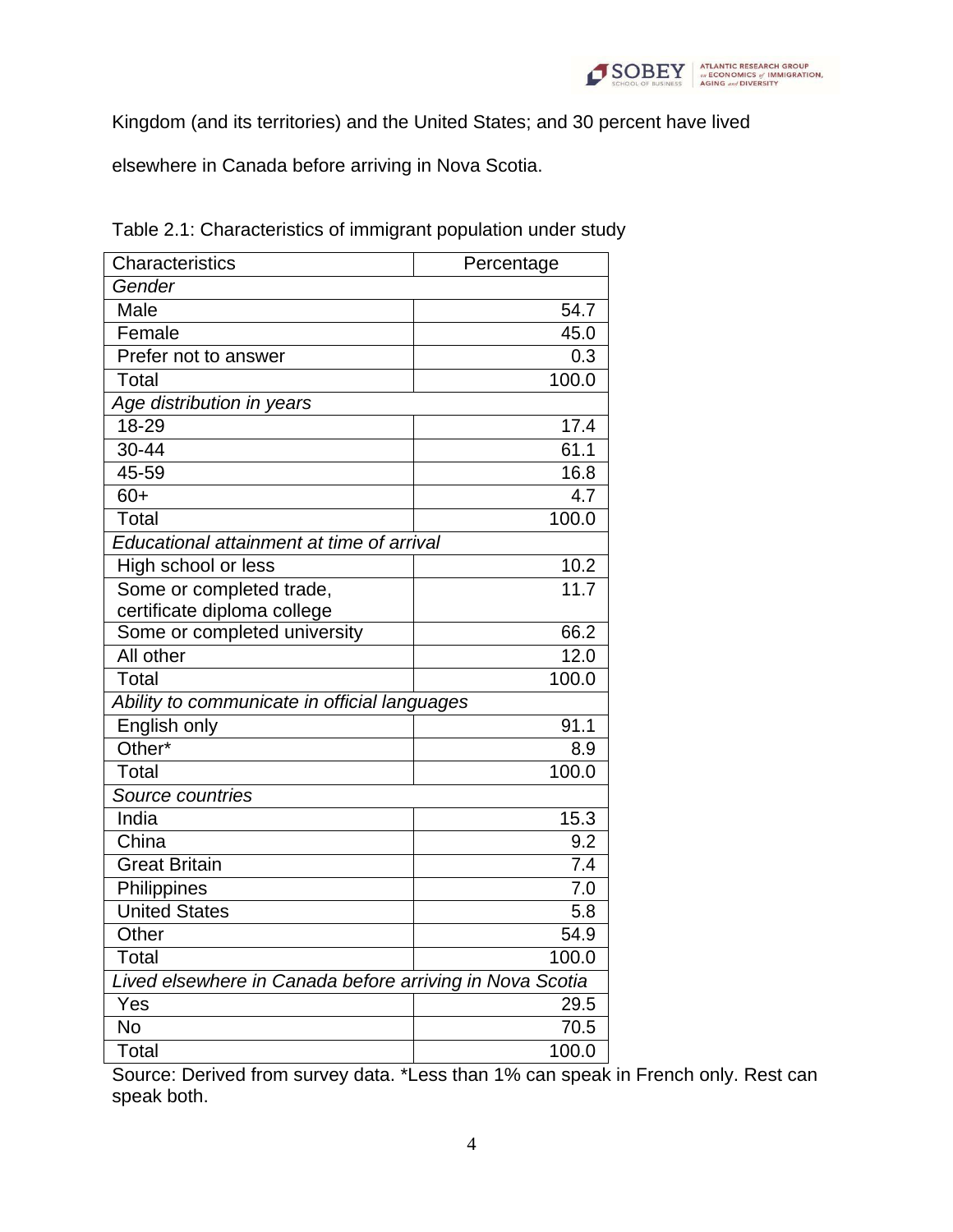

# **Immigrant status at the time of arrival in Nova Scotia**

Table 2.2 shows that about 57 percent of immigrants arrived as permanent residents in

the province. A lower percentage of immigrants arrived as temporary foreign workers or

foreign students.

Table 2.2: Immigrant status at the time of arrival *Respondents were asked, "What was your status when you arrived in Nova Scotia?"*

| <b>Status</b>                   | Percentage |
|---------------------------------|------------|
| <b>Permanent Resident</b>       | 56.8       |
| <b>Temporary Foreign Worker</b> | 18.1       |
| <b>Student</b>                  | 13.3       |
| Other (please specify)          | 11.8       |
| Total                           | 100 Q      |

Other responses to the survey questionnaire indicate 6.3 percent came on visitor visa, 1.4 percent on tourist visa and 1.2 percent on work permit (including graduate work permit) and the remaining were not classifiable.

# **Migrants from other provinces**

Of the nearly 30 percent of immigrant arrivals who lived in another province before

arriving in Nova Scotia, most lived in Ontario, followed by British Columbia and Alberta.

Quebec and New Brunswick were source provinces of nearly 10 percent and 8 percent

of immigrants respectively (Table 2.3). These migration patterns closely match those

found in the 2016 Census for interprovincial migrants during 2011-2016 (Table 9 of the

first background report).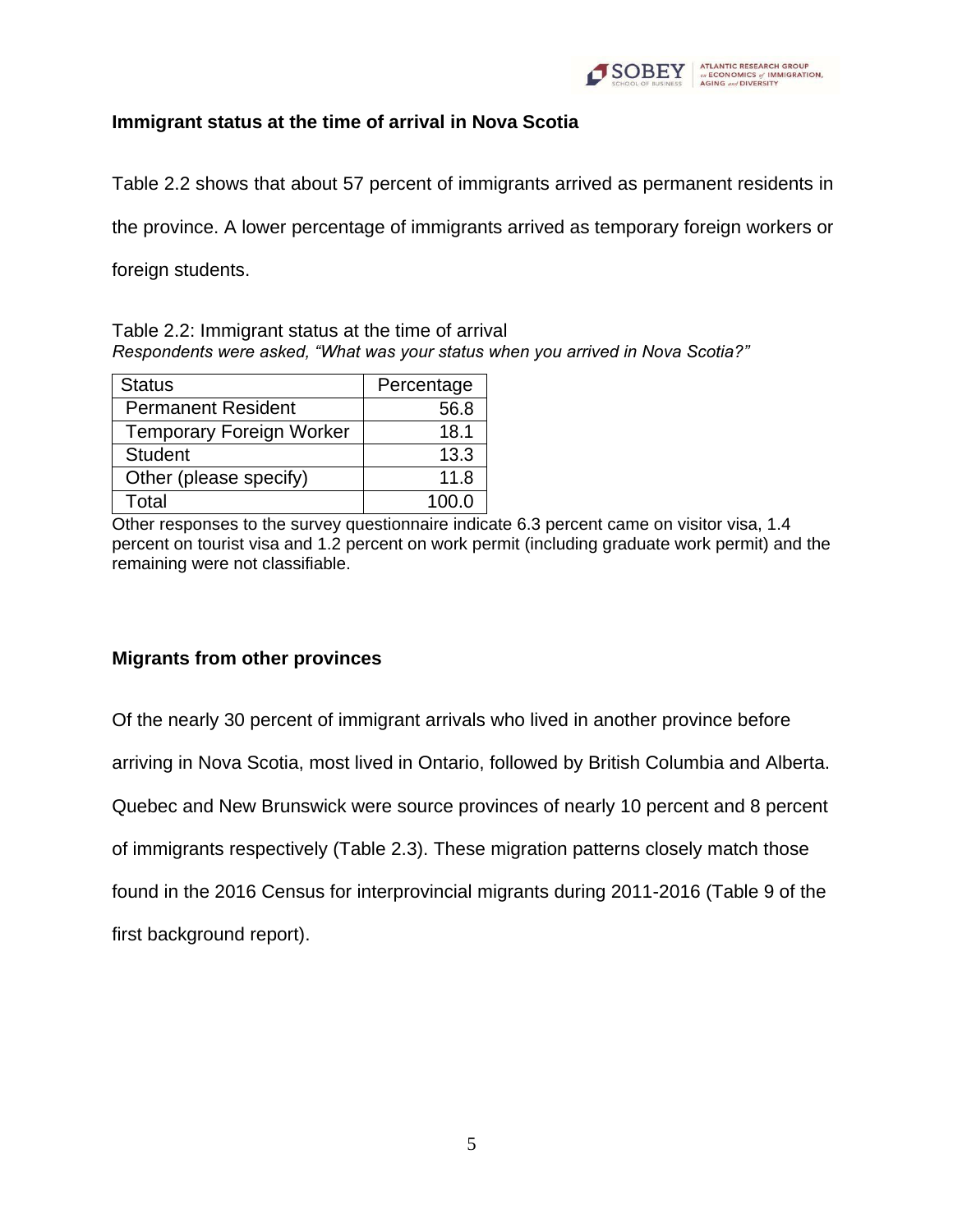

#### Table 2.3: Province of residence prior to arrival in Nova Scotia *Those respondents who had lived elsewhere in Canada before arriving in Nova Scotia were asked, "In which province / territory did you live when you first arrived in Canada?"*

| <b>Provinces and Territories</b> | Percentage |
|----------------------------------|------------|
| Ontario                          | 53.1       |
| <b>British Columbia</b>          | 10.1       |
| Alberta                          | 10.0       |
| Quebec                           | 8.8        |
| <b>New Brunswick</b>             | 8.4        |
| <b>Other Atlantic provinces</b>  | 5.2        |
| Other                            | 4.3        |
| Total                            | 100.0      |
| N=8.480.                         |            |

**Immigration journey**

This section discusses what sources of information potential immigrants to Nova Scotia use when considering immigration to the province, why they choose to move to the province and where they settled in the province when they first arrived.

# *Finding Nova Scotia*

Several pull and push factors play their role in individual decisions to move from their home country or province in Canada. These include both economic and non-economic factors and were reviewed in the previous report. The first step in the immigration process is to obtain information about what the potential destination has to offer. Immigrants may use various sources in addition to exploiting their own personal contacts at their preferred destination. Information about Canadian provinces is available to prospective immigrants through various sources; a list was provided to survey participants (Table 2.4). Understanding the role of this information can be useful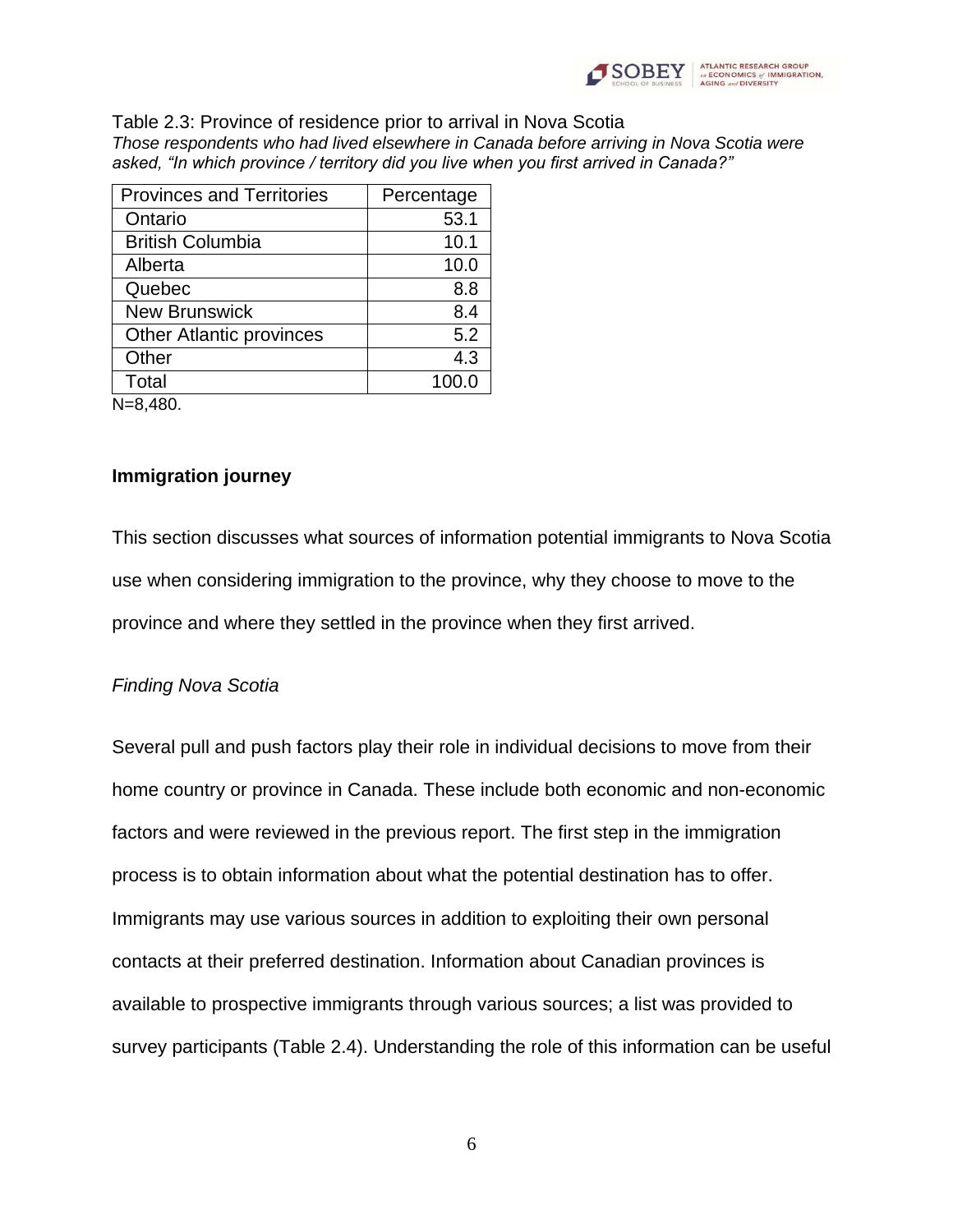

for a smaller province like Nova Scotia in its promotion as a destination for prospective

immigrants.

Table 2.4: Main source of information used by immigrants to find out about Nova Scotia as immigrant destination

*Respondents were asked, "How did you first become aware of Nova Scotia as an immigrant destination?"*

| Information source                                              | Percentage |
|-----------------------------------------------------------------|------------|
| Family or friends                                               | 45.6       |
| Government information (such as Canadian or Nova Scotia website | 13.6       |
| or literature)                                                  |            |
| Employer representative                                         | 6.6        |
| Lawyer or consultant                                            | 5.3        |
| <b>Education representative</b>                                 | 5.1        |
| Government official (such as Canadian, Nova Scotian or foreign  | 4.0        |
| embassy)                                                        |            |
| Other (please specify)                                          | 19.9       |
| Total                                                           | 1በበ (      |

Other prominent responses included: through job offer, being a student in Nova Scotia, internet and job fairs. One answer mentioned a job fair in Ireland and another Destination Canada forum in Paris. The rest were thinly spread over other sources of information.

Most immigrants use family or friends as their primary source of information on Nova

Scotia as a destination province. Information provided on federal and provincial

government websites is the second most popular information source. Immigrants may

also use multiple sources. Most include family or friends and government information

sources (Table 2.5).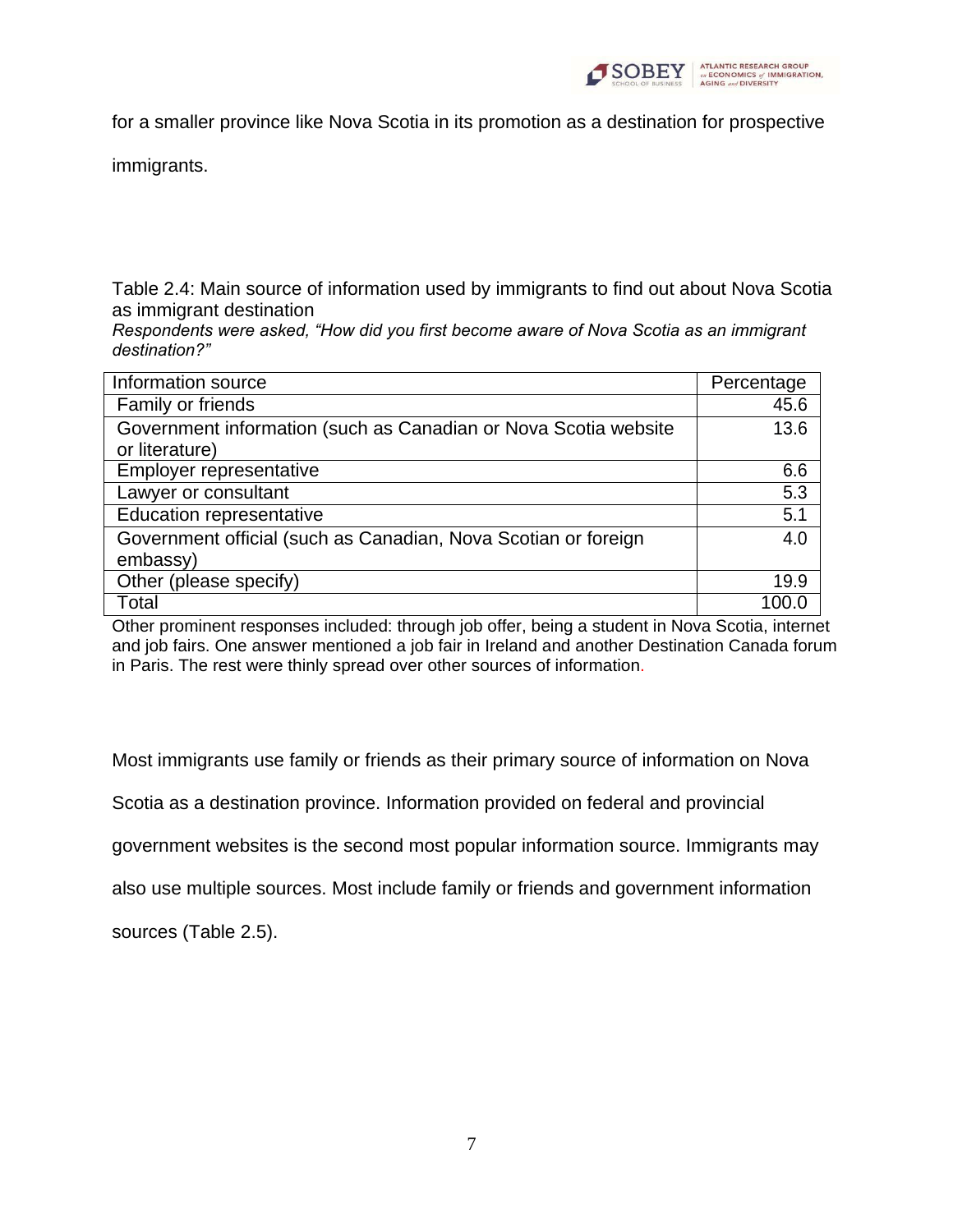

Table 2.5: Other sources of information used by immigrants to find out about Nova Scotia as an immigrant destination

*Respondents were asked, "What other sources of information did you use to learn about Nova Scotia as an immigrant destination, select all that apply."*

| Information source                                                                | Percentage |
|-----------------------------------------------------------------------------------|------------|
| Family or friend                                                                  | 71.4       |
| Government Information (such as Canadian or Nova Scotia website<br>or literature) | 64.1       |
| Government official (such as Canadian, Nova Scotian or foreign                    | 19.3       |
| embassy)                                                                          |            |
| Lawyer or consultant                                                              | 12.7       |
| Employer representative                                                           | 12.1       |
| <b>Education representative</b>                                                   | 9.4        |
| An event held in my home country (e.g., job fair)                                 | 6.2        |
| Other (please specify)                                                            | 23(        |

Prominent answers among those who chose "other (please specify)" along with the other listed reasons included online or internet resources, immigration forum, university websites, CBC news, social media, being a student in the province and employment opportunity.

#### *Satisfaction with accuracy of information received about Nova Scotia*

Using various information sources while trying to find out about Nova Scotia is only one part of the process. Recipients' satisfaction with the information they received is important because they will be frustrated if they find that it is not correct, which could affect their perspective of Nova Scotia. It is also important for the information providers to know if recipients are satisfied with the information they provided because its main purpose is to help in the settlement of new arrivals. We noted above that more than half of incoming immigrants use sources besides personal contacts to find out about Nova Scotia. These include government sources, education or employer representatives, events held overseas (job fair and other events), lawyers and consultants.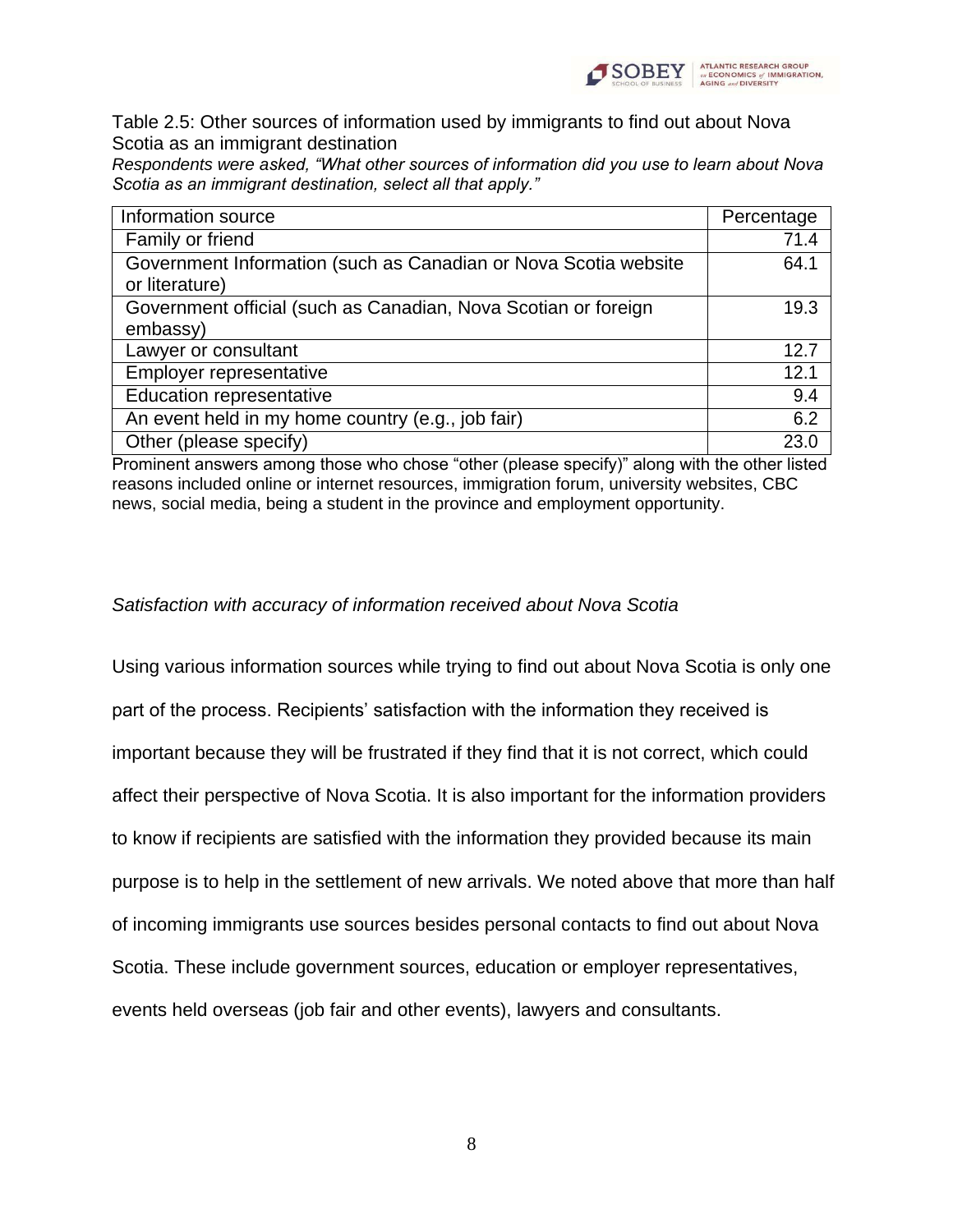

As Table 2.6 below shows, on a rating scale of 1 (extremely dissatisfied) to 5 (extremely satisfied), immigrants gave an average score of 3.8 to the accuracy of information they received about Nova Scotia prior to arrival, higher than the neutral score of  $3<sup>3</sup>$ . About 65 percent were satisfied to extremely satisfied, giving scores of 4-5, while about a quarter were neutral (neither dissatisfied nor satisfied).

Table 2.6: Satisfaction with the accuracy of information received about Nova Scotia *Respondents were asked, "How satisfied were you with the accuracy of information received about Nova Scotia prior to moving here, on a scale of 1 to 5, 1 being extremely dissatisfied, 5 being extremely satisfied."*

| Scale                             | Percentage |
|-----------------------------------|------------|
| <b>Extremely Dissatisfied (1)</b> | 29         |
| 2                                 | 7.6        |
| Neutral (3)                       | 24.9       |
|                                   | 38.7       |
| <b>Extremely Satisfied (5)</b>    | 25.9       |
| Average score                     | 3.8        |

Respondents were also asked, in an open-ended question, to provide reasons for their satisfaction or dissatisfaction. These answers were coded by the principal investigator, a project team member and two members of the survey company.

About 61 percent of those who were dissatisfied, or neutral, with the information they had received, wrote their answers. About the same percentage of satisfied population responded. Their answers can be divided into three broad categories: adequacy of information, inadequacy of information and other mentions. The data have been reported in Table 2.7.

<sup>&</sup>lt;sup>3</sup>This type of scale is also called Likert scale named after its inventor Rensis Likert. See Likert, Rensis. 1932. "A Technique for the Measurement of Attitudes". Archives of Psychology. **140**: 1–55.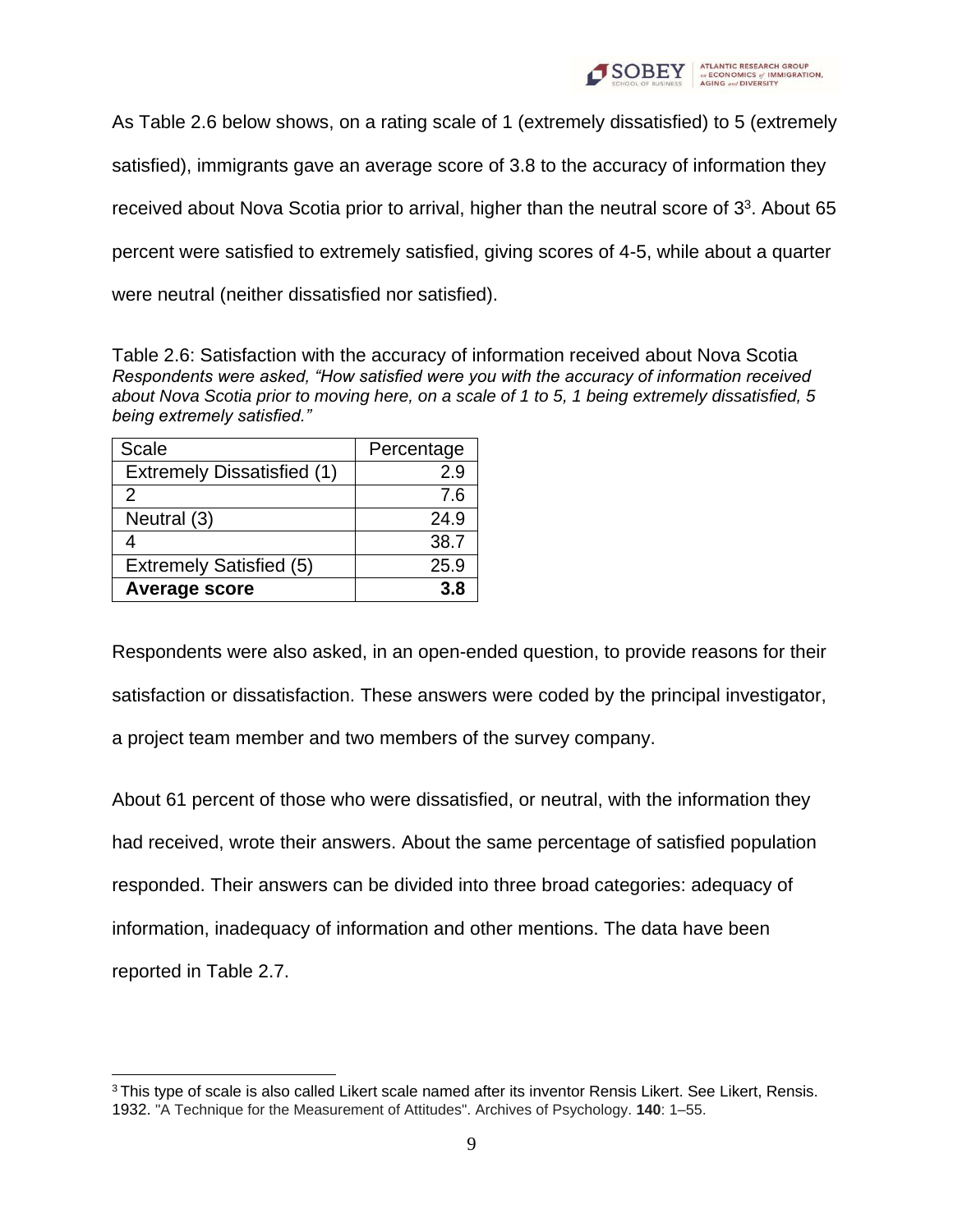

Table 2.7: Reasons for satisfaction or dissatisfaction with accuracy of information received prior to arrival in Nova Scotia. In an open-ended question, Respondents were asked*, "Explain why you were satisfied or dissatisfied with the accuracy of infoamrion you received prior to arrival in NovaScotia."*

| Reason provided in written comments                                                                             | Unsatisfied<br>or Neutral | Satisfied                |
|-----------------------------------------------------------------------------------------------------------------|---------------------------|--------------------------|
| Percentage response                                                                                             | 61.0                      | 59.9                     |
| Adequacy of information                                                                                         |                           |                          |
| Information was accurate/mostly accurate                                                                        | 5.2                       | 18.6                     |
| Plenty of information available online/Did the research myself                                                  | 2.8                       | 4.7                      |
| Information helped with employment, accommodation, education, relocation<br>and healthcare                      | $\overline{\phantom{a}}$  | 4.5                      |
| Met my expectations/satisfied                                                                                   |                           | 4.1                      |
| Total                                                                                                           | 9.9                       | 31.9                     |
| Inadequacy of information                                                                                       |                           |                          |
| Misleading/conflicting/inaccurate information                                                                   | 17.8                      | 5.9                      |
| Lack of jobs/opportunities/low wages/past experience & qualifications are not<br>recognized                     | 17.2                      | 4.7                      |
| Wasn't provided enough information - Services available, support upon arrival,<br>basic info.                   | 4.6                       | $\overline{\phantom{a}}$ |
| Experienced discrimination/racism - Not informed about the level of<br>racism/discrimination                    | 3.2                       |                          |
| Total                                                                                                           | 42.7                      | 11.7                     |
| Other*                                                                                                          |                           |                          |
| Quality of life-quiet, safe, nice people, beautiful,. Low cost of living                                        | $\blacksquare$            | 6.6                      |
| Family/friends provided information                                                                             |                           | 5.0                      |
| Miscalleneous mentions                                                                                          | 4.8                       |                          |
| Total                                                                                                           | 8.4                       | 16.4                     |
| the children according of anighbors of life and hour spectral light on information manufactured by fourth const |                           |                          |

\*Includes mentions of quality of life and low cost of living; information provided by family and friends; have been to NS before and miscellaneous mentions.

Data below 3% are suppressed. Answers to question 22 and 23 were cross tabulated to generate this table. A small percentage (5 percent) mentioned they did not collect any information and did not know about Nova Scotia before coming here.

It is noted that over 40 percent of respondents are satisfied with the adequacy of

information they had received. This includes ten percent of those who were either dis-

satisfied or neutral overall. About 55 percent found the information to be inadequate,

which included 43 percent of the respondents who had indicated they were generally

unsatisfied or were neutral.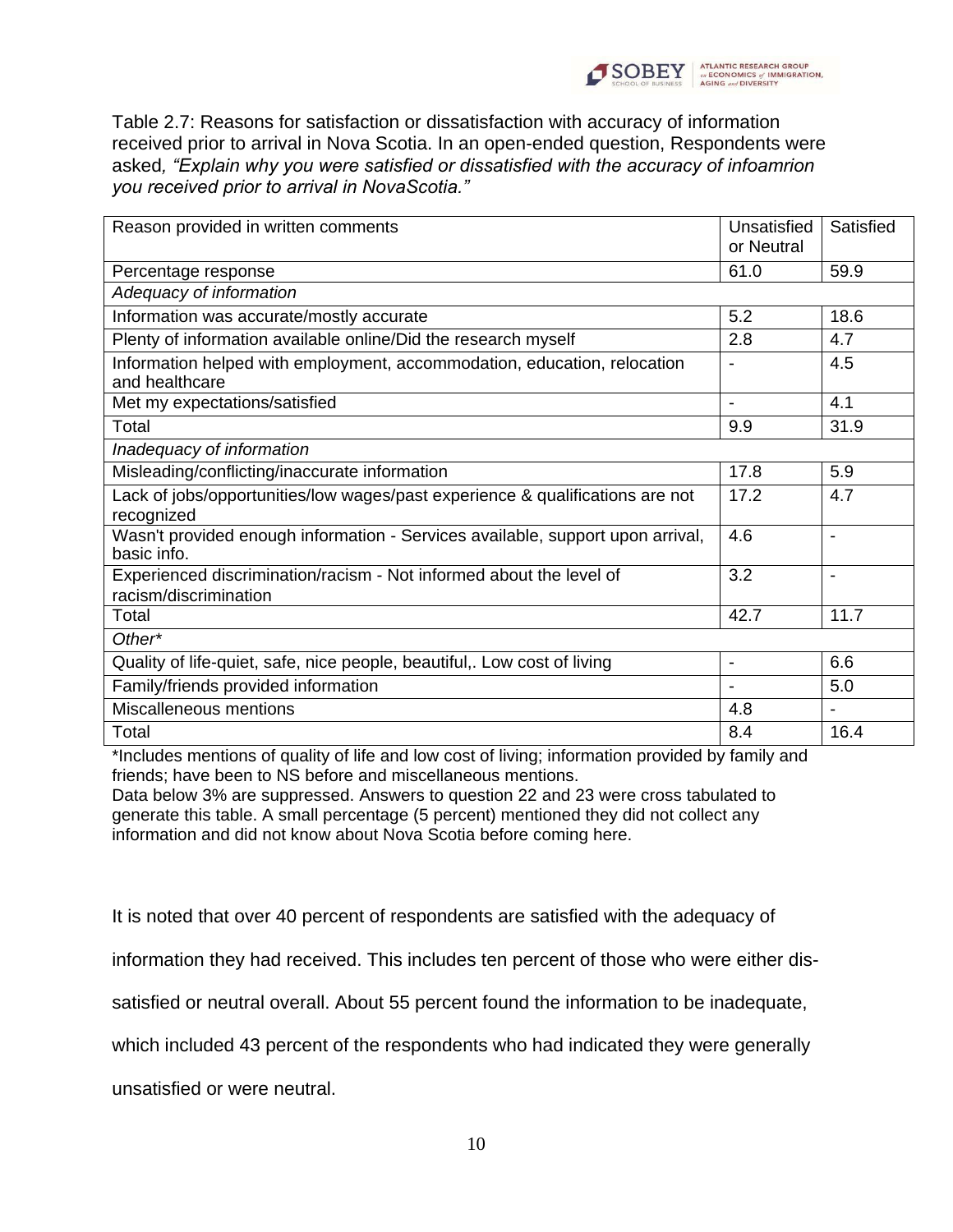

Upon reading their narratives, it was clear that those who were not satisfied had mostly used non-personal sources of information. They indicated that based on the information they had received from government and other nonpersonal sources about the province, they had better expectations of job prospects, especially of the availability of professional and technical jobs, health care, community reception and schooling for children. Some of their comments also implied that the information sources portrayed too much of a positive picture of the province.

#### *Why come to Nova Scotia?*

Once immigrants have information about the potential destination, several factors could influence the final decision to move there. These could include economic factors (such as employment, wages, cost of living and taxes), accessibility to services and facilities, environmental quality, social connectedness, community identity and perceptions of crime and safety.

What factors matter to immigrants the most when considering Nova Scotia as their destination? Table 2.8 outlines the most common factors respondents could choose from. While mostly economic factors are cited in research literature as determining location choice, Table 2.8 data indicate other reasons also play a part. Some 70 percent of new arrivals in Nova Scotia chose the province as their destination in Canada for reasons other than employment opportunities for themselves. The top five responses include employment opportunities for themselves, quality of life, friends and family close by, building a better life for children and educational opportunities. Each of the other options that was provided on the list to them was chosen by three percent or less,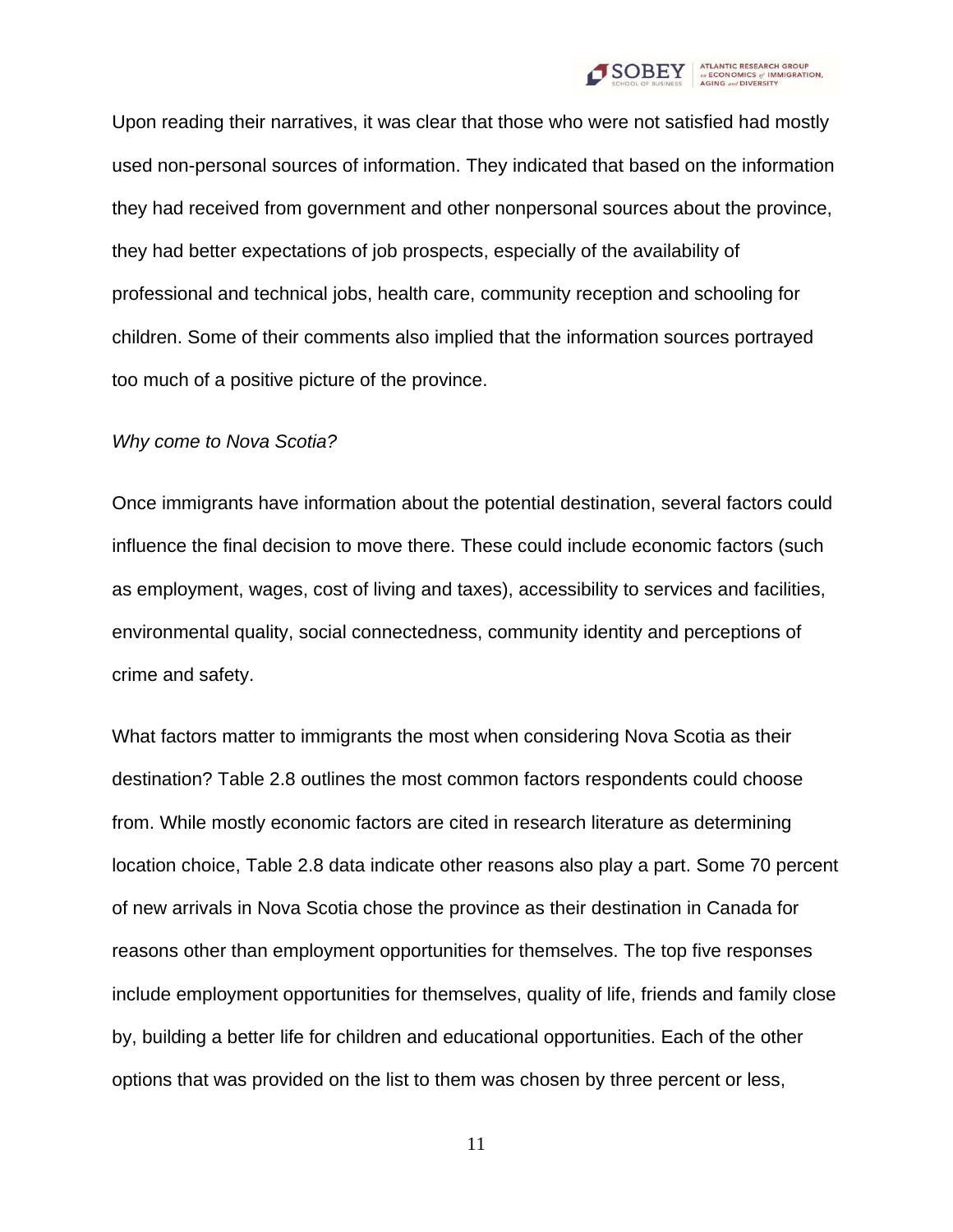

totalling 9.1 percent and included access to good quality accommodation, education

opportunities for children, health care, language training, safe community, a community

without discrimination, availability of culturally related products and services,

organizations helping with access to services and local community services. These are

combined with "other" which also include descriptive answers provided by 9.6 percent.

Descriptive answers included province requiring no prior connection to Canada, prior

job offer and being a student before obtaining permanent resident status.

Table 2.8: Primary reason for choosing Nova Scotia as a destination province *Respondents were asked, "What was your primary reason for choosing to immigrate / move to Nova Scotia, rather than to another Canadian province or territory"*

| Reason for choosing Nova Scotia              | Percentage |
|----------------------------------------------|------------|
| Employment opportunities for myself          | 28.5       |
| Quality of life*                             | 14.9       |
| Family or friends close by                   | 9.7        |
| Building a better life for my children       | 8.3        |
| Employment opportunities for my spouse       | 7.5        |
| Education opportunities for myself or spouse | 7.4        |
| Affordable cost of living                    | 5.0        |
| Other choices**                              | 18.7       |
| Total                                        |            |

\*Examples include: Recreation, public transportation, natural beauty, uncrowded, wide-open spaces. \*\*Discussed in the text above.

When each respondent ranked their reasons, on a scale of 1 (not at all important) to 5 (extremely important), safe community received the highest average ranking in the decision to move to Nova Scotia, followed by quality of life (Table 2.9). Employment opportunities were ranked as the third most important reason. Affordable housing and access to good quality accommodation were also included in the top five rankings.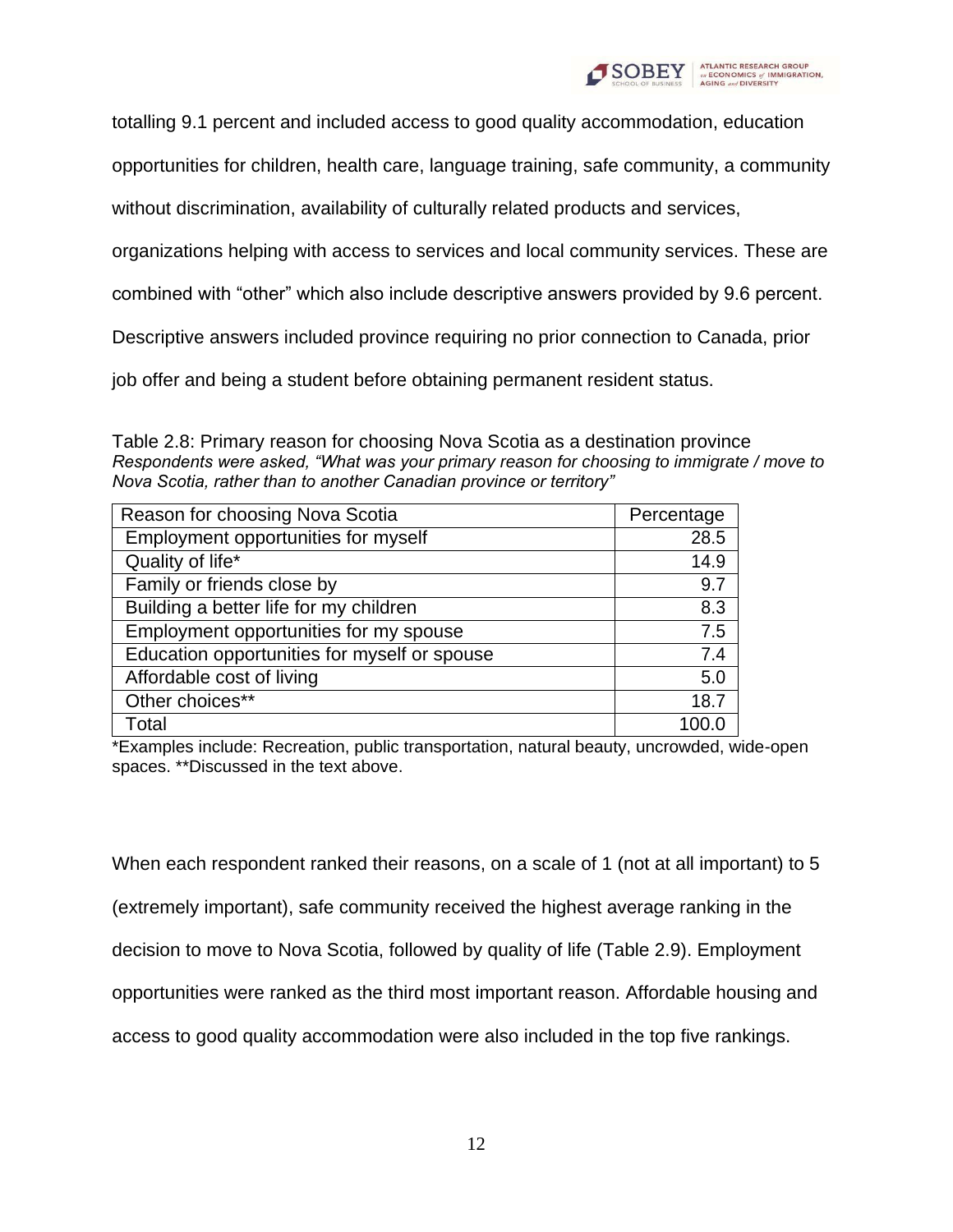

Table 2.9: Relative importance of each factor in decision to immigrate or move to Nova **Scotia** 

*Respondents were asked, "How important were the following factors in your decision to immigrate or move to Nova Scotia? Rate on a scale of 1 to 5, where 1 is not at all important and 5 is extremely important."*

| Reason                                                                         | Score                        |                |                | Average<br>score |                             |     |
|--------------------------------------------------------------------------------|------------------------------|----------------|----------------|------------------|-----------------------------|-----|
|                                                                                | 1<br>Not at all<br>important | $\overline{2}$ | 3<br>Neutral   | $\overline{4}$   | 5<br>Extremely<br>important |     |
| Safe community                                                                 | percent<br>4.5               | percent<br>2.0 | percent<br>9.6 | percent<br>24.7  | percent<br>59.2             | 4.3 |
| Quality of life*                                                               | 5.1                          | 3.6            | 12.6           | 30.0             | 48.8                        | 4.1 |
| Employment<br>opportunities for myself                                         | 8.1                          | 5.3            | 12.7           | 18.5             | 55.5                        | 4.1 |
| Community<br>without discrimination                                            | 9.0                          | 5.5            | 14.2           | 23.9             | 47.4                        | 4.0 |
| <b>Health care</b>                                                             | 7.4                          | 6.6            | 17.2           | 23.4             | 45.4                        | 3.9 |
| Affordable cost of living                                                      | 6.0                          | 5.7            | 19.2           | 28.7             | 40.4                        | 3.9 |
| Access to good quality<br>accommodation                                        | 7.6                          | 5.7            | 19.6           | 32.0             | 35.2                        | 3.8 |
| To build a better life for<br>my children                                      | 21.2                         | 3.6            | 9.5            | 16.1             | 49.6                        | 3.7 |
| Employment<br>opportunities for spouse                                         | 20.4                         | 6.0            | 13.2           | 18.6             | 41.9                        | 3.6 |
| <b>Education opportunities</b><br>for my children                              | 23.0                         | 4.3            | 11.8           | 17.3             | 43.5                        | 3.5 |
| Recognition of my<br>credentials                                               | 16.7                         | 7.5            | 18.6           | 22.5             | 34.8                        | 3.5 |
| <b>Education opportunities</b><br>for myself or/spouse                         | 18.9                         | 10.2           | 18.6           | 21.0             | 31.4                        | 3.4 |
| Organizations that help<br>with access to services or<br>the, government, etc. | 18.6                         | 12.6           | 21.5           | 23.9             | 23.5                        | 3.2 |
| Availability of culturally<br>related experiences,<br>products and services**  | 18.0                         | 12.4           | 27.0           | 23.1             | 19.5                        | 3.1 |
| Family / friends close by                                                      | 27.0                         | 11.2           | 18.5           | 17.5             | 25.8                        | 3.0 |
| Local community<br>settlement services                                         | 23.9                         | 13.1           | 22.9           | 20.3             | 19.9                        | 3.0 |
| Access to language<br>training                                                 | 41.0                         | 11.5           | 16.8           | 14.3             | 16.5                        | 2.5 |

\*Example: Recreation, public transportation, natural beauty, uncrowded, wide-open spaces.

\*\*Example: Language, religion, food, clothing, entertainment.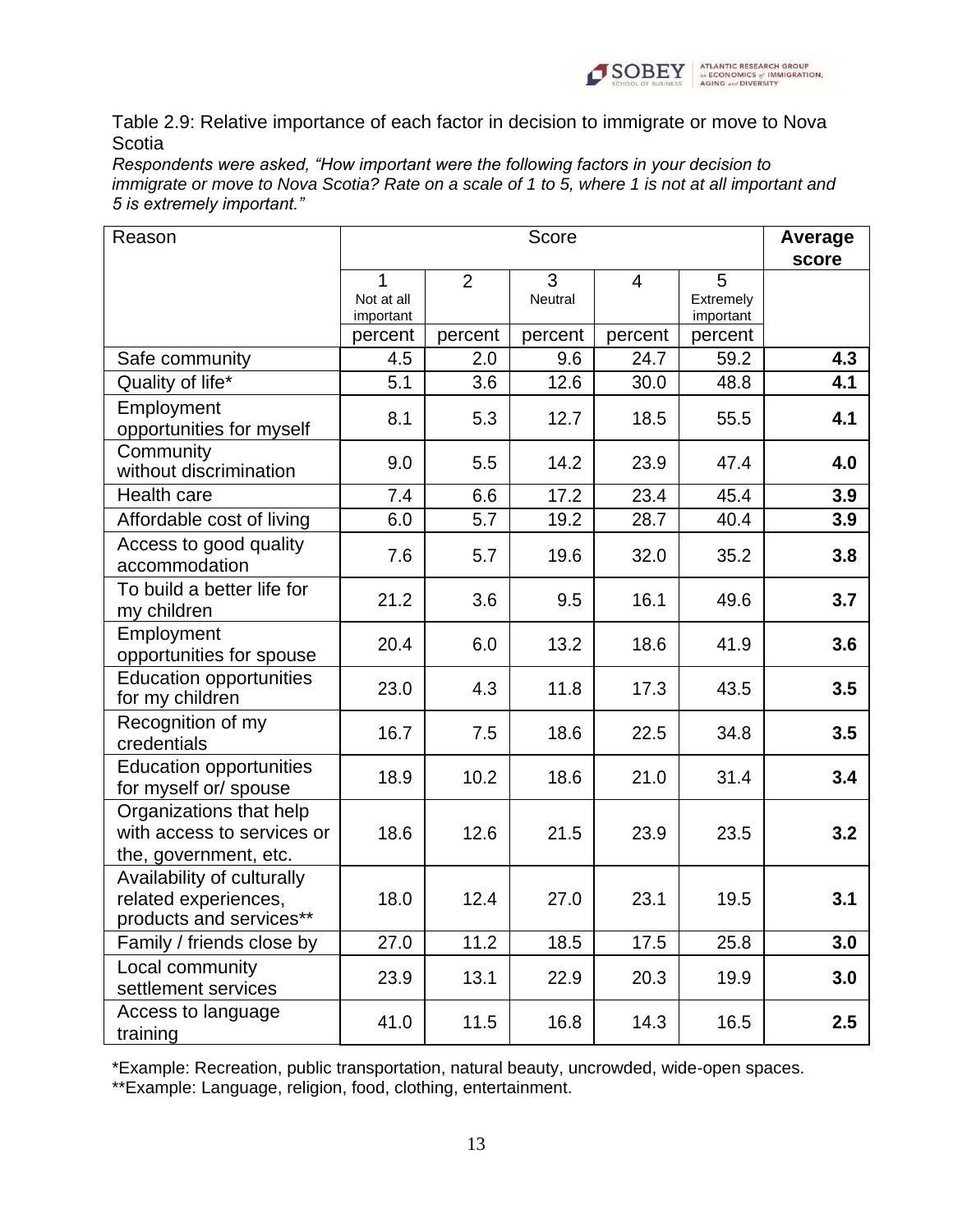

# *Settling in Nova Scotia*

Halifax is the largest urban centre in the province and most immigrants settle there. Due

to a shortage of professionals and skilled workers elsewhere in Nova Scotia, specific

initiatives are being undertaken at provincial and community levels to attract immigrants

to other locations, including rural areas and small towns. Immigrant settlement and

integration programs are offered through 17 settlement service providers spread across

the province. These also include some post-secondary institutions and public libraries.

Provincial government contributes a major part in funding of many of these settlement

providers. Some are run through private funds.<sup>4</sup>

Table 2.10: Destinations of immigrants in Nova Scotia *Respondents were asked, "Where did you first settle when you arrived in Nova Scotia?"*

| Initial destination in Nova Scotia                               | Percentage |
|------------------------------------------------------------------|------------|
| Halifax (includes Dartmouth, Bedford, Sackville and other towns) | 75.6       |
| Cape Breton Regional Municipality (including Sydney and other    | 3.7        |
| towns)                                                           |            |
| Other*                                                           | 20.7       |
| ⊺otal                                                            | 100.0      |

\*Some other choices included Truro (2.5 percent), Bridgewater (1.6 percent), Kentville (1.3 percent), New Glasgow (1.1 percent), Yarmouth (0.7 percent) and Amherst (0.2 percent). Some open-ended choices were distributed thinly across rest of the province including Antigonish, Windsor, Wolfville, Digby and Sydney among the more prominent ones.

Based on the 2016 Census, it was reported in the first report of this project that although

most new arrivals settle in Halifax, some choose to live in rural areas or smaller towns,

although they are thinly distributed. The present survey also found that while most

settled in Halifax when they arrived in Nova Scotia, a quarter settled outside Halifax with

Cape Breton being a distant second (Table 2.10).

<sup>4</sup> A complete list of settlement service providers is available at: [https://data.novascotia.ca/Immigration-and-](https://data.novascotia.ca/Immigration-and-Migration/Settlement-Service-Provider-Directory/7t4h-ktpk/data)[Migration/Settlement-Service-Provider-Directory/7t4h-ktpk/data](https://data.novascotia.ca/Immigration-and-Migration/Settlement-Service-Provider-Directory/7t4h-ktpk/data)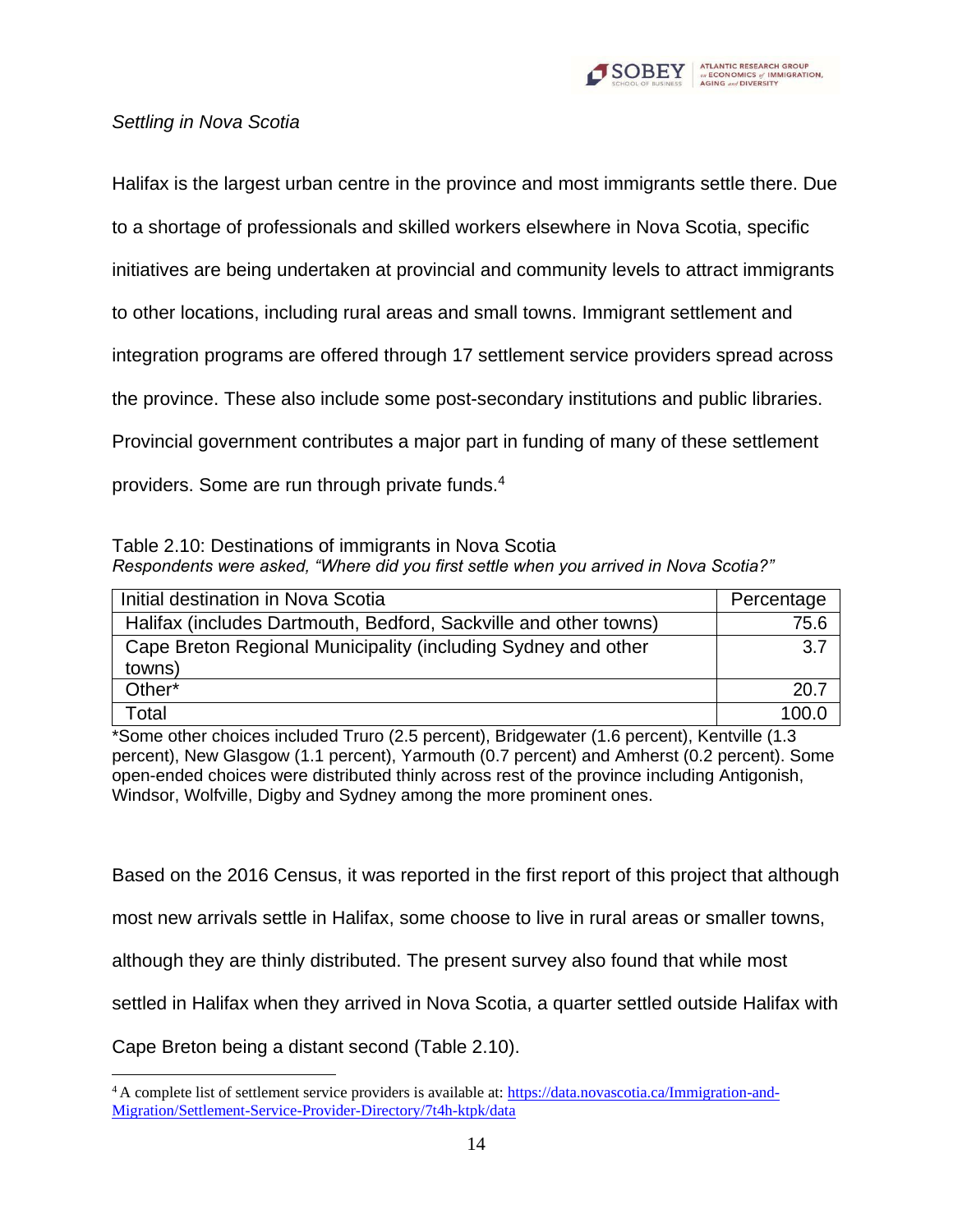

Survey estimates also indicate about 74 percent of immigrants who arrived during the survey period were still living in the province. The rest had moved either to other Canadian provinces or have left Canada. Chapter 3 focuses on immigrants who are currently residing in Nova Scotia. Chapter 4 focuses on those who have left.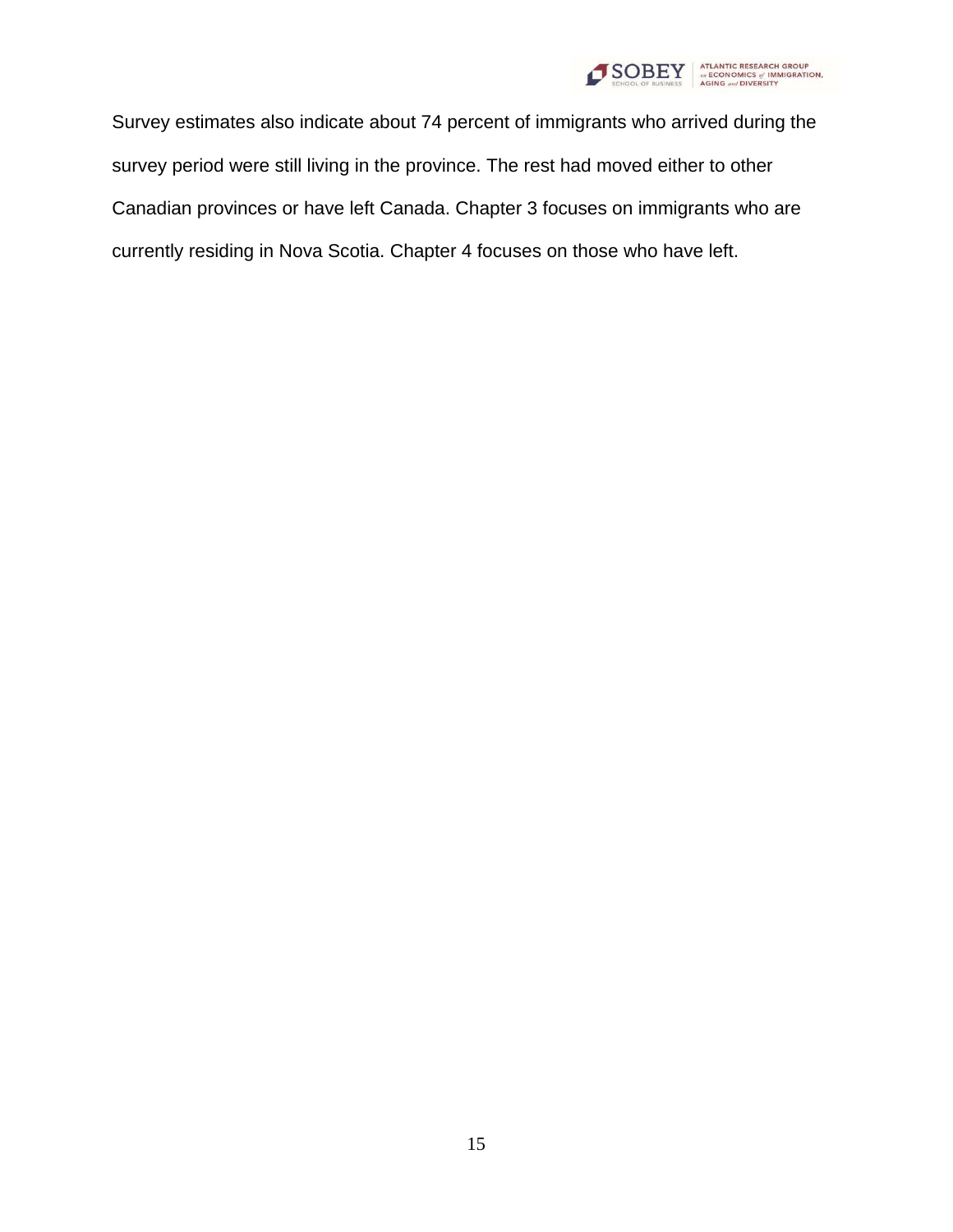

# **Chapter 3**

# <span id="page-23-0"></span>**Immigrants in Nova Scotia: Who stays and why?**

<span id="page-23-1"></span>The survey estimates that about 74 percent of immigrants who arrived during the eightyear period ending in 2018 were living in Nova Scotia (an estimated number of 21,210). Understanding their demographic profile, preferences, reasons for continuing to stay in the province and labour market activities can help policy makers assess the impact of immigrant retention and integration initiatives. All estimates presented in this Chapter are expected to be correct within a range of 2 percent, 19 times out of 20.

# **Year of arrival of immigrants**

Table 3.1 shows that more than half of immigrants who arrived since 2015 were living in the province at the time of this survey.

Table 3.1: Year of arrival in Nova Scotia *Respondents were asked, "What year did you arrive in Nova Scotia?"*

| Year of Immigration | Percentage |
|---------------------|------------|
| Before 2011         | 7.9        |
| 2011                | 6.8        |
| 2012                | 9.3        |
| 2013                | 8.6        |
| 2014                | 10.3       |
| 2015                | 11.6       |
| 2016                | 16.3       |
| 2017                | 13.5       |
| 2018                | 15.7       |
| Total               | 100.0      |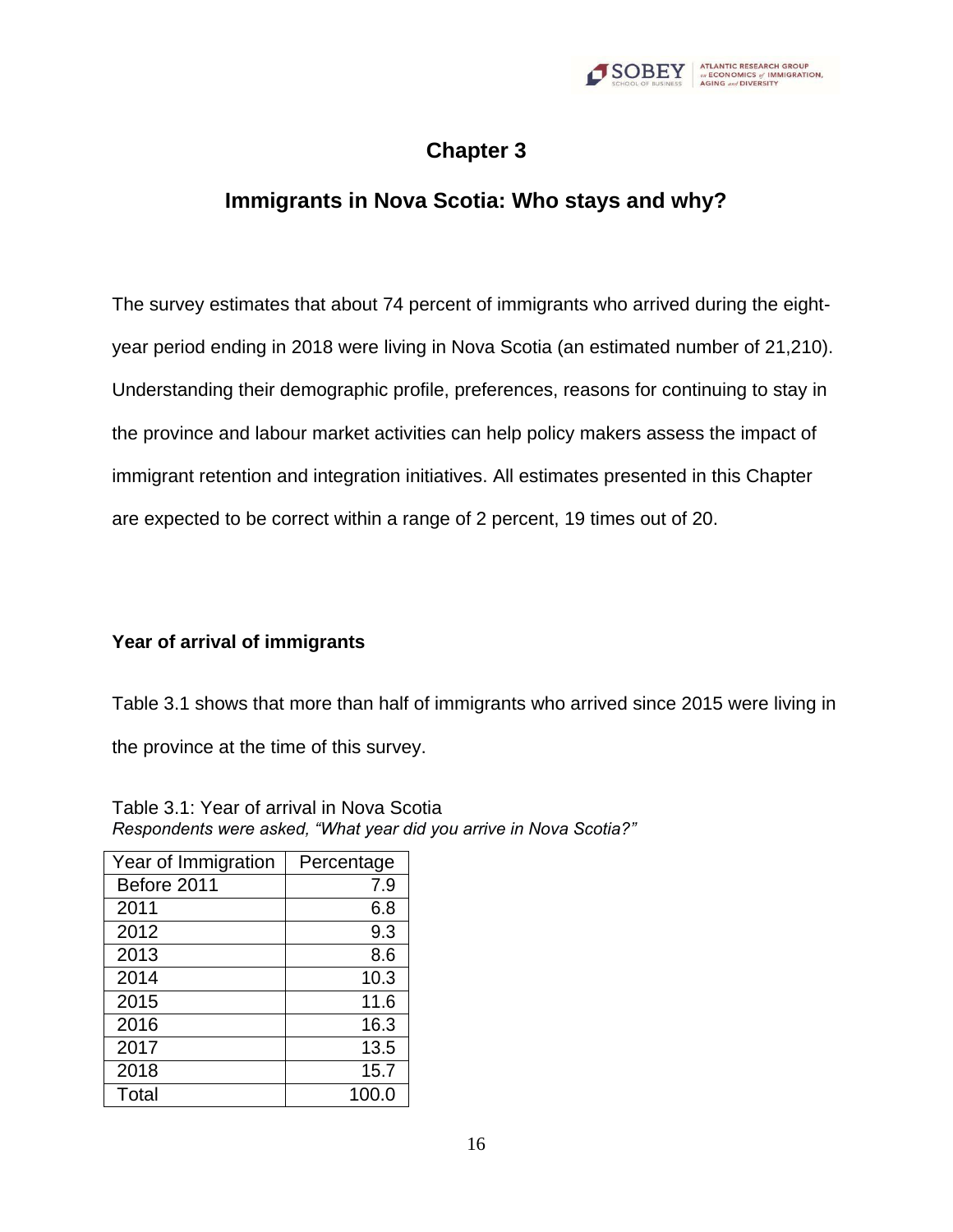

Data on their initial destination in the province revealed 76 percent went to Halifax

followed by a distant three percent who went to Cape Breton. Others were thinly

distributed across the province. About 90 percent did not leave their initial destination.

# **Mobility within the province**

Table 3.2 reveals Halifax is the main destination of the 10 percent residents who move within the province. Rest of the movers scattered around the province in small numbers.

Table 3.2: Destination of movers within the province

| Halifax (includes Dartmouth, Bedford, Sackville, etc.) | 65.8  |
|--------------------------------------------------------|-------|
| Truro                                                  | 4.3   |
| Kentville                                              | 3.8   |
| <b>Bridgewater</b>                                     | 3.5   |
| Cape Breton Regional Municipality (Sydney, etc.)       | 2.6   |
| Other Community in Nova Scotia                         | 20.0  |
| Total                                                  | 100.0 |

 $N = 2,184.$ 

Table 3.3 provides selected characteristics of immigrants resident in Nova Scotia<sup>5</sup>. More than half are men; 76 percent are 44 years of age or younger; 81 percent are married or common law; 66 percent had some, or completed, university education when they arrived in Canada; 91 percent can communicate in English only while the rest include speakers of both official languages or French only speakers who were less than one percent; their top five source countries are India, China, Great Britain, the Philippines and the United States, representing 46 percent of all arrivals during the period and 26 percent moved to Nova Scotia after having lived elsewhere in Canada.

<sup>5</sup> They were in the province at the time of the survey conducted in this study.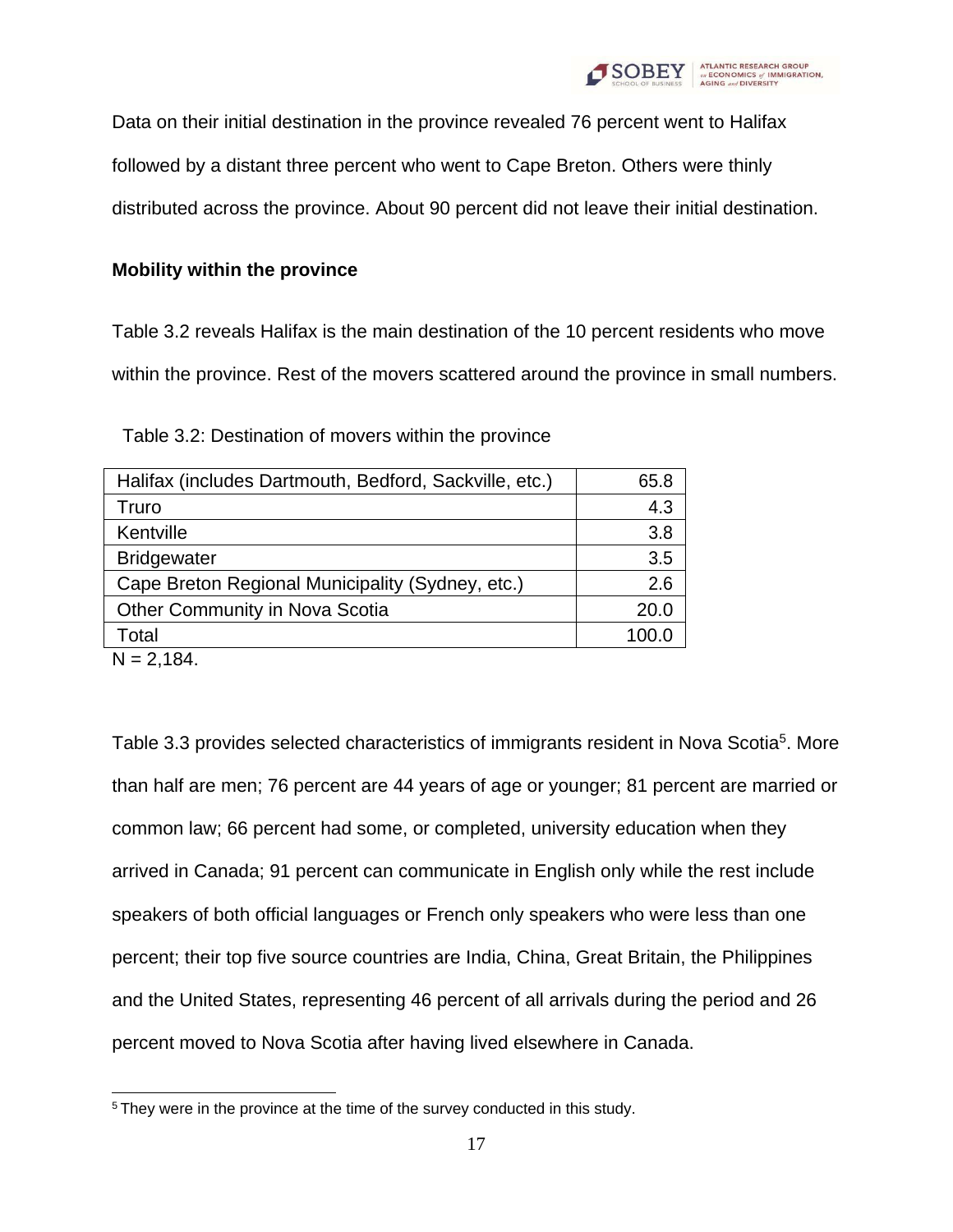

| Characteristics                                          | Percentage |  |
|----------------------------------------------------------|------------|--|
| Gender                                                   |            |  |
| Male                                                     | 54.0       |  |
| Female                                                   | 44.1       |  |
| Prefer not to answer                                     | 1.9        |  |
| Total                                                    | 100.0      |  |
| Age distribution in years                                |            |  |
| 18-29                                                    | 16.2       |  |
| $30 - 44$                                                | 59.8       |  |
| 45-59                                                    | 18.5       |  |
| $60+$                                                    | 5.5        |  |
| Total                                                    | 100.0      |  |
| <b>Marital status</b>                                    |            |  |
| Married or common-law                                    | 80.6       |  |
| All other                                                | 19.4       |  |
| Total                                                    | 100.0      |  |
| Educational attainment at time of arrival                |            |  |
| High school or less                                      | 8.7        |  |
| Some or completed trade,                                 | 12.5       |  |
| technical school or college                              |            |  |
| Some or completed university                             | 65.9       |  |
| Other                                                    | 12.8       |  |
| Total                                                    | 100.0      |  |
| Ability to communicate in official languages             |            |  |
| English only                                             | 91.0       |  |
| Other*                                                   | 9.0        |  |
| Total                                                    | 100.0      |  |
| Source countries                                         |            |  |
| India                                                    | 14.2       |  |
| China                                                    | 8.5        |  |
| <b>Great Britain</b>                                     | 8.3        |  |
| Philippines                                              | 7.7        |  |
| <b>United States</b>                                     | 7.1        |  |
| Other                                                    | 54.2       |  |
| Total                                                    | 100.0      |  |
| Lived elsewhere in Canada before arriving in Nova Scotia |            |  |
| Yes                                                      | 26.5       |  |
| <b>No</b>                                                | 73.5       |  |
| Total                                                    | 100.0      |  |

# Table 3.3: Selected characteristics of immigrants in Nova Scotia

\*Include those who can speak either in both official languages or only in French, the latter being less than one percent.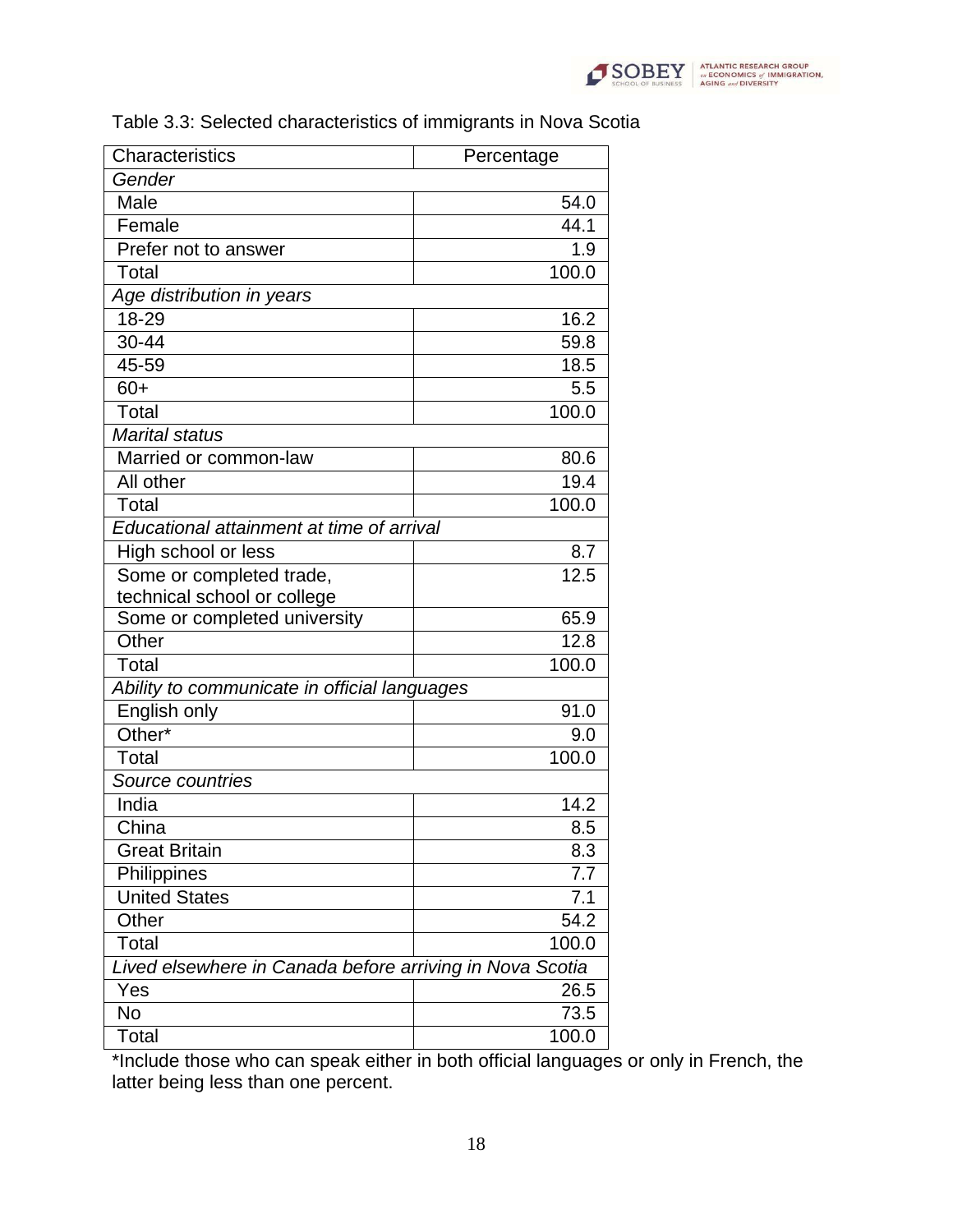

### **Language spoken at home**

While immigrants may report being able to communicate in an official language commonly used at work, how well they can communicate in that language is an important determinant of their labour market success. One indirect indicator of their fluency in an official language is if they speak that language at home. Table 3.4 reveals that just under half of Nova Scotia immigrants speak English at home. The second most common language is Arabic which is at a distant seven percent.

Table 3.4: Language spoken at home. *Respondents were asked, "What language do you prefer to speak at home?*

| Language spoken at home | Percentage |
|-------------------------|------------|
| English                 | 47.0       |
| Arabic                  | 7.1        |
| Mandarin                | 6.3        |
| Tagalog                 | 4.5        |
| Russian*                | 3.7        |
| Spanish                 | 2.8        |
| Hindi*                  | 2.5        |
| Other**                 | 26.1       |
| Total                   | 100        |

\*Was not provided in the list accompanying the question on language (question 74). Answer was coded separately. \*\*Includes descriptive answers (24.4%) and all other languages in the provided list each of which were 2 percent or under.

# **Immigrant status at arrival, nature of application and entry class**

Table 3.5 shows that about 60 percent of immigrants who were living in Nova Scotia

and arrived during 2011-2018 arrived as permanent residents, 75 percent were primary

applicants and 45 percent came as provincial nominees, followed by 22 percent who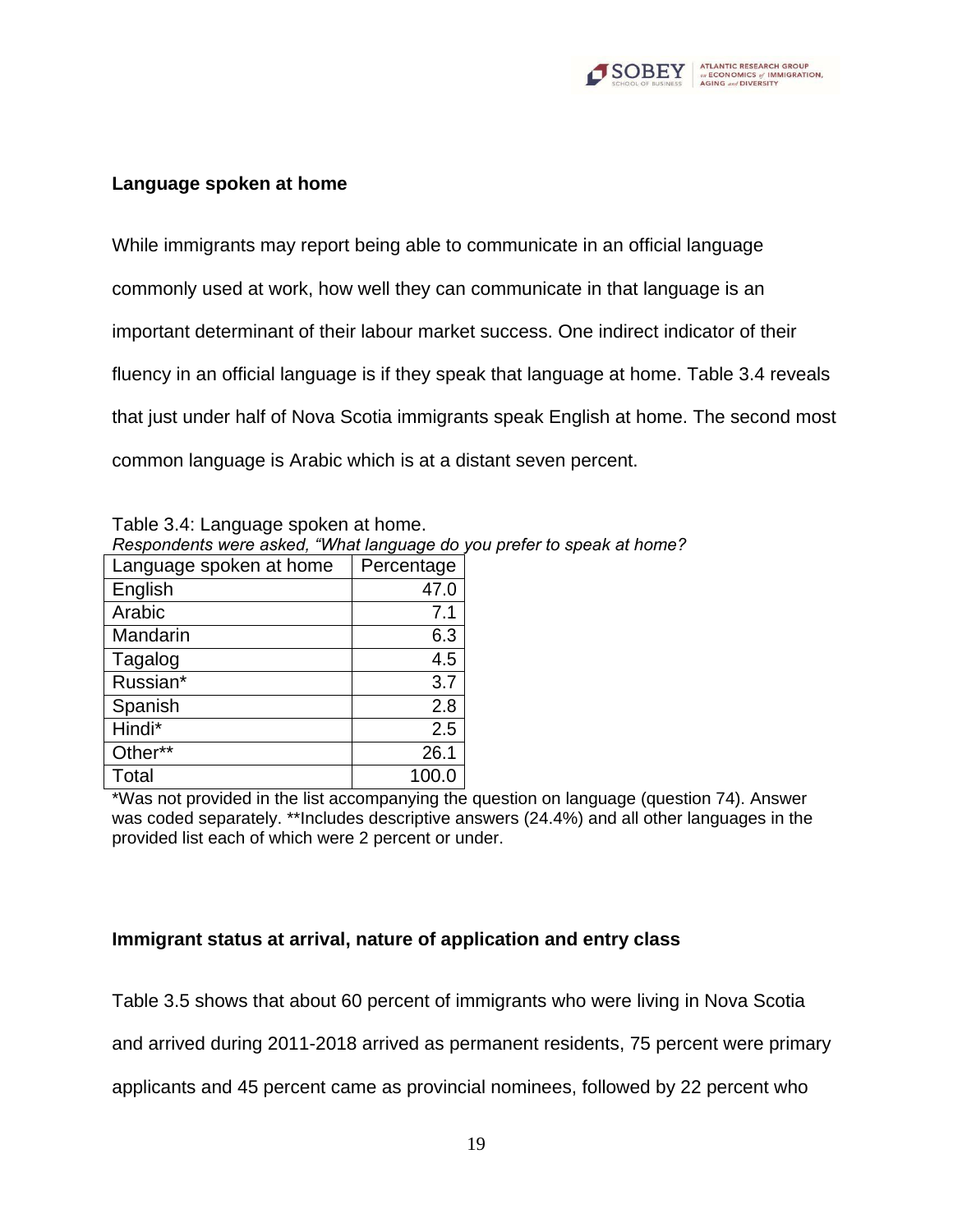

came under another economic class and 23 percent who came under family class.

Those who came as resettled refugees and protected persons were at a distant eight

percent.

| <b>Status</b>                                                       | Percentage |  |
|---------------------------------------------------------------------|------------|--|
| Immigrant status when arrived in Nova Scotia                        |            |  |
| <b>Permanent Resident</b>                                           | 60.2       |  |
| <b>Temporary Foreign Worker</b>                                     | 17.2       |  |
| <b>Student</b>                                                      | 9.2        |  |
| Other (please specify)                                              | 13.5       |  |
| Total                                                               | 100.0      |  |
| Whether primary applicant                                           |            |  |
| Yes                                                                 | 75.0       |  |
| <b>No</b>                                                           | 25.0       |  |
| Total                                                               | 100.0      |  |
| Immigrant entry class                                               |            |  |
| <b>Provincial Nominee Program</b>                                   | 45.2       |  |
| Family (i.e., sponsored by family member)                           | 23.1       |  |
| Other Economic Program (Federal Skilled Worker, Canadian            | 22.0       |  |
| Experience Class, Federal Skilled Trades, Immigrant Investor, AIPP) |            |  |
| Resettled Refugee and Protected Person                              | 7.8        |  |
| Other                                                               | 1.9        |  |
| Total                                                               | 100.0      |  |

Table 3.5: Immigrant status at arrival, nature of application and entry class

Earlier, Table 3.3 showed that 26 percent of immigrant residents in Nova Scotia had

moved in from elsewhere in Canada. Table 3.6 reveals 52 percent of them came from

Ontario, followed by British Columbia, New Brunswick, Quebec and Alberta. Only a

small share came from the rest of Canada.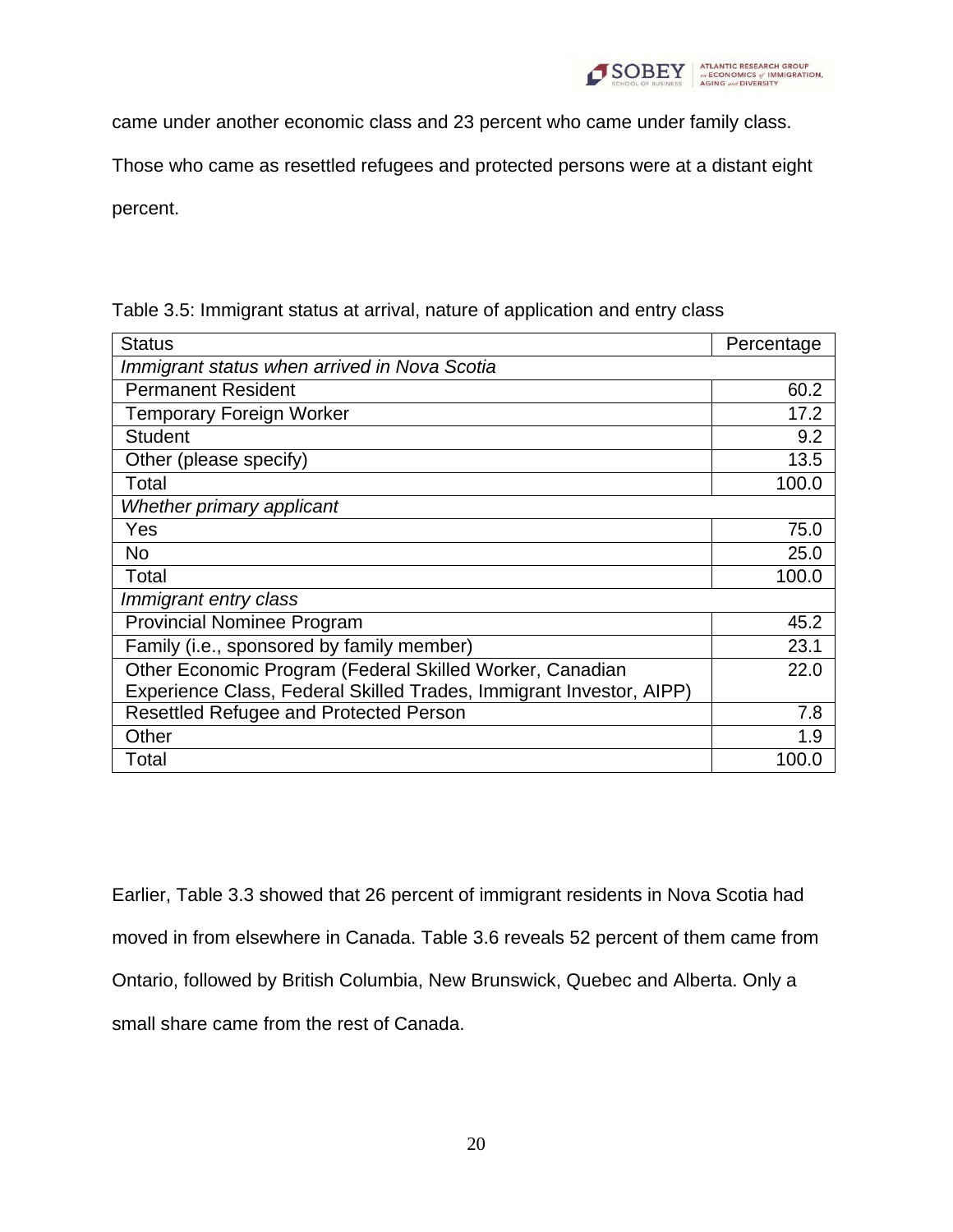

Table 3.6: Which other Canadian province have current immigrant residents of Nova Scotia come from?

*Respondents who indicated they have lived elsewhere in Canada were asked, "In which province or territory did you live when you first arrived in Canada?"*

| Province                  | Percentage |
|---------------------------|------------|
| Ontario                   | 52.3       |
| <b>British Columbia</b>   | 10.7       |
| <b>New Brunswick</b>      | 9.4        |
| Quebec                    | 9.1        |
| Alberta                   | 7.6        |
| Other Atlantic provinces* | 6.2        |
| Manitoba                  | 3.2        |
| Other                     | 4.7        |
| Total                     | 100.0      |

N=5,600. \*Prince Edward Island and Newfoundland & Labrador.

### **Immigrants' decision to stay in the province**

In this section, we analyze immigrants' decision to stay in the province in two ways. First, we provide a numerical analysis of their satisfaction with their decision to move to Nova Scotia by considering various factors as identified in literature. Second, we discuss their answers to an open-ended question that asked about their reasons for staying.

#### *Satisfaction with decision to immigrate or move to Nova Scotia*

Factors that determine an immigrant's choice of Nova Scotia as a destination, and their relative importance, were considered in Chapter 2. How satisfied immigrants are with their experience in Nova Scotia for each decision factor can be a determining factor whether they stay or leave. Important factors, as identified in Chapter 2, were employment opportunities for self, quality of life, friends and family close by, building a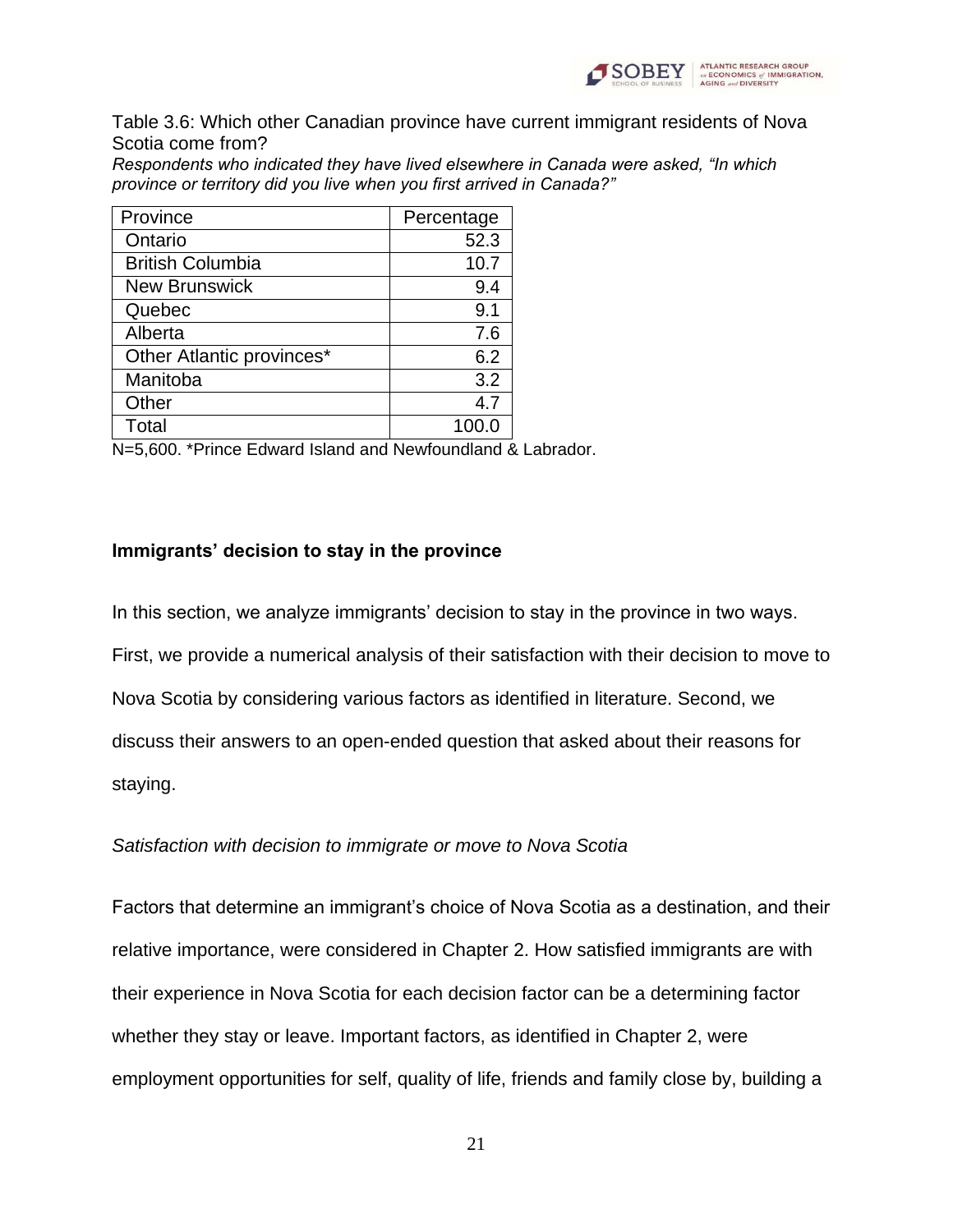

better life for children and educational opportunities. Besides these, several other factors were also rated by respondents in order of their importance in their destination choice. Table 3.7 presents data on the level of satisfaction with those factors on a scale of 1 (extremely dissatisfied) to 5 (extremely satisfied).

Safe community and quality of life received top ratings, each above 4. These were followed by better educational opportunities for children and building a better life for children. Health care and employment opportunities, which were very important in the decision to move to the province, received the lowest satisfaction ratings.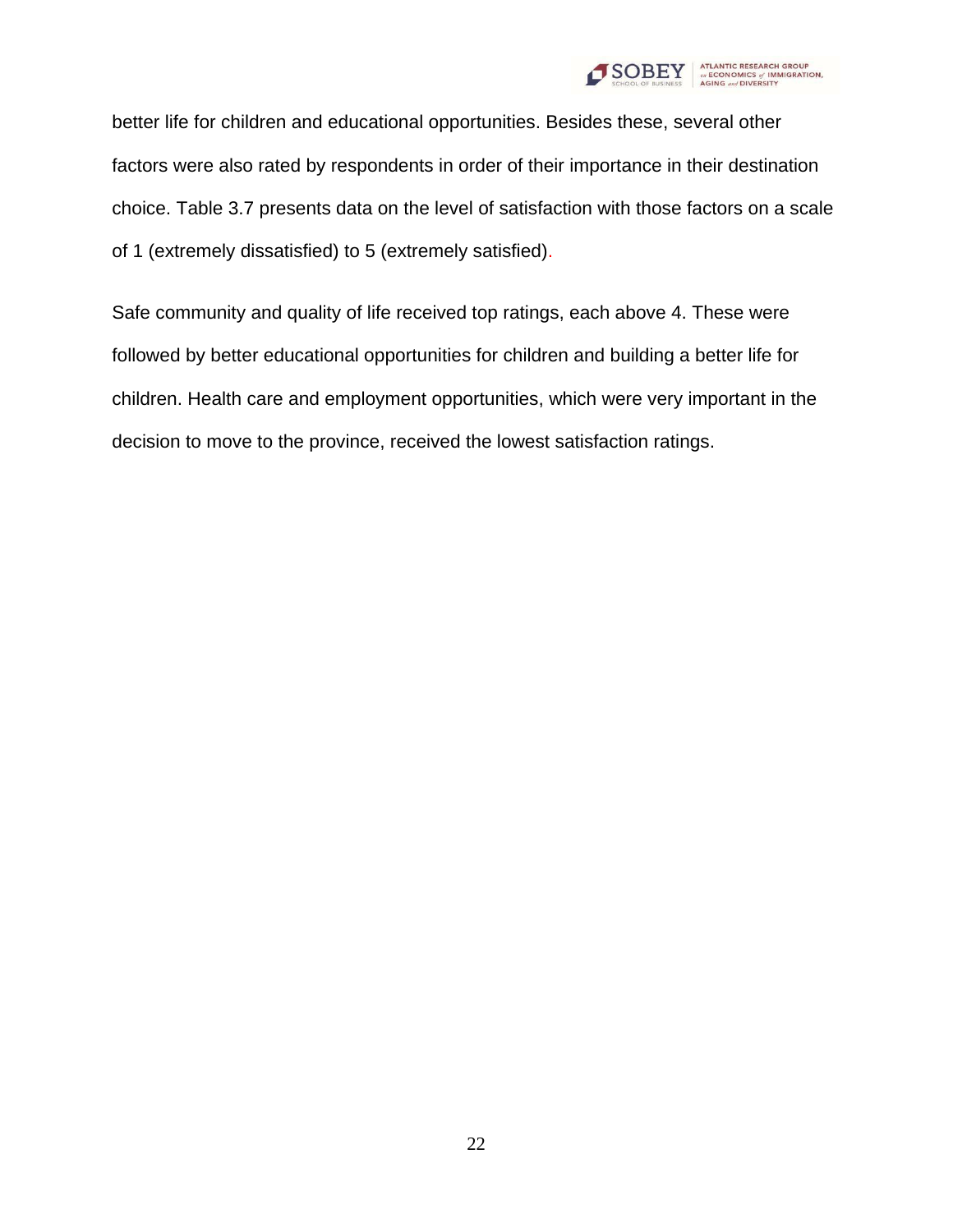

Table 3.7: Level of satisfaction of immigrant residents with their decision to move to Nova Scotia *Respondents were asked, "How satisfied are you with the following features of Nova Scotia, on a scale of 1 to 5, where 1 is extremely dissatisfied and 5 is extremely satisfied?"*

| Feature                                                                    | Score                                 |         |                     |         | Average<br>score                   |     |
|----------------------------------------------------------------------------|---------------------------------------|---------|---------------------|---------|------------------------------------|-----|
|                                                                            | 1<br>Extremely<br><b>Dissatisfied</b> | 2       | 3<br><b>Neutral</b> | 4       | 5<br><b>Extremely</b><br>Satisfied |     |
|                                                                            | percent                               | percent | percent             | percent | percent                            |     |
| Safe community                                                             | 0.3                                   | 1.5     | 11.0                | 36.2    | 51.0                               | 4.4 |
| Quality of life*                                                           | 2.1                                   | 4.6     | 17.1                | 37.5    | 38.7                               | 4.1 |
| Building a better life for my children                                     | 3.3                                   | 4.5     | 19.0                | 36.9    | 36.4                               | 4.0 |
| Education opportunities for my children                                    | 3.1                                   | 6.4     | 20.8                | 34.1    | 35.7                               | 3.9 |
| Access to good quality accommodation                                       | 2.1                                   | 6.5     | 23.8                | 41.2    | 26.5                               | 3.8 |
| Community without discrimination                                           | 4.5                                   | 8.1     | 18.8                | 36.5    | 32.1                               | 3.8 |
| Access to language training                                                | 5.4                                   | 7.9     | 29.1                | 32.4    | 25.2                               | 3.6 |
| Education opportunities for myself / spouse                                | 4.9                                   | 9.5     | 28.7                | 32.5    | 24.5                               | 3.6 |
| Organizations that help with access to services,<br>government, etc.       | 5.3                                   | 11.0    | 26.2                | 33.1    | 24.4                               | 3.6 |
| Family / friends close by                                                  | 7.1                                   | 12.4    | 25.0                | 26.2    | 29.3                               | 3.6 |
| Availability of culturally related experiences, products and<br>services** | 4.5                                   | 12.5    | 30.3                | 34.8    | 18.0                               | 3.5 |
| Local community settlement services                                        | 5.1                                   | 11.7    | 33.5                | 30.2    | 19.5                               | 3.5 |
| Affordable cost of living                                                  | 5.8                                   | 14.6    | 32.1                | 31.3    | 16.2                               | 3.4 |
| Employment opportunities for spouse                                        | 9.8                                   | 16.5    | 25.2                | 26.4    | 22.2                               | 3.4 |
| Employment opportunities for myself                                        | 12.0                                  | 14.6    | 24.8                | 26.3    | 22.3                               | 3.3 |
| Recognition of my credentials                                              | 12.6                                  | 13.5    | 24.2                | 29.0    | 20.8                               | 3.3 |
| Health care                                                                | 12.9                                  | 15.4    | 25.8                | 25.0    | 21.0                               | 3.3 |

\*Examples include: recreation, public transportation, natural beauty, uncrowded, wide-open spaces.

\*\*Examples include: language, religion, food, clothing, entertainment.

Note: The option "Not applicable" is excluded in the above table forbrevity.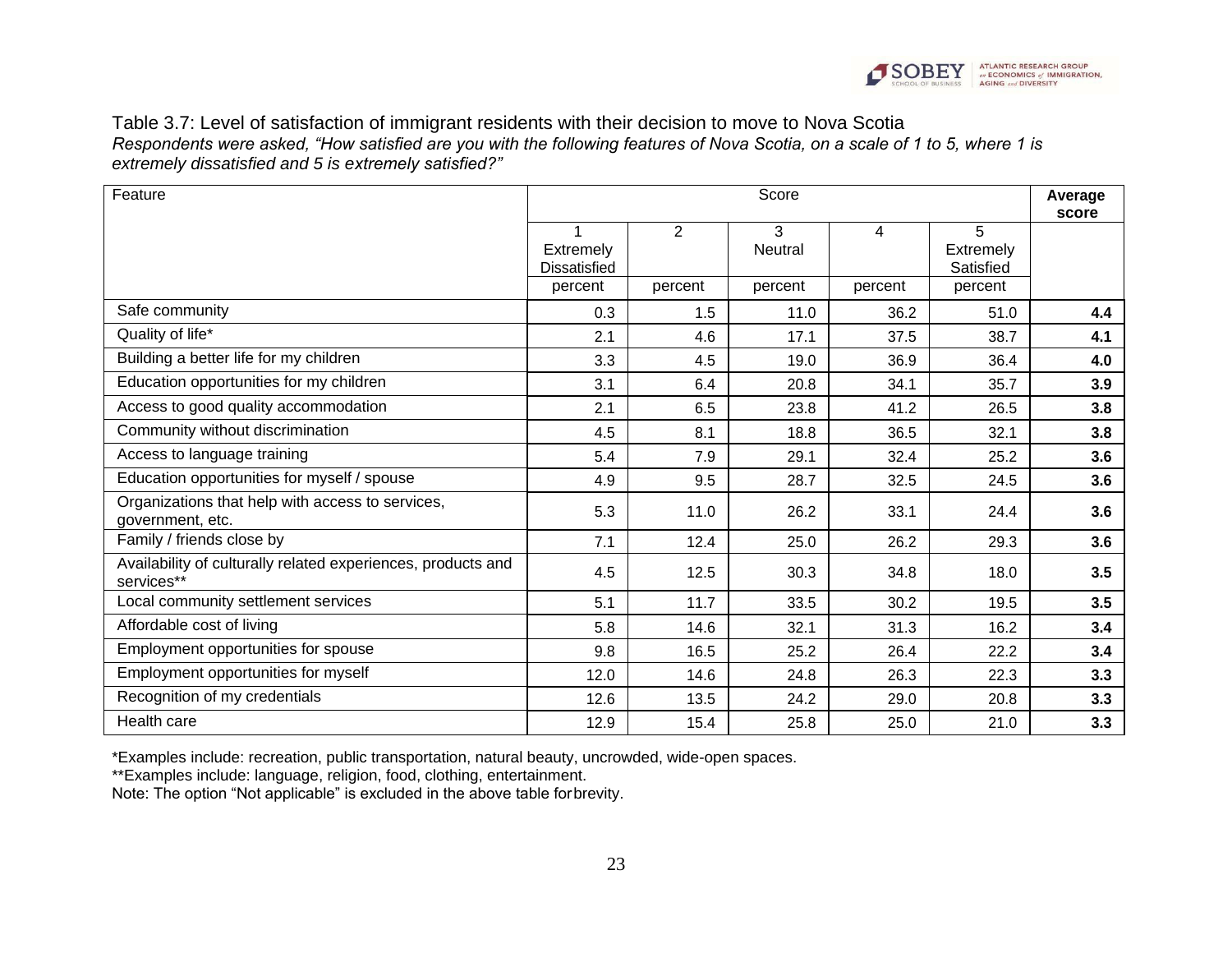

#### *Reasons for staying in the province*

In an open-ended question, the survey respondents were asked, "Why do you continue to live in Nova Scotia?" Their responses were coded and included in the main dataset for analysis. In Table 3.8, these responses have been grouped as economic reasons, quality of life reasons, social reasons, lack of choice and all others. As shown, close to two-third of the respondences included the quality of life for their reason to stay in Nova Scotia ("Like it here"; "Natural beauty, children's education"; "I love the slower life and nice respectful people"), followed by economic reasons (("affordable housing, gainfully employed"; "I have a professional job and I feel that I am growing professionally and personally"; "Job"), and social reasons (family and community ties"; "kids in school")

While having a job is the economic reason most frequently given for staying, there were others mentioned in the narratives too, such as the perceived opportunity for business success in the province. These reflect the general level of optimism that is often a part of the immigrant psyche.

About one in five cited family reasons for staying, including various family members being in school. This is taken to mean some kind of family tie or commitment in the province, and includes some responses that appeared to be a little reluctant. In many cases, however, these family reasons are an extension of the quality of life responses relating an overall satisfaction with the location choice. This can also be combined with access to a supportive community, which gives a degree of comfort for newcomers in what could otherwise be a strange and unfamiliar place. Many respondents combined these dominant reasons as primary influences on their decisions to stay in Nova Scotia.

24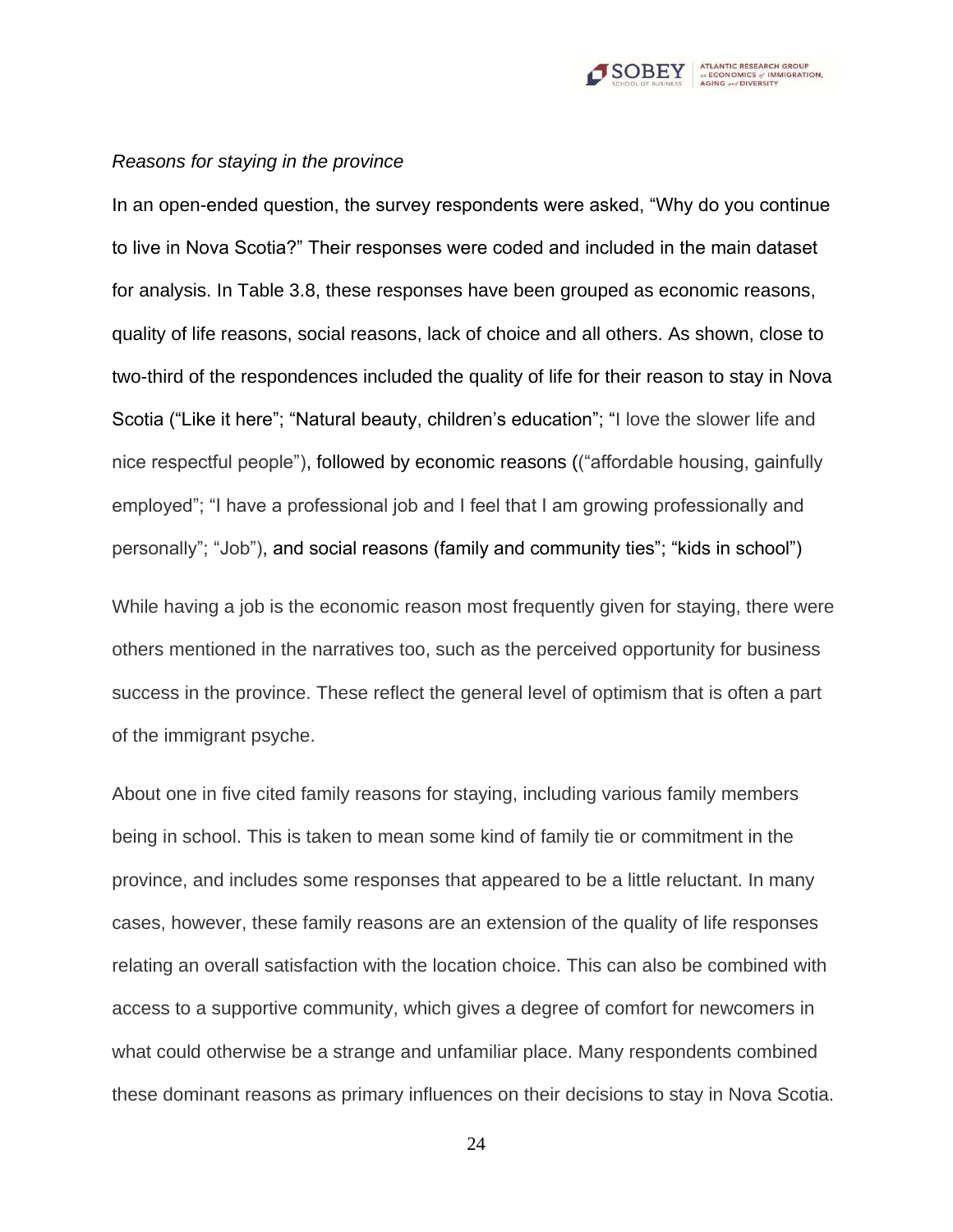

However, a few feel "stuck", and would like to move away or feel they have to stay here until their "contractual arrangement" under the nomination process has been completed. These indicate that a move is being contemplated but for various reasons was not possible at the current time; lack of money is one reason given for this. These accounted for less than one in ten responses. A residual sum of responses are given as "other" in the table, each component of which was answered by less than 3 percent respondents. By and large, less-than-positive responses are far outweighed by the general level of satisfaction with coming to live in Nova Scotia.

A more detailed analysis of the answers to open-ended question pertaining to this section, not pursued in the present report, can break down the above results by immigrant entry status and program of entry.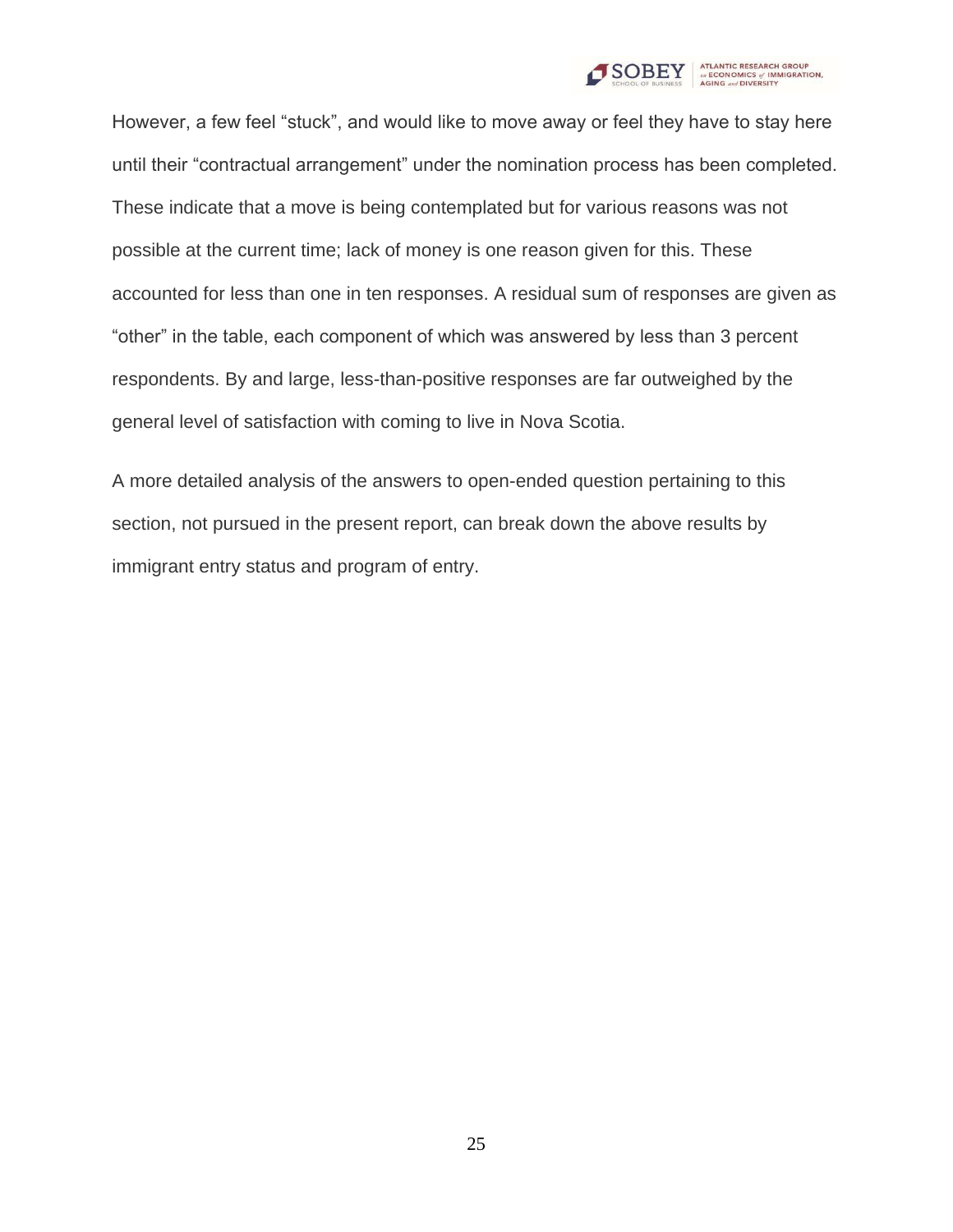

Table 3.8: Reasons why respondents were staying in Nova Scotia. Respondents were asked *"Why do you continue to stay in Nova Scotia?"*

| <b>Description</b>                                                                                                                     | <b>Percentage</b> |
|----------------------------------------------------------------------------------------------------------------------------------------|-------------------|
| Quality of life                                                                                                                        |                   |
| Like/Love it / happy here                                                                                                              | 17.9              |
| Settled here/It's home/Bought a house                                                                                                  | 10.9              |
| It's a nice/safe/beautiful place                                                                                                       | 10.2              |
| Friendly people/place                                                                                                                  | 9.1               |
| Environment/Beautiful/Scenic outdoors/Ocean                                                                                            | 8.4               |
| Quality of life/lifestyle                                                                                                              | 5.7               |
| Family friendly/good place to raise kids                                                                                               | 4.3               |
| <b>Total</b>                                                                                                                           | 66.5              |
| Economic                                                                                                                               |                   |
| <b>Employment opportunities</b>                                                                                                        | 31.3              |
| Affordable housing and cost of living                                                                                                  | 3.7               |
| <b>Total</b>                                                                                                                           | 35.0              |
| Social                                                                                                                                 |                   |
| Community/Family/Friends are here                                                                                                      | 18.2              |
| Education/kids in school                                                                                                               | 7.2               |
| <b>Total</b>                                                                                                                           | 25.4              |
| No choice/can't move/stuck/waiting to move*                                                                                            | 4.5               |
| All other (Weather, Choice/Preference, Waiting for PR/Immigration<br>requirement, Easy commute/Little traffic, Miscellaneous mentions) | 8.9               |

Based on descriptive answers to an open-ended question that were coded and and added to the dataset. Percentages in all categories do not add up to 100 because respondents could provide multiple answers.

**\***Waiting to move" means awaiting PR status before leaving the province.

### **How likely are recent Nova Scotia immigrants to stay in the province and what is their next destination province?**

Past research has shown that about 30 percent of immigrants who arrive in Nova Scotia

tend to leave within the first five years. As time passes, greater percentages of them

would leave the province. Immigrants who have arrived over the survey period are fairly

new in the province and may not be sure if they will stay or leave. It is important to know

how many in their current population are considering staying in the province and of

those who are planning to leave, what their reasons are.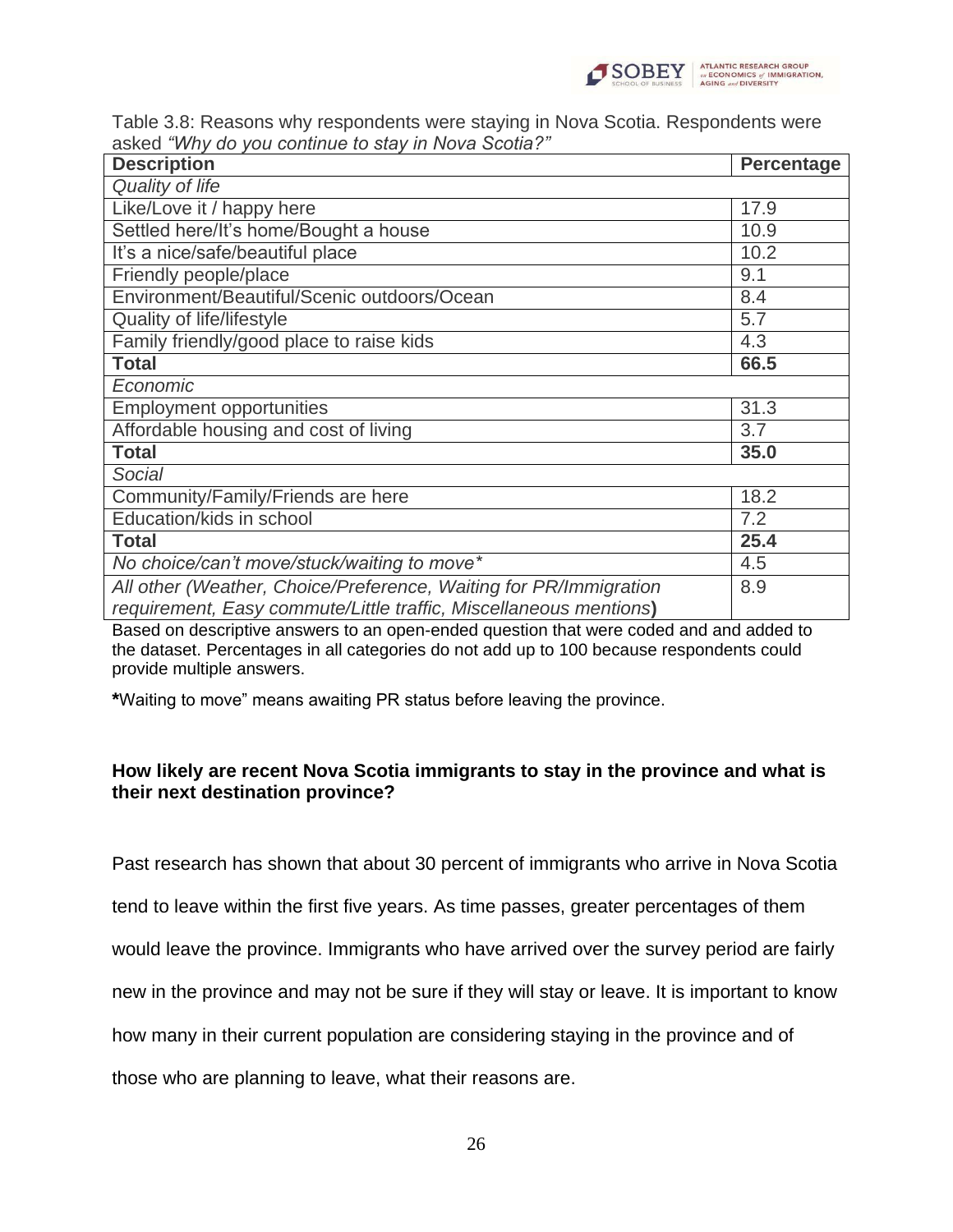

Table 3.9 shows close to 8.5 percent of current Nova Scotia immigrants are very likely to move out of the province over the next five years, about the same percent are somewhat likely to move and about 35 percent are undecided. About 57 percent are more likely to stay. For the 2011-2018 cohort under study, this suggests that the province is very likely to lose about 10 percent more immigrants over the next five years in addition to the 26 percent who have already left.

Table 3.9: Immigrants' likelihood of staying in Nova Scotia *Respondents were asked, "How likely are you stay in Nova Scotia for the next five years?"*

| Likelihood of staying     | Percentage |
|---------------------------|------------|
| Will definitely stay      | 27.5       |
| Extremely likely to stay  | 29.2       |
| Somewhat likely to stay   | 26.6       |
| Somewhat unlikely to stay | 8.2        |
| Very likely to leave*     | 8.5        |
| Total                     | 100.0      |

\*Includes those who stated they will definitely or are extremely likely to leave.

When asked about their main reason for considering to leave Nova Scotia, 27 percent stated being unable to find employment (Table 3.10). Seeking better health care was the second most popular reason chosen by 8.7 percent. About 17 percent chose to answer "other (please specify)."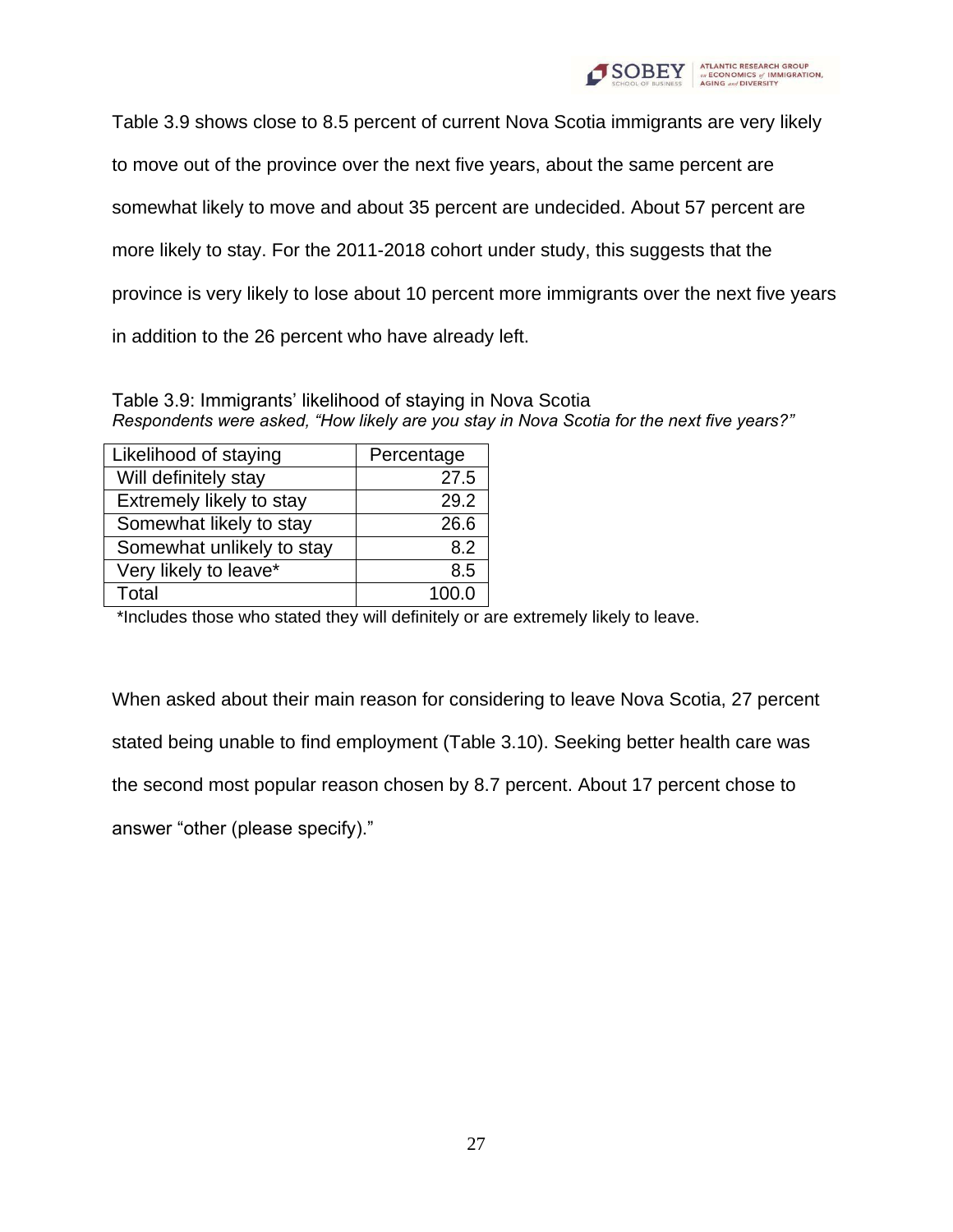

Table 3.10: Immigrants' main reason for considering leaving Nova Scotia *Respondents who indicated they were going to leave or may leave the province were asked, "What is the single most important reason why you are considering leaving Nova Scotia?"*

| Main reason for considering to leave                                  | Percentage |
|-----------------------------------------------------------------------|------------|
| Unable to find employment for myself                                  | 26.8       |
| Seeking better health care                                            | 8.1        |
| Seeking more affordable cost of living                                | 7.8        |
| Unable to find employment for my spouse                               | 6.4        |
| To be in a more welcoming community                                   | 6.2        |
| Seeking better quality of life (such as, e.g., recreation, public     |            |
| transportation, natural beauty, uncrowded, wide-open spaces)          | 6.0        |
| To be close to family or/ friends                                     | 5.5        |
| Seeking better education opportunities for children                   | 5.1        |
| Seeking better access to culturally related experiences, products and |            |
| services (such as, e.g., language, religion, food, clothing)          | 4.5        |
| Seeking better education opportunities for myself and spouse          | 3.9        |
| Credentials not recognized in Nova Scotia                             | 3.1        |
| Other (please specify)                                                | 16.6       |
| Total                                                                 | 100.0      |

N=3,530.

The "other (please specify)" answers were coded numerically and are presented in Table 3.11.The most common reason for considering leaving was economic. This included seeking better wages, jobs that fit their qualifications and lower taxes. Seeking better government services was another top reason. Those who gave "quality of life" reasons very often did not like Nova Scotia's weather, but also wrote that it was harder to get to other places from Nova Scotia. Family- or community-related reasons often seemed to be from single people who were having difficulty establishing a social life, and were lonely. A few were disappointed in their Nova Scotia experience, feeling perhaps they had been misled by the information they received before arrival. A very small number (only two among the survey respondents) implied they had encountered racism in everyday life and in the workplace.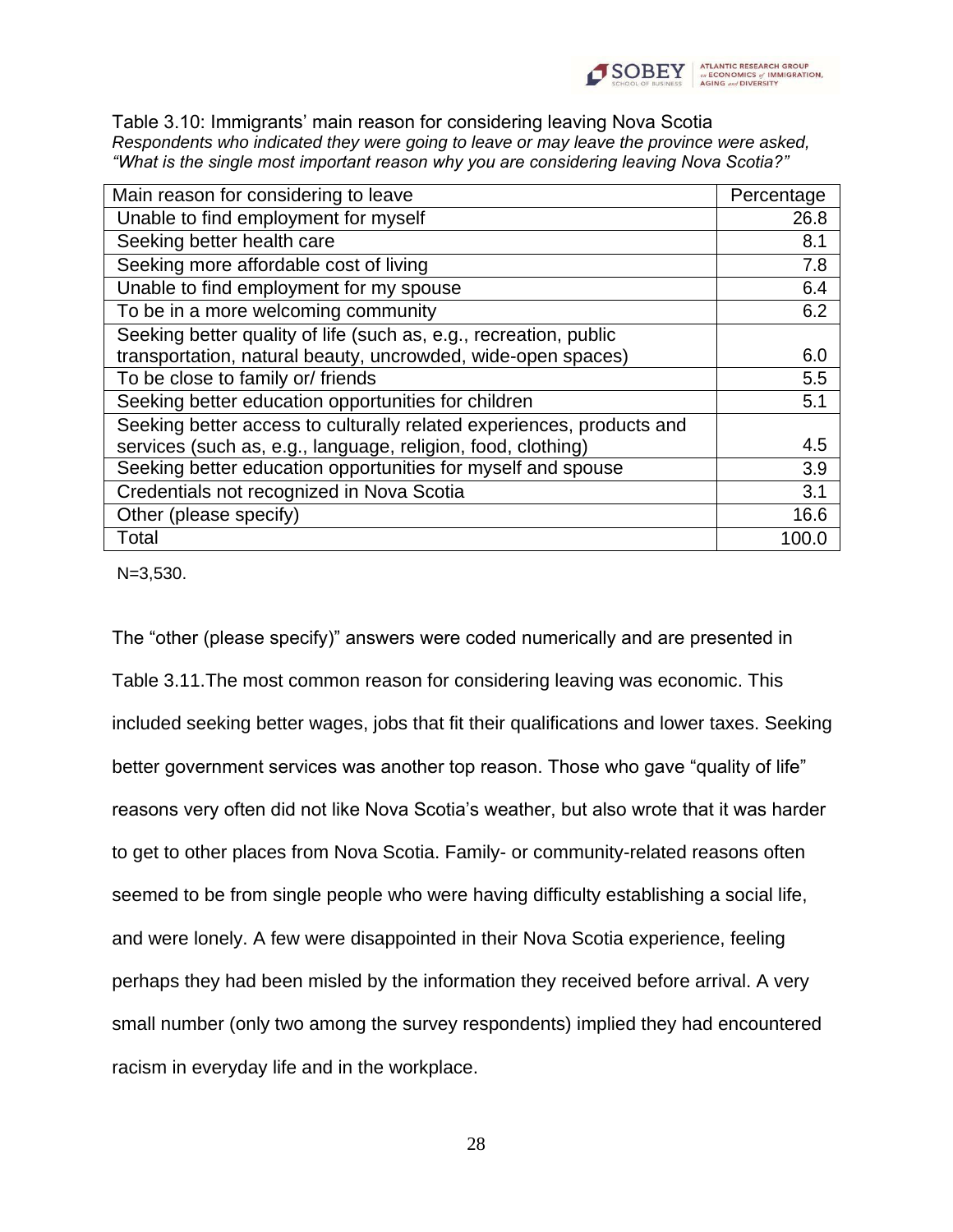

Table 3.11: Reasons for considering to leave Nova Scotia as provided in written responses.

| ,,,,,,,,,,,,                                     |             |
|--------------------------------------------------|-------------|
| Reason given                                     | Percentage* |
| Economic                                         |             |
| Seeking better employment / career opportunities | 8.4         |
| Seeking better wages/salary                      | 7.5         |
| Seeking lower taxes                              | 3.6         |
| Total                                            | 15.9        |
| Other (weather, social issues including poor     | 3.3         |
| government services, racism and discrimination)  |             |
| <b>Miscellaneous mentions</b>                    | 3.0         |

\*Expressed as a percentage of all those who are considering leaving Nova Sotia (N=3,530). Percentages do not add up to 100 because some have provided multiple reasons. (101 written responses were received in the survey).

More than half of those who were planning to leave the province were considering

Ontario to be their next province of residence in Canada, followed by a distant choice of

British Columbia. About 18 percent were unsure of which province they will move out to

(Table 3.12).

Table 3.12: Likely destination of those considering leaving Nova Scotia. Respondents who indiacted they were going to leave or may leave were asked, "*Which province are you most likely to move to?"*

| Province                | Percentage |
|-------------------------|------------|
| Ontario                 | 52.9       |
| <b>British Columbia</b> | 17.2       |
| Alberta                 | 6.5        |
| Quebec                  | 3.2        |
| Other                   | 2.6        |
| Don't know / not sure   | 17.8       |
| Total                   | 100        |

An open-ended question was asked from those intending to leave Nova Scotia for another province to understand their choice of that province. Almost 200 people offered comments in the survey. Their weighted responses, representing the population, are in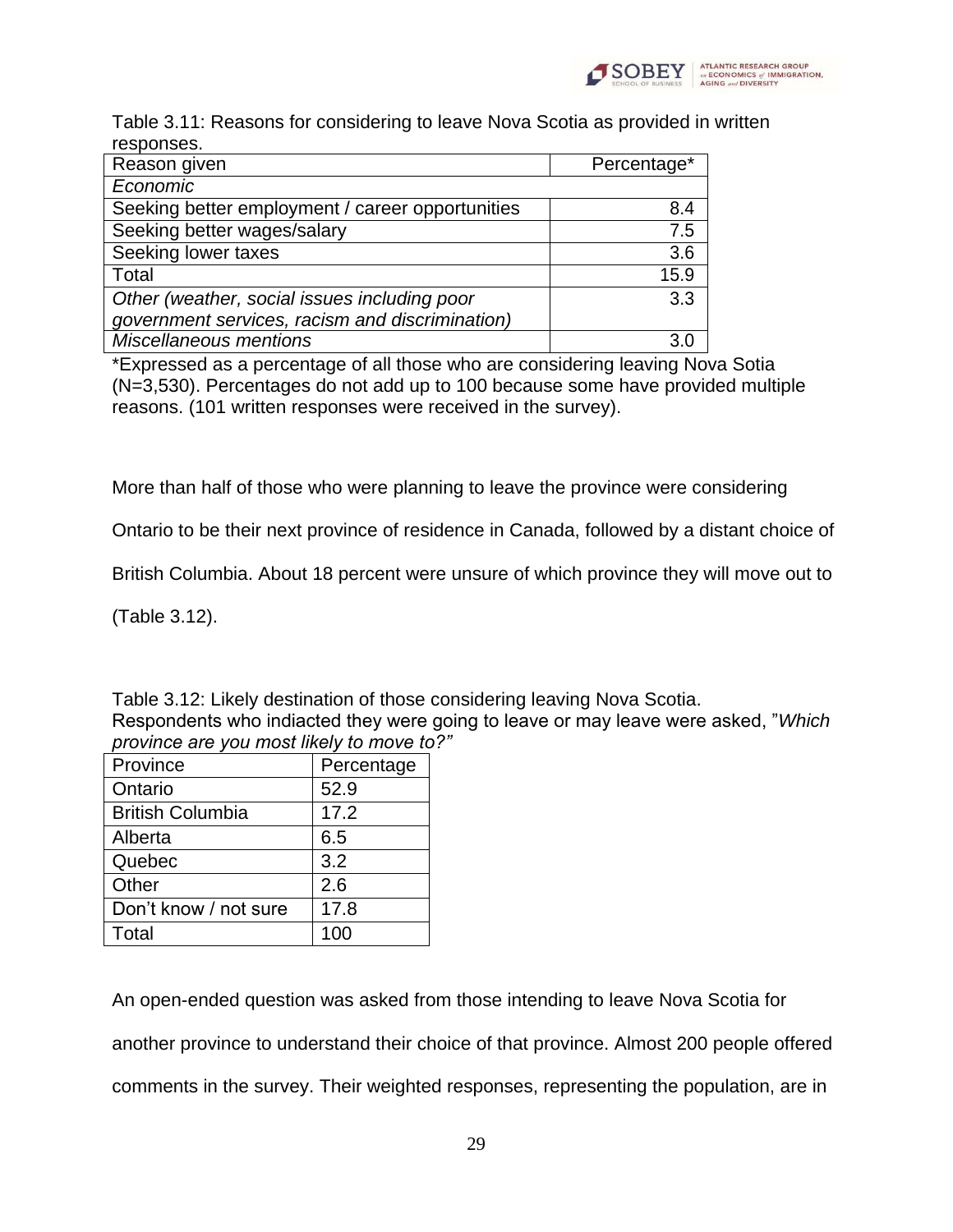

Table 3.13. Economic reasons were chosen by 85 percent respondents. Once again,

this highlights the importance of economic security in location choice by immigrants, as

perhaps the critical deciding issue. A significant proportion (27.5%) addressed more

cultural diversity in their location choice, combined with less discrimination. Quality of

life mattered to 16.4 percent. The pull of family and friends was mentioned in 11.7

percent of comments, Better education and better healthcare were also consideratios of

close to 10 percent of leavers.

Table 3.13: Immigrants' destination choice.

*In an open-ended question, those living in another province were asked "What specifically attracts you to that province?"*

| <b>Description</b>                                                            | Percentage |
|-------------------------------------------------------------------------------|------------|
| Economic reasons:                                                             |            |
| Better employment and career opportunities                                    | 57.3       |
| Better wages / salaries                                                       | 13.9       |
| Cost of living / lower texes                                                  | 13.8       |
| Total                                                                         | 85.0       |
| Social / cultural reasons                                                     |            |
| Better access to culturally relates experiences, products and services (e.g., | 18.4       |
| language, religion, food, clothing, etc.)                                     |            |
| A more welcoming community                                                    | 5.0        |
| Fewer, better managed social issues - governance, racism, discrimination      | 4.1        |
| Total                                                                         | 27.5       |
| Quality of life reasons                                                       |            |
| Weather                                                                       | 6.9        |
| Better standard/quality of living                                             | 4.8        |
| Other (scenery/landscape, infrastructure-travel, transport, roads, etc.)      | 4.7        |
| Total                                                                         | 16.4       |
| Close to family and friends                                                   | 11.7       |
| <b>Better education</b>                                                       | 9.7        |
| <b>Better healthcare</b>                                                      | 8.8        |
| <b>Miscellaneous mentions</b>                                                 | 3.0        |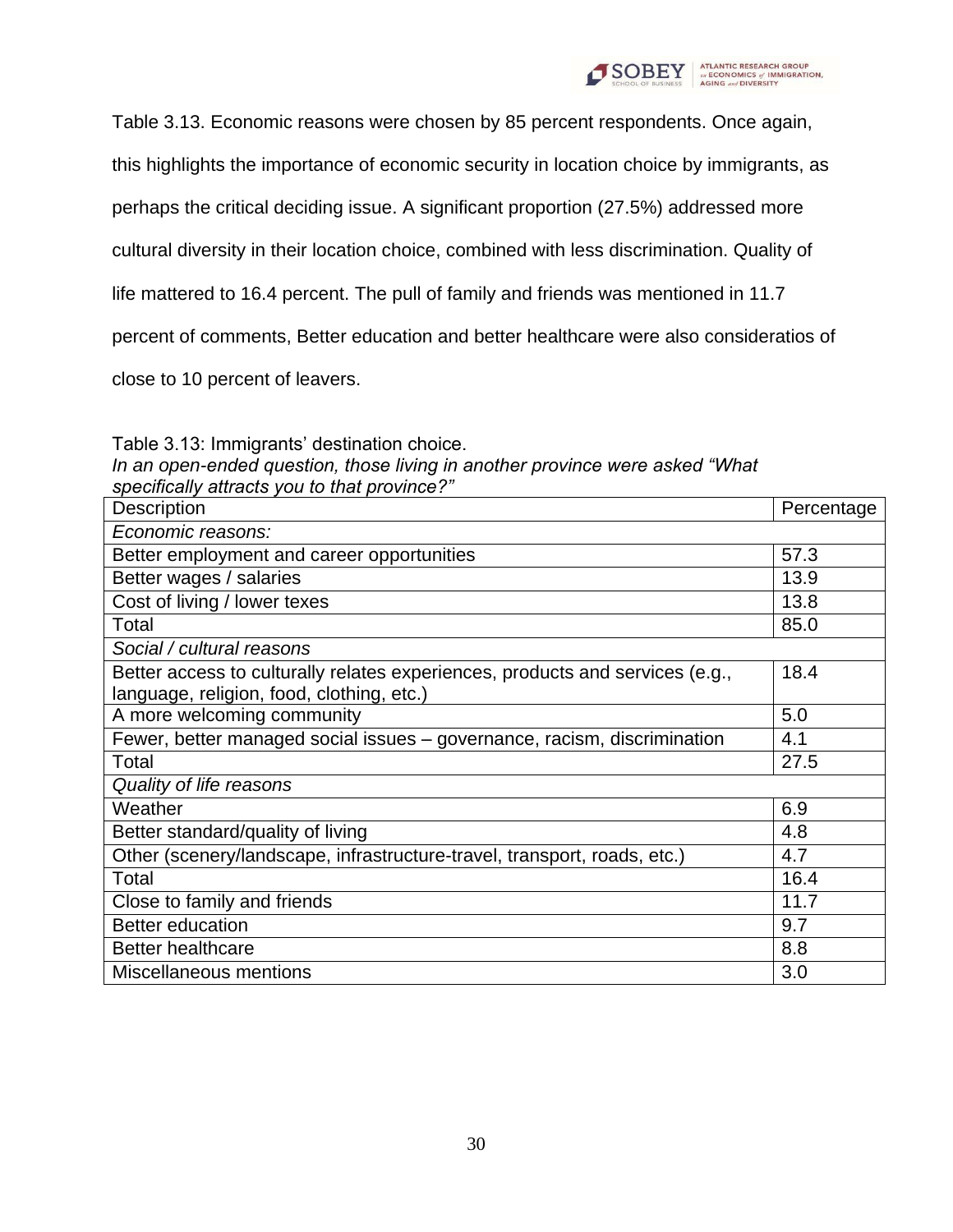

#### **Access to settlement services and the level of satisfaction with them**

The Immigrant Settlement Funding Program of the Nova Scotia Office of Immigration (NSOI) assists community organizations, other public or non-governmental organizations and language schools to provide services that facilitate successful integration and retention of immigrants (including refugees) in Nova Scotia. Information on the use of settlement services by newcomers and on their level of satisfaction with those services can be useful to assess the efficacy of settlement programs and for their future development and design. Separate information from those who have left and those who are staying in the province is important because satisfaction with settlement services can be an important determinant of integration and retention. In this section we focus on those who are currently living in the province while data on those who have left will be analyzed in the next chapter.

Less than 60 percent of stayers in Nova Scotia have used immigrant settlement services. Most heavily used among them is the employment counselling service. Language training and pre-arrival services are second and third in terms of their use. Entrepreneurship support services are the least used (Table 3.14).

31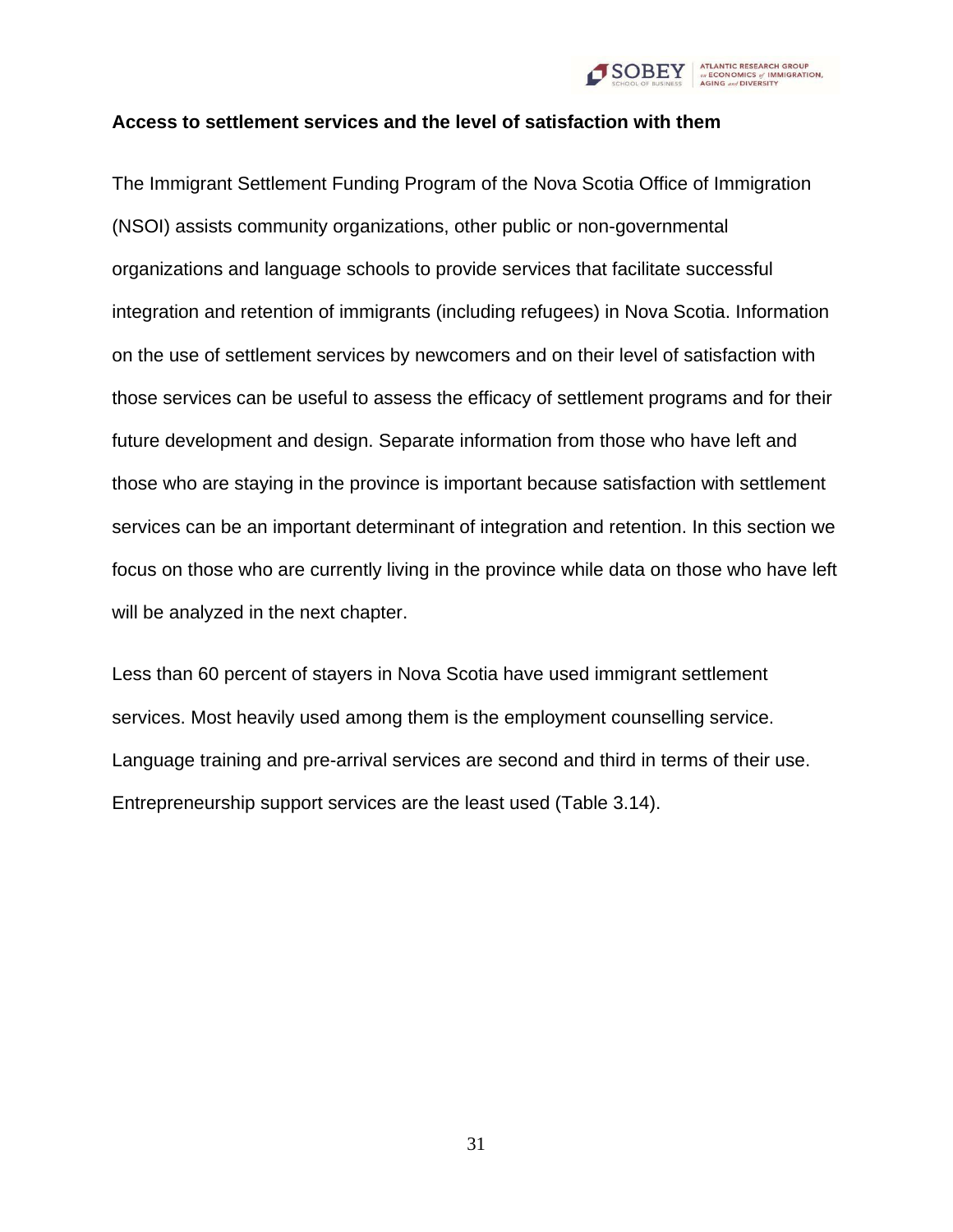

Table 3.14: Access to settlement services by Nova Scotia immigrants *Respondents were asked, "Which of the following Nova Scotia settlement services have you accessed? Select all that apply."*

| Service                                  | Percentage |
|------------------------------------------|------------|
| Did not access settlement services       | 42.1       |
| <b>Employment counselling</b>            | 32.6       |
| Language training                        | 23.7       |
| Pre-arrival settlement services          | 22.2       |
| Work experience program / Bridge to work | 13.3       |
| Credential recognition                   | 9.6        |
| Entrepreneurship support                 | 6.2        |
| Other (please specify)                   | 5.1        |

Although only five percent chose to answer "other (please specify)", their descriptive answers were very instructive in understanding why a large percentage, 42 percent, never used settlement services. Some of them were not aware of the availability of settlement services in Nova Scotia. Some who had come and lived as temporary residents thought settlement services were only for those who came as permanent residents. Some complained of the non-availability of settlement services where they lived (usually outside Halifax). Some reported they found service providers too busy. Those who used other services mentioned the Halifax Partnership's Connector Program, Access Nova Scotia, city-specific information courses such as those relating to health care, general taxation and road safety. They also attended training and job fairs and sought help in filing tax returns.

As noted above, less than 60 percent immigrants use settlement services. This raises the question as to who uses them. Table 3.15 below reveals that family immigrants are the least likely to use settlement services, perhaps because of their family connections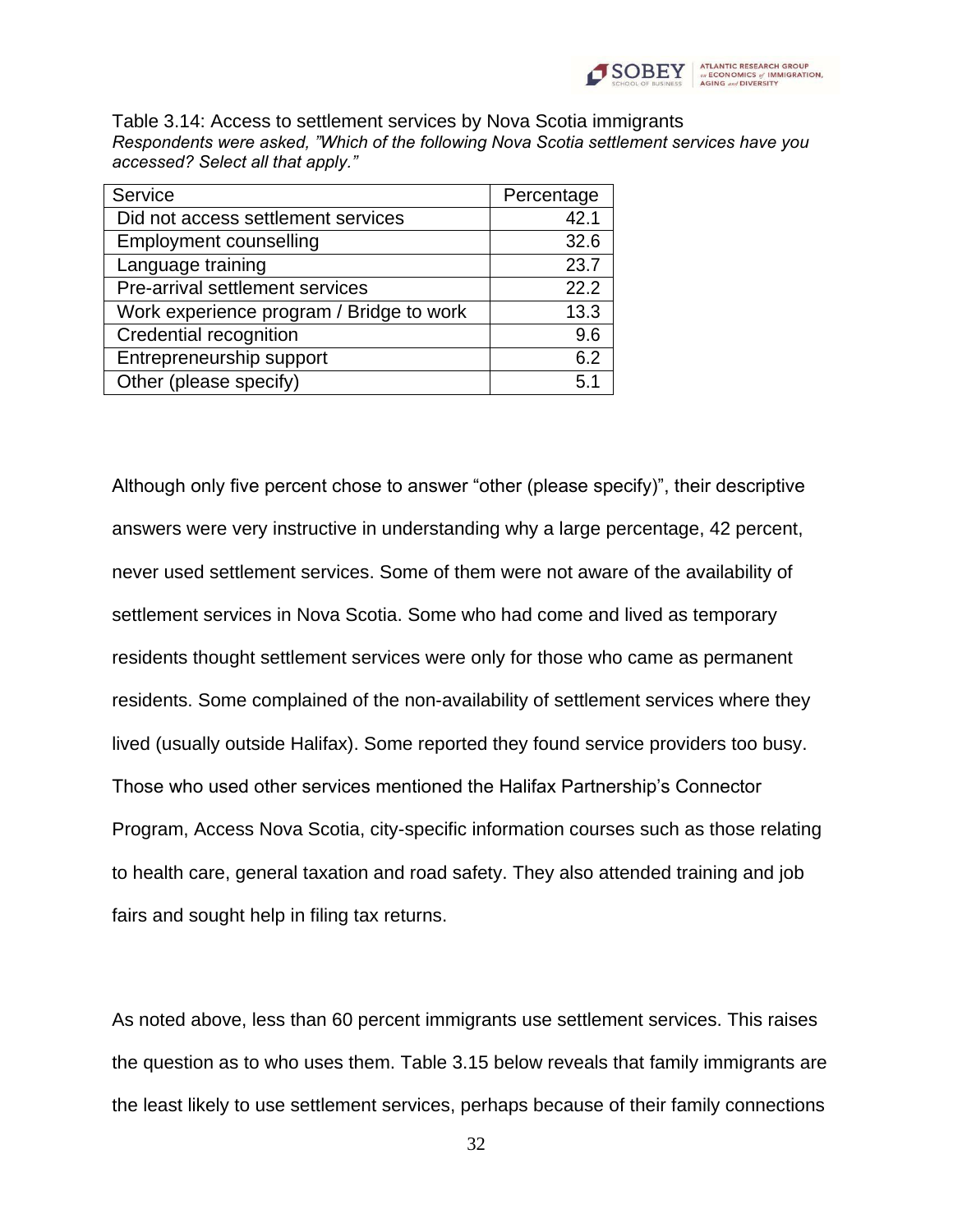

in Nova Scotia, while refugees are the most likely to access these services. Those who

come under economic programs are in the middle. This may be because they are more

likely to have attained higher level of education and probably find their way around by

themselves.

Table 3.15: Access to settlement services by Nova Scotia immigrants by their entry program.,

*Respondents were asked, "Which of the following Nova Scotia settlement services have you accessed? Select all that apply."*

| Service                                  | Entry program |         |         |
|------------------------------------------|---------------|---------|---------|
|                                          | Economic      | Refugee | Family  |
| Did not access settlement services       | 38.7          | $6.8*$  | 63.9*   |
| <b>Employment counselling</b>            | 35.0          | 56.8*   | $17.8*$ |
| Pre-arrival settlement services          | 27.8          | 25.0    | $5.0*$  |
| Language training                        | 20.7          | $77.3*$ | $14.8*$ |
| Work experience program / Bridge to work | 13.2          | $27.3*$ | $8.9*$  |
| Credential recognition                   | 10.7          | 11.4    | $5.8*$  |
| Entrepreneurship support                 | 6.2           | 9.1     | 5.5     |
| Other (please specify)                   | 5.1           | 6.8     | 4.7     |

\*Statistically significantly different from economic program 19 times out of 20. Table is arranged in descending order of economic program.

In sum, data collected in this study indicate demand for settlement services is high in Nova Scotia as immigrants approach various organizations for help with various aspects of life as the need arises. The fact that some are not aware of the availability of different kinds of settlement services and that some find them harder to access needs to be addressed.

One measure of the success of settlement services is the satisfaction level of the recipients. When asked to rate the settlement services according to their level of satisfaction, all services averaged between 3.1 and 3.8 on a 1 (extremely dissatisfied)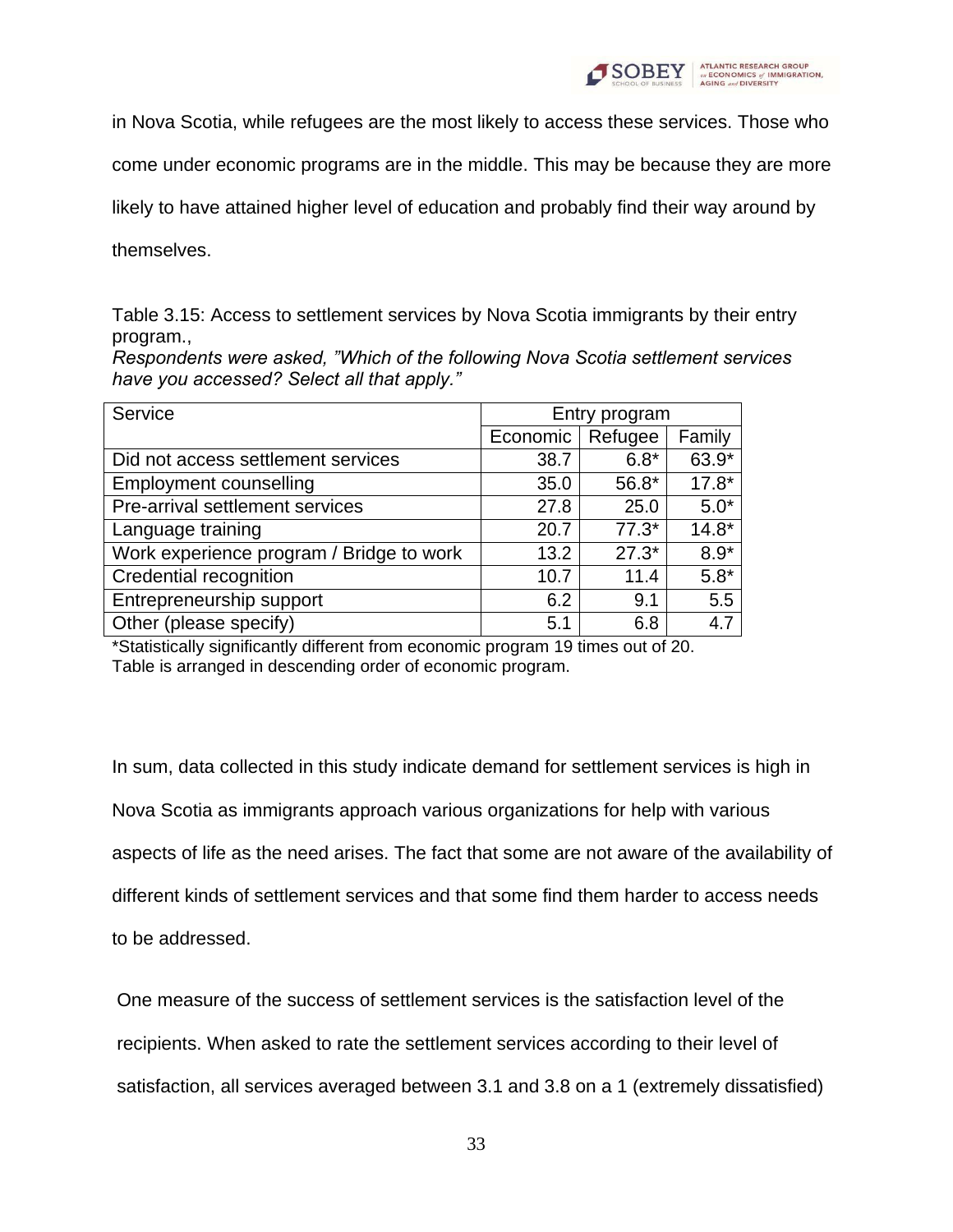

to 5 (extremely satisfied) scale (Table 3.16). In other words, immigrants are either

neutral or marginally satisfied with these services. Language training received the

highest average score approaching 4. Satisfaction with credential recognition service

was the lowest rated with 60 percent respondents ranking it neutral to below neutral,

which was also true for work experience program. The low scores highlight the need

for a continued evaluation of these services and finding ways to improve them.

#### Table 3.16: Satisfaction with immigrant settlement services

*Respondents were asked, "How satisfied were you with each of the following Nova Scotia settlement services, on a scale of 1 to 5, where 1 is extremely dissatisfied and 5 is extremely satisfied."*

| Service                                        |                                | Scale          |              |                |                             | Average<br>score |
|------------------------------------------------|--------------------------------|----------------|--------------|----------------|-----------------------------|------------------|
|                                                | 1<br>Extremely<br>Dissatisfied | $\overline{2}$ | 3<br>Neutral | $\overline{4}$ | 5<br>Extremely<br>Satisfied |                  |
|                                                | percent                        | percent        | percent      | percent        | percent                     |                  |
| Language training                              | 3.0                            | 7.3            | 23.8         | 39.6           | 26.4                        | 3.8              |
| Pre-arrival settlement<br>services             | 6.1                            | 9.2            | 26.8         | 30.1           | 27.9                        | 3.6              |
| Employment<br>counselling                      | 9.2                            | 14.8           | 29.5         | 28.1           | 18.4                        | 3.3              |
| Entrepreneurship<br>support                    | 8.4                            | 16.0           | 37.4         | 21.6           | 16.7                        | 3.2              |
| Work experience<br>program / Bridge to<br>work | 13.4                           | 15.1           | 28.1         | 24.9           | 18.6                        | 3.2              |
| Credential recognition                         | 14.6                           | 16.2           | 29.1         | 23.3           | 16.9                        | 3.1              |
| Other                                          | 8.6                            | 11.1           | 34.0         | 30.6           | 15.6                        | 3.3              |

Note: The "Not applicable" option is not reported in the above table.

### **Social and cultural participation**

Community engagement is an important part of settlement and integration. One survey

question attempted to capture participation of survey members in social, cultural and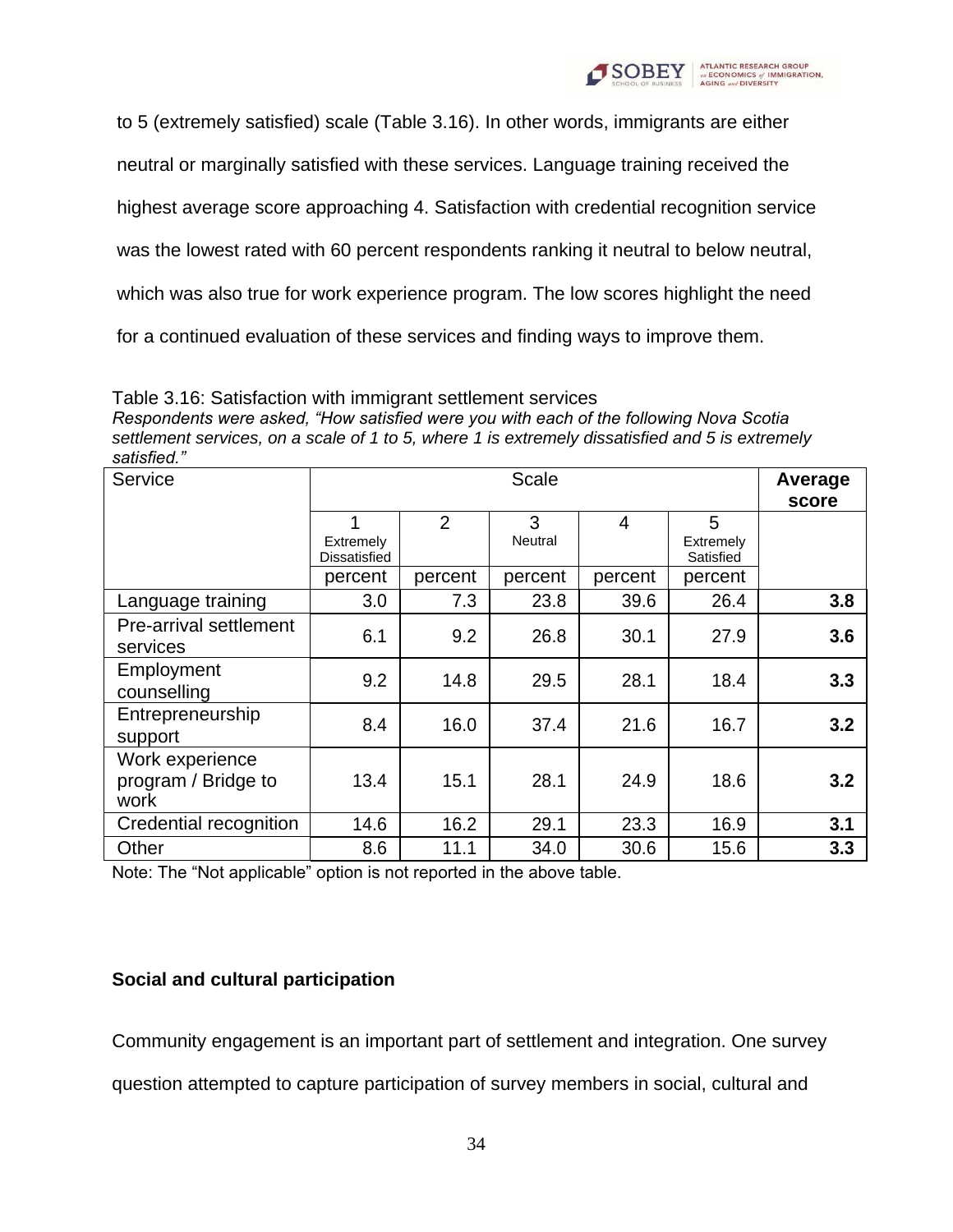

religious activities as a measure of their integration in their community and also in the larger Canadian society. Greater involvement in these activities indicates stronger social connectedness, which could help establish roots in the community resulting in long-term commitment to the province. Table 3.17 shows about two-thirds of Nova Scotia immigrants participate in religious, social and cultural activities (such as sports and recreation). Nearly 34 percent are also volunteers. The nearly one-third who do not engage in any of these activities may still be adjusting to life in Nova Scotia and may not the availability of social, cultural and religious organizations and are trying to find their way around. Limited availability of public transportation in some areas may also be a factor for a lack of their participation. These suggestions can be investigated in a future study.

Table 3.17: Social, cultural and religious participation *Respondents were asked, "Are you active in the following in your community? Select all that apply."*

| Activity                 | Percentage |
|--------------------------|------------|
| Volunteering             | 33.7       |
| Sports & recreation      | 29.0       |
| A religious organization | 28.0       |
| Social organization      | 25.4       |
| None of the above        | 31.5       |
| Other (please specify)   | 4.0        |

# **Perceptions of immigrant Nova Scotians about Nova Scotia relative to other provinces**

Perceptions of newcomers of Nova Scotia in relation to other provinces can also play a role in their decision to leave for other provinces or stay. These perceptions are formed through experience and more information gathering. When comparing Nova Scotia to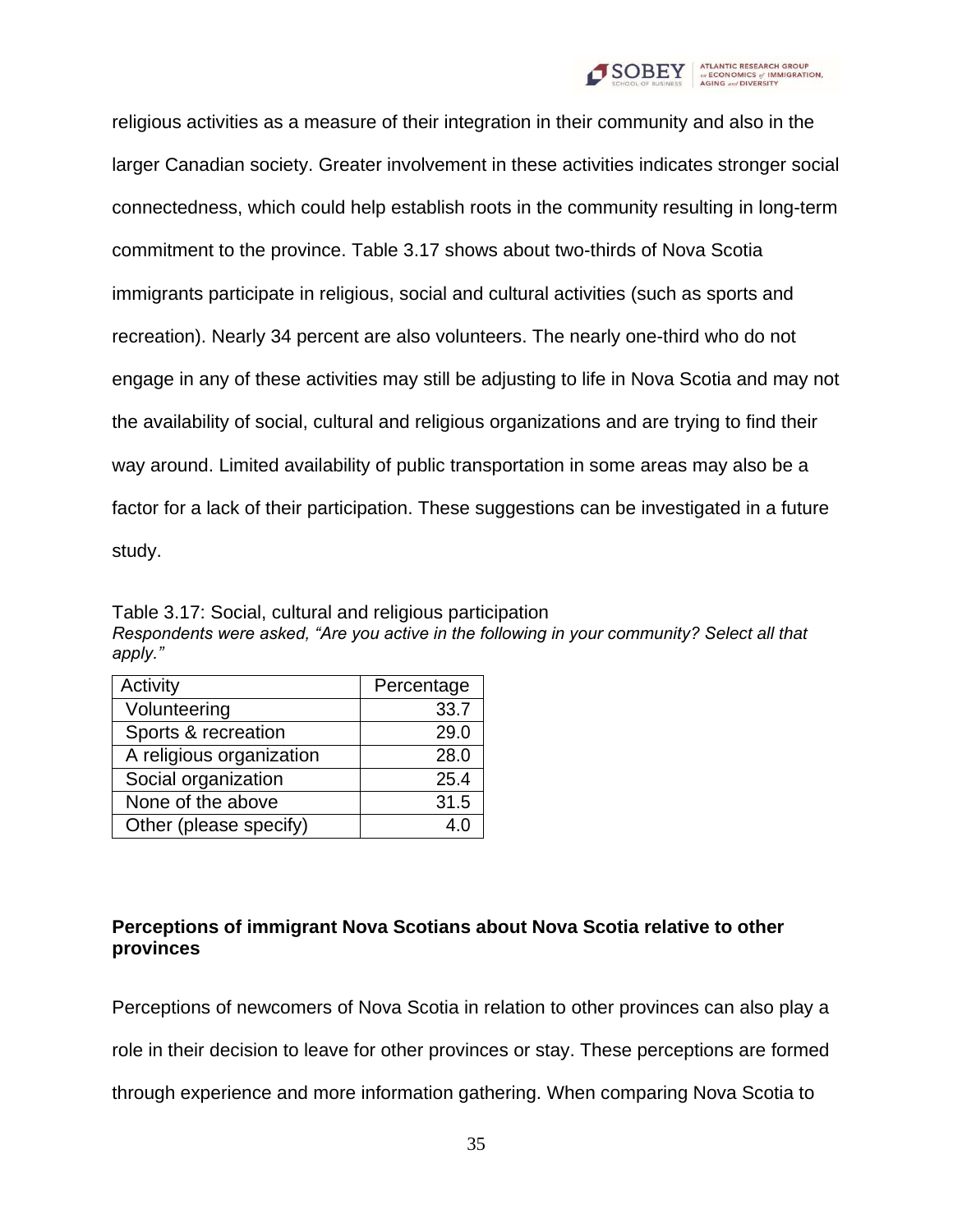

other Canadian provinces, on a scale of 1 (much worse) to 5 (much better), immigrants view safe communities as the best feature of the province, providing it a score of higher than 4 (Table 3.18). Tax rates are perceived to be worse in Nova Scotia, receiving an average score below 2. Wage rates, job opportunities and access to quality health care also received low scores. Higher taxes and access to health care are also often the focus of general public debate in Nova Scotia.<sup>6</sup>

<sup>6</sup> For example, for taxes being high in Nova Scotia, [https://nationalpost.com/news/canada/nova-scotians-the-most](https://nationalpost.com/news/canada/nova-scotians-the-most-taxed-in-canada-provincial-report)[taxed-in-canada-provincial-report. F](https://nationalpost.com/news/canada/nova-scotians-the-most-taxed-in-canada-provincial-report)or access to health care: [https://nationalpost.com/pmn/news-pmn/canada-news](https://nationalpost.com/pmn/news-pmn/canada-news-pmn/nova-scotia-needs-improved-access-to-health-care-in-2019-opposition)[pmn/nova-scotia-needs-improved-access-to-health-care-in-2019-opposition](https://nationalpost.com/pmn/news-pmn/canada-news-pmn/nova-scotia-needs-improved-access-to-health-care-in-2019-opposition)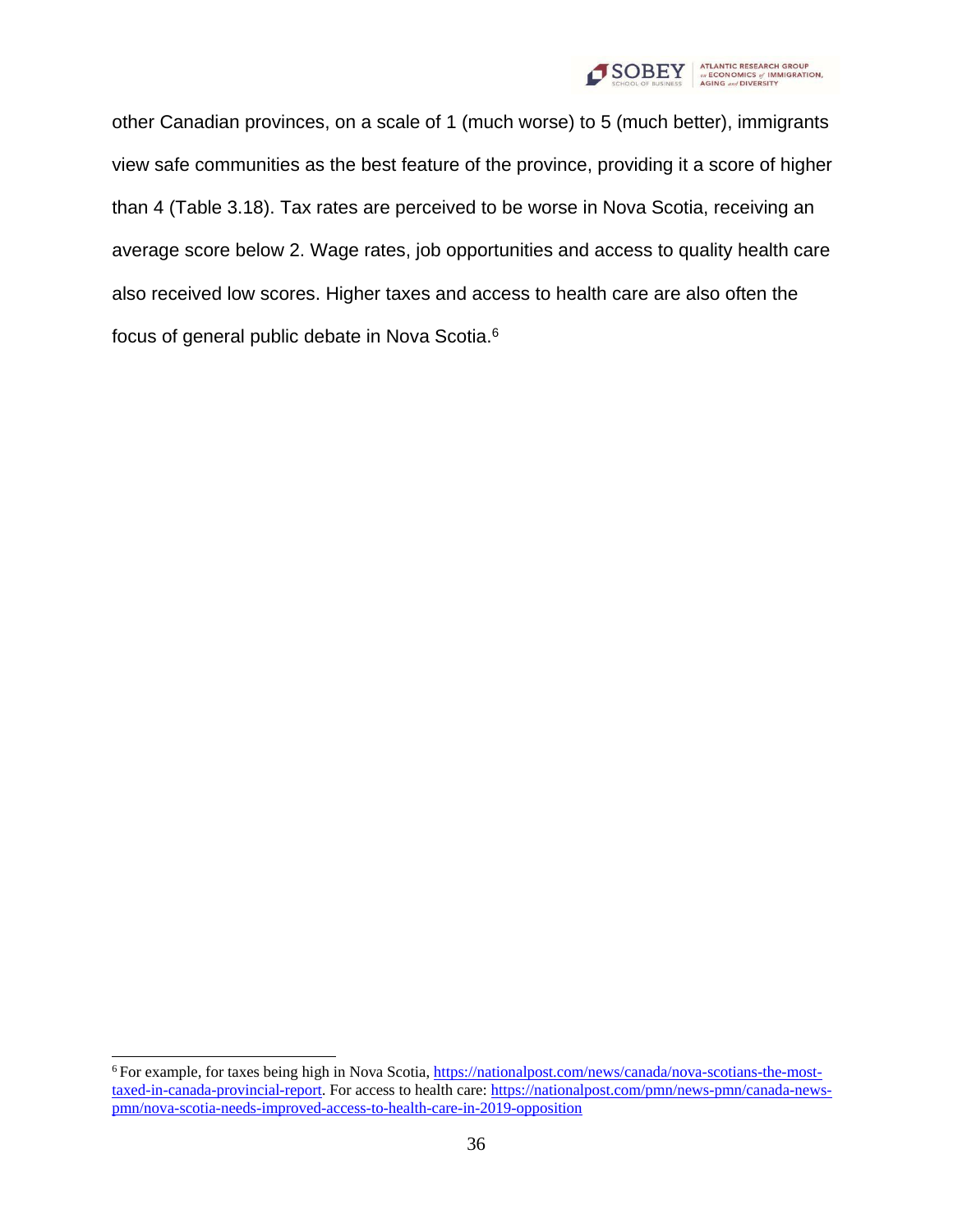

## Table 3.18: Comparing Nova Scotia with other provinces

*Respondents were asked, "To the best of your ability, rate the following features of Nova Scotia relative to other provinces you are familiar with, how does Nova Scotia compare, on a scale of 1 to 5, where 1 is much worse, 3 is about the same and 5 is much better?"*

| Feature                                     | <b>Scale</b>  |                |                        |         | Average<br>score    |     |
|---------------------------------------------|---------------|----------------|------------------------|---------|---------------------|-----|
|                                             | Much<br>worse | $\overline{2}$ | 3<br>About the<br>same | 4       | 5<br>Much<br>better |     |
|                                             | percent       | percent        | percent                | percent | percent             |     |
| Safe community                              | 0.7           | 2.3            | 24.9                   | 34.0    | 38.1                | 4.1 |
| Cost of accommodation                       | 4.4           | 10.7           | 22.9                   | 28.3    | 33.8                | 3.8 |
| Communities without discrimination          | 4.8           | 9.2            | 34.0                   | 27.8    | 24.3                | 3.6 |
| Local community settlement services         | 3.5           | 9.9            | 41.6                   | 23.5    | 21.4                | 3.5 |
| Quality of accommodation                    | 3.6           | 12.8           | 38.7                   | 25.2    | 19.7                | 3.5 |
| Access to quality education for my children | 4.6           | 14.5           | 39.8                   | 19.5    | 21.6                | 3.4 |
| Access to quality education for myself      | 4.5           | 14.6           | 45.6                   | 20.2    | 15.2                | 3.3 |
| Access to quality education for my spouse   | 4.9           | 14.0           | 48.3                   | 18.1    | 14.8                | 3.2 |
| Cost of living (besides housing)            | 11.6          | 27.5           | 25.6                   | 19.8    | 15.4                | 3.0 |
| Access to quality health care               | 20.3          | 25.5           | 31.1                   | 12.2    | 10.9                | 2.7 |
| Job opportunities                           | 23.5          | 36.7           | 18.1                   | 12.4    | 9.4                 | 2.5 |
| Wage rates                                  | 29.4          | 42.0           | 19.0                   | 6.5     | 3.1                 | 2.1 |
| Tax rates                                   | 47.1          | 33.4           | 12.5                   | 5.0     | 2.0                 | 1.8 |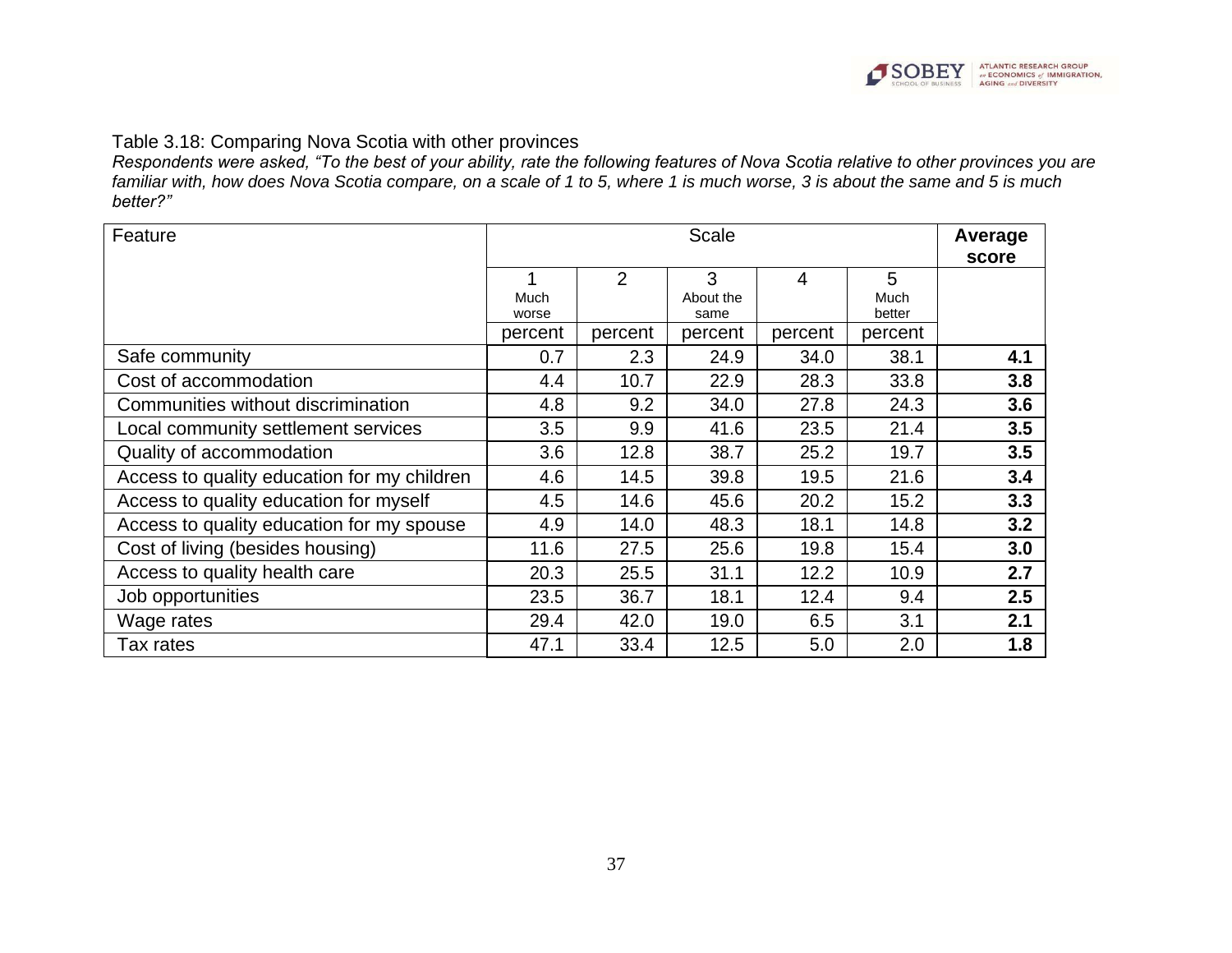

### **Labour market activities of immigrant residents in Nova Scotia**

Success in the labour market is an important factor that can cause new arrivals to stay. As one participant of a focus group in Mississauga, Ontario pointed out:

*"I can live with any difficulties (absence of social and cultural environment, lack of community support, discrimination, and other problems), but I cannot live without a paying job. I have to pay my bills."*

About 76 percent of stayers were employed, 16 percent held more than one job and 70 percent were working in their preferred occupations. These immigrants would be expected to stay in the province (Table  $3.19$ <sup>7</sup>.

Table 3.19: Labour market status

| <b>Status</b>                    | Percentage |  |
|----------------------------------|------------|--|
| Currently employed               |            |  |
| Yes                              | 77.0       |  |
| No                               | 23.0       |  |
| Total                            | 100.0      |  |
| Holding multiple jobs*           |            |  |
| Yes                              | 15.4       |  |
| No                               | 84.6       |  |
| Total                            | 100.0      |  |
| Working in preferred occupation* |            |  |
| Yes                              | 70.2       |  |
| No                               | 29.8       |  |
| Total                            | 100.0      |  |

\*Applies to those who are currently employed.

Professional, scientific and technical service industries are the major employers of

immigrant residents in Nova Scotia (18 percent, Table 3.20). This is followed by health

<sup>7</sup>Data to be presented in the next chapter (Chapter 4) will show that most immigrants who left Nova Scotia left reluctantly because they were unable to find jobs in the province. Hence, we expect those who are currently employed are less likely to leave.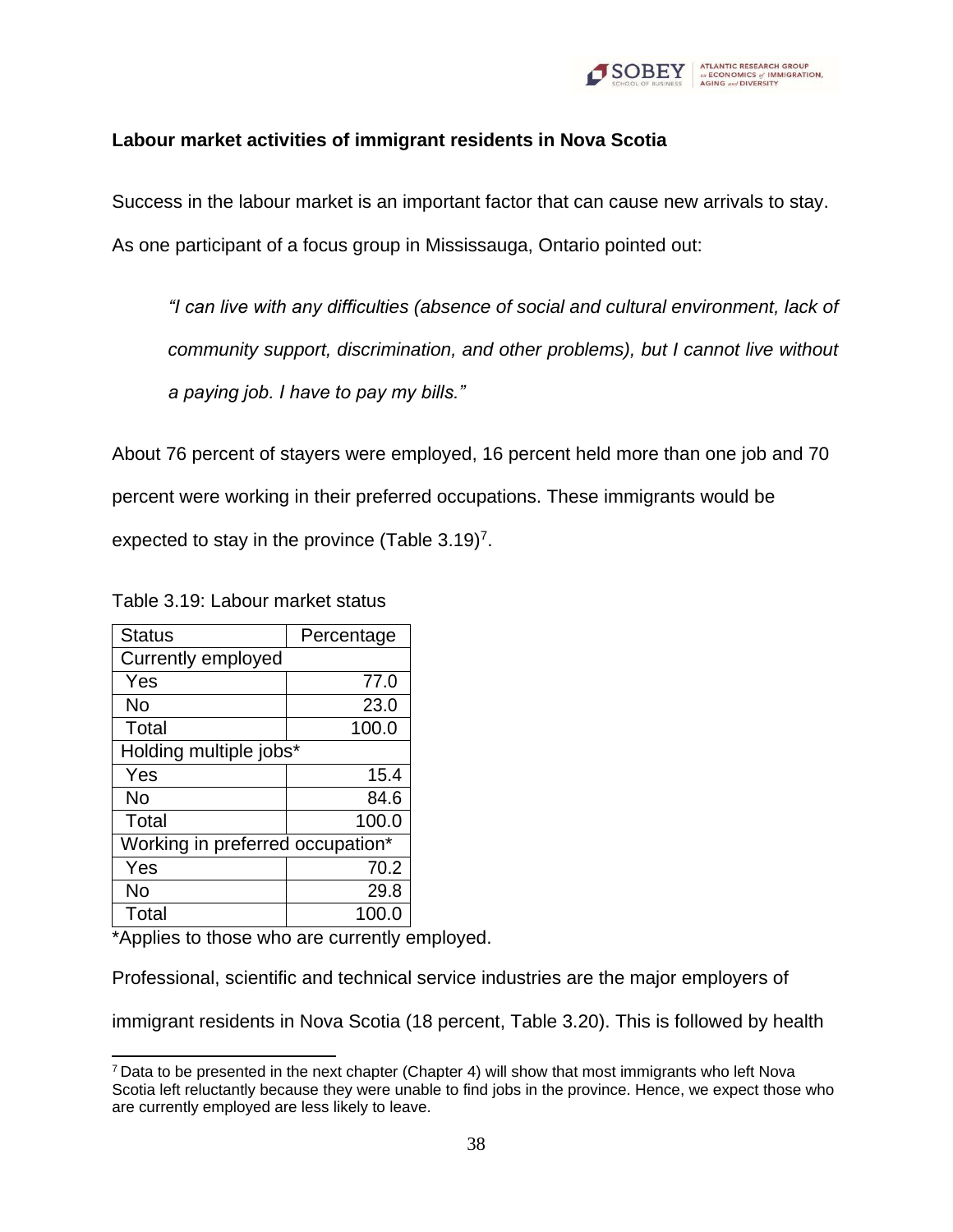

care and social assistance (14 percent) and finance and insurance (10 percent). The

remaining 60 percent are spread across other industries in small percentages (each

under 10 percent).

#### Table 3.20: Industry of main employment

*Respondents who were employed were asked, "In which of the following industries is your main employment?"*

| Industry                                                                | Percentage |
|-------------------------------------------------------------------------|------------|
| Professional, scientific and technical services                         | 17.6       |
| Health care and social assistance                                       | 13.7       |
| Finance and insurance                                                   | 9.8        |
| <b>Educational services</b>                                             | 7.5        |
| Manufacturing, construction, real estate, rental and leasing            | 6.6        |
| Wholesale and retail trade                                              | 5.3        |
| Arts, entertainment, culture and information industries                 | 5.3        |
| Accommodation and food services                                         | 4.2        |
| Primary industries (agriculture, forestry, fishing and hunting; mining, |            |
| quarrying and oil and gas extraction) and utilities                     | 3.6        |
| Other (please specify)*                                                 | 26.4       |
| Total                                                                   | 100.C      |

\* Top three industries included information technology, hospitality and health services. Industries on the list provided in the survey questionnaire that had less than 3 percent immigrant employment were also merged with this group.

Table 3.21 shows that 47 percent of immigrant residents in Nova Scotia work in

professional jobs that usually call for a university degree, such as accountants,

computer programmers or registered nurses. About one quarter work in managerial and

technical jobs. Less than 10 percent are in low-skill jobs. These results reflect that a

majority of immigrant residents hold a university education, which is partially due to the

selectivity inherent in the Provincial Nominee Program.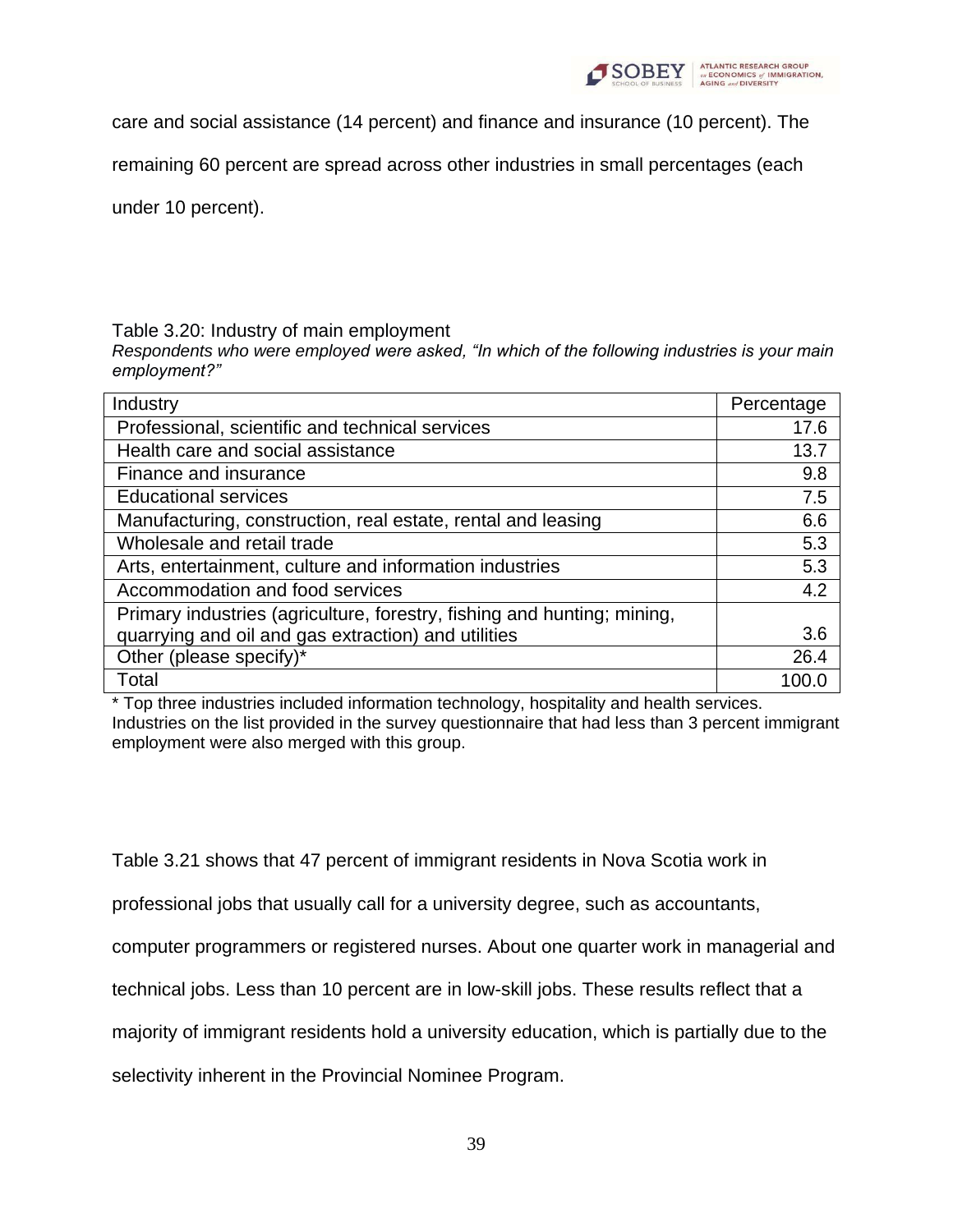

Table 3.21: Occupation in main employment

*Respondents who were employed were asked, "What is your occupation in your main employment?"*

| Occupation                                                               | Percentage |
|--------------------------------------------------------------------------|------------|
| Professional jobs that usually call for a degree from a university (such |            |
| as accountants, computer programmers, registered nurses)                 | 47.0       |
| Technical jobs and skilled trades that usually call for a college        |            |
| diploma or training as an apprentice (such as mechanics)                 | 13.9       |
| Intermediate jobs that usually call for high school and/or job-specific  |            |
| training (such as retail sales persons, transport)                       | 11.0       |
| Management jobs (such as such as restaurant managers, financial          |            |
| managers, health care managers)                                          | 10.4       |
| Labour jobs that usually give on-the-job training (such as cashiers,     |            |
| cleaners, agricultural labourers)                                        | 8.2        |
| Other (please specify)*                                                  | 9.5        |
| Total                                                                    |            |

\*Those choosing other options were thinly spread over several occupations. Administrative positions, owners of own business and finance positions appeared more prominently among them.

The top three occupations of employed immigrants were also the preferred top three

occupations of immigrants who were not working in their preferred occupations (Table

3.22).

Table 3.22: Preferred occupations of immigrant residents

*Those not working in preferred occupations were asked, "What is your preferred occupation?"*

| Preferred occupation                                               | Percentage |
|--------------------------------------------------------------------|------------|
| Professional jobs that usually call for a degree from a university |            |
| (such as accountants, computer programmers, registered nurses)     | 52.6       |
| Management jobs (such as such as restaurant managers, financial    |            |
| managers, health care managers)                                    | 19.0       |
| Technical jobs and skilled trades that usually call for a college  |            |
| diploma or training as an apprentice (such as mechanics)           | 14.5       |
| Other (please specify)                                             | 13.9       |
| Total                                                              | 100 ቦ      |

N=4,890. Other responses were thinly divided. More noticeable included, teaching (more so at university level), law enforcement and in entertainment (including arts and media). They also included intermediate and labour jobs.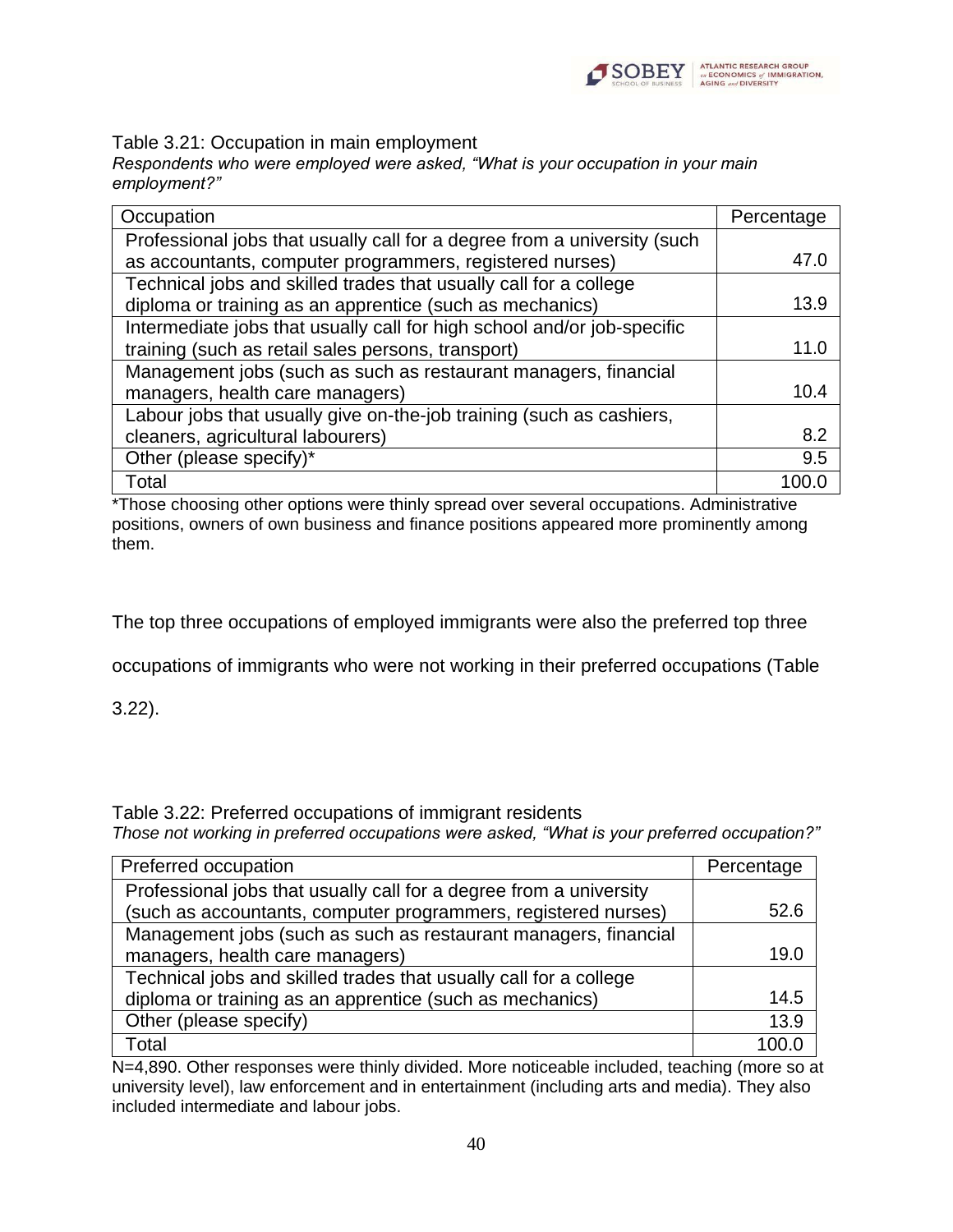

# **Chapter 4**

# **Immigrants in Nova Scotia: Who leaves and why?**

The survey estimates that about 26 percent of immigrants who arrived in Nova Scotia

during 2011-2018 have left the province (an estimated number of 7,550). In this

Chapter, data related to these immigrants are presented. All estimates are expected to

be correct within 3.5 percent range, 19 times out of 20.

In Chapter 5, these data are compared with those who are still living in the province.

## **Year of departure from Nova Scotia**

Table 4.1 shows about 40 percent left during 2017-2018.

| Year  | Percentage |
|-------|------------|
| 2011  | 5.5        |
| 2012  | 7.1        |
| 2013  | 8.5        |
| 2014  | 11.8       |
| 2015  | 12.7       |
| 2016  | 13.9       |
| 2017  | 20.0       |
| 2018  | 20.5       |
| Total | 100.0      |

Table 4.1: Year of departure from Nova Scotia *Respondents were asked, "What year did you first leave Nova Scotia?"*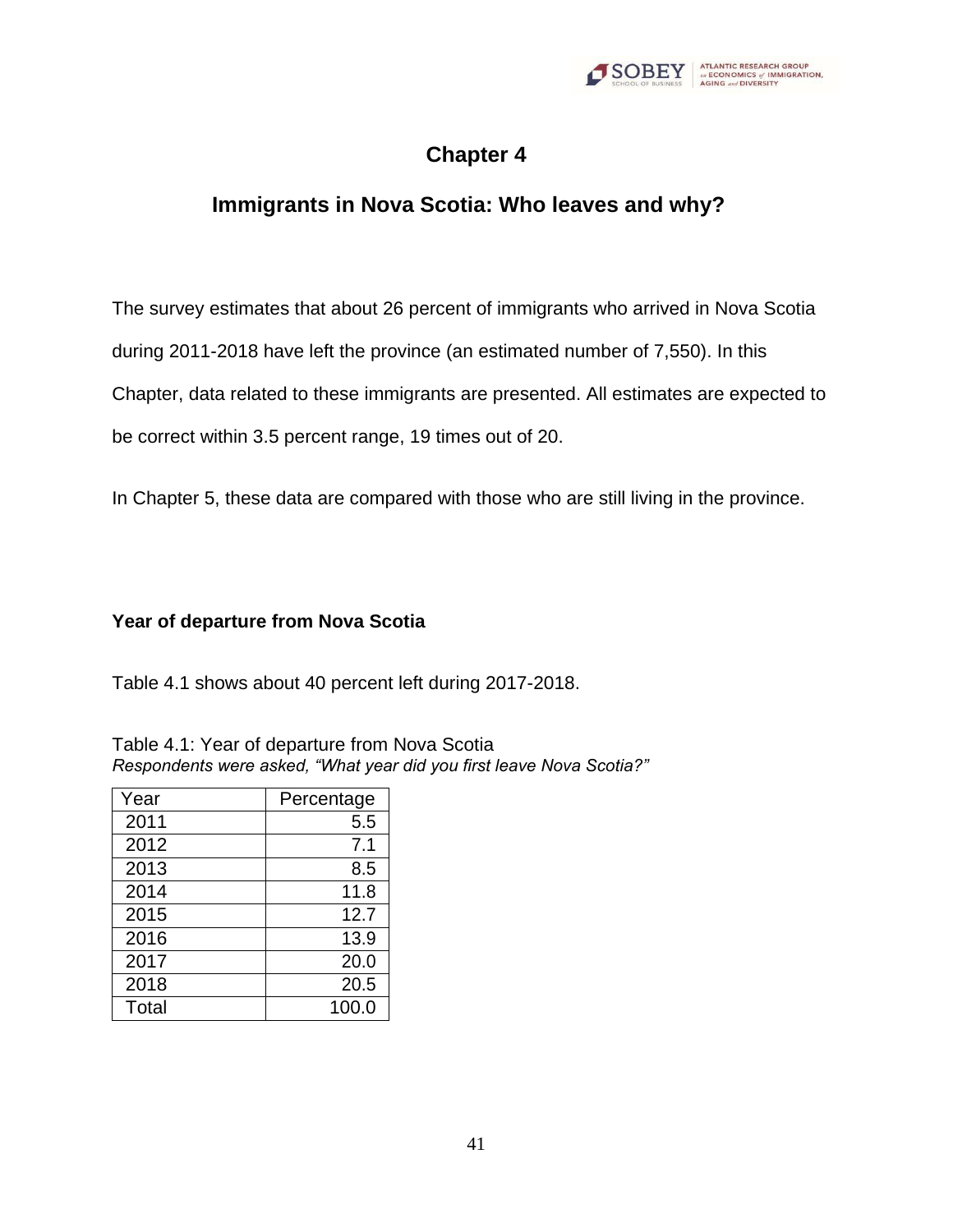

Survey data also indicate 73 percent went to Halifax when they first arrived in Nova Scotia while the rest were thinly distributed across the province.

Another survey question revealed that about 85 percent of leavers have left the province permanently. Among the 15 percent of temporary leavers, about half return to visit family and friends, about 15 percent still maintain a residence in Nova Scotia while 13 percent still have business engagements in the province (Table 4.2). About 40 percent of these temporary leavers who also chose "Other (please specify)" as their answer to the survey, provided a variety of reasons which included missing the natural beauty of Nova Scotia, quality of life, future intention to settle and retire. Some also stated that if they had a job opportunity in the province they would return to stay. The same theme emerged in a focus group interview held in Calgary with nine immigrants who had left the province permanently and were living in Alberta. They all missed the lifestyle, natural beauty and welcoming environment. These results highlight the importance of economic factors in mobility decisions of immigrants and that many decide to leave reluctantly.

Table 4.2: Immigrant leavers who return to Nova Scotia *Respondents who indicated they did not leave the province permanently were asked, "Why do you return to Nova Scotia? Select all that apply."*

| Reason to return                          | Percentage |
|-------------------------------------------|------------|
| To visit family and/or friends            | 48.9       |
| Still maintain a residence in Nova Scotia | 15.2       |
| To conduct business                       | 13.3       |
| Other (please specify)                    | 40 Q       |

N=1,111.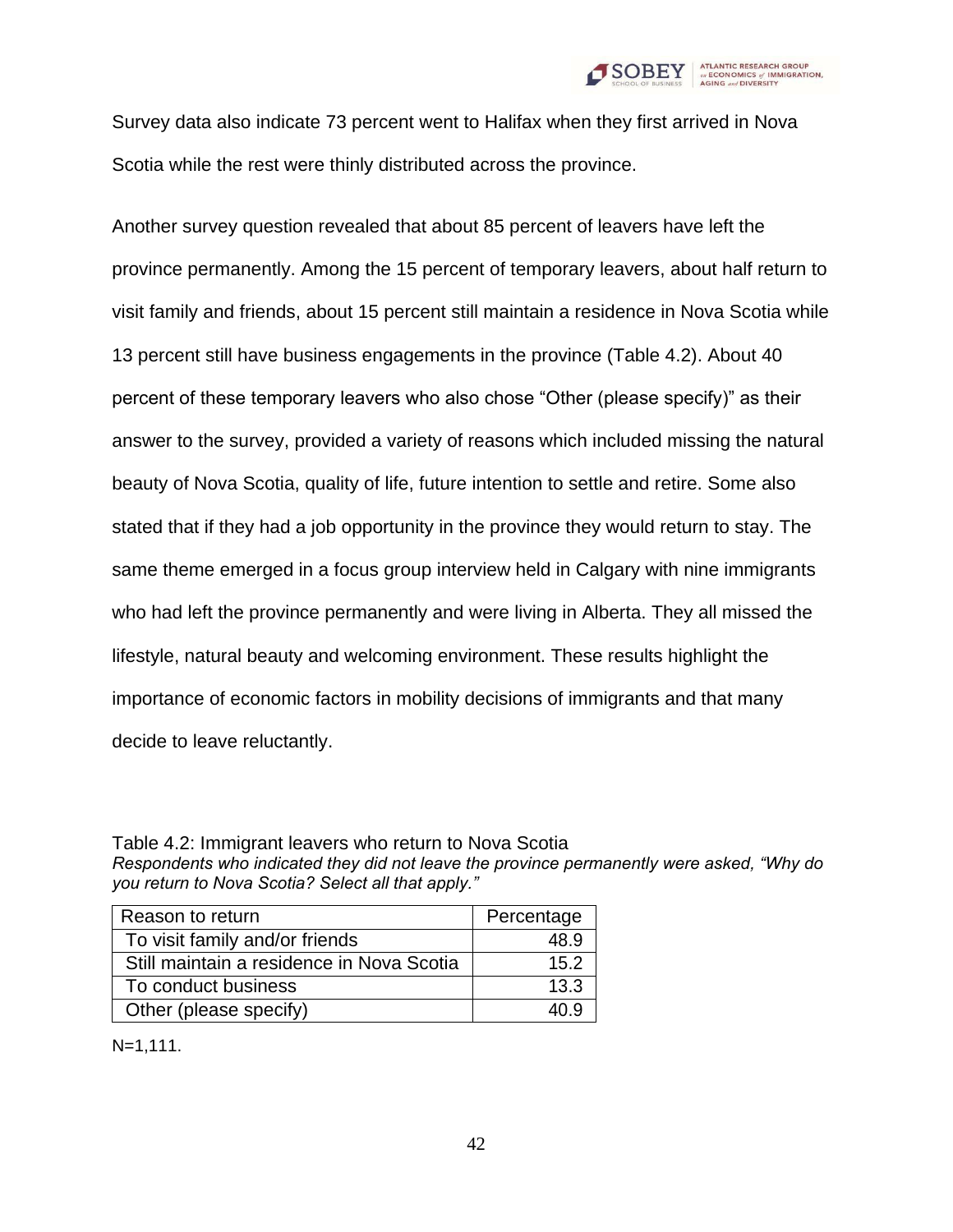

## **Destinations of leavers**

Table 4.3 presents data on destinations of immigrant leavers from Nova Scotia. Most of

those who have moved within Canada are currently living in Ontario, followed by

Alberta, British Columbia and Quebec. Four percent are living in other Atlantic

provinces, and about eight percent are living outside Canada.

Table 4.3: Where do immigrants from Nova Scotia go to? *Respondents were asked, "Where do you currently live?"*

| <b>Destination</b>              | Percentage |
|---------------------------------|------------|
| Ontario                         | 49.3       |
| Alberta                         | 18.2       |
| <b>British Columbia</b>         | 11.8       |
| Quebec                          | 6.8        |
| <b>Other Atlantic provinces</b> | 4.0        |
| Other*                          | 9.9        |
| Total                           | 100.0      |

\*Includes 8% living outside of Canada with 3% in the United States; the remaining were small numbers (less than 3%) spread in other countries and Canadian provinces.

# **Some selected characteristics of immigrant leavers**

More than half of immigrants who left Nova Scotia were men, 86 percent were under 44; 62 percent were married; 38 percent had children when they left; 67 percent had some, or had completed, university education when they arrived; 91 percent had the ability to communicate in English only, rest can speak in either both official languages or in French only, with the latter being less than one percent; the top five source countries were India, China, Iran, the Philippines and Great Britain and nearly 40 percent had already lived in other provinces before they arrived in Nova Scotia (Table 4.4).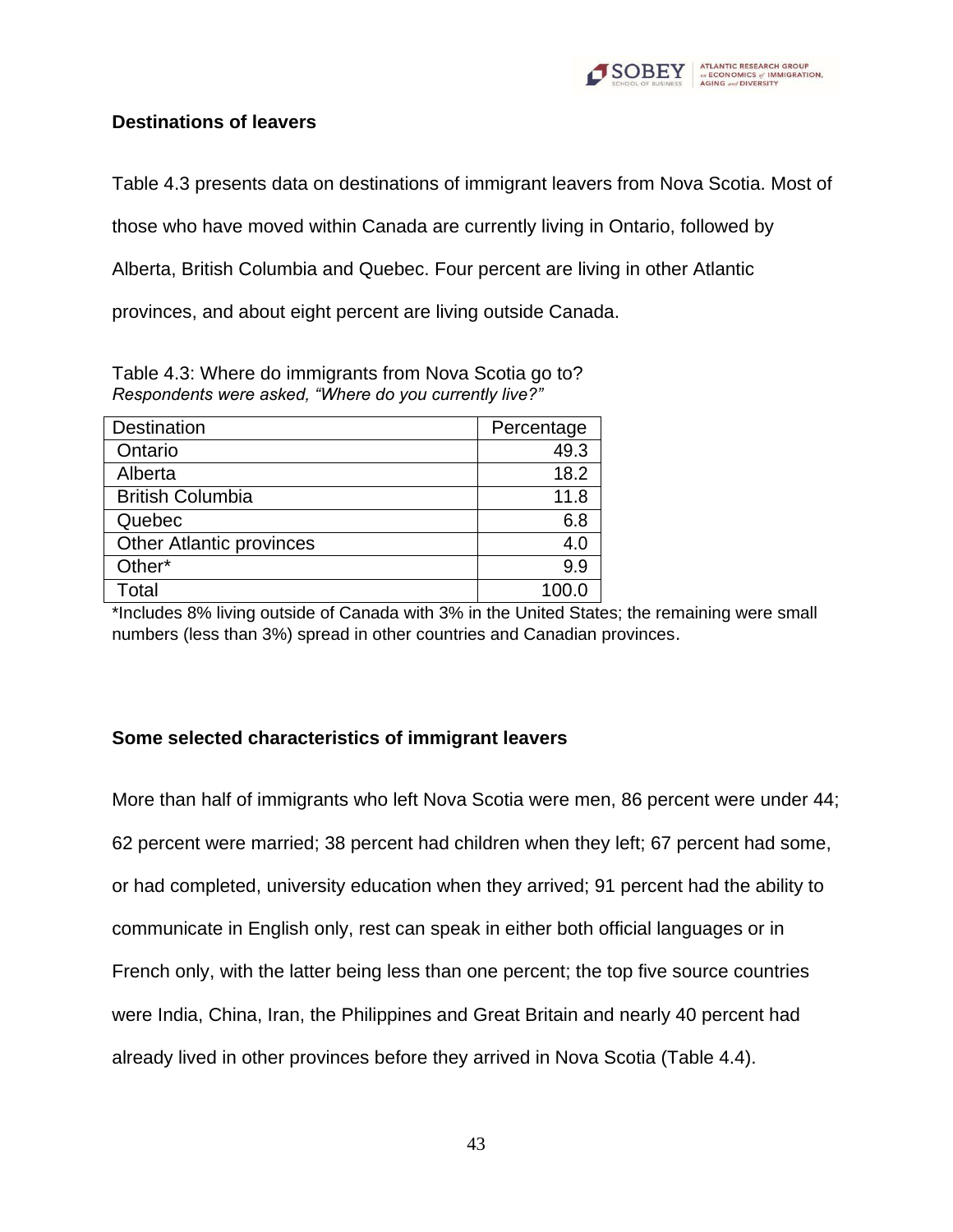

| Characteristics                                          | Percentage |
|----------------------------------------------------------|------------|
| Gender                                                   |            |
| Male                                                     | 55.0       |
| Female                                                   | 44.0       |
| Prefer not to answer                                     | 1.0        |
| Total                                                    | 100.0      |
| Age distribution in years                                |            |
| $18 - 29$                                                | 20.7       |
| $30 - 44$                                                | 65.1       |
| 45-59                                                    | 11.6       |
| $60+$                                                    | 2.6        |
| Total                                                    | 100.0      |
| Married or common-law when left                          |            |
| Yes                                                      | 62.0       |
| <b>No</b>                                                | 38.0       |
| Total                                                    | 100.0      |
| Had children under 18 when left                          |            |
| Yes                                                      | 38.5       |
| <b>No</b>                                                | 61.5       |
| Total                                                    | 100.0      |
| Educational attainment at the time of arrival            |            |
| High school or less                                      | 14.2       |
| Some or completed trade, technical school or college     | 9.3        |
| Some or completed university                             | 67.0       |
| Other                                                    | 9.5        |
| Total                                                    | 100.0      |
| Ability to communicate in official languages             |            |
| English                                                  | 91.2       |
| Other*                                                   | 8.8        |
| Total                                                    | 100.0      |
| Source countries                                         |            |
| India                                                    | 18.2       |
| China                                                    | 11.9       |
| Iran                                                     | 5.4        |
| Philippines                                              | 4.9        |
| <b>Great Britain</b>                                     | 4.0        |
| Other                                                    | 55.6       |
| Total                                                    | 100.0      |
| Lived elsewhere in Canada before arriving in Nova Scotia |            |
| Yes                                                      | 39.0       |
| <b>No</b>                                                | 61.0       |
| Total                                                    | 100.0      |

# Table 4.4: Selected characteristics of immigrants who left Nova Scotia

\*Include speakers of both official languages and of French only (less than one percent).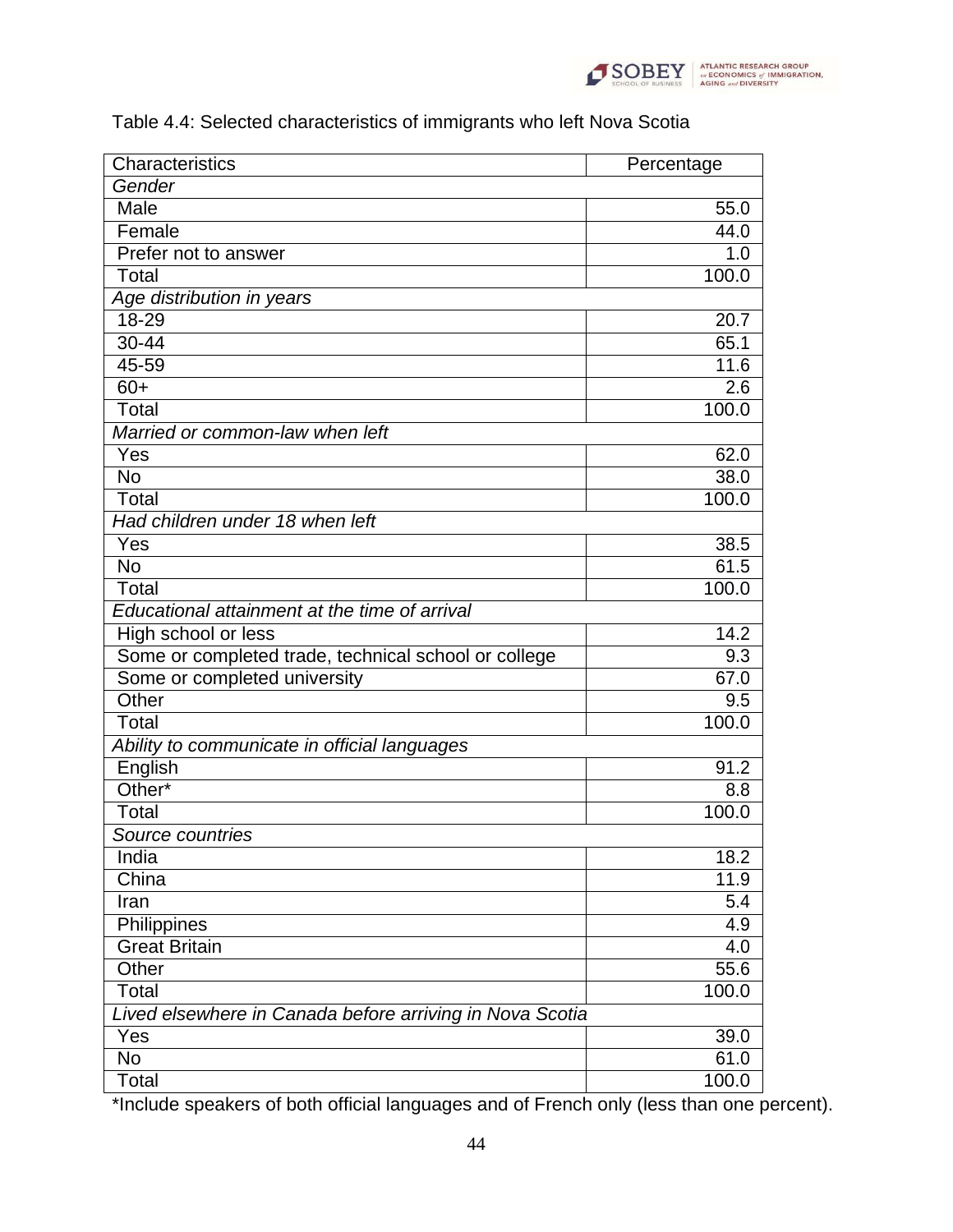

## **Language spoken at home**

To obtain some idea of how well they can communicate in English language, we consider the incidence of non-English communication at home. Only 42 percent speak English at home (Table 4.5). The literature review presented in the second report of this project showed that cultural community can be a factor in immigrants's destination choice in their host country. Table 4.3 showed most immigrant leavers live in provinces of Ontario, Alberta and British Columbia. These provinces have larger communities of immigrants from the source regions of leavers that were identified in Table 4.2. Greater interaction within the community, lowers the motivation to learn English.

| Respondents were asked, "What language do you |            |  |
|-----------------------------------------------|------------|--|
| Language spoken at home                       | Percentage |  |
| English                                       | 42.1       |  |
| Mandarin                                      | 9.8        |  |
| Arabic                                        | 5.5        |  |
| Persian (Farsi)                               | 4.6        |  |
| Russian*                                      | 3.6        |  |
| Other**                                       | 34.4       |  |
| Total                                         | 100.0      |  |

Table 4.5: Language spoken at home. *Respondents were asked, "What language do you prefer to speak at home?*

\*Was not provided in the list accompanying the question on language (question 74). Answer was coded separately. \*\*Includes descriptive answers (22.5%) and all other languages in the provided list each of which were 3.5 percent or under.

### **Immigrant status at arrival, nature of application and entry class**

Table 4.6 shows 47 percent of those who left Nova Scotia came as permanent

residents; one in five came as a temporary foreign worker and a quarter as students;

more than 80 percent were primary applicants; about 37 percent came as provincial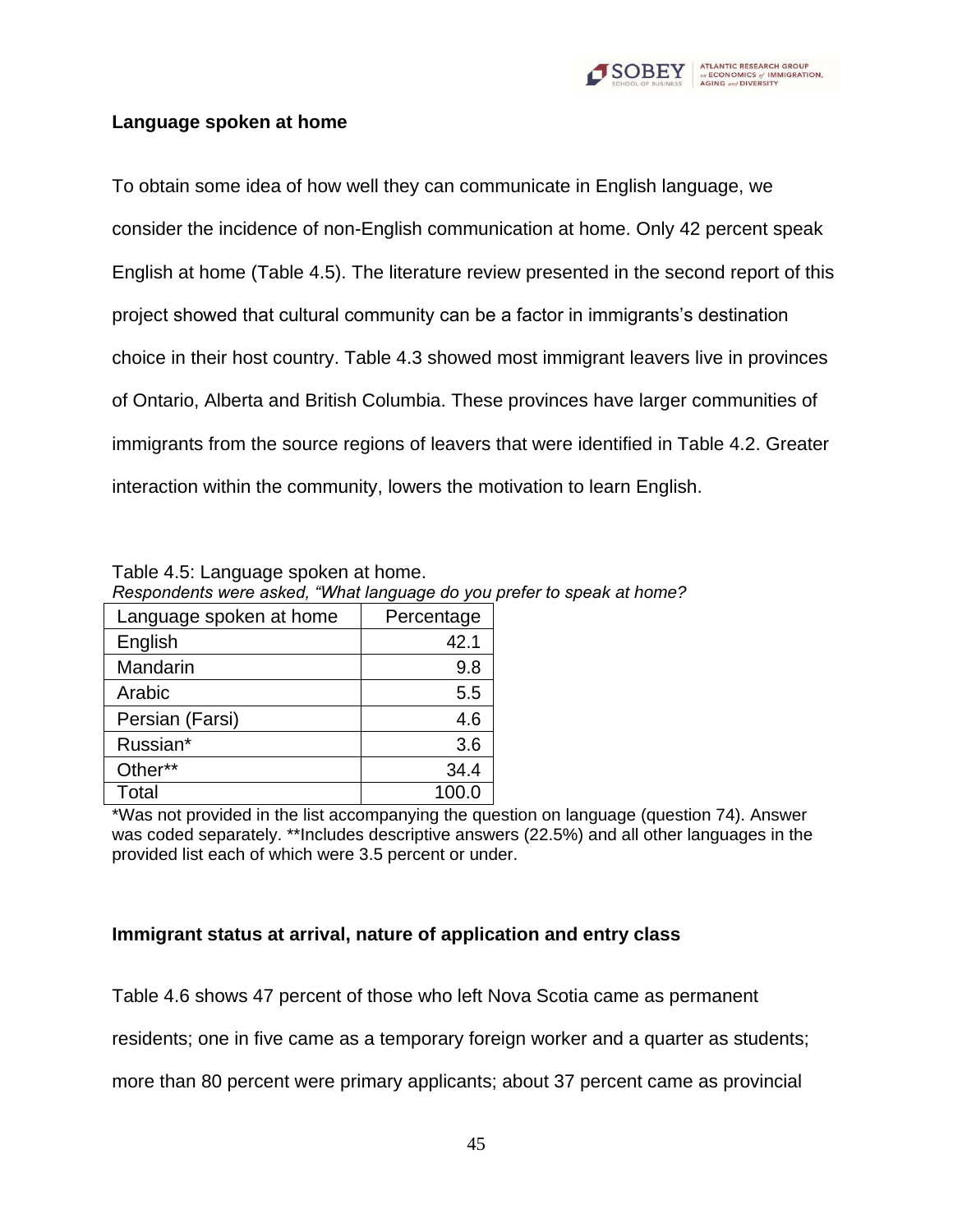

nominees and about the same percentage in other economic programs, which included

a tiny percentage of those who came under the Atlantic Immigrant Pilot Project (AIPP)

and about 12 percent came as resettled refugees and protected persons.

| <b>Status</b>                                                 | Percentage |
|---------------------------------------------------------------|------------|
| Immigrant status when arrived in Nova Scotia                  |            |
| <b>Permanent Resident</b>                                     | 47.1       |
| <b>Student</b>                                                | 25.0       |
| <b>Temporary Foreign Worker</b>                               | 20.6       |
| Other (please specify)*                                       | 7.3        |
| Total                                                         | 100.0      |
| Whether primary applicant                                     |            |
| Yes                                                           | 82.2       |
| <b>No</b>                                                     | 17.8       |
| Total                                                         | 100.0      |
| Immigrant entry class                                         |            |
| <b>Provincial Nominee Program</b>                             | 35.4       |
| Other Economic Program (Federal Skilled Worker, Canadian      | 36.9       |
| Experience Class, Federal Skilled Trades, Immigrant Investor) |            |
| Family (i.e., sponsored by family member)                     | 14.1       |
| Resettled Refugee and Protected Person                        | 11.9       |
| Other                                                         | 17         |
| Total                                                         | 100.0      |

Table 4.6: Immigrant status at arrival, nature of application and entry class

\*Some reported having arrived as visitors for different purposes, many giving personal reasons such as visiting spouse and family members; some had come on a work visa and others came on a post-graduate work permit (which can be counted as students). All others provided a variety of reasons, some including the ones listed in the table (a duplication of answers), that cannot be grouped into significant sizes.

# **What were they doing when they lived in Nova Scotia?**

About 34 percent of immigrants who left the province were employed full-time in their

preferred occupation when they lived there (Table 4.7). Others were either not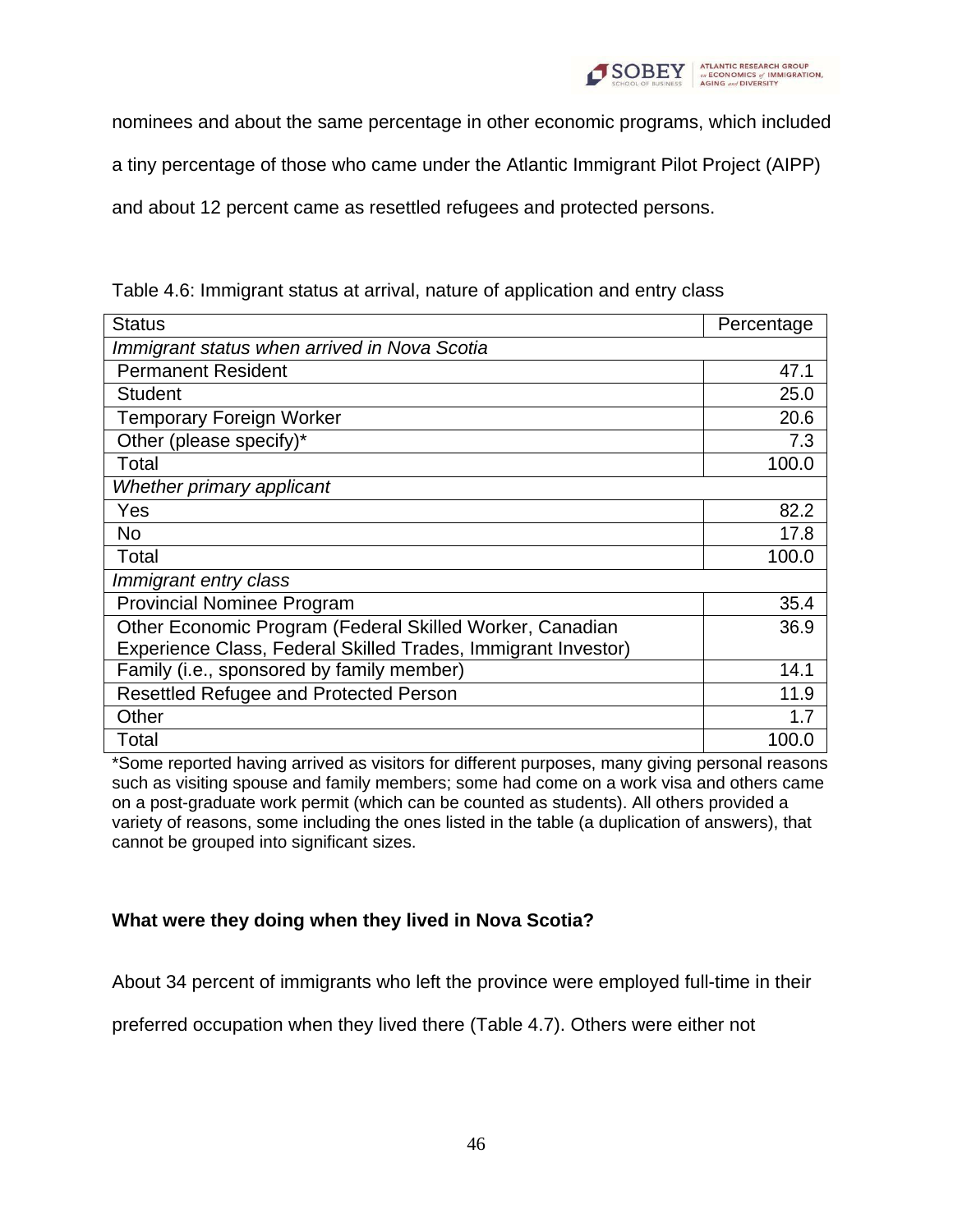

employed full-time in their preferred occupation or were working part-time. One in five

was unemployed when they lived in Nova Scotia and about 30 percent were students.

## Table 4.7: Labour market activities of ex-Nova Scotia immigrants while they lived in Nova Scotia

*Respondents were asked, "What were you doing in Nova Scotia? (Check all that apply)."*

| Activity                                              | Percentage |
|-------------------------------------------------------|------------|
| Employed full-time in my preferred occupation         | 34.5       |
| Studying                                              | 28.9       |
| Not employed and looking for work                     | 20.6       |
| Employed full-time but not in my preferred occupation | 13.9       |
| Employed part-time in my preferred occupation         | 5.8        |
| Not employed and not looking for work                 | 5.4        |
| Employed part-time but not in my preferred occupation | 5.1        |
| Other (please specify)*                               |            |

Top three other answers included volunteering/trying to find volunteer job, caring for children, accompanying spouse.

# **Reasons for leaving Nova Scotia**

As well as being unable to find work for self and spouse, major reasons leavers gave for

leaving Nova Scotia also included to be close to family and friends, seeking a better

quality of life and better access to culturally-related experiences, products and services

(Table 4.8).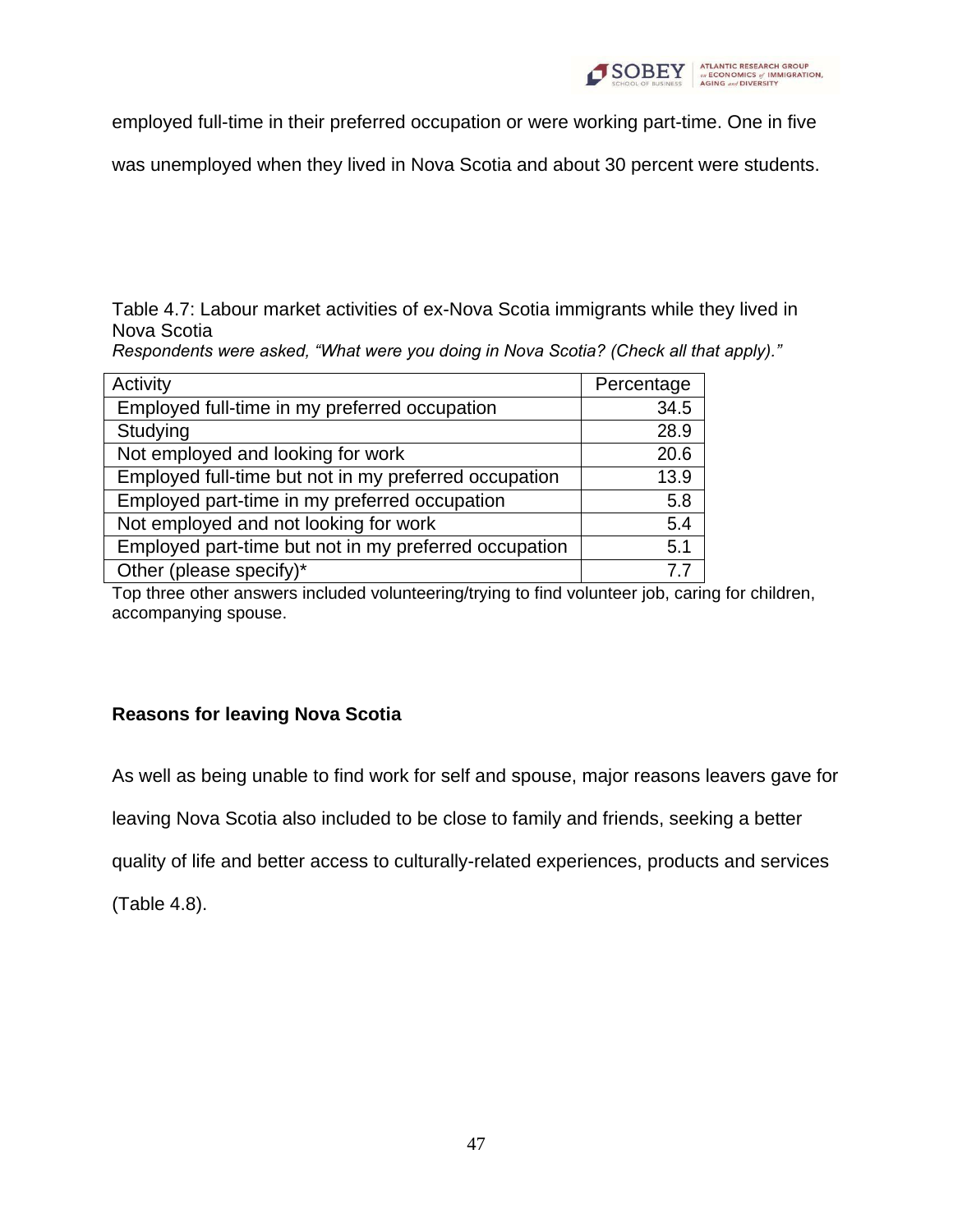

Table 4.8: Reasons for leaving Nova Scotia

*Respondents were asked, "Why did you leave Nova Scotia? Select all that apply."*

| Reason for leaving                                                       | Percentage |
|--------------------------------------------------------------------------|------------|
| Unable to find employment for myself                                     | 45.8       |
| To be close to family/friends                                            | 26.1       |
| Seeking better access to culturally related experiences, products and    | 21.5       |
| services (such as language, religion, food, clothing, entertainment)     |            |
| Unable to find employment for my spouse                                  | 21.2       |
| Seeking better quality of life (e.g., recreation, public transportation, | 20.2       |
| natural beauty, uncrowded, wide-open spaces)                             |            |
| Seeking better education opportunities for myself                        | 13.5       |
| Credentials not recognized in Nova Scotia                                | 9.6        |
| Seeking more affordable cost of living                                   | 9.6        |
| Seeking better health care                                               | 9.2        |
| To be in a more welcoming community                                      | 9.2        |
| Seeking better education opportunities for children                      | 6.5        |
| Seeking better education opportunities for spouse                        | 5.8        |
| Other (please specify)*                                                  | 26.0       |

\*Discussed in the text.

In their written response (provided by more than a quarter of survey respondents to this question), the most frequent reason for leaving was to seek better employment opportunities with better wages (about 62 percent of those who answered "Other please specify"). Many cited the high taxes on lower wages as a barrier to staying in the province. One respondent stated that they are leaving in order:

*"To find a place where I can make more wages and spend less on living* 

*expenses and where the taxes are way lower unlike Nova Scotia."*

Besides searching for better work opportunities, many respondents also identified several interacting factors, although thinly, that influenced the decision to leave such as low wages, high costs of living and opportunities to advance personal or spouse's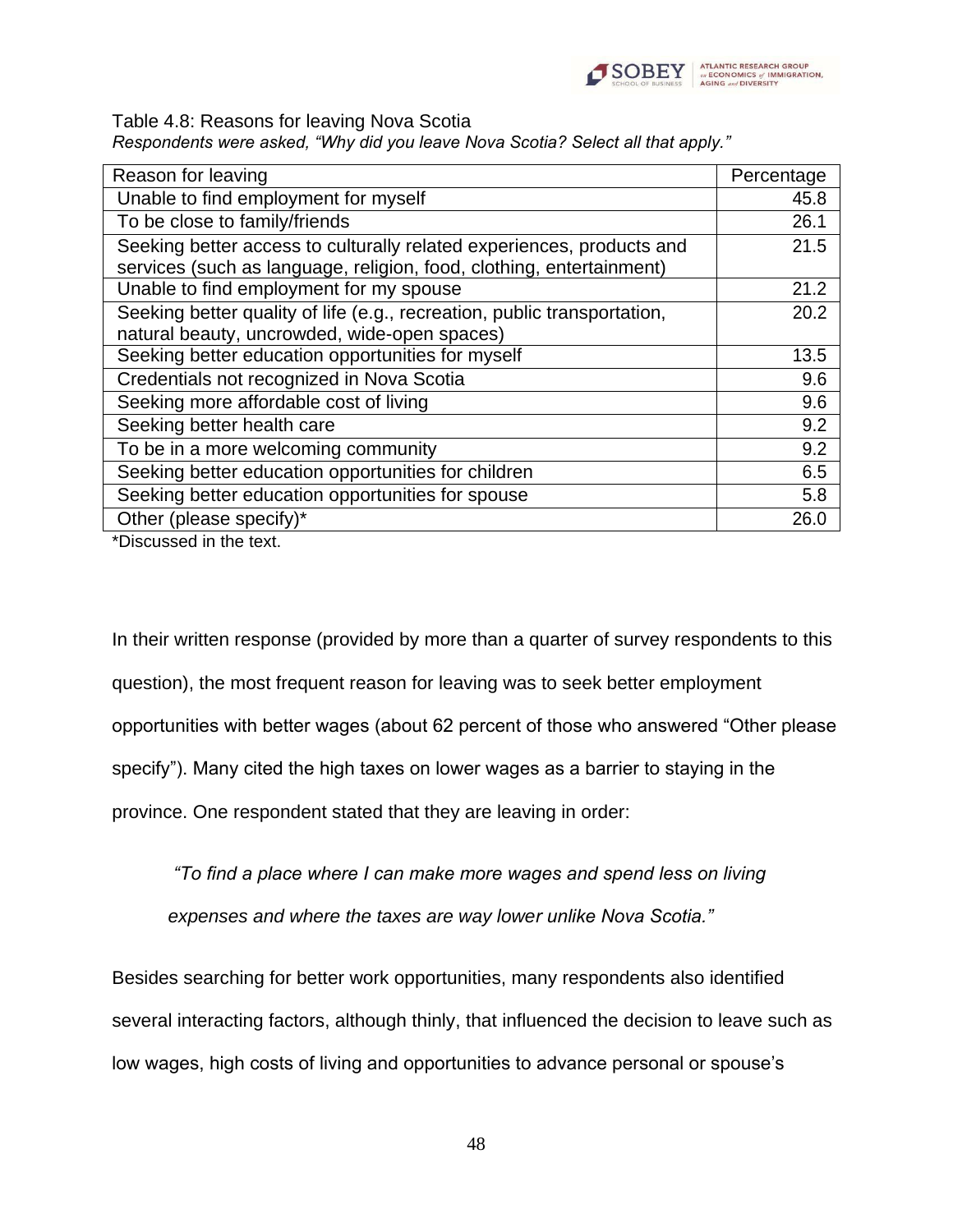

career. Others identified discriminatory practices in the workplace as reasons for leaving<sup>8</sup>.

Further insights to the out-migration decision of immigrants can be obtained by assessing how satisfied they were with the features of Nova Scotia that first attracted them to the province (Table 4.9). Employment opportunities for self, which had received a rating above 4 in their destination choice on a scale of 1 to 5, received the lowest rating (below 3) in terms of satisfaction. This rating also corroborates the data on reasons for leaving Nova Scotia where the largest percentage of respondents cited "unable to find employment for self." Employment opportunities for spouse was also rated the same. Survey respondents were the most satisfied with their choice of Nova Scotia as a safe community followed by quality of life, community without discrimination, access to good quality accommodation, affordable cost of living, building good life for their children and their educational opportunities.

<sup>8</sup> This also came up in some focus group discussions.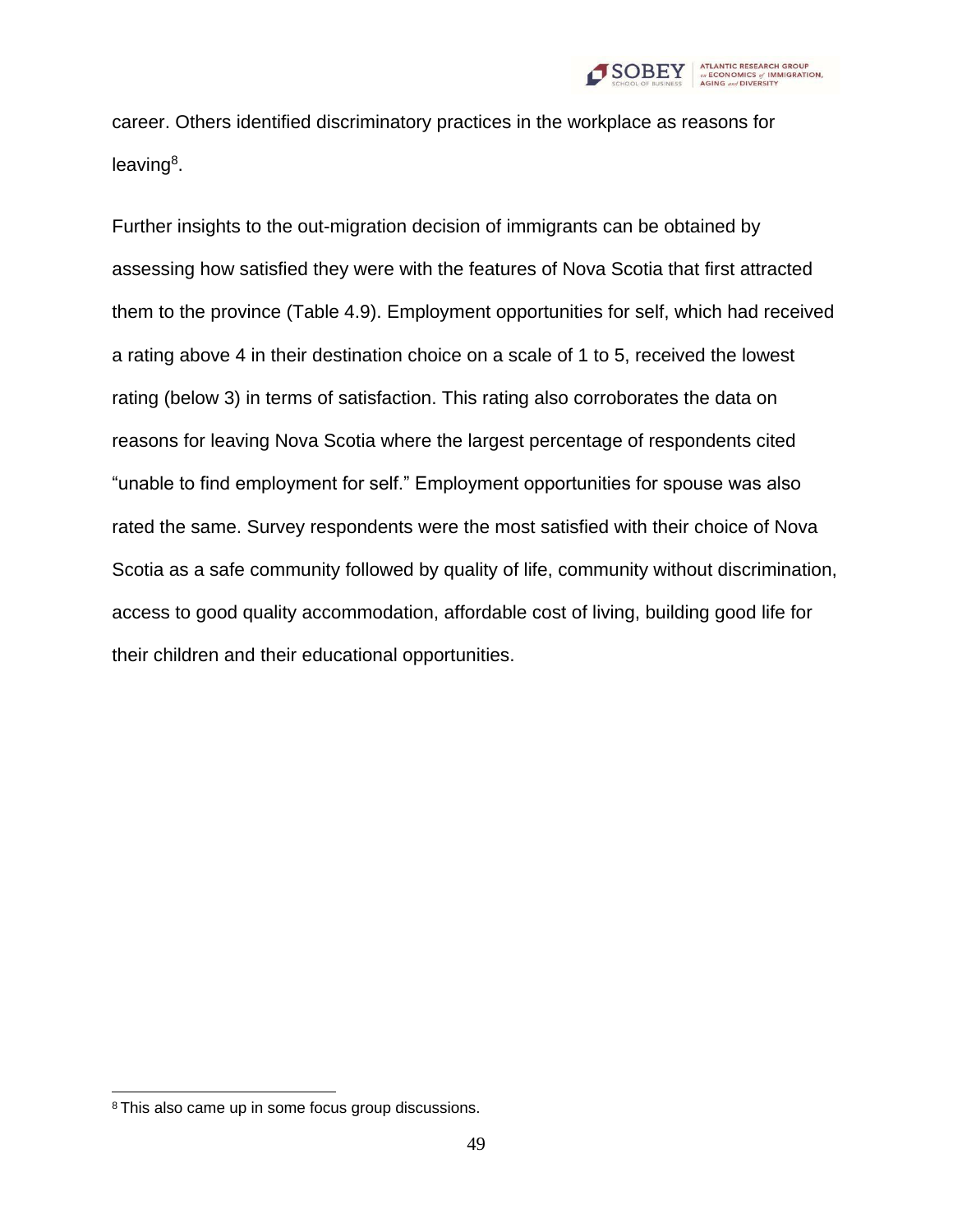Table 4.9: Immigrants' level of satisfaction with the features of Nova Scotia that caused them to move to the province *Respondents were asked "How satisfied are you/ were you with the following features of Nova Scotia, on a scale of 1 to 5, where 1 is extremely dissatisfied and 5 is extremely satisfied?*

| Feature                                                                    | <b>Scale</b>                     |                |              |         | Average<br>score            |     |
|----------------------------------------------------------------------------|----------------------------------|----------------|--------------|---------|-----------------------------|-----|
|                                                                            | Extremely<br><b>Dissatisfied</b> | $\overline{2}$ | 3<br>Neutral | 4       | 5<br>Extremely<br>Satisfied |     |
|                                                                            | percent                          | percent        | percent      | percent | percent                     |     |
| Safe community                                                             |                                  |                | 12.8         | 36.1    | 48.0                        | 4.3 |
| Quality of life*                                                           | 3.0                              | 8.2            | 16.9         | 32.4    | 39.5                        | 4.0 |
| Community without discrimination                                           | 6.1                              | 9.9            | 16.8         | 32.1    | 35.1                        | 3.8 |
| Education opportunities for my children                                    | 4.0                              | 7.9            | 27.6         | 27.2    | 33.2                        | 3.8 |
| Access to good quality accommodation                                       | 4.2                              | 9.0            | 23.0         | 37.2    | 26.6                        | 3.7 |
| Affordable cost of living                                                  | 4.3                              | 9.8            | 27.3         | 31.1    | 27.6                        | 3.7 |
| Health care                                                                | 6.4                              | 11.8           | 23.1         | 23.2    | 35.5                        | 3.7 |
| Building a better life for my children                                     | 6.5                              | 7.7            | 28.2         | 30.1    | 27.7                        | 3.7 |
| Organizations that help with access to<br>services, government, etc.       | 7.4                              | 11.6           | 25.0         | 27.8    | 28.2                        | 3.6 |
| Education opportunities for myself / spouse                                | 7.7                              | 9.6            | 23.4         | 29.9    | 29.4                        | 3.6 |
| Access to language training                                                | 7.5                              | 10.6           | 22.6         | 31.7    | 27.5                        | 3.6 |
| Local community settlement services                                        | 6.7                              | 13.8           | 25.8         | 26.5    | 27.2                        | 3.5 |
| Availability of culturally related experiences,<br>products and services** | 8.3                              | 12.8           | 29.2         | 28.0    | 21.7                        | 3.4 |
| Recognition of my credentials                                              | 13.0                             | 11.7           | 26.5         | 25.5    | 23.4                        | 3.4 |
| Family / friends close by                                                  | 10.0                             | 15.1           | 24.6         | 22.4    | 27.9                        | 3.4 |
| Employment opportunities for myself                                        | 28.1                             | 20.6           | 17.9         | 16.9    | 16.6                        | 2.7 |
| Employment opportunities for spouse                                        | 27.4                             | 19.1           | 24.4         | 12.9    | 16.2                        | 2.7 |

\*Examples include: recreation, public transportation, natural beauty, uncrowded, wide-open spaces.

\*\*Examples include: language, religion, food, clothing, entertainment.

Note: The option "Not applicable" is excluded in the above table forbrevity.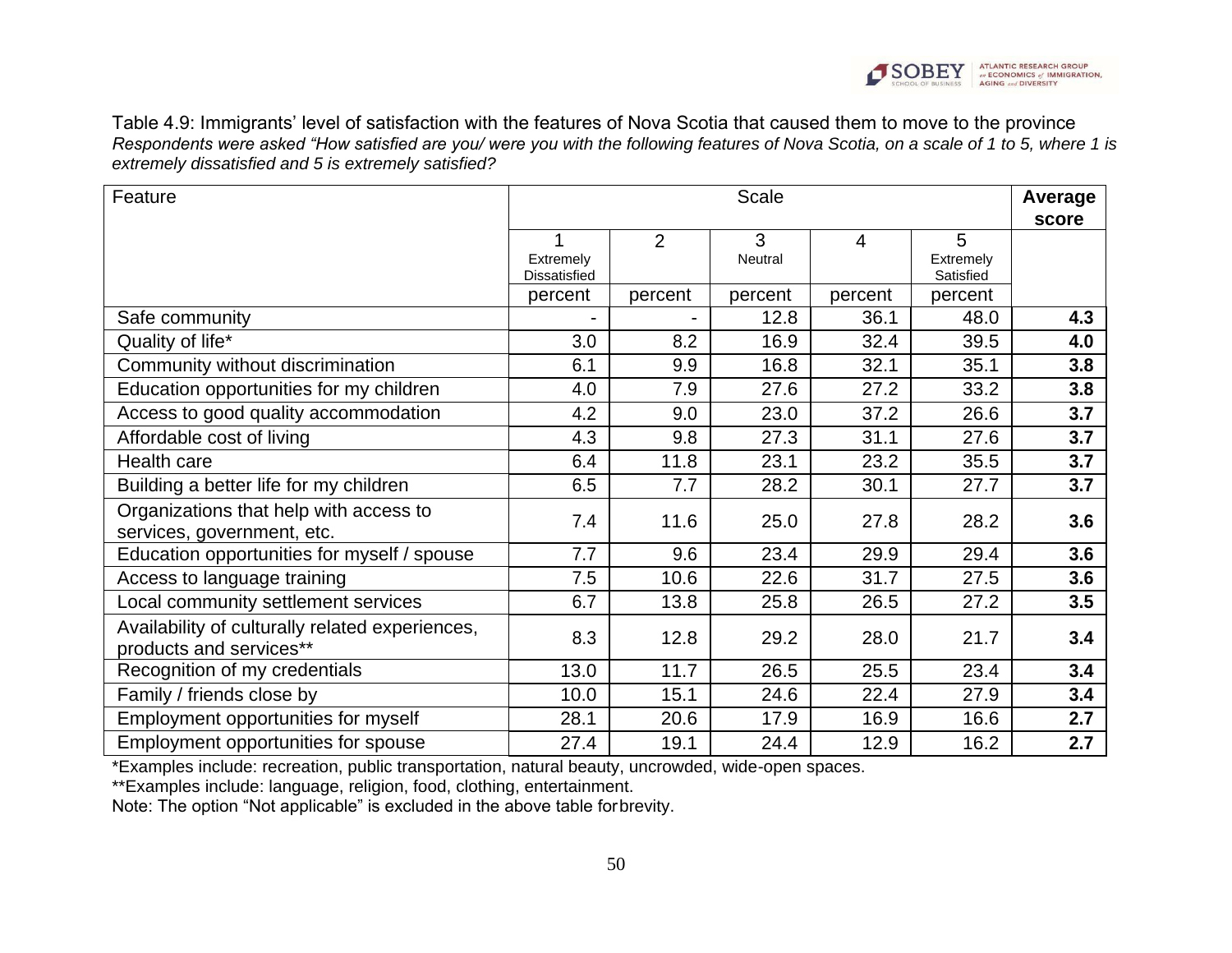

To understand better how satisfied they were with their decision to move to another province in Canada, survey participants were also asked to rate Nova Scotia relative to other provinces in Canada, on a scale of 1 to 5 (1 being much worse, 3 being the same and 5 being much better), to the best of their ability (Table 4.10). All factors received an average ranking below 4. Safe community and cost of accommodation in Nova Scotia received the highest average ranking while wage rate, tax rate and job opportunities received the lowest ranking (all under 2.5). All other factors were ranked about the same or slightly better than other provinces.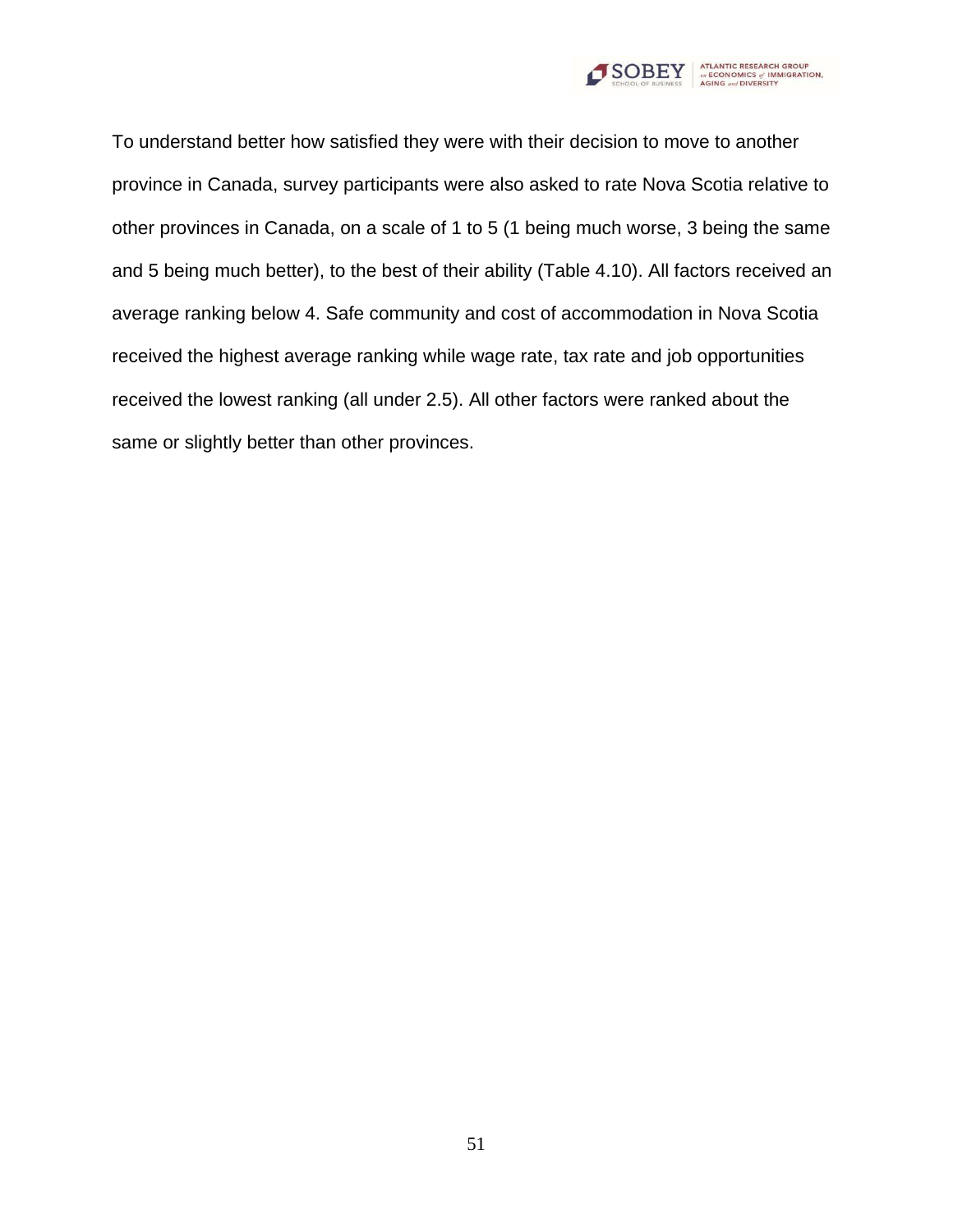

#### Table 4.10: Comparing Nova Scotia to other Canadian provinces

*Respondents were asked, "To the best of your ability, rate the following features of Nova Scotia relative to other provinces you are familiar with. How does Nova Scotia compare, on a scale of 1 to 5, where 1 is much worse, 3 is about the same and 5 is much better?"*

| Feature                                     | <b>Scale</b>  |         |                   |         | Average<br>score |     |
|---------------------------------------------|---------------|---------|-------------------|---------|------------------|-----|
|                                             |               | 2       | 3                 | 4       | 5                |     |
|                                             | Much<br>worse |         | About the<br>same |         | Much<br>better   |     |
|                                             | percent       | percent | percent           | percent | percent          |     |
| Cost of accommodation                       | 2.6           | 10.0    | 23.8              | 21.6    | 42.1             | 3.9 |
| Safe community                              | 1.0           | 3.2     | 34.3              | 25.5    | 36.0             | 3.9 |
| Quality of accommodation                    | 1.8           | 12.4    | 39.9              | 23.4    | 22.5             | 3.5 |
| Communities without discrimination          | 6.7           | 13.6    | 33.7              | 19.4    | 26.6             | 3.5 |
| Local community settlement services         | 6.1           | 10.7    | 41.4              | 20.5    | 21.2             | 3.4 |
| Cost of living (besides housing)            | 8.7           | 18.0    | 29.3              | 19.1    | 24.9             | 3.3 |
| Access to quality education for myself      | 6.3           | 16.7    | 44.6              | 18.0    | 14.4             | 3.2 |
| Access to quality education for my children | 6.8           | 13.2    | 47.5              | 16.2    | 16.3             | 3.2 |
| Access to quality health care               | 10.9          | 16.0    | 40.3              | 16.5    | 16.4             | 3.1 |
| Access to quality education for my spouse   | 6.2           | 17.8    | 45.3              | 18.3    | 12.5             | 3.1 |
| Tax rates                                   | 33.6          | 27.6    | 24.8              | 7.2     | 6.8              | 2.3 |
| Wage rates                                  | 33.0          | 33.1    | 21.6              | 6.1     | 6.2              | 2.2 |
| Job opportunities                           | 45.4          | 26.8    | 12.2              | 7.4     | 8.1              | 2.1 |

Note: "Don't know" option is not reported.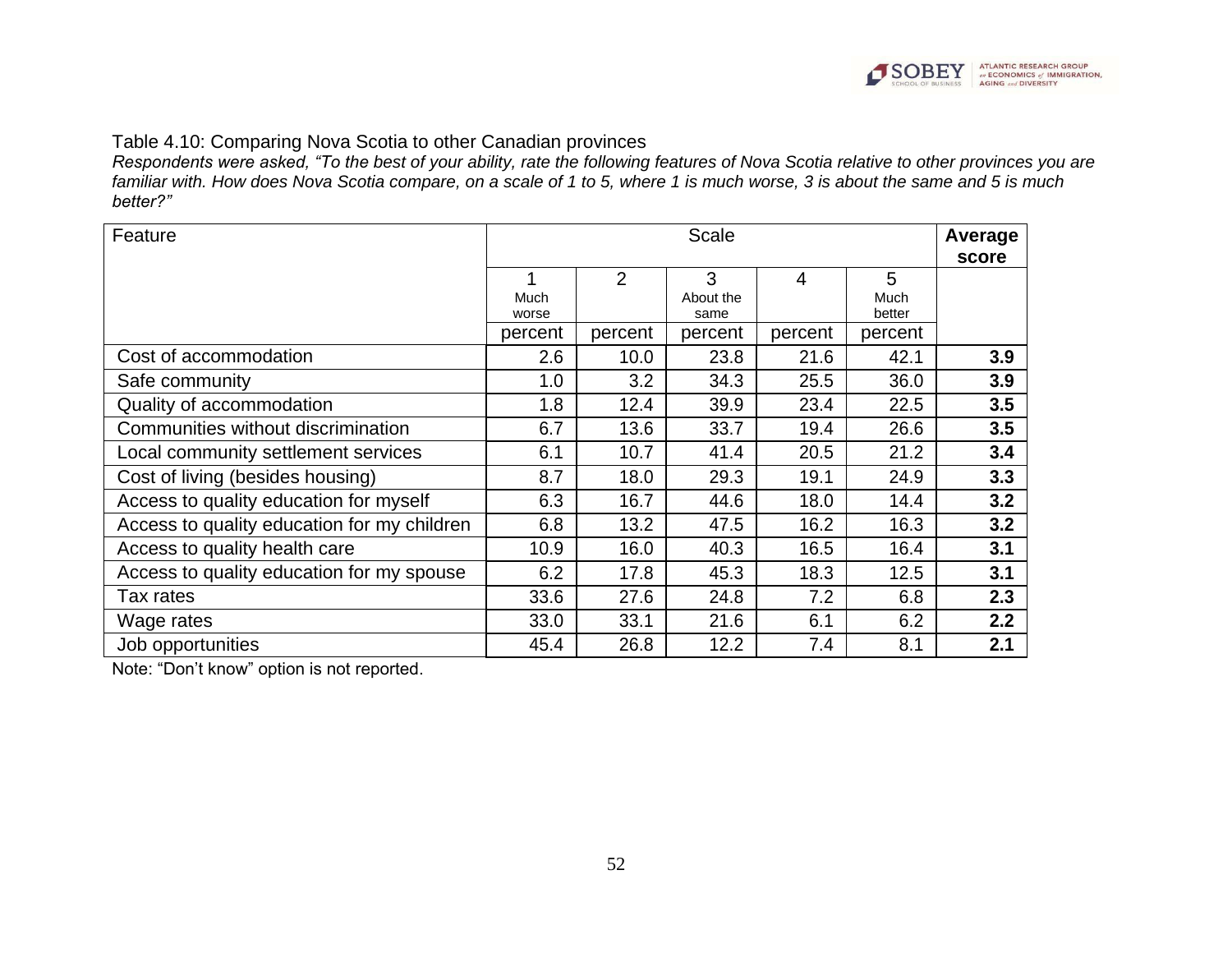

#### **Current labour market status of leavers**

Further insights into the out-migration decision of immigrants emerge from analyzing the economic outcome of their decision to migrate. As was shown in Table 4.9, close to 70 percent of out-migrant immigrants said not being able to find a job for themselves or their spouse was their main reason for leaving Nova Scotia. When they were asked about their own current labour market status, 84 percent responded they were employed, 13 percent were holding multiple jobs and 85 percent were working in their preferred occupations (Table 4.11).

Table 4.11: Current labour market status of immigrants who have left Nova Scotia

| <b>Status</b>                      | Percentage |  |  |
|------------------------------------|------------|--|--|
| Currently employed                 |            |  |  |
| Yes                                | 83.7       |  |  |
| No                                 | 16.3       |  |  |
| Total                              | 100.0      |  |  |
| Holding multiple jobs*             |            |  |  |
| Yes                                | 12.8       |  |  |
| No                                 | 87.2       |  |  |
| Total                              | 100.0      |  |  |
| Working in a preferred occupation* |            |  |  |
| Yes                                | 85.3       |  |  |
| No                                 | 14.7       |  |  |
| Total                              | 100.0      |  |  |

\*Applies to currently employed.

Among the employed, one in five had their main employment in professional, scientific and technical service industries, followed by 18 percent in health care and social assistance. Just under 10 percent were employed in finance and insurance (Table 4.12). The rest of the distribution is thin across industries with less than five percent employed in each industry.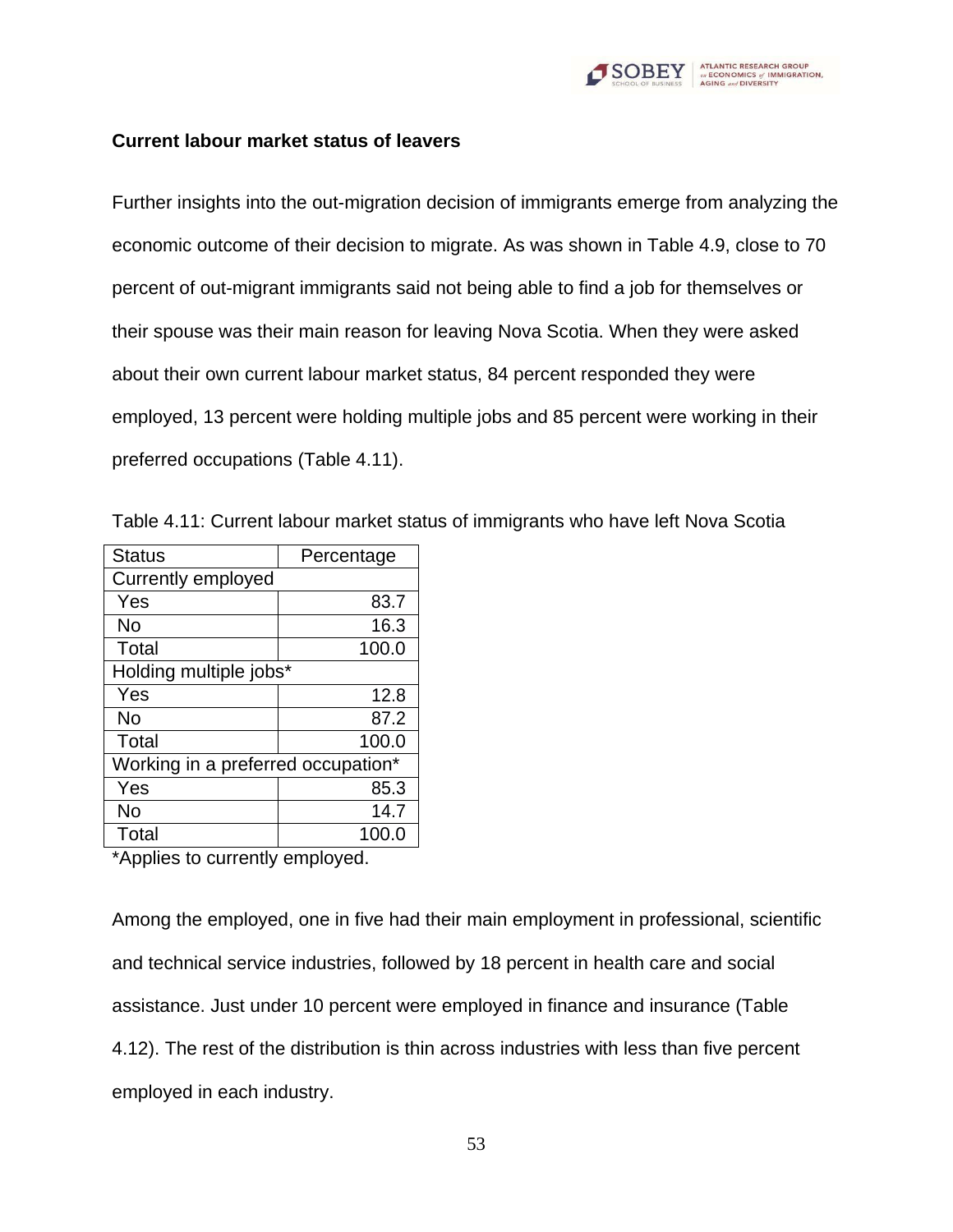

Table 4.12: Industry of main employment

*Respondents who were employed were asked, "In which of the following industries is your main employment?"*

| Industry                                                                | Percentage |
|-------------------------------------------------------------------------|------------|
| Professional, scientific and technical services                         | 20.8       |
| Health care and social assistance                                       | 17.5       |
| Finance and insurance                                                   | 9.4        |
| Accommodation and food services                                         | 7.5        |
| Primary industries (agriculture, forestry, fishing and hunting; mining, | 6.9        |
| quarrying and oil and gas extraction) and utilities                     |            |
| Construction, real estate, rental and leasing                           | 5.8        |
| <b>Educational services</b>                                             | 4.5        |
| Wholesale and retail trade                                              | 4.1        |
| Arts, entertainment, culture and information industries                 | 3.7        |
| Transportation and warehousing                                          | 3.5        |
| Manufacturing                                                           | 3.2        |
| Other*                                                                  | 13.3       |
| Total                                                                   | 100.0      |

N=6,139. \*Mostly included information technology. Some were also in aviation and hospitality.

Nearly 72 percent of respondents were working in managerial positions and in

professional occupations requiring a university degree. About 13 percent were involved

in technical jobs and skilled trades occupations (Table 4.13).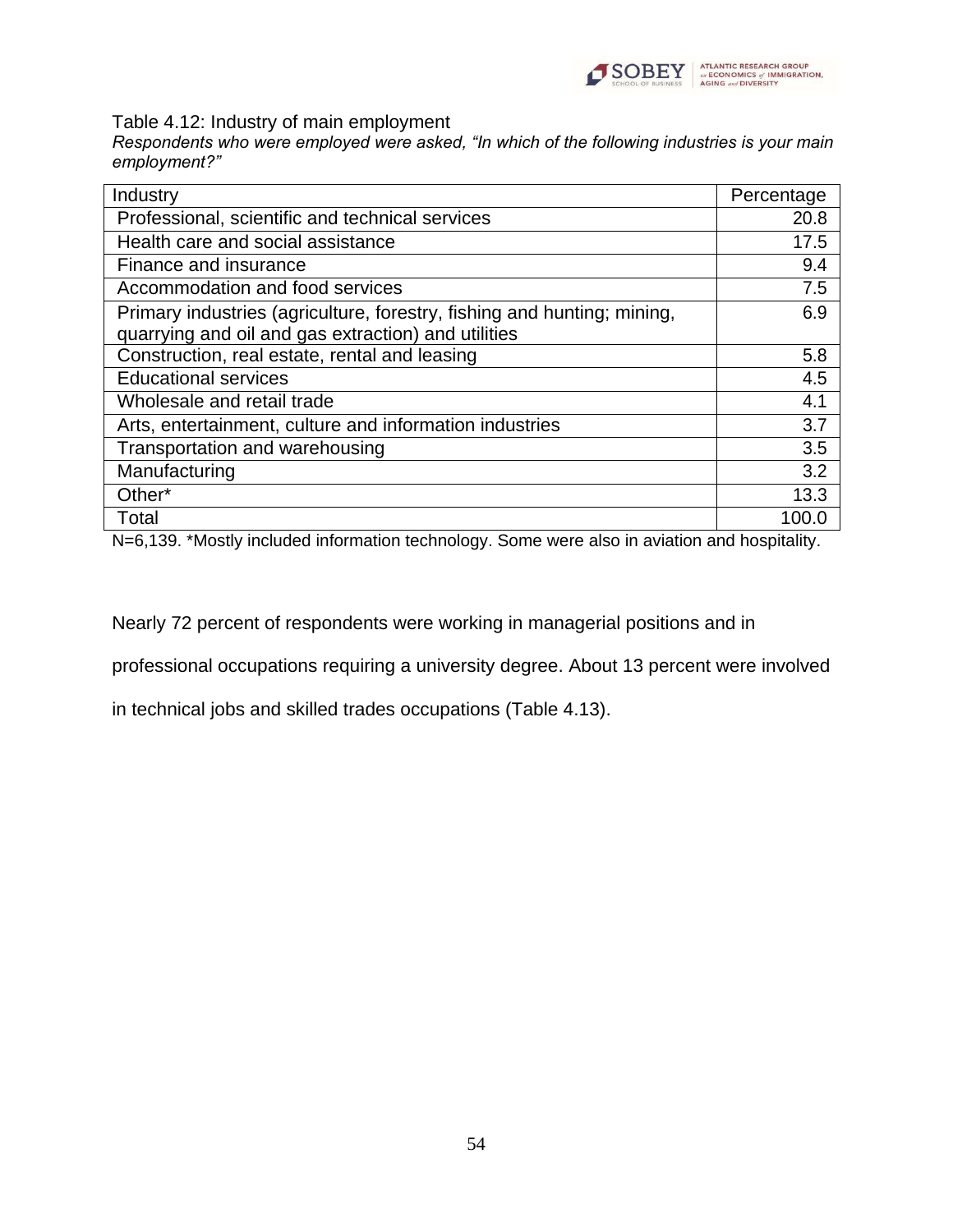

Table 4.13: Occupation in main employment

*Respondents who were employed were asked, "What is your occupation in your main employment?"*

| Occupation                                                           | Percentage |
|----------------------------------------------------------------------|------------|
| Professional jobs that usually call for a degree from a university,  | 57.7       |
| (such as accountants, computer programmers, registered nurses)       |            |
| Technical jobs and skilled trades that usually call for a college    | 13.3       |
| diploma or training as an apprentice (such as mechanics)             |            |
| Management jobs (such as restaurant managers, financial              | 11.9       |
| managers, health care managers)                                      |            |
| Intermediate jobs that usually call for high school and/or job-      | 5.2        |
| specific training (such as retail sales persons, transport)          |            |
| Labour jobs that usually give on-the-job training (such as cashiers, | 4.4        |
| cleaners, agricultural labourers)                                    |            |
| Other (please specify)*                                              | 75         |
|                                                                      |            |

N=6,136. \*Other top 3 answers included: program assistant (in education), support workers, occupation in health care (including dentist and chiropractor).

### **Participation in social, cultural and religious activities**

Analyzing this aspect of settlement for immigrants who have left Nova Scotia is also important as many immigrants gave non-economic reasons for leaving, including social and cultural factors. Table 4.14 shows that about 23 percent of Nova Scotia immigrants who now live in other Canadian provinces are actively involved in religious and social organizations while 30 percent are involved in sports and recreation activities, perhaps a reflection of the fact that more of them are young (aged 18-44) compared to those who have not moved, and about the same percentage in volunteering. However, close to 40 percent are not involved in any of these activities.<sup>9</sup>

<sup>9</sup> Table 3.3 and 4.4 show that stayers and leavers aged 18-44 are 76 and 86 percent, respectively.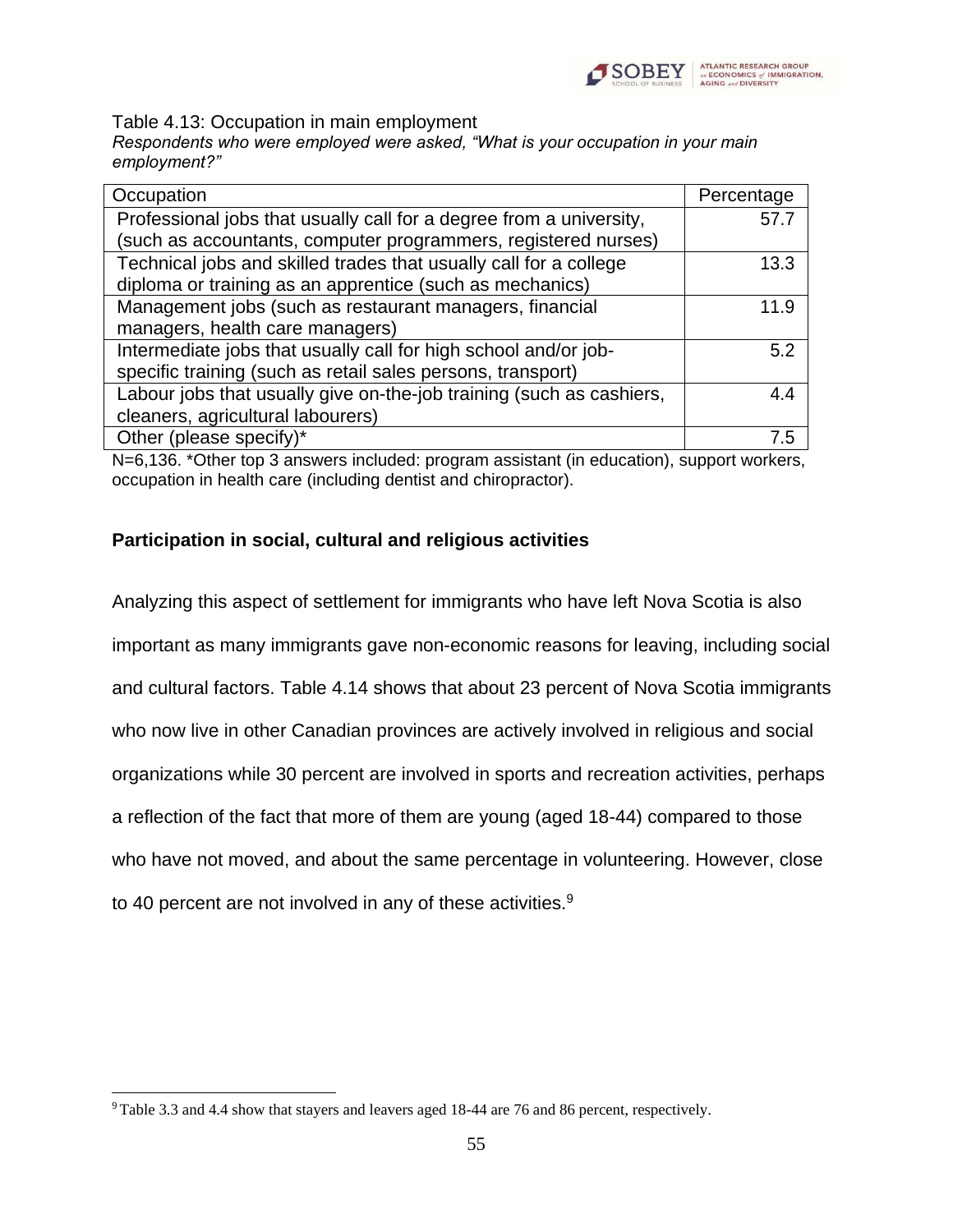

Table 4.14: Social, cultural and religious participation of survey leavers *Respondents were asked, "Are you active in the following in your community? Select all that apply."*

| Activity                 | Percentage |
|--------------------------|------------|
| Sports & recreation      | 30.9       |
| Volunteering             | 29.4       |
| Social organization      | 25.8       |
| A religious organization | 22.7       |
| None of the above        | 4በ በ       |

#### **Use of settlement services while in Nova Scotia**

Among those who have left the province, less than one half had accessed settlement

services when they were living in Nova Scotia (Table 4.15). Employment counselling

was the dominant reason sought by these users, followed by work experience

programs. Entrepreneurship support service was the least accessed.

Table 4.15: Settlement services accessed by respondents *Respondents were asked, "Which of the following Nova Scotia settlement services have you accessed? Select all that apply."*

| Service                                  | Percentage |
|------------------------------------------|------------|
| Did not access settlement services       | 54.7       |
| <b>Employment counselling</b>            | 26.7       |
| Pre-arrival settlement services          | 17.0       |
| Language training                        | 16.9       |
| Work experience program / Bridge to work | 12.1       |
| Credential recognition                   | 7.4        |
| Entrepreneurship support                 | 3.4        |
| Other (please specify)*                  | 5.3        |

\*Top 3 other answers included: attended YMCA classes, cultural events, did not know settlement services existed.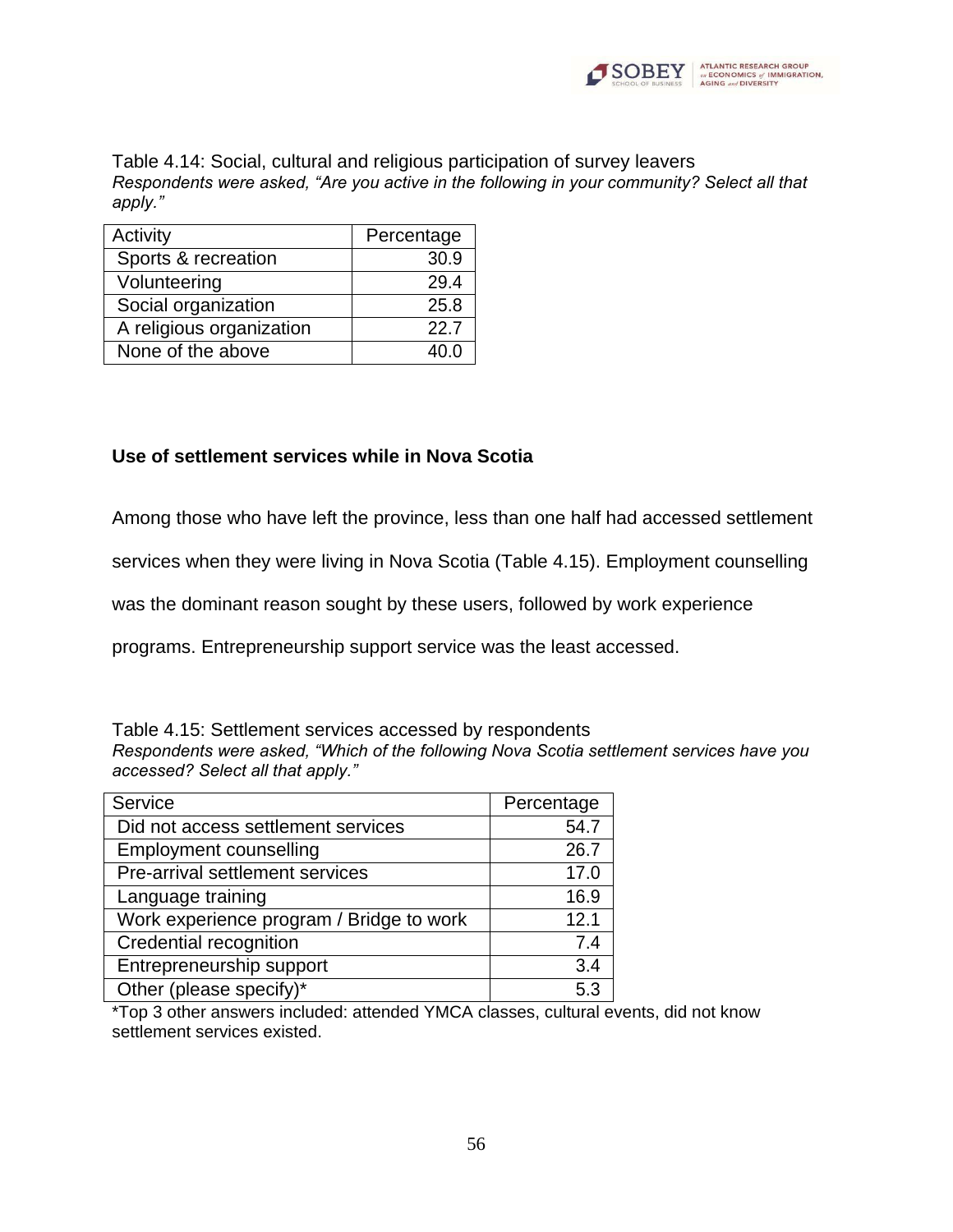

Table 4.16 provides access data on settlement services by their entry program.

Table 4.16: Access to settlement services by Nova Scotia immigrants by their entry program.

*Respondents were asked, "Which of the following Nova Scotia settlement services have you accessed? Select all that apply."*

| <b>Services</b>                          | Entry program |         |         |
|------------------------------------------|---------------|---------|---------|
|                                          | Economic      | Refugee | Family  |
| Did not access settlement services       | 56.2          | $25.0*$ | $71.4*$ |
| <b>Employment counselling</b>            | 27.3          | 37.5    | $14.7*$ |
| Pre-arrival settlement services          | 14.5          | $45.9*$ | $6.2*$  |
| Language training                        | 14.5          | $41.7*$ | 9.1     |
| Work experience program / Bridge to work | 11.9          | 16.6    | 9.7     |
| Credential recognition                   | 6.2           | $16.6*$ | 5.6     |
| Entrepreneurship support                 | 2.8           | 8.4     | 2.0     |
| Other (please specify)                   | 4.9           | 12.5    | 0.8     |

\*Statistically significantly different from economic program, 19 times out of 20. Table arranged in descending order of Economic.

As in case of stayers, refugees were the heaviest users of settlement services when they lived in Nova Scotia, while family class immigrants were the least likely to have used these services.

When asked to rate their level of satisfaction with the services they have accessed, on a scale of 1 to 5 where 1 is extremely dissatisfied while 5 is extremely satisfied, the average scores ranged between 2.9 and 3.8. In other words, leavers were neutral to just about satisfied with the settlement services they had accessed in Nova Scotia (Table 4.17). Chapter 5 will provide a comparison with those who have stayed in the province.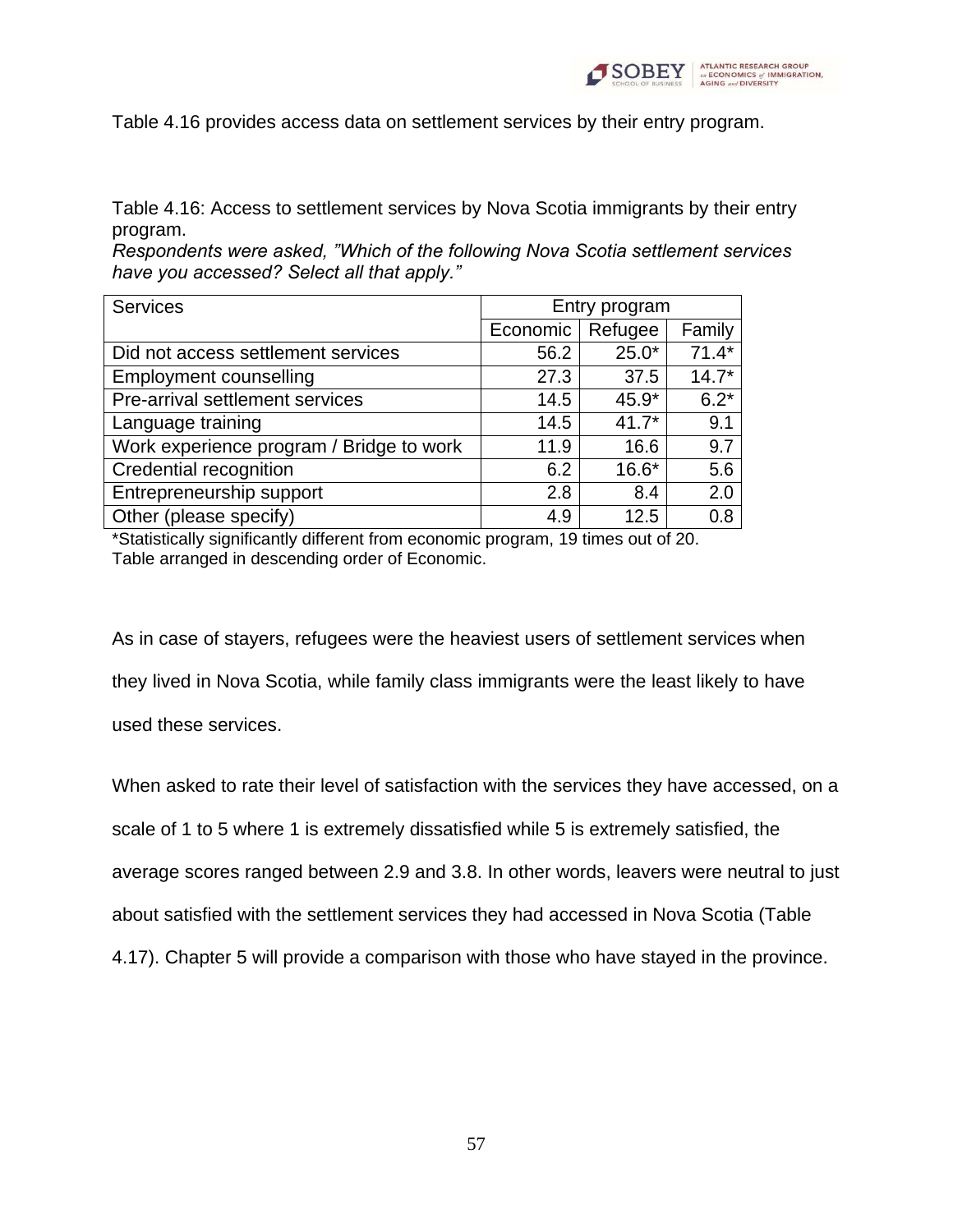

Table 4.17: Respondents' level of satisfaction with settlement services accessed in Nova Scotia

*Respondents were asked, "How satisfied were you with each of the following Nova Scotia settlement services, on a scale of 1 to 5, where 1 is extremely dissatisfied and 5 is extremely satisfied."*

| Service                                     | <b>Scale</b>                          |         |              |         | Average<br>score            |     |
|---------------------------------------------|---------------------------------------|---------|--------------|---------|-----------------------------|-----|
|                                             | 1<br>Extremely<br><b>Dissatisfied</b> | 2       | 3<br>Neutral | 4       | 5<br>Extremely<br>Satisfied |     |
|                                             | percent                               | percent | percent      | percent | percent                     |     |
| <b>Pre-arrival settlement</b><br>services   | 4.9                                   | 8.8     | 22.1         | 31.7    | 32.5                        | 3.8 |
| Language training                           | 4.8                                   | 7.3     | 21.0         | 38.0    | 28.9                        | 3.8 |
| Credential recognition                      | 14.6                                  | 9.0     | 27.3         | 31.2    | 17.9                        | 3.3 |
| <b>Employment counselling</b>               | 12.4                                  | 14.7    | 28.4         | 25.8    | 18.7                        | 3.2 |
| Work experience<br>program / bridge to work | 15.2                                  | 17.7    | 24.5         | 24.9    | 17.7                        | 3.1 |
| Entrepreneurship<br>support                 | 20.3                                  | 12.9    | 33.0         | 22.8    | 11.1                        | 2.9 |
| Other                                       | 7.1                                   | 5.7     | 31.7         | 29.3    | 26.3                        | 3.6 |

Note: The "Not applicable" option is not reported in the above table.

In summary, results of present survey (both quantitative and qualitative components) and focus group interviews indicate economic reasons to be the most important factors determining whether immigrants to Nova Scotia actually stay there or leave. This can take a variety of forms, the simplest being an inability to find a job for self or spouse. But variations on this also extend to not finding work in a chosen profession or perhaps only finding work which does not fit the amount of education an immigrant has. Their narratives also indicate that some have left with reluctance and miss aspects of their lives in Nova Scotia. Many who have left have found work in professional services and health care. They are younger than non-movers and less likely to be married which means they had greater flexibility in mobility decisions. Satisfaction with settlement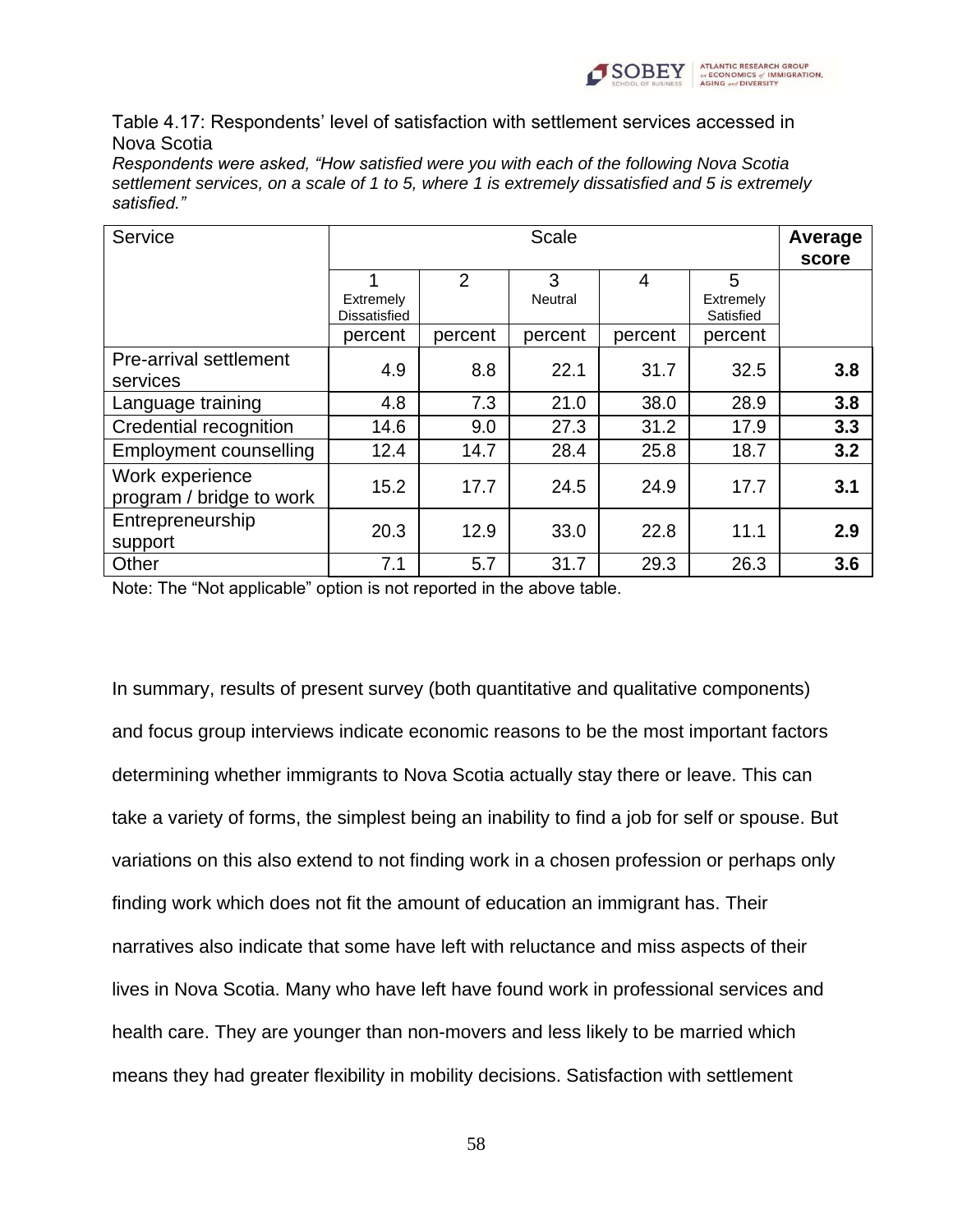

services is, at best, average or slightly above average, and in some details falls far short of this.

Chapter 5 compares immigrant residents of Nova Scotia with those who have left and also provides some conclusions.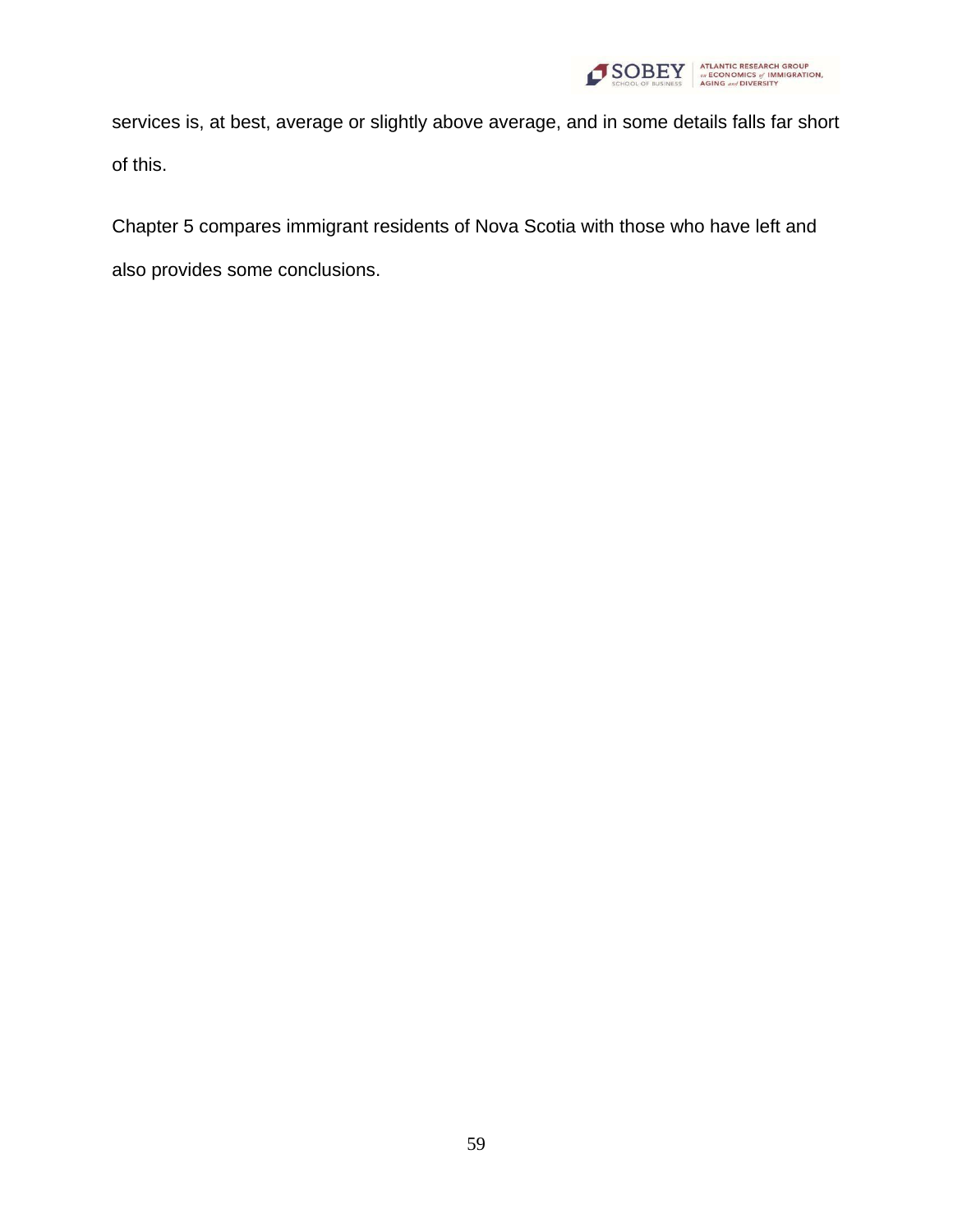

# **Chapter 5**

# **A comparative analysis of stayers and leavers and some conclusions**

This study was based on a survey of 2,815 of 28,760 immigrants across Canada who have either lived in Nova Scotia in the past or are currently living there. Its purpose was to analyze immigrants' motivation for coming to this province, their decision to stay there, or to leave. Mostly quantitative data were collected with some descriptive information for further insights. Some focus group sessions with immigrants, both living in Nova Scotia and elsewhere, also provided inputs to the survey questionnaire and in understanding the results.

The survey data show that a significant percentage of immigrants obtain information about the province through personal sources (friends or family). Other information comes from government sources, provincial web sites and job fairs.

Although employment opportunity was the main reason given for new arrivals choosing Nova Scotia, about 75 percent of new arrivals also gave other reasons for choosing the province as their destination in Canada. The top five reasons include employment opportunities for self, quality of life, friends and family close by, building a better life for children, and educational opportunities. Only a few considered credential recognition as a factor in their choice.

A better understanding of mobility decisions can be gained from a comparative analysis of immigrants who are currently living in the province and those who have left. This can

60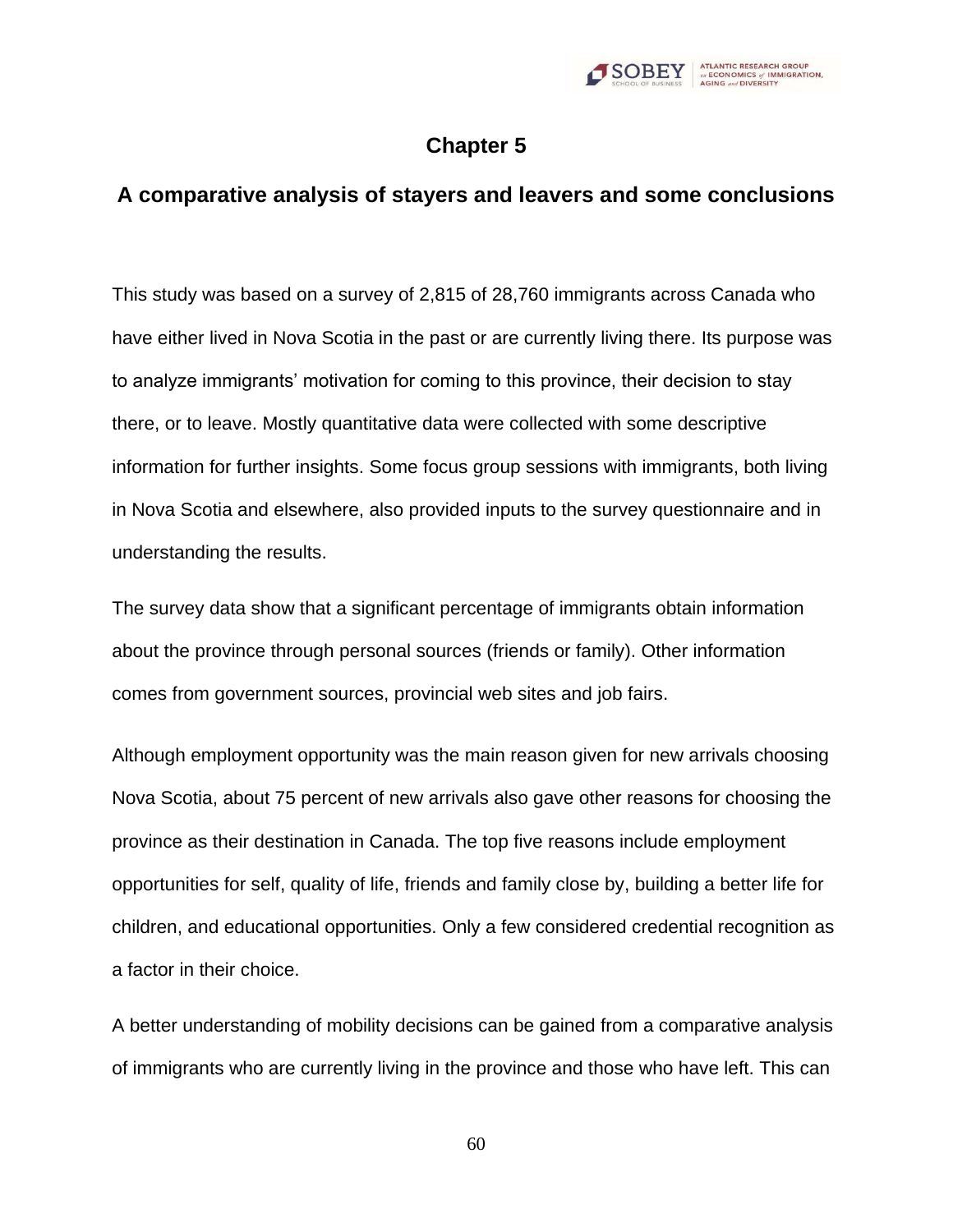

help explain what pulls immigrants to the province and what pushes them out. For this purpose, summarized data on the two populations, as obtained from Chapters 3 and 4, appear in the following sections and comparisons are made by conducting statistical tests of significance of the difference between responses provided by the two populations. All features and characteristics marked by an asterisk in the tables indicate a statistically significant difference in the two populations for that characteristic, with 95 percent confidence (or 19 times out of  $20$ )<sup>10</sup>. For convenience, stayers are referred as stayers and those who have left as leavers.

#### *Comparing selected demographic and human capital characteristics*

Table 5.1 indicates no statistically significant difference in the gender composition of the two populations. A higher percentage of leavers is under 44 years of age, 85 percent compared to 75 percent for stayers, and is not married. This finding corroborates the finding of the first report which showed a higher retention rate among family class immigrants in the province. Family members mostly move together, especially if there are young children involved, so the monetary cost of further movement is higher for them. The interests of family members could also conflict and hence may deter further migration, especially after having already moved once from elsewhere to Nova Scotia.

Those who arrived in the province with high school or less education comprise a larger percentage in the population of leavers. However, the composition of universityeducated individuals in the two populations is more than 65 percent and is statistically the same. This supports the premise that the more education you have the more likely you can move to where opportunities appear better. This is one of the major reasons

<sup>10</sup> All data presented in the present chapter are from Chapters 3 and 4.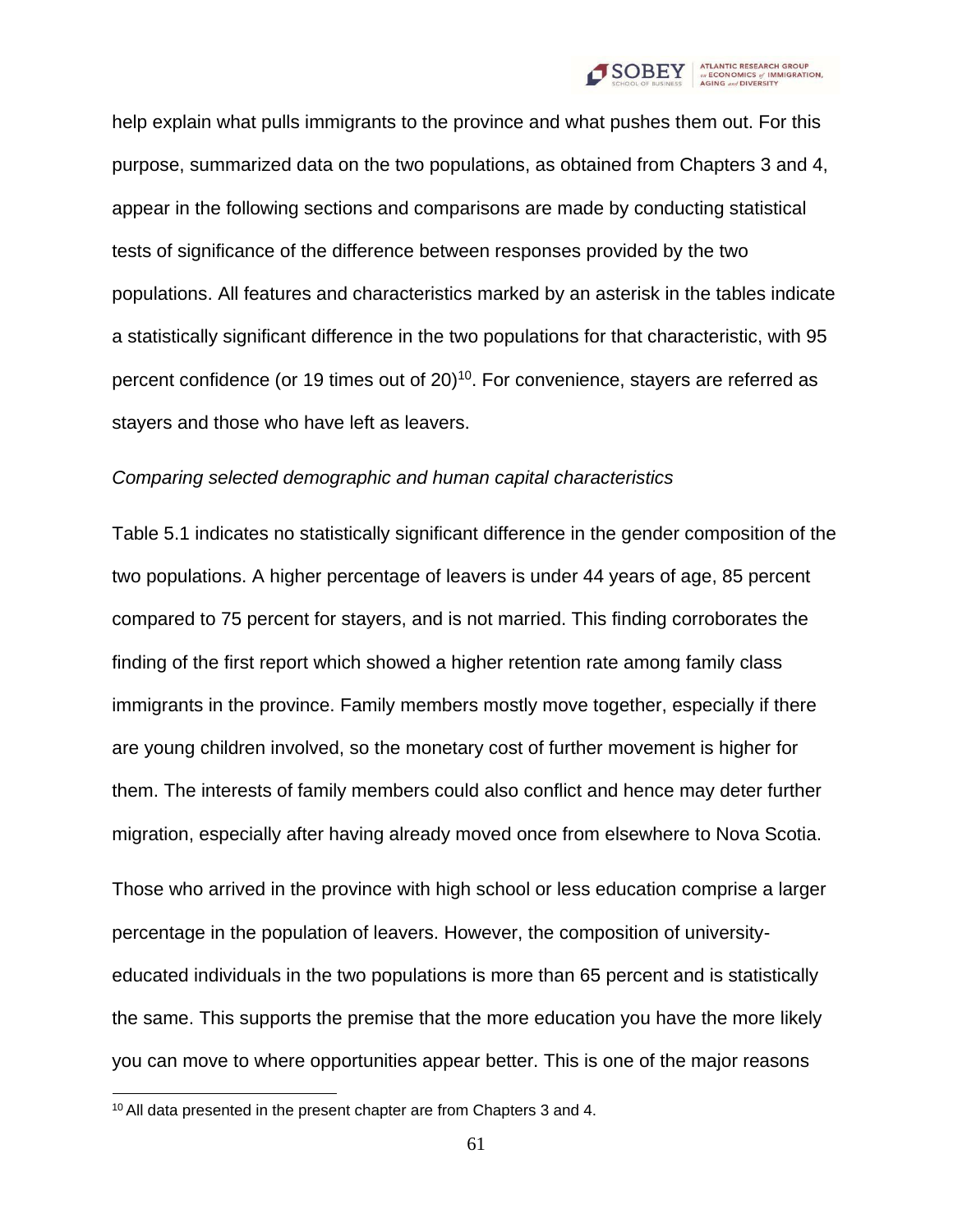

immigrants come to Canada in the first place, seeking better opportunities and lives for themselves and their families.

On the other hand, a higher percentage of stayers has attended trade, technical school or college. The reason for greater retention of this population can be further investigated by obtaining data on job openings and subsidized training offered at this level.

More than 90 percent in each population are able to communicate in English but not in French. Immigrants from India and China comprise a higher percentage in the population of leavers while those who came from Great Britain and the Philippines form a higher percentage in the stayers' population. Immigrants from Great Britain are likely to have greater social connectedness through longer historic ties with the province or through friends and families. Many from the Philippines may be working in domestic service, where they may be bound by formal and informal contracts that make moving difficult.<sup>11</sup>

<sup>&</sup>lt;sup>11</sup> The caring industry in Canada is dominated by Filipino workers. The Live-In Caregiver Program, a stream that brought in nannies and care-workers for children and the elderly, was consistently more than 90 per cent Filipino. The stream was terminated in 2014. [https://www.theglobeandmail.com/news/national/the-philippines-now-canadas](https://www.theglobeandmail.com/news/national/the-philippines-now-canadas-top-source-of-immigrants/article573133/)[top-source-of-immigrants/article573133/](https://www.theglobeandmail.com/news/national/the-philippines-now-canadas-top-source-of-immigrants/article573133/)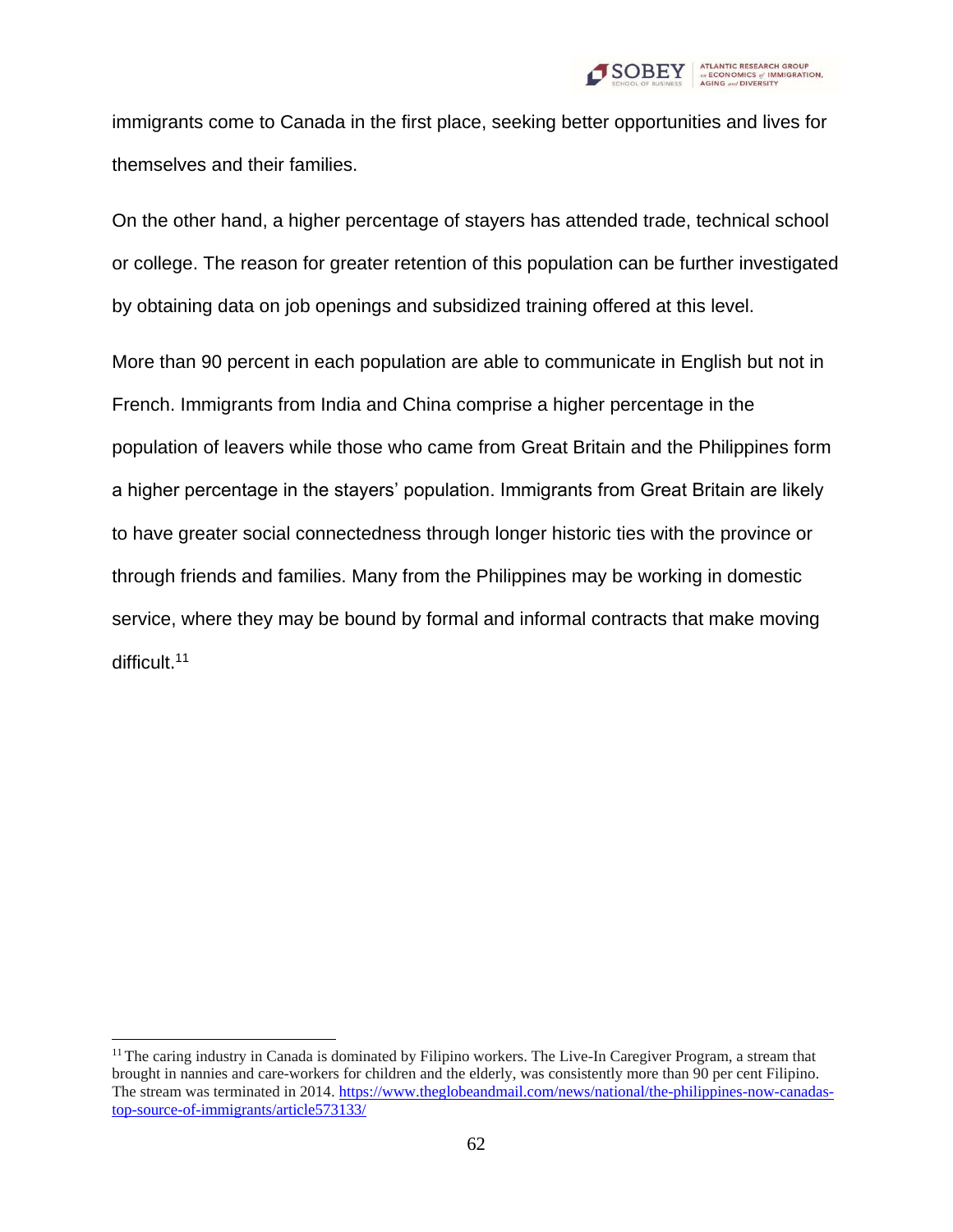

Table 5.1: Selected demographic and human capital characteristics, country of origin, prior stay in Canada and initial stay in Nova Scotia

| Characteristics                                          | <b>Stayers</b><br>(%) | Leavers<br>NS (%) |  |  |
|----------------------------------------------------------|-----------------------|-------------------|--|--|
| Gender                                                   |                       |                   |  |  |
| Male                                                     | 54.0                  | 55.0              |  |  |
| Age distribution in years                                |                       |                   |  |  |
| $18 - 29*$                                               | 16.2                  | 20.7              |  |  |
| $30 - 44*$                                               | 59.8                  | 65.1              |  |  |
| $45 - 59*$                                               | 18.5                  | 11.6              |  |  |
| $60 +$ *                                                 | 5.5                   |                   |  |  |
| <b>Marital status</b>                                    |                       |                   |  |  |
| Married or common-law*                                   | 80.6                  | 62.0              |  |  |
| Educational attainment at the time of arrival            |                       |                   |  |  |
| High school or less*                                     | 8.7                   | 14.2              |  |  |
| Some or completed trade, technical school                | 12.5                  | 9.3               |  |  |
| or college*                                              |                       |                   |  |  |
| Some or completed university                             | 65.9                  | 67.0              |  |  |
| Other*                                                   | 12.8                  | 9.5               |  |  |
| Ability to communicate in official languages             |                       |                   |  |  |
| English                                                  | 91.5                  | 91.2              |  |  |
| Others**                                                 | 8.5                   | 8.8               |  |  |
| Source countries                                         |                       |                   |  |  |
| India*                                                   | 14.2                  | 18.2              |  |  |
| China <sup>*</sup>                                       | 8.5                   | 11.9              |  |  |
| Great Britain*                                           | 8.3                   | 4.0               |  |  |
| Philippines*                                             | 7.7                   | 4.9               |  |  |
| Other                                                    | 61.3                  | 61.0              |  |  |
| Lived elsewhere in Canada before arriving in Nova Scotia |                       |                   |  |  |
| Yes*                                                     | 26.4                  | 39.0              |  |  |
| Initially settled in Halifax                             |                       |                   |  |  |
| Yes                                                      | 76.4                  | 73.1              |  |  |

Note: 1. US was also one of the top five source countries of stayers. Iran was also among the top five source countries of leavers.

2. \*Indicates statistically significant difference between stayers and leavers,19 times out of 20 (p-value <0.05).

3. Where applicable, table is arranged in descending order of stayers.

\*\* Less than 1% speak only French, rest speak in both official languages.

A higher percentage of leavers had come to Nova Scotia from other provinces. There is

no statistically significant difference among those who had initially stayed in Halifax.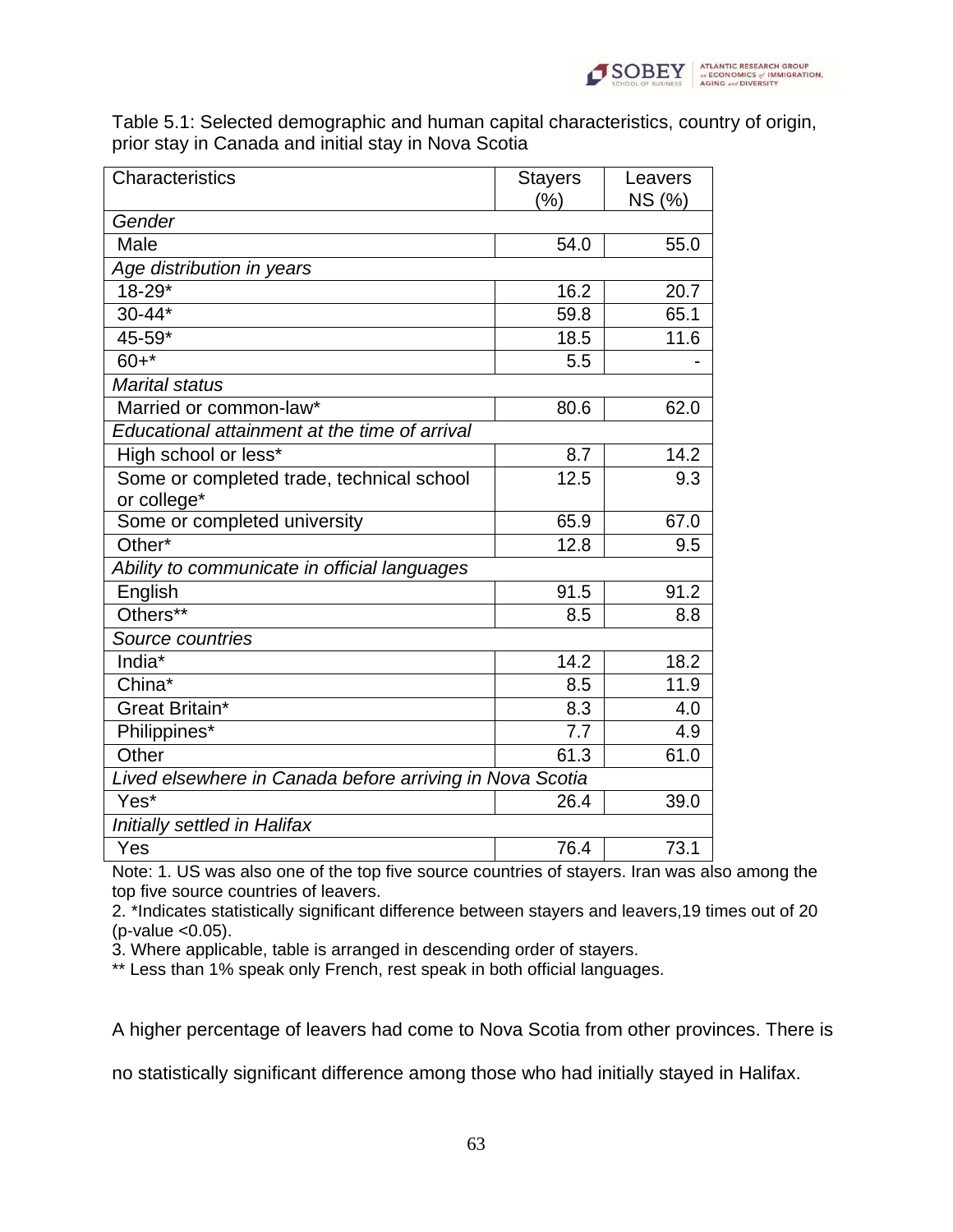

Hence, immigrants' initial location does not affect their decision to stay or leave the province.

## *Language spoken at home*

As was shown in Tables 5.1 more than 91 percent of immigrant stayers and leavers are able to communicate in only one of the two official languages - English. Some light can be shed on their English language skills by considering what language they prefer to speak at home. Table 5.2 provides a comparison of the two populations.

Table 5.2: Language preferred to use at home

| Language     | <b>Stayers</b> | Leavers |
|--------------|----------------|---------|
|              | $(\% )$        | (%)     |
| English*     | 47             | 42.1    |
| Arabic       | 7.1            | 5.5     |
| Mandarin*    | 6.3            | 9.8     |
| Russian      | 3.7            | 3.6     |
| Other        | 35.9           | 39      |
| <b>TOTAL</b> | 100            | 100     |

\*Statistically significantly different between the two groups, 19 times out of 20.

Although English speakers dominate both groups, less than half speak English at home. Arabic is the second most commonly spoken language of stayers followed closely by Mandarin which is the second most commonly spoken language of those who have left. Stayers and leavers differ, statistically significantly, only in the composition of English and Mandarin speakers.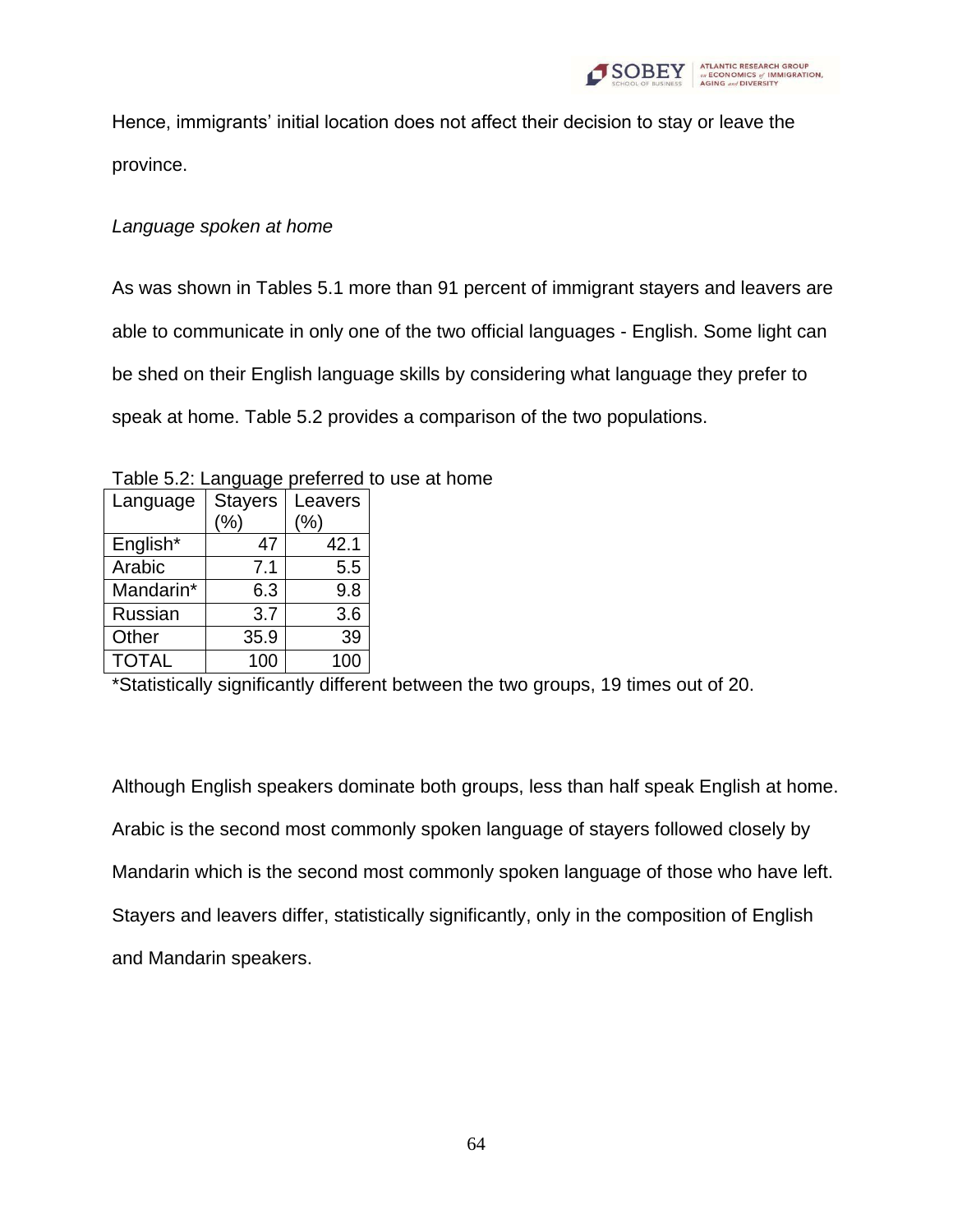

*A comparison of their immigrant status at arrival, application type and entry program*

Higher percentages of leavers had arrived in Nova Scotia as temporary residents (temporary foreign workers or students, Table 5.3). They also included more arrivals in economic programs other than PNPs, which form higher percentages in the resident population along with family class immigrants. Refugees also figure more prominently among leavers.

The percentage of immigrants who arrived as students is three times higher in population of leavers. International students want to stay in Nova Scotia but have to leave because they cannot find jobs.  $12$  Their retention through various schemes is a part of overall immigrant retention strategy of the province.

A larger percentage of the leavers is primary applicants who may be the primary decision maker. Survey data (not presented here) also revealed that women are 40 percent in each group of immigrants. A multivariate analysis of the mobility decision of primary applicants could also investigate the role of gender in migration.

<sup>12</sup> <https://www.cbc.ca/news/canada/nova-scotia/why-international-grads-are-choosing-to-stay-edunova-1.4240895>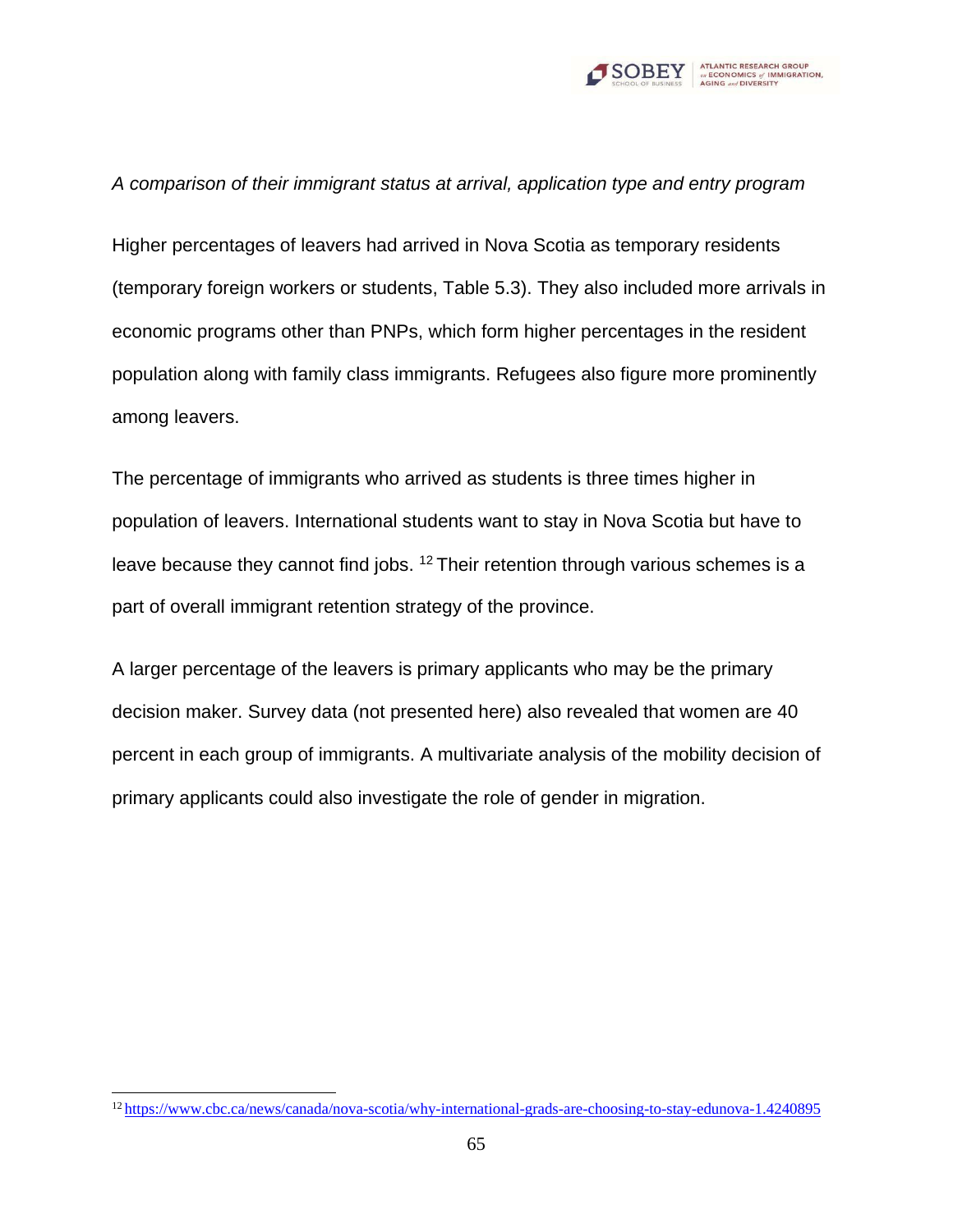

|                                                    | <b>Stayers</b><br>(%) | Leavers<br>NS (%) |
|----------------------------------------------------|-----------------------|-------------------|
| Immigrant status when arrived in Nova Scotia       |                       |                   |
| Permanent Resident*                                | 60.2                  | 47.1              |
| Temporary Foreign Worker*                          | 17.2                  | 20.6              |
| Student*                                           | 9.2                   | 25.0              |
| Other (please specify)*                            | 13.5                  | 7.3               |
| Whether primary applicant                          |                       |                   |
| Yes*                                               | 75.0                  | 82.2              |
| $No*$                                              | 25.0                  | 17.8              |
| Immigrant entry class                              |                       |                   |
| Provincial Nominee Program*                        | 45.2                  | 35.4              |
| Other Economic Program (Federal Skilled Worker,    | 23.5                  | 37.8              |
| Canadian Experience Class, Federal Skilled Trades, |                       |                   |
| Immigrant Investor, AIPP)*                         |                       |                   |
| Family (i.e., sponsored by family member)*         | 23.1                  | 14.1              |
| Resettled Refugee and Protected Person*            | 7.8                   | 11.9              |

Table 5.3: Immigrant status at arrival, applicant type and entry class

\*Indicates statistically significant difference, 19 times out of 20. Table is arranged in descending order of stayers.

#### *Satisfaction with the decision to move to Nova Scotia*

Rating scales were used for stayers and those who have left the province, (see Tables 3.7 and 4.9), to express their levels of satisfaction with the various features of Nova Scotia they considered while choosing to move to the province. Based on these ratings, it is possible to categorize the data into three groups: dissatisfied with the feature (scores 1 and 2 combined), neutral (score 3) and satisfied with the feature (scores 4 and 5 combined).Table 5.4 presents the statistical significance of the difference in the two populations in their dissatisfaction and satisfaction with the choice of Nova Scotia based on the features presented to them in the survey questionnaire. A feature when marked with an asterisk indicates that the two populations differ from each other in their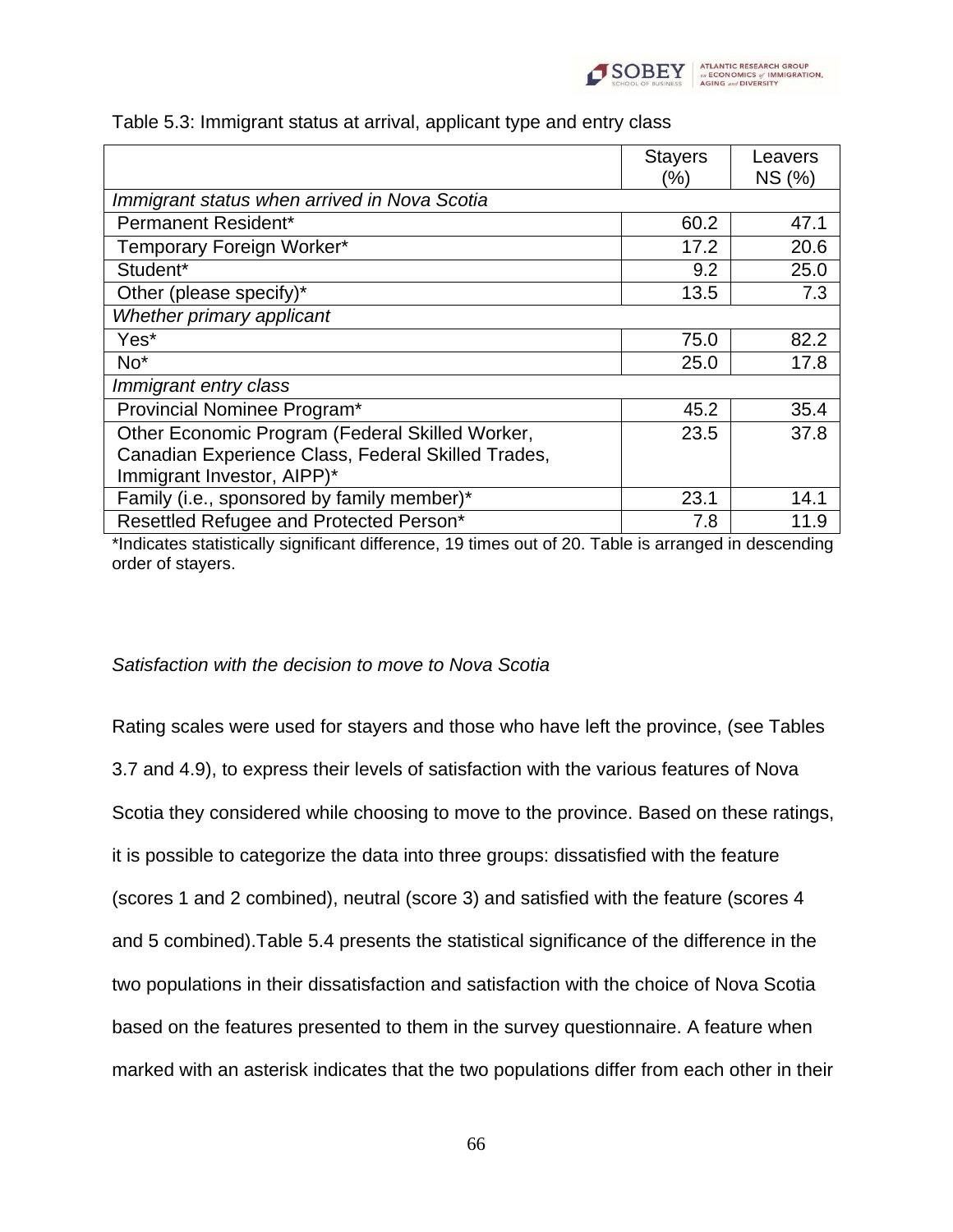

rating of that feature,19 times out of 20 (95 percent confidence). Data on the percentages of satisfied population (combined score of 4 and 5) in each group are also presented for each feature<sup>13</sup>.

More than 80 percent of both populations are satisfied with Nova Scotia as a safe community. Higher percentages of stayers were satisfied with the quality of their lives in Nova Scotia, opportunity to build a better life for their children, having friends and family close by, and employment opportunities for themselves and their spouse. The lowest percentage of leavers expressed their satisfaction with employment opportunities in Nova Scotia, indicating it is mostly for economic reasons that immigrants leave the province. Higher percentages of leavers were satisfied with the cost of living and health care offered in Nova Scotia. It was noted in Chapter 4 that health care was one of the features about which leaverss complained in their descriptive answers and in focus groups. The higher percentage who are satisfied with health care in the quantitative data may be reflecting a Halifax bias, which is where most have lived and where there is a better health care access than in many smaller or more remote places. This possibility can be further investigated.

There was no statistically significant difference in the percentages of those who expressed their satisfaction with other features of Nova Scotia.

<sup>&</sup>lt;sup>13</sup> For issues involved in a direct statistical comparison of scores obtained from a rating scale, please refer to: Derrick, B; White, P (2017). "Comparing Two Samples from an Individual Likert Question". *International Journal of Mathematics and Statistics*. **18** (3): 1–13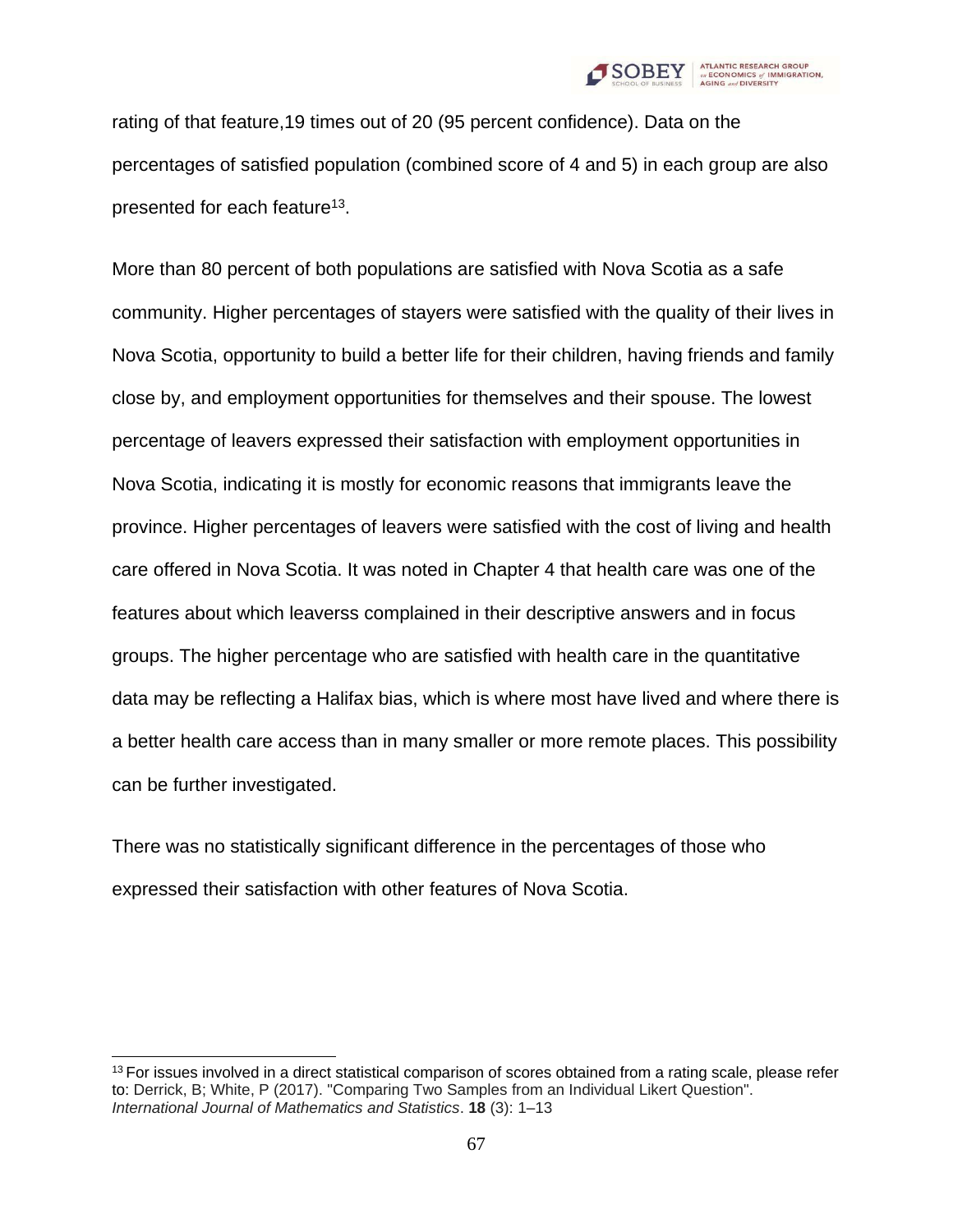

Table 5.4: Percentages of immigrants who are satisfied with features of Nova Scotia chosen by them to move to the province (combined result for scores 4 and 5, on a scale of 1 to 5, obtained from Tables 3.5 and 4.8)

| Feature                                                      | Satisfied population |         |
|--------------------------------------------------------------|----------------------|---------|
|                                                              | <b>Stayers</b>       | Leavers |
|                                                              | (%)                  | (%)     |
| Safe community                                               | 87.1                 | 84.1    |
| Quality of life*                                             | 76.1                 | 72.0    |
| Building a better life for my children*                      | 73.3                 | 57.7    |
| Education opportunities for my children                      | 69.8                 | 60.4    |
| Community without discrimination                             | 68.7                 | 67.2    |
| Access to good quality accommodation                         | 67.7                 | 63.8    |
| Access to language training                                  | 57.6                 | 59.2    |
| Organizations that help with access to services,             | 57.5                 | 56.1    |
| government, etc.                                             |                      |         |
| Education opportunities for myself / spouse                  | 57.0                 | 59.3    |
| Family / friends close by*                                   | 55.5                 | 50.2    |
| Availability of culturally related experiences, products and | 52.7                 | 49.7    |
| services                                                     |                      |         |
| Recognition of my credentials                                | 49.8                 | 48.9    |
| Local community settlement services                          | 49.7                 | 53.7    |
| Employment opportunities for myself*                         | 48.6                 | 33.5    |
| Employment opportunities for spouse*                         | 48.5                 | 29.1    |
| Affordable cost of living*                                   | 47.5                 | 58.6    |
| Health care*                                                 | 45.9                 | 58.7    |

\*Indicates statistically significant difference in the two populations, 19 times out of 20, for both dissatisfaction and satisfaction with the feature they chose to move to Nova Scotia. Table arranged in descending order of stayers.

#### *Immigrant settlement services*

Table 5.5 shows more than half of leavers had not accessed any settlement services

when they were living in Nova Scotia. About 43 percent of stayers had also not

accessed these services at the time of survey. Some respondents who provided

descriptive answers indicated they had not heard these services existed, did not find

them in their area of residence, or found the service provider organizations to be too

busy to contact.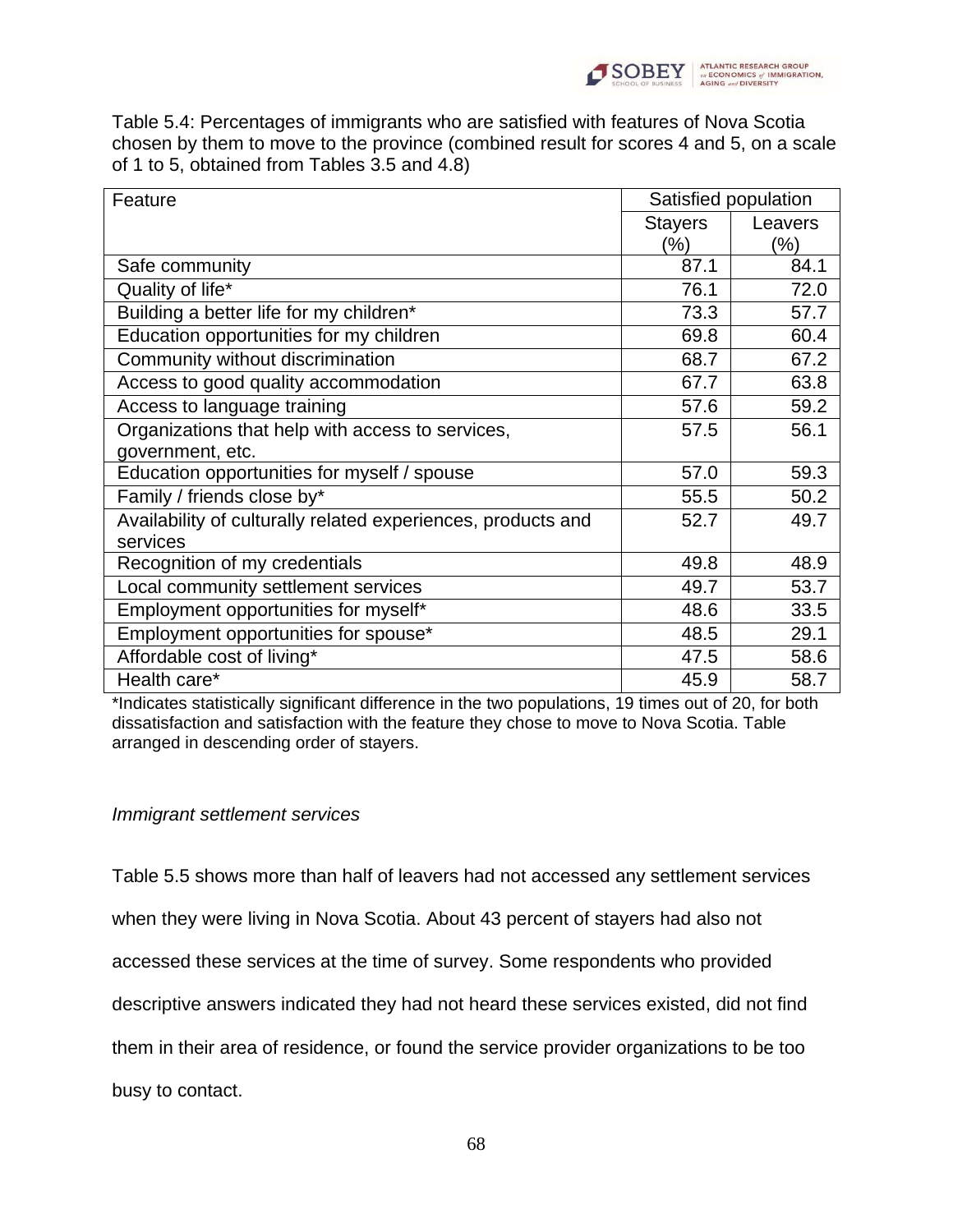

Employment counselling service was the most accessed service in both populations; pre-arrival services and language training services were also among the top three services used. These results indicate immigrants' desire to enter the job market as soon as they arrive. Entrepreneurship support programs were the least accessed.

| Service                                  | <b>Stayers</b><br>(% | Leavers<br>(%) |
|------------------------------------------|----------------------|----------------|
| Did not access settlement services*      | 42.1                 | 54.7           |
| Employment counselling*                  | 32.6                 | 26.7           |
| Language training*                       | 23.7                 | 16.9           |
| Pre-arrival settlement services*         | 22.2                 | 17.0           |
| Work experience program / Bridge to work | 13.3                 | 12.1           |
| Credential recognition                   | 9.6                  | 7.4            |
| Entrepreneurship support*                | 6.2                  | 3.4            |
| Other (please specify)                   | 5.1                  | 5.3            |

Table 5.5: Access to settlement services in Nova Scotia

\*Indicates statistically significant difference between the two populations 19 times out of 20. Table is arranged in descending order of stayers.

Tables 3.14 and 4.17 had revealed that both stayers and leavers gave an average satisfaction score of 3 to 4 to each of the settlement services they accessed in Nova Scotia. This indicates most recipients were either neutral or just about satisfied with the settlement services they received in Nova Scotia. By comparing their ratings, Table 5.6 below shows there was no statistically significant difference in the percentages of the satisfied and unsatisfied population of residents and leavers for any settlement service they used in the province. In other words, the two populations of immigrants had similar experiences with these services. Most satisfaction was for language training, followed by pre-arrival settlement services and employment counselling. Only language training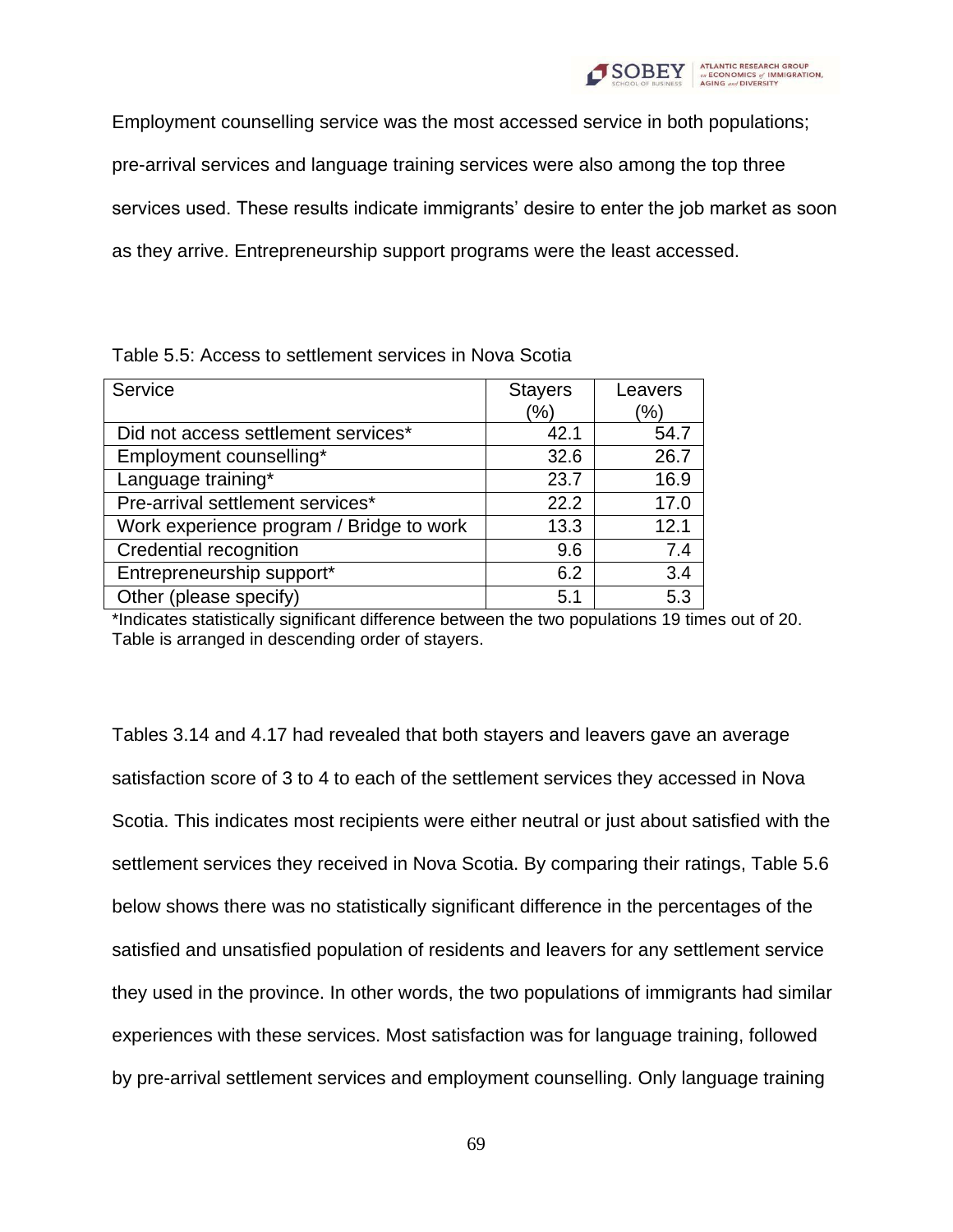

and pre-arrival settlement services had close to 60 percent or more satisfied users.

Entrepreneurship support had the lowest percentage of satisfaction (it was rated poorly,

below 3, by leavers as was seen in Table 4.17).

Table 5.6: Percentages of immigrants who are satisfied with settlement services accessed by them in Nova Scotia (combined result for scores 4 and 5, on a scale of 1 to 5, obtained from Tables 3.10 and 4.15)

| Service                                  | Satisfied population      |      |
|------------------------------------------|---------------------------|------|
|                                          | <b>Stayers</b><br>Leavers |      |
|                                          | (%)                       | '%)  |
| Language training                        | 66.0                      | 66.9 |
| Pre-arrival settlement services          | 58.0                      | 64.2 |
| <b>Employment counselling</b>            | 46.5                      | 44.5 |
| Work experience program / Bridge to work | 43.5                      | 42.5 |
| Credential recognition                   | 40.2                      | 49.1 |
| Entrepreneurship support                 | 38.3                      | 33.9 |
| Other                                    | 46.4                      | 55.5 |

Note: Table is arranged in descending order of stayers.

#### *Social connectedness*

About 30 percent of stayers and 40 percent of leavers do not engage in any of the social, cultural or religious activities included in the list that was presented to them in the survey (Table 5.7).

In each of the social activities where there is statistically significant difference in participation, higher percentages of stayers are engaged than are leavers, in their current province of residence. Volunteering is the most popular activity among stayers, although participation is quite low at 34 percent. It is the third choice among leavers in their current province. Volunteering is the time devoted to strengthen community and improve the quality of life of others as well as self. Volunteers make contacts, develop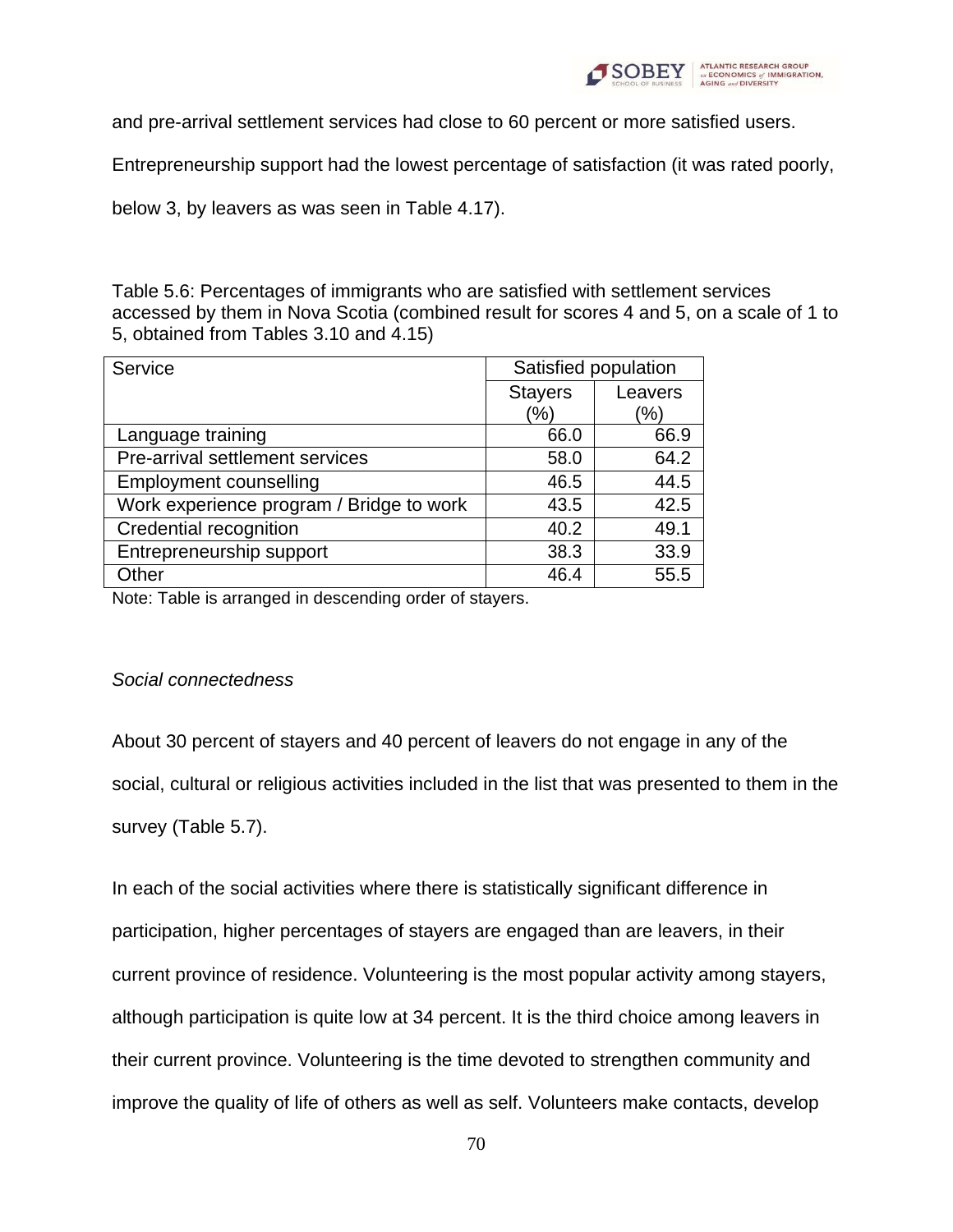

skills and gain experience that can help them socially and economically. Both of these aspects of volunteerism help with community integration.

Stayers have the same level of participation as leavers in sports and recreation activities, hovering around 30 percent. Participation in sports and recreation activities is necessary to maintain an active and healthy lifestyle. It also increases interaction with the community. Initiatives to increase their participation can have beneficial social and economic outcomes by promoting a healthier population.<sup>14</sup>

Stayers are generally older, and may have stronger religious beliefs and hence greater participation in their religious organizations (Table 5.7).<sup>15</sup> Finally, a quarter of both populations is also involved in social organizations.

| Activity                  | <b>Stayers</b><br>$\%$ | Leavers<br>$\%$ |
|---------------------------|------------------------|-----------------|
| Volunteering*             | 33.7                   | 29.4            |
| Sports & recreation       | 29.0                   | 30.9            |
| A religious organization* | 28.0                   | 22.7            |
| Social organization       | 25.4                   | 25.8            |
| None of the above*        | 31.5                   | 40.0            |
| Other (please specify)    | 4.0                    | 2.5             |

Table 5.7: Participation in religious, social and cultural activities

\*Indicates statistically significant difference between the two populations, 19 times out of 20. Table is arranged in descending order of stayers.

<sup>&</sup>lt;sup>14</sup> Outdoor recreation provides an excellent opportunity to increase exercise. A 2001 US study reveals that the availability of recreational facilities in a location impacts the amount of physical activity in which residents participate. [https://www.parks.ca.gov/pages/795/files/health\\_benefits\\_081505.pdf](https://www.parks.ca.gov/pages/795/files/health_benefits_081505.pdf)

<sup>&</sup>lt;sup>15</sup> Some studies in literature find greater participation of seniors in religious activities. For example, a US study found that 90 percent of elderly identify themselves to be religious / spiritual. Please see Merck and Co. Religion and Spirituality in Older People. Merck Manual. Retrieved from

[http://www.merckmanuals.com/home/older-people%E2%80%99s-health-issues/social-issues-affecting](http://www.merckmanuals.com/home/older-people%E2%80%99s-health-issues/social-issues-affecting-older-people/religion-and-spirituality-in-older-people)[older-people/religion-and-spirituality-in-older-people.](http://www.merckmanuals.com/home/older-people%E2%80%99s-health-issues/social-issues-affecting-older-people/religion-and-spirituality-in-older-people)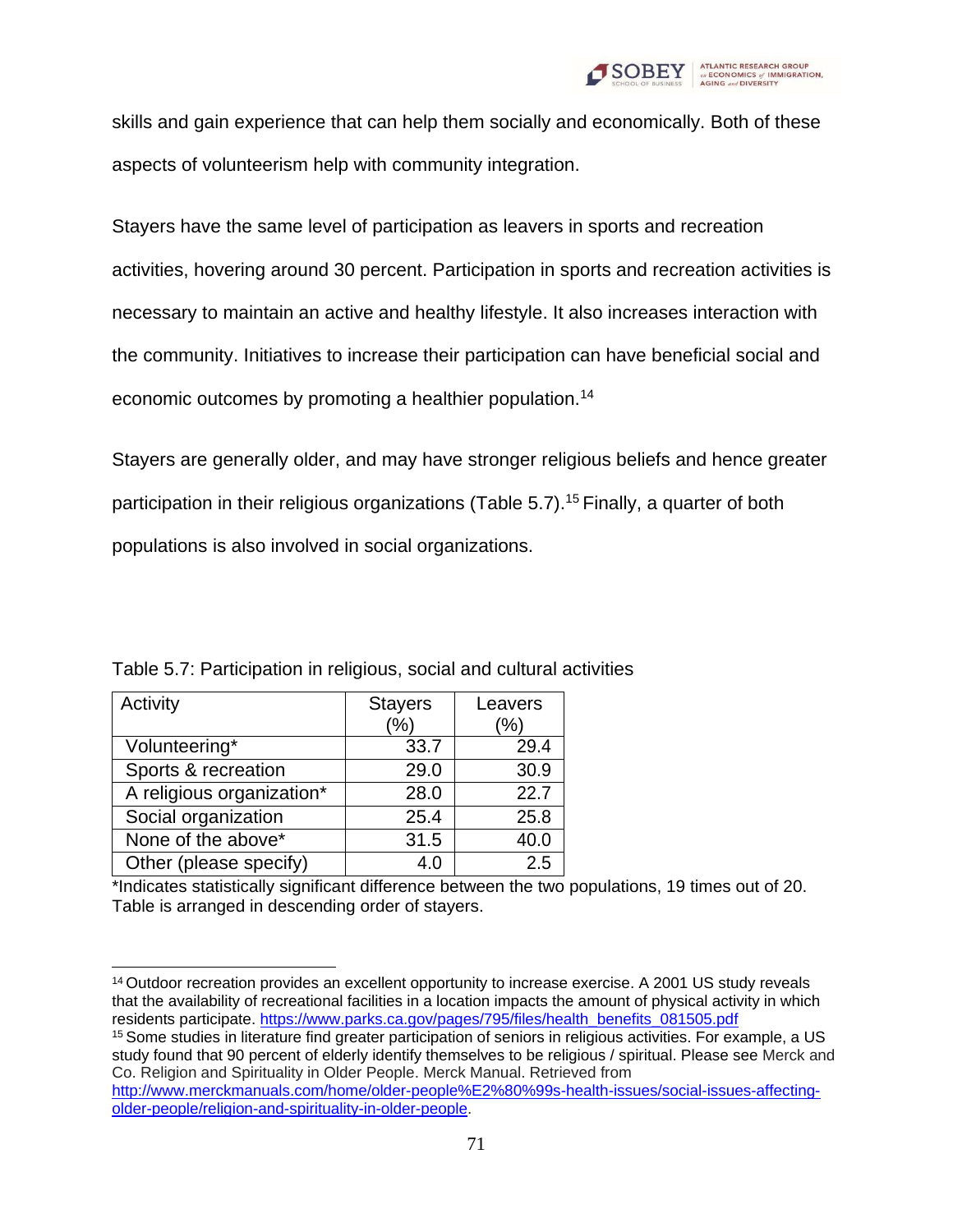

#### *Comparing Nova Scotia to other provinces*

Nova Scotia stayers and leavers view the province to be worse off in terms of economic factors including wage rate, taxation and job opportunities (each receiving average rating scores of less than 3, Tables 3.16 and 4.10). In Table 5.8, a feature marked with an asterisk was viewed different from other provinces (worse and better than other provinces) by stayers and leavers, 19 times out of 20. Data on the percentages in each population that view Nova Scotia better than other provinces with respect to each feature are also presented.

Table 5.8 data show 72 percent of stayers in Nova Scotia rank the province better than other Canadian provinces in offering a safe community environment. Only 61 percent among leavers have this perception, although the difference is not statistically significant.

More stayers view the province better in terms of communities without discrimination, and job opportunities (although only about 22 percent). Fewer view the province better in terms of cost of living, access to quality health care, wage rates and tax rates.

72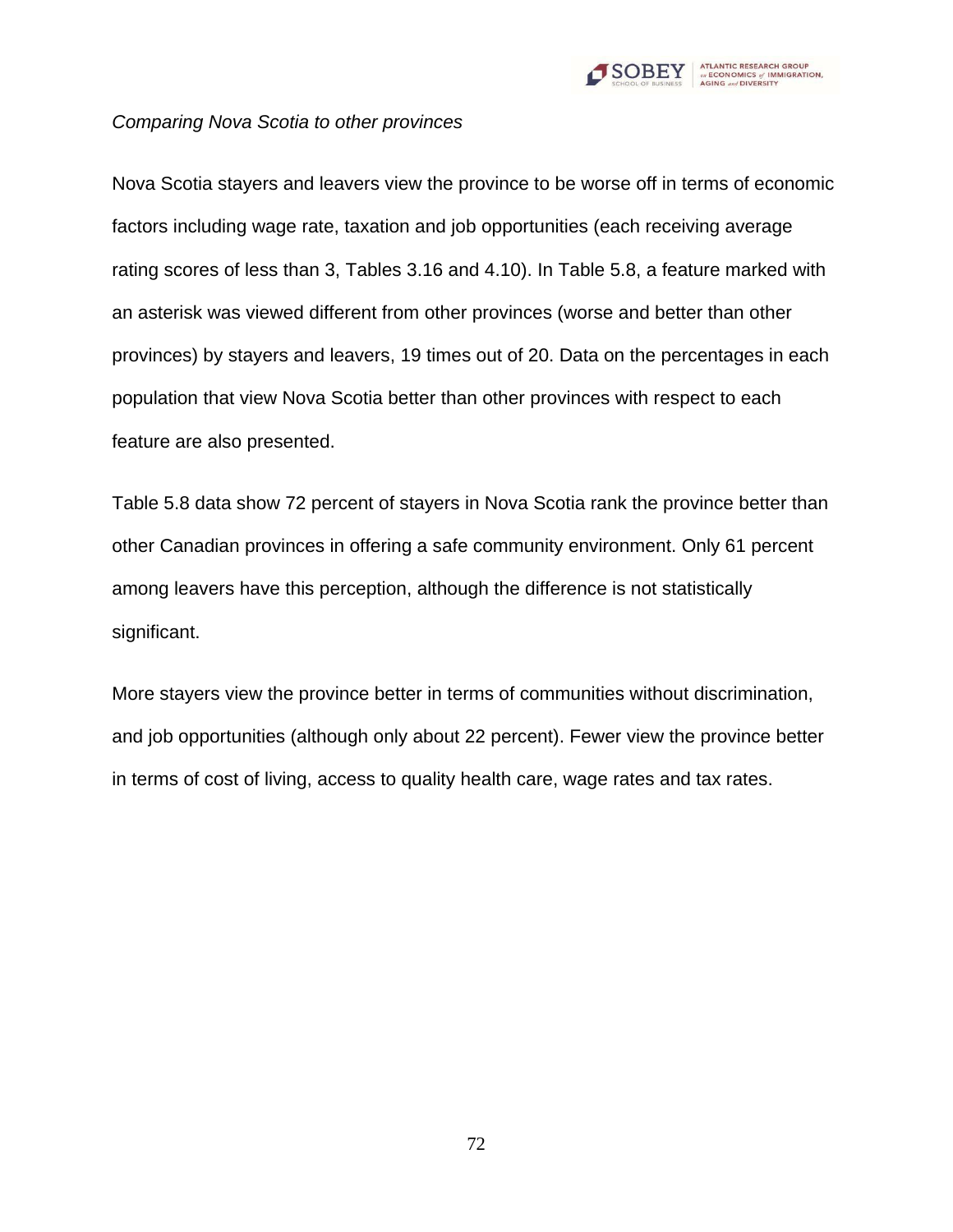

Table 5.8: Percentages of immigrants who rated Nova Scotia better than other Canadian provinces on selected features (combined result for scores 4 and 5, obtained from Tables 3.12 and 4.9)

| Feature                                     | Better in Nova Scotia |         |
|---------------------------------------------|-----------------------|---------|
|                                             | <b>Stayers</b>        | Leavers |
|                                             | $(\% )$               | (%)     |
| Safe community                              | 72.0                  | 61.4    |
| Cost of accommodation                       | 62.0                  | 63.6    |
| Communities without discrimination*         | 52.0                  | 46.0    |
| Quality of accommodation                    | 44.9                  | 45.8    |
| Local community settlement services         | 44.9                  | 41.7    |
| Access to quality education for my children | 41.1                  | 32.5    |
| Access to quality education for myself      | 35.4                  | 32.4    |
| Cost of living (besides housing)*           | 35.3                  | 44.0    |
| Access to quality education for my spouse   | 32.9                  | 30.8    |
| Access to quality health care*              | 23.1                  | 32.9    |
| Job opportunities*                          | 21.8                  | 15.5    |
| Wage rates*                                 | 9.5                   | 12.3    |
| Tax rates*                                  | 7.0                   | 14.0    |

\*Indicates statistically significant difference in the two populations, 19 times out of 20, for those who rated NS worse (scores 1 and 2) and those who rated NS better (scores 4 and 5). Table arranged in descending order of stayers.

#### *Labour market status*

A higher percentage of those who have left the province have found jobs and are

working in their preferred occupations. There is no statistically significant difference in

the percentages of those holding multiple jobs (Table 5.9).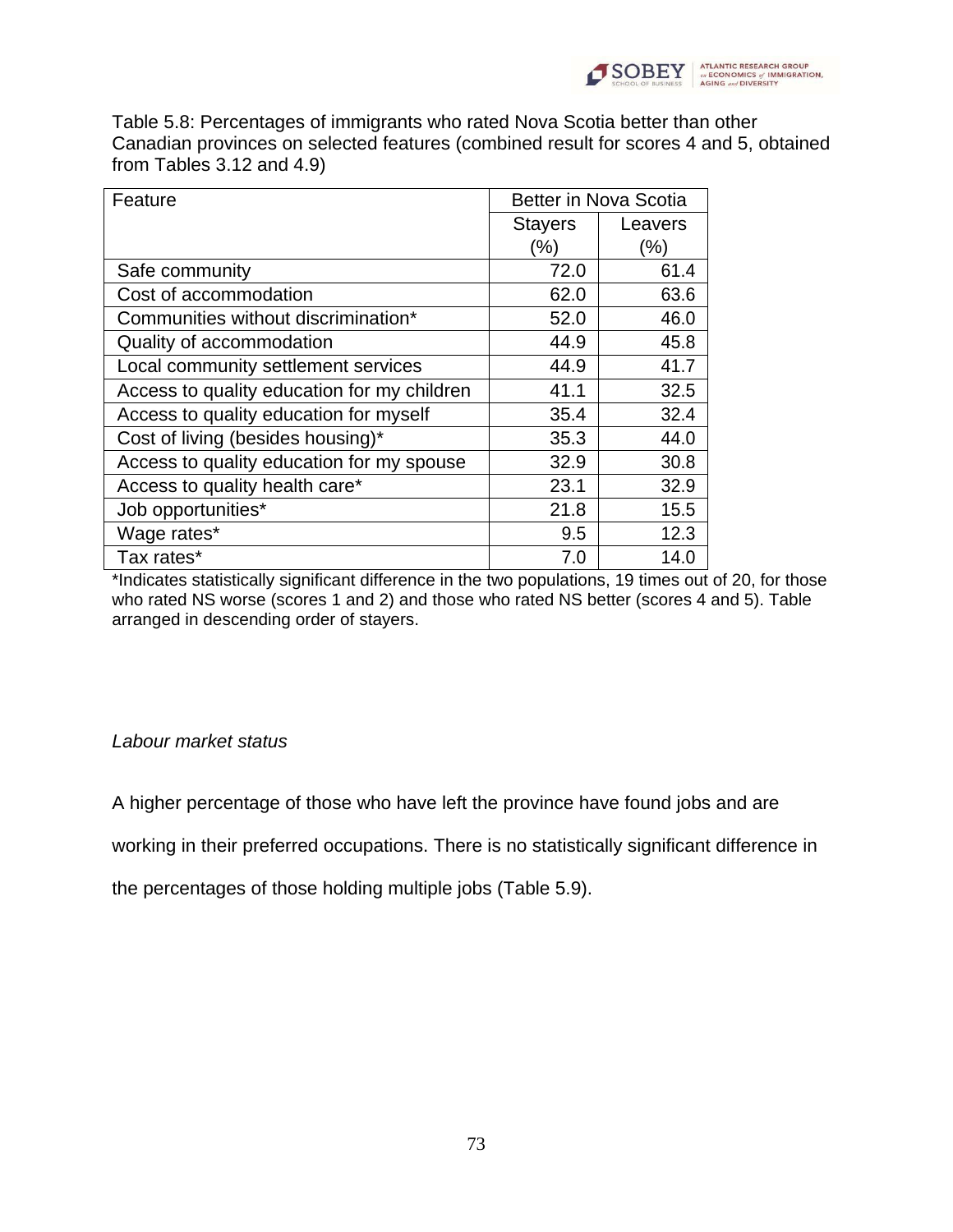

| <b>Status</b>             | <b>Stayers</b>                    | Leavers |  |
|---------------------------|-----------------------------------|---------|--|
|                           | (%)                               | $(\% )$ |  |
| <b>Currently employed</b> |                                   |         |  |
| Yes*                      | 77.0                              | 83.7    |  |
| $No*$                     | 23.0                              | 16.3    |  |
| Holding multiple jobs     |                                   |         |  |
| Yes                       | 15.4                              | 12.8    |  |
| No                        | 84.6                              | 87.2    |  |
|                           | Working in a preferred occupation |         |  |
| Yes*                      | 70.2                              | 85.3    |  |
| $No*$                     | 29.8                              | 14.7    |  |

Table 5.9: Labour market status

\*Indicates statistically significant difference between the two populations at 0.05 level of significance (p<0.05).

Economic opportunity is the most pervasive factor that persuades immigrants to remain in Nova Scotia. This is as basic as finding a job, but can also extend to finding the right job, one that fits their level of education, skills, and experience. Many immigrants who have left Nova Scotia mention this as the main reason they left, although quite a few took the decision reluctantly and report that they miss many non-economic aspects of living in the province.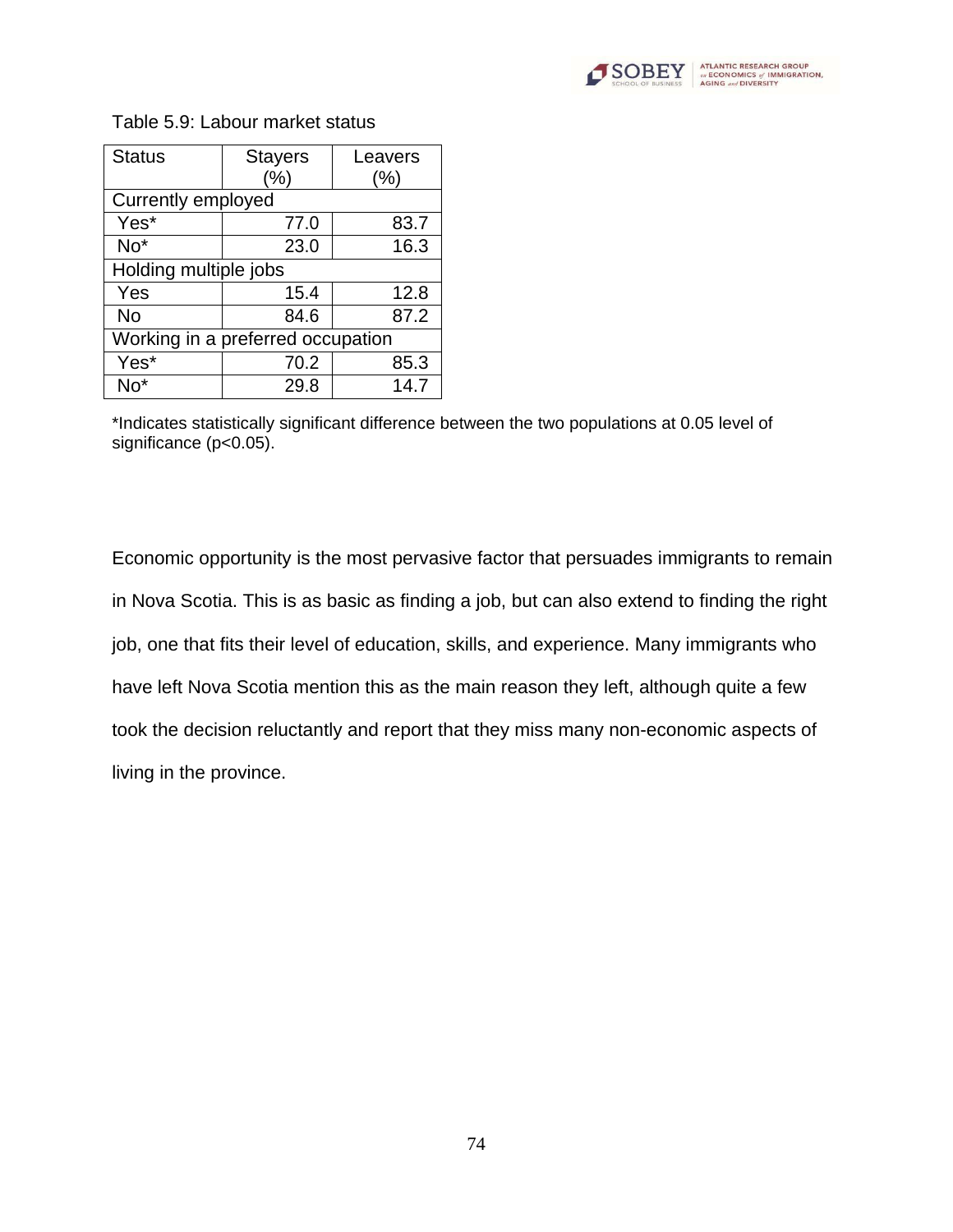

## **Chapter 6**

Some policy implications and directions for future research

The current research was the first for Nova Scotia using microdata based on a survey of immigrants who either live in the province or have left. The research made use of descriptive tools of statistical analysis. Survey weights were applied so that estimates for the target population can be obtained. Margin of error statistics were calculated to provide a range of estimates with 95 percent confidence. Some statistical tests of significance were conducted when comparing the populations of stayers and leavers.

There is little doubt that immigrants for the most part find Nova Scotia an attractive place to live. This survey has shown that, although 46% of the leavers said they left because of lack of employment opportunities, 54% of them left for other reasons. Onein-five said seeking better access to culturally related experiences, employment opportunities for spouse and seeking better quality of life were important. However, when they rank different features of Nova Scotia, quality of life is ranked second from the top. When compared to other provinces, cost of accommodation, safe community, communities without discrimination and quality of accommodation in Nova Scotia are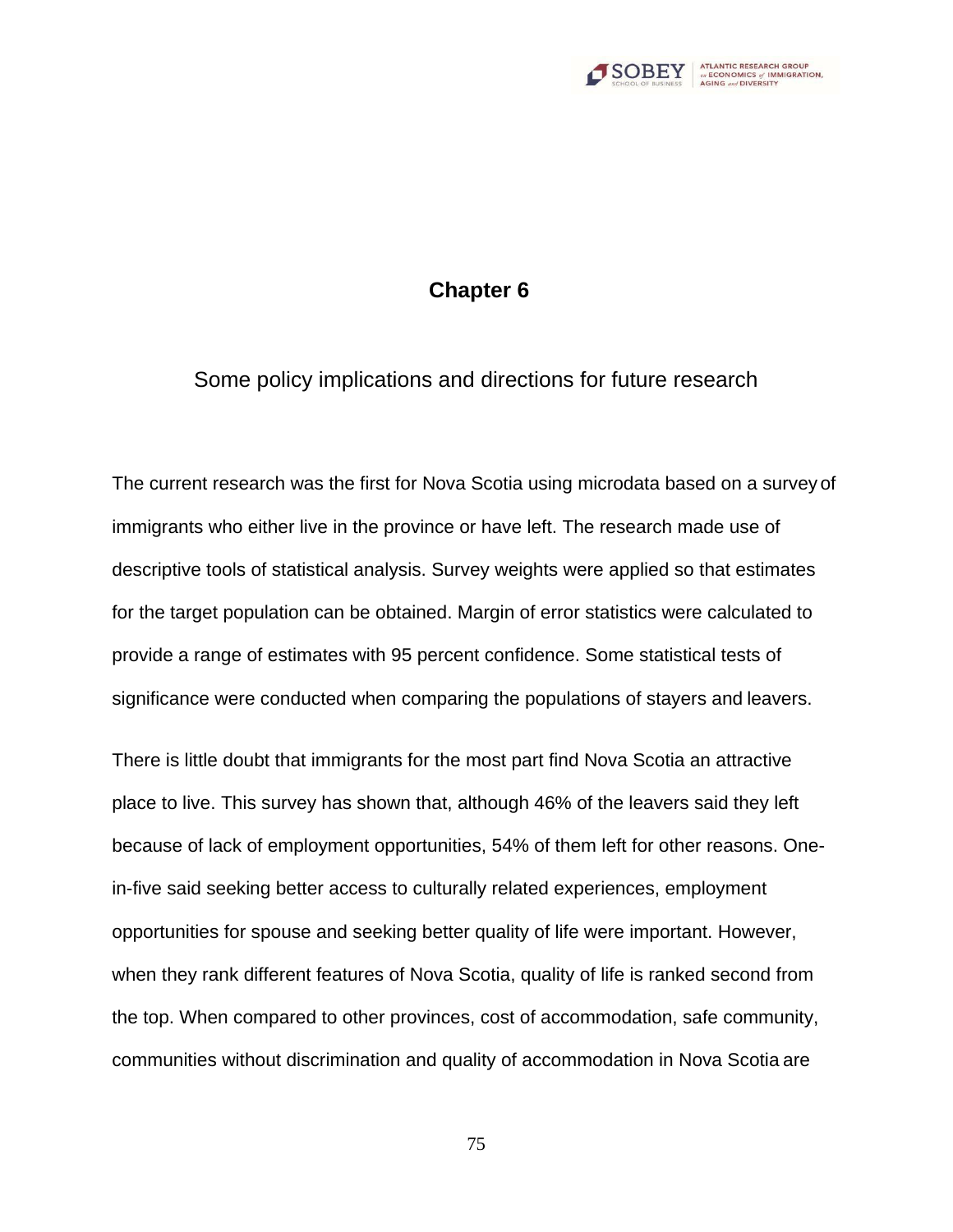

the top four features that are ranked better. These aspect of Nova Scotia's attractiveness need emphasis in immigrant attraction.

The next step in this research could be to pursue some detailed multivariate analyses which could not be conducted within the scope of the present project. Such analyses can provide a better understanding of the role of individual demographic factors in the mobility decisions of Nova Scotia immigrants. This can be modelled as a logistic or probit model with factors such as age, gender, education, country of origin as explanatory variables. The impact of some contextual variables such as unemployment rate, provincial per capita health care expenses, wage rates, tax rates, accommodation costs in Nova Scotia and the current province of residence of leavers from Nova Scotia can be assessed in such a model.

On the one hand while the shortage of skilled workers in the province is well known and immigrants are recruited to help meet these shortages, many leave due to lack of employment opportunities. Do new immigrants face employment barriers? Do potential employers need more convincing to hire newcomers? These questions can also be answered in a similar multivariate analysis as suggested above.

Increasing the social connectedness of immigrants is important for their integration and retention in the province. There is a need to encourage their participation in volunteering, sports and recreation activities because these activities increase interaction with larger community. However, deficiencies in language ability, Canadian experience and social networks may be creating barriers to volunteering. At the same time, while it is easier to engage in outdoor sports and recreation activities during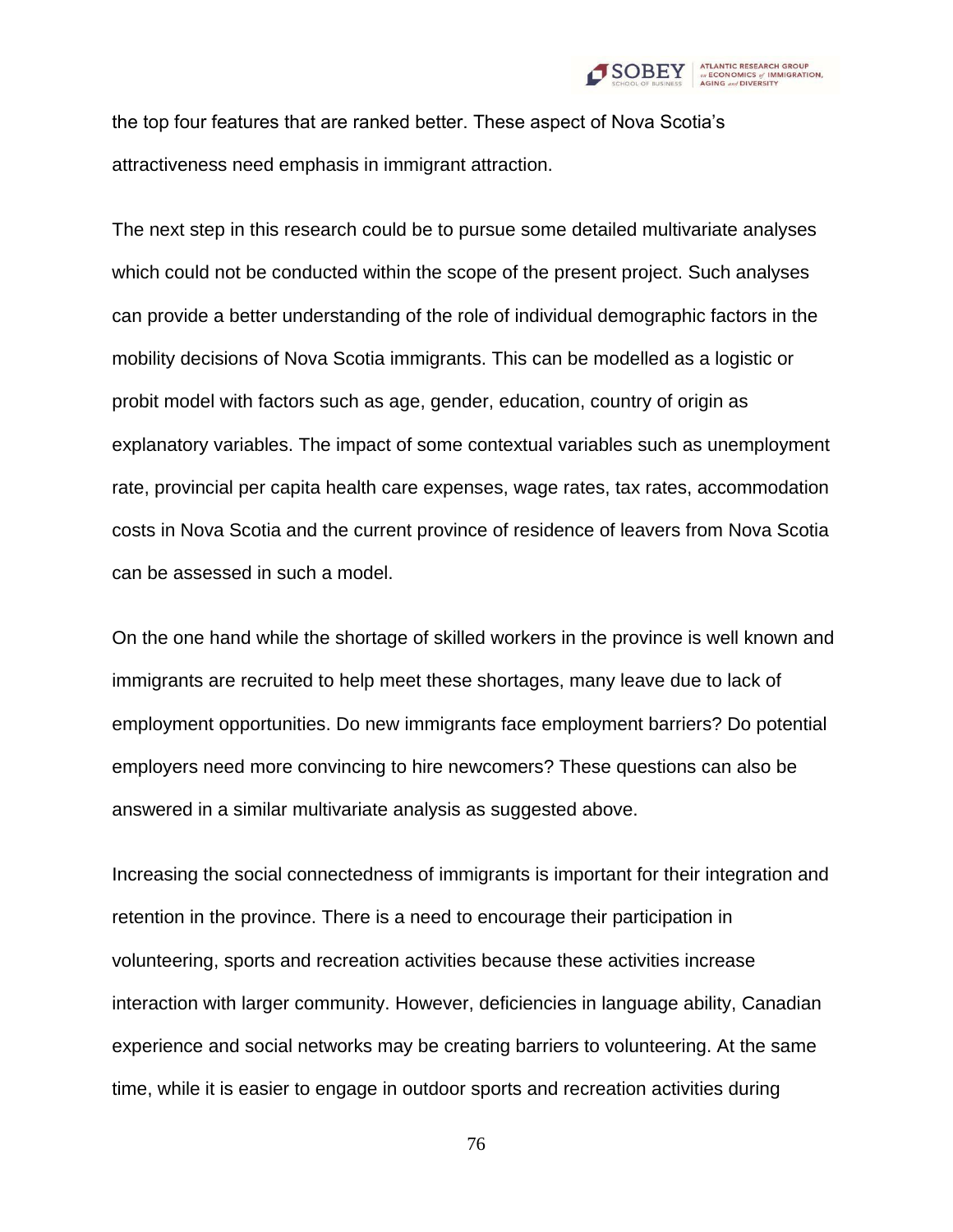

Summer, it is harder in Winter when such activities take place indoors and the cost to participate in them is higher. Transportation may also be an issue if these activities are not available closer to place of residence. All these barriers need careful attention by policy makers. Current research shows only about 34 percent of stayers participate in volunteering and 30 percent in sports and recreation activities. For those who have left the province, these percentages are 29 and 32 percentage, rerspectively. A more detailed future analysis could uncover more reasons for this lack of participation and will be instructive for immigrant retention policy.

Immigrants bring skills, great energy and enthusiasm, a determination to build new and better lives for themselves and their families. They can bring knowledge of business networks and markets in their countries of origin, offering new opportunities for trade. While a PNP can place an individual in a job, immigration policies and programs need to look beyond this, to a system that offers more effective supports to members of the new immigrant's family and non-PNP immigrants, for example. Skilled immigrants often are accompanied by spouses and children with their own skills. A focus only on the nominee can overlook these assets.

The above indicates that the province's settlement services may need a review: How well is the current system doing? Can more be done within existing resources? Are more resources needed? Can better services be spread beyond Halifax? Can more locally-based groups, including volunteers, be engaged in this process? The present research has shown that different settlement services are rated differently by immigrants in terms of their satisfaction level. A more detailed study could investigate if there is a relationship between an immigrant's decision to stay or leave and their

77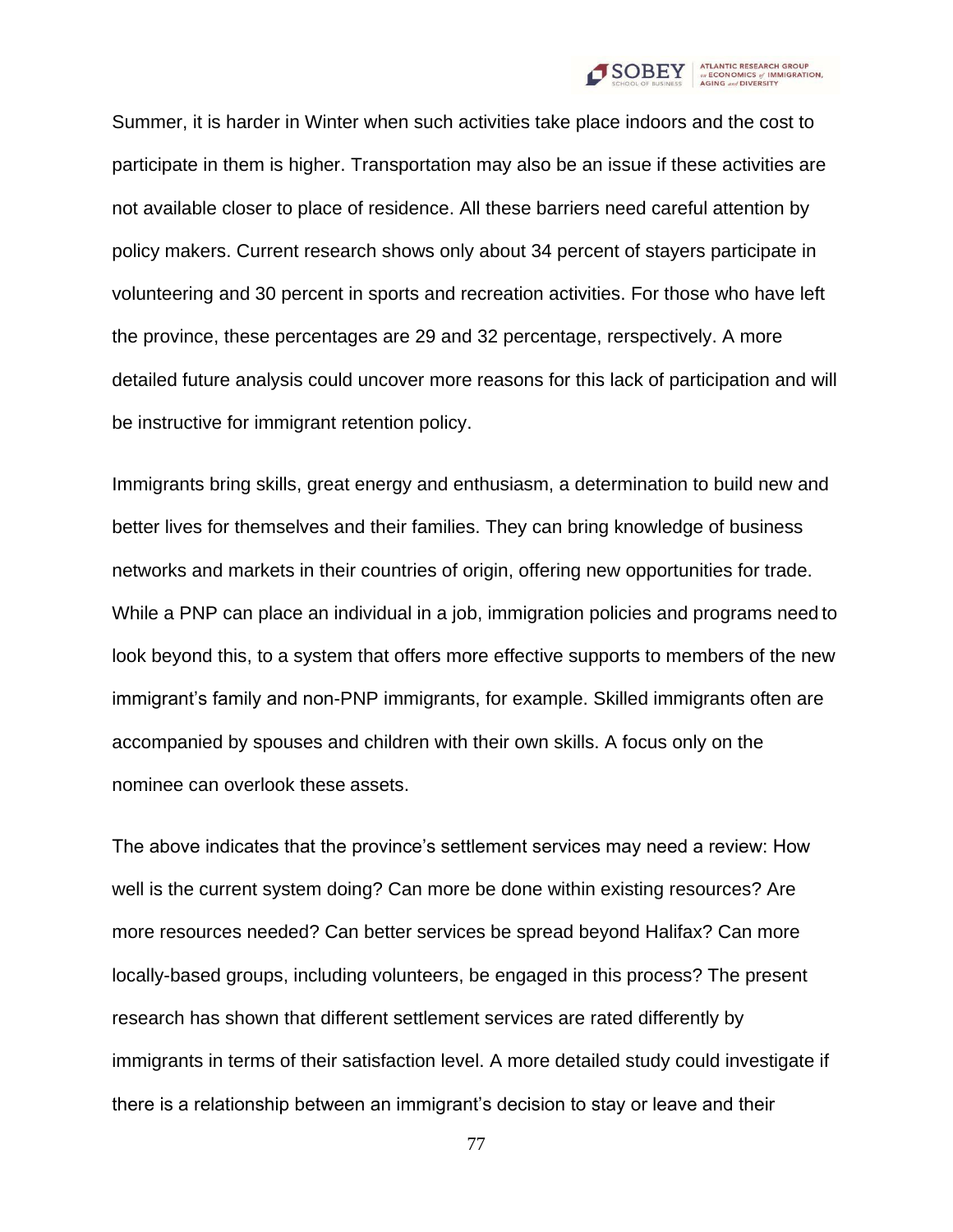

satisfaction with some particular settlement programs such as employment counselling or other work-related services? Why is the entrepreneurship support program so little used? What can be done to strengthen these services and increase their accessibility? Are they optimally deployed with sufficient resources? Such a study could begin with a review of literature that examines the impact of public programs on individual decisions. Controls for immigrants' demographic and human capital characteristics and country of origin can also be introduced in a multivariate framework.

The present research has also shown that gender composition of primary applicants for immigration is the same in those who are still in Nova Scotia and those who have left, about 40 percent are women. Primary applicants are more likely to be the major decision makers in a family. Separate probability analyses of mobility decisions for men and women can help draw a comparison of the impact of each determining factor of mobility on their decision to move. These factors can also vary by country of origin as cultural backgrounds impact participation of women in the labour force.

A more diverse, sustainable and robust economy is a critical component if Nova Scotia is to attract and retain more immigrants. Economic activity needs not only to be across various sectors, but also distributed around the province. Much of the policy needed to promote this falls outside immigration initiatives, which do however have an important role to play in support of overall development. Provincial Nominee Programs are designed with this in mind, matching new immigrants with labour market needs.

Finally, based on survey responses on the accuracy of pre-arrival information, it is important that lawyers, consultants and government officials maintain a balance in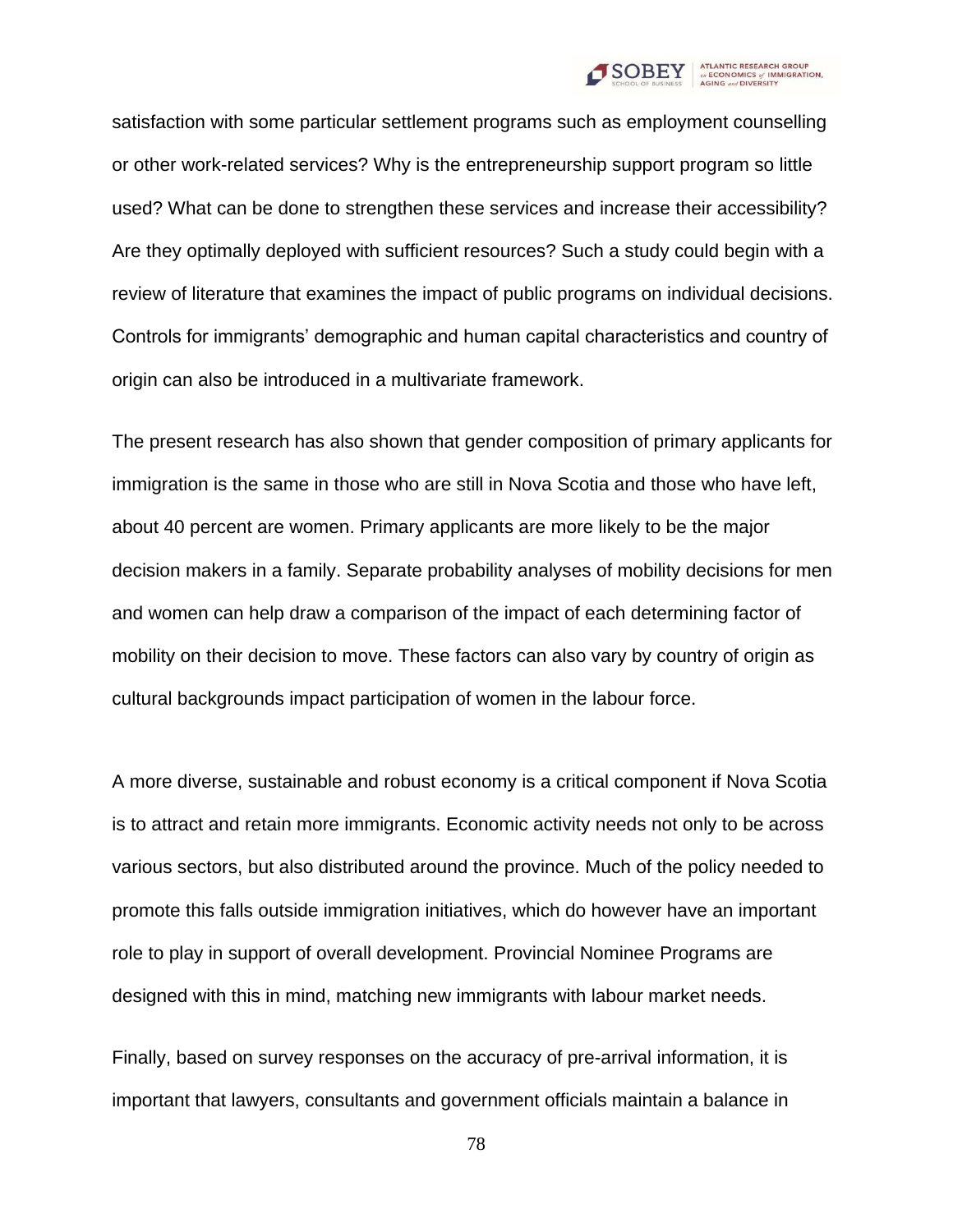

informing newcomers about what the province has to offer. While it is important to highlight the positive feaures of Nova Scotia, newcomers should also be aware of some of the challenges they could face (including social, cultural and economic) while going to their new homes and be advised on what to do to overcome such challenges. They should also be made aware that similar challenges could be faced while living elsewhere in Canada.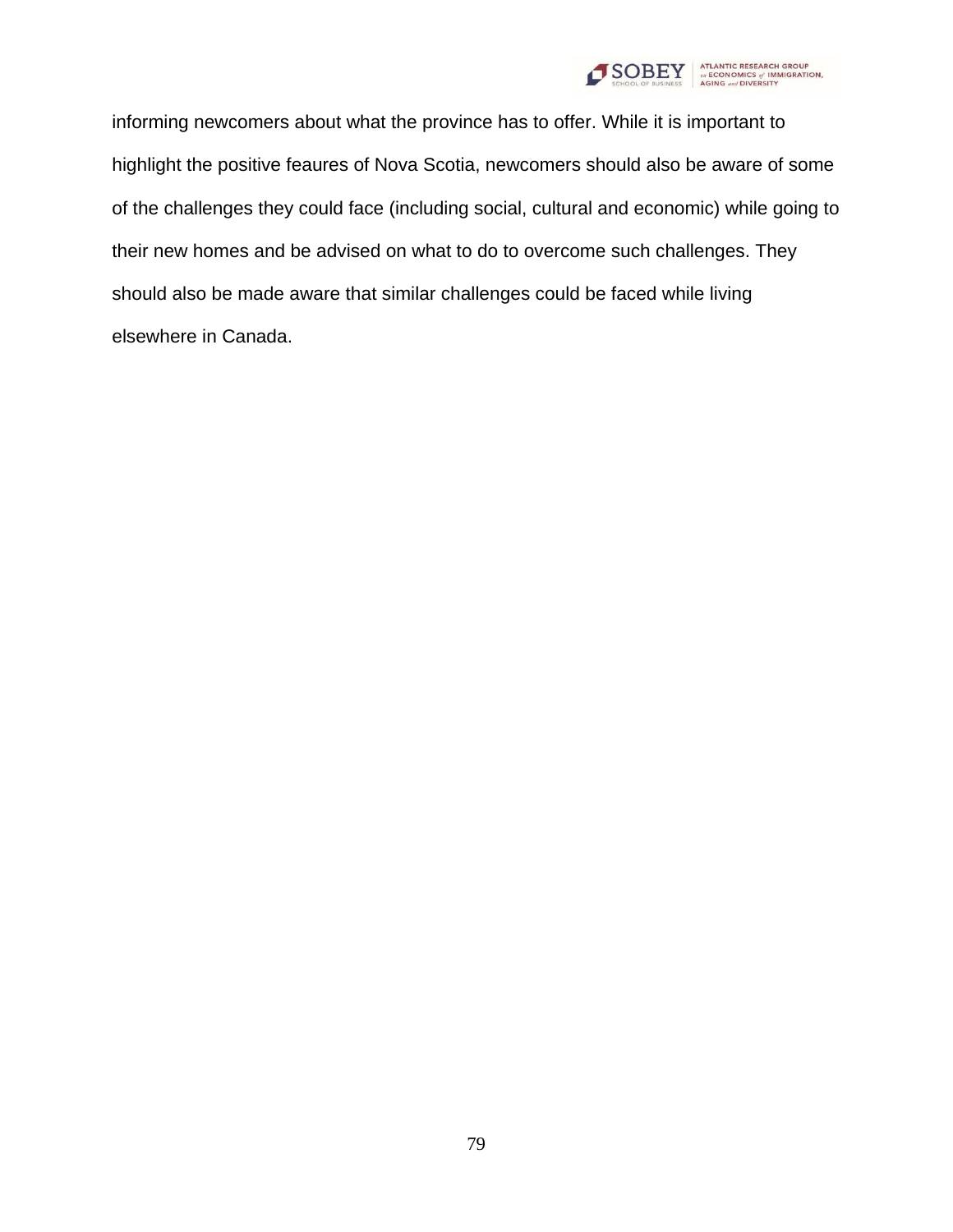

## **Appendix A**

# **Technical Appendix**

## **A.1 Survey methodology**

Analysis presented in this report is based on a survey that represents all those immigrants who became permanent residents in Canada at age 18 years and over from 2011 to 2018, were destined for Nova Scotia or who have lived in Nova Scotia but did not identify Nova Scotia as their intended destination<sup>16</sup>. Most of the survey respondents, about 74 percent, were living in Nova Scotia at the time the survey was launched, and some had left for other provinces or other countries. The survey was conducted with the approval of Saint Mary's University Research Ethics Board (REB). This was granted for one year on April 10, 2018 and then extended to April 10, 2020 (REB # 18-184).

The survey was distributed by Immigration, Refugees and Citizenship Canada (IRCC). Several meetings were held between IRCC, the principal investigator, and officials from Nova Scotia Office of Immigration (NSOI) to determine a secure process to administer the survey without disclosing personal information. From its database, IRCC identified a universe population of 28,760 immigrants who landed in Canada from 2011 to 2018, were aged 18 and over at landing and were destined to Nova Scotia or lived in Nova Scotia but did not identify Nova Scotia as their intended destination. From that total, 27,126 had an email address on file with IRCC. Almost 4,000 of these email addresses were found to be invalid or from

<sup>&</sup>lt;sup>16</sup> Lived in Nova Scotia is defined as having received settlement service in that province or having indicated in Global Case Management System living in Nova Scotia at some point.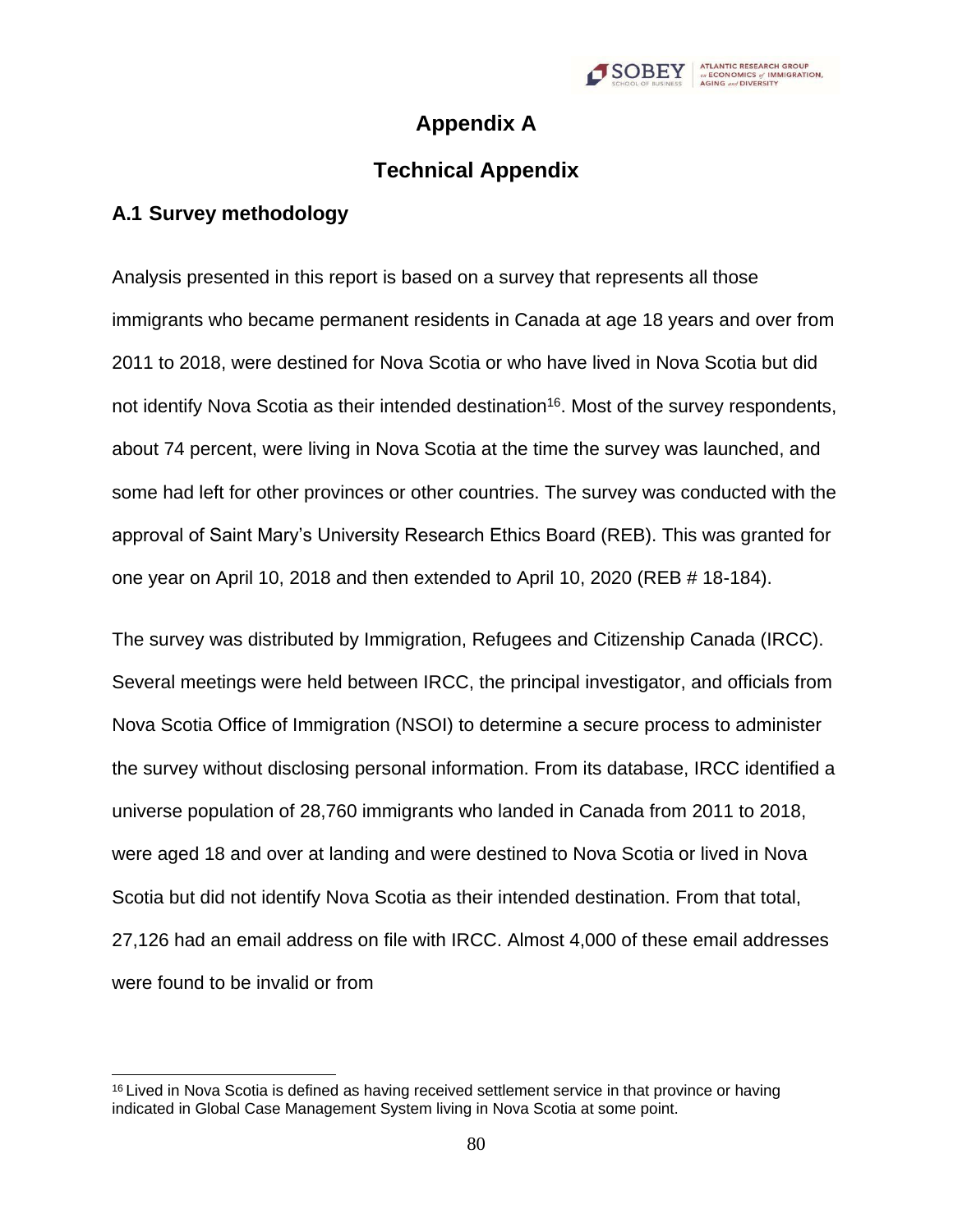

immigration consultants. Consequently, the final count used for the survey mailout was 23,362 across Canada.

To develop the survey questionnaire and for compilation of survey data, the services of a Halifax company, Group ATN (GATN), were contracted. To develop the questionnaire, inputs were solicited from several stakeholders including academics (national and international), federal and provincial policymakers and settlement organizations both inside and outside Nova Scotia. In addition, two focus groups were held within the province, one in Halifax and one in New Glasgow, in cooperation with the Immigrant Settlement Association of Nova Scotia (ISANS) and the YMCA of Greater Halifax and Dartmouth. The focus groups comprised new immigrants who shared their experiences of their immigration process and their opinion on different aspects of living in Nova Scotia. Their experiences and opinions were incorporated in the survey questionnaire. The principal investigator also held a workshop under the auspices of  $20<sup>th</sup>$  National Metropolis Conference in Calgary held in March 2018, where discussions with participants were fruitful in designing the questionnaire. Finally, the expertise of GATN also helped in proper organization and wording of the questionnaire for the ease of interpretation by respondents. Before launching the questionnaire, two sessions were held with immigrants to test its accuracy, at ISANS and the YMCA. Comments provided by the participants were duly incorporated.

The questionnaire was administered online in both official languages and was posted on a secured platform by GATN on March 29, 2019. Respondents were made aware their participation in the survey was voluntary and that they also had the option to leave the survey without completing it at any time. They could send an email to the principal

81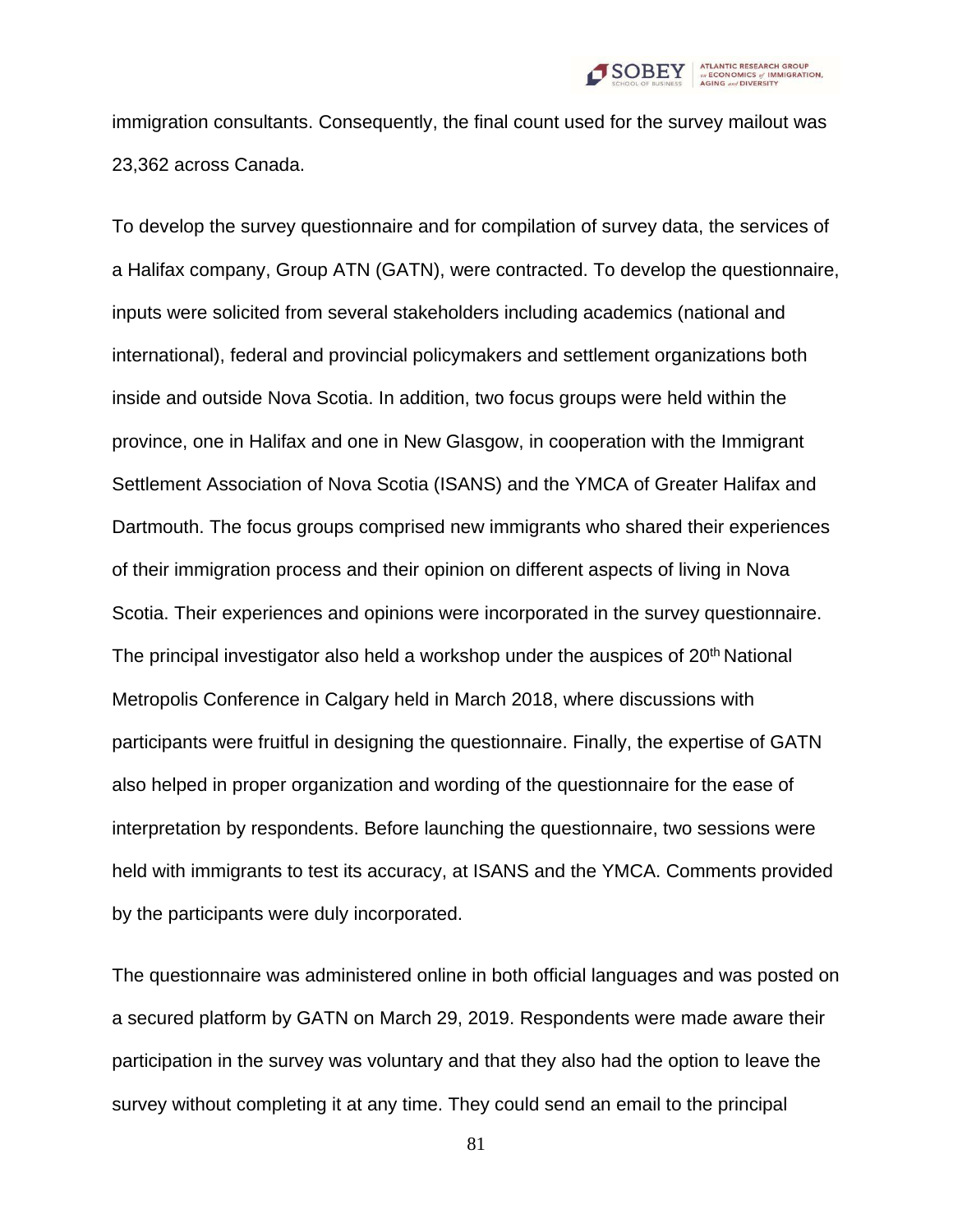

investigator with any questions or concerns and could also contact GATM for any technical difficulty in accessing the questionnaire. They were also provided a chance to win a one-in-five prize draw of \$150 each if they finished the questionnaire.

The questionnaire had 21 sections, with 79 questions. However, the number of questions answered depended on whether the respondent was currently living in Nova Scotia or in another province. The average completion time of the survey was 20 minutes<sup>17</sup>.

A link to the survey website was provided in the email invitations sent out by IRCC in compliance with the *Privacy Act.* The first batch of emails was sent on April 10, 2019 and the last batch on April 15, 2019. The survey ended on May 29, 2019. In all, five percent of emails were undelivered. Two reminder emails were sent during this time. In all, 5,129 responses to the survey were received, with 75 in French. Out of the 5,129 responses to the survey, some had to be filtered out. They included those who refused to participate in the survey (after reading the introductory letter that appeared as the first page on questionnaire), early terminations due to being in the out-of-scope population (never lived in Nova Scotia, outside of defined arrival timeframe) and voluntary withdrawal<sup>18</sup>. We also arbitrarily filtered out those who provided less than five percent response to the survey. After the filtering process, we were left with 3,385 survey respondents from which we identified 2,110 respondents currently living in Nova Scotia and 705 respondents living outside the province. The remaining survey participants exited the survey before answering

<sup>&</sup>lt;sup>17</sup> Questionnaire available from author on request. Please contact [Ather.Akbari@smu.ca](mailto:Ather.Akbari@smu.ca) <sup>18</sup> It will be instructive to identify the reasons for why some immigrants who were destined to Nova Scotia did not immigrate there. Responses received from 321 survey respondents are discussed in Appendix C.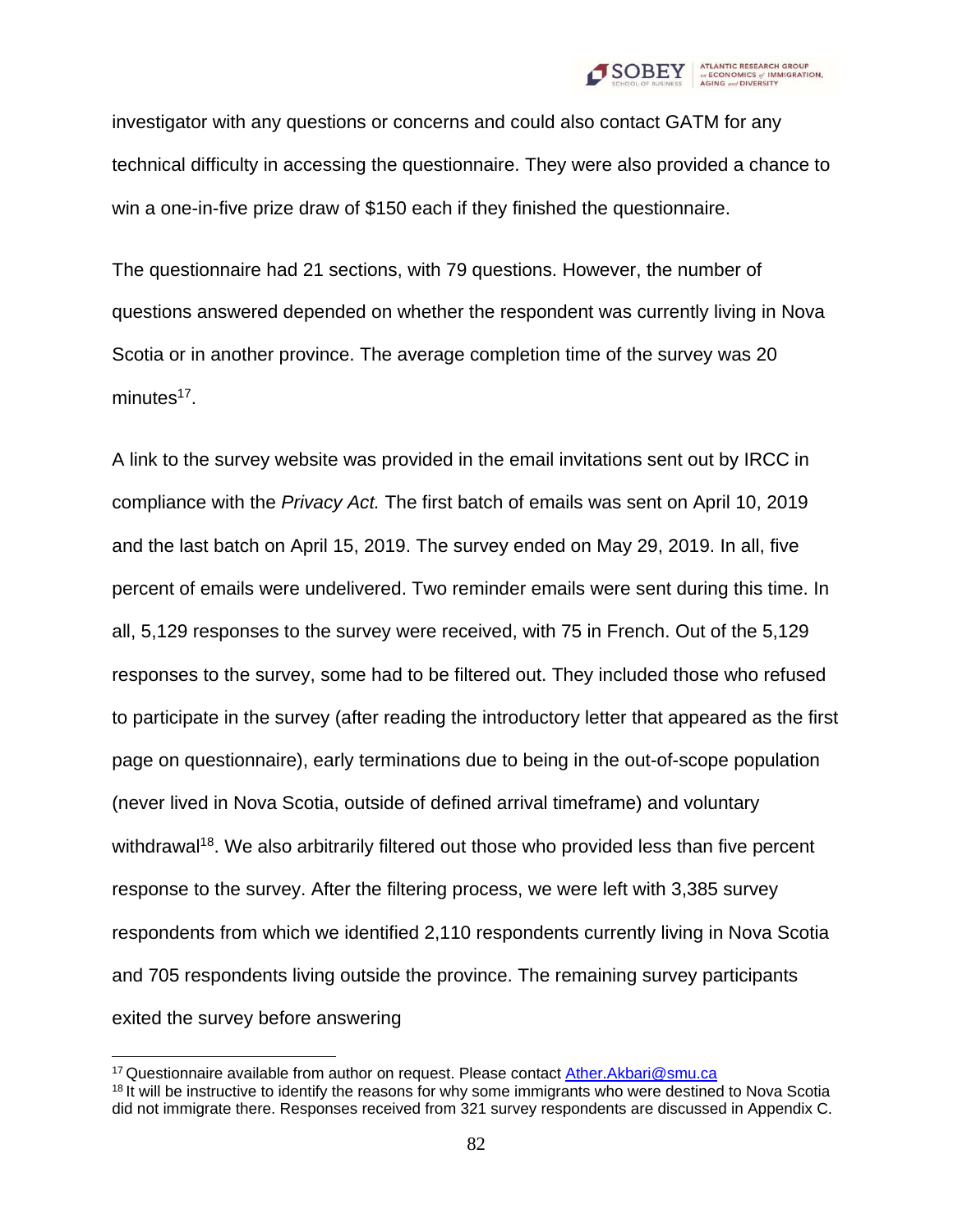

questions on their current location. Hence the sample size for this study is 2,815 which is 9.8 percent of target population<sup>19</sup>.

Finally, some questions in the questionnaire were open-ended questions and some questions gave respondents an "other please specify" choice which required them to provide some explanations. With the help of survey company, these answers were given numerical codes and added to the main dataset (in SPSSX format). A detailed explanation of the method used by the company in this process is provided in Appendix B. As per the requirement of NSOI, answers to questions 6, 23, 31, 33 and 75 were analyzed by the principal investigator and a project team member and matched with the results of the frequency distributions based on the main dataset. <sup>20</sup>

#### *Survey weights*

Ideally, the sample should represent the entire target population. However, this is usually not the case in survey data for two reasons. First is non-response, which may cause some groups to be over- or under-represented. Second is self-selection that typically relates to an online survey. This arises because not all respondents may have access to the internet. In the presence of these problems, reliable conclusions cannot be drawn from the analysis of a survey data. Hence, to overcome the sample representation bias, a weighting adjustment is applied to the data, which assigns a value higher than one to respondents in the under-represented groups and lower than

 $19$  To sum up, out of the 23,362 survey invitations sent, the overall response rate was 22 percent, effective response rate was 14.5 percent and usable responses for the purpose of this study were 12 percent.

 $20$  A combination of quantitative and qualitative analysis is referred as mixed methods approach in literature and is discussed in Creswell, J. and J. Creswell. 2018. Research Design: Qualitative, Quantitative, and Mixed Methods Approaches Sage edge,  $5<sup>th</sup>$  edition.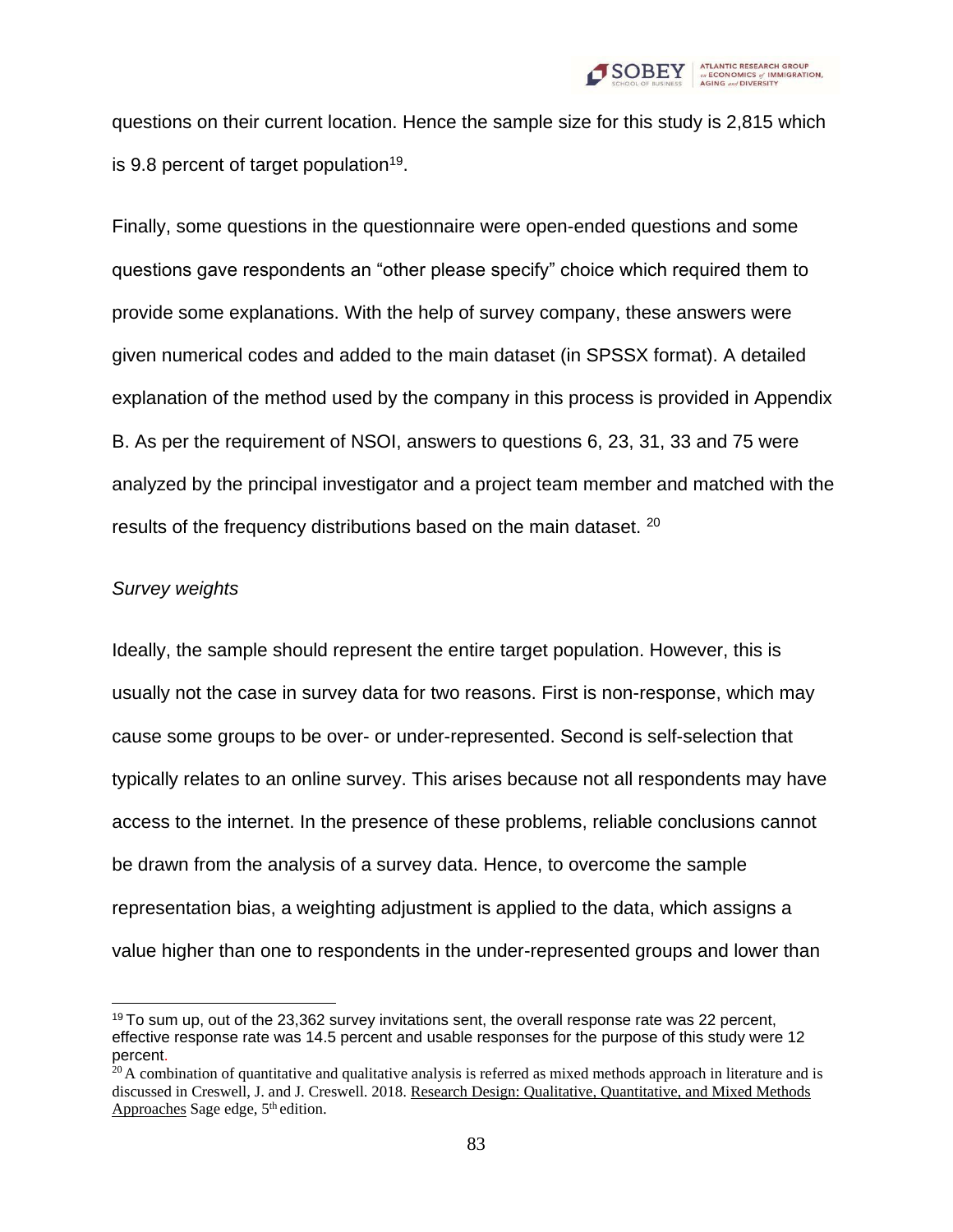

one to respondents in the over-represented groups. This adjustment is needed so that the survey data reflect the target population. Two auxiliary variables were chosen for this, by paying attention to the study's policy focus, to create a two-dimensional weight variable. Each of these variables was based on mandatory questions in the survey, hence all respondents in the filtered survey have answered these two questions. One was the immigration entry category variable. Immigration attraction initiatives in Nova Scotia have been directed more towards economic immigrants in recent years. As a result, this category of immigrants dominates among inflows. At the same time, the immigration attraction schemes introduced by the province (such as different streams under the Provincial Nominee Program, PNP) have attracted newcomers not only directly from outside Canada but also from within Canada, which may not have been the result of deliberate attempts by the province. Immigrant retention rates are higher when calculated by accounting for those who came to the province from other provinces.

As Table A1 shows, those who came to Nova Scotia as provincial nominees dominate the population as well as the survey sample. However, among those who came under other economic programs, migrants from other provinces are under-represented in sample data while those who came directly are over-represented. Refugees are greatly under-represented in the sample perhaps due to the language barrier, inability to appreciate the importance of the survey and lack of access to internet. Among sponsored family immigrants, those who came directly to the province are overrepresented in the sample. Immigrants in all other programs are over-represented in the sample perhaps because of their inability to describe the program under which they came to Canada. Those who came under the Atlantic Immigration Pilot Project (AIPP)

84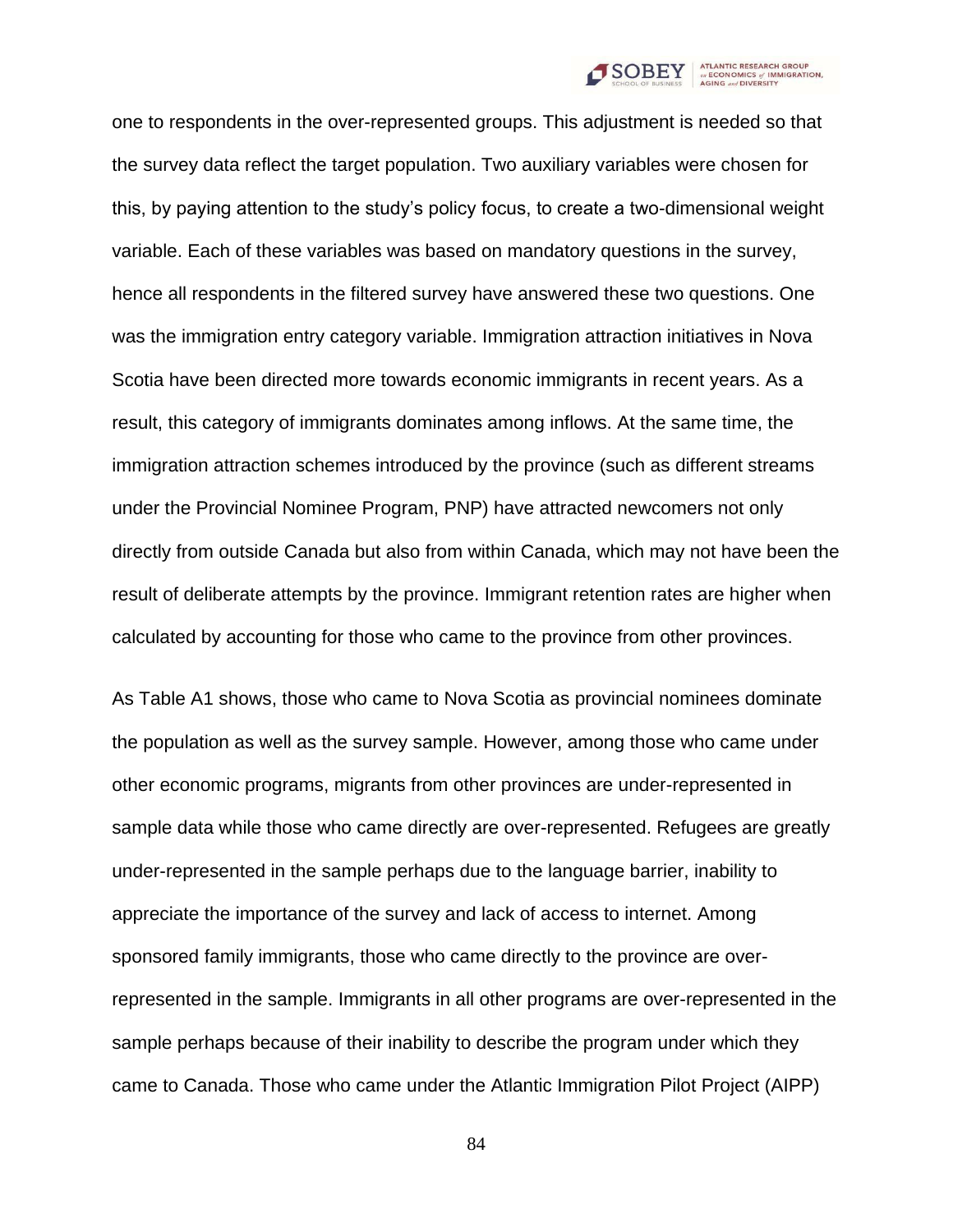

are represented as one group due to non-availability of population data on those who came from other provinces. Their composition in the sample is similar to their population. Also, resettled refugees and protected persons are considered as one group due to a very small number of those who arrived from other provinces during the period covered by the survey; only eight in this group in the survey data had lived elsewhere in Canada before arriving in Nova Scotia. They are highly under-represented in the sample.

There are, therefore, significant differences in the composition of each immigration program in total inflows, except for provincial nominees. The sample is also underrepresented by those who came to Nova Scotia from other provinces. Overall, there are 30 percent such immigrants in the province, but the sample comprises only 20 percent of such immigrants. By creating a two-dimensional weight variable and weighting the sample by these two variables, these differences are largely removed. The survey weights applied in this study make the survey data representative of immigrant entry classes and of their distribution between those who arrived directly in Nova Scotia and those who came from the other provinces or territories.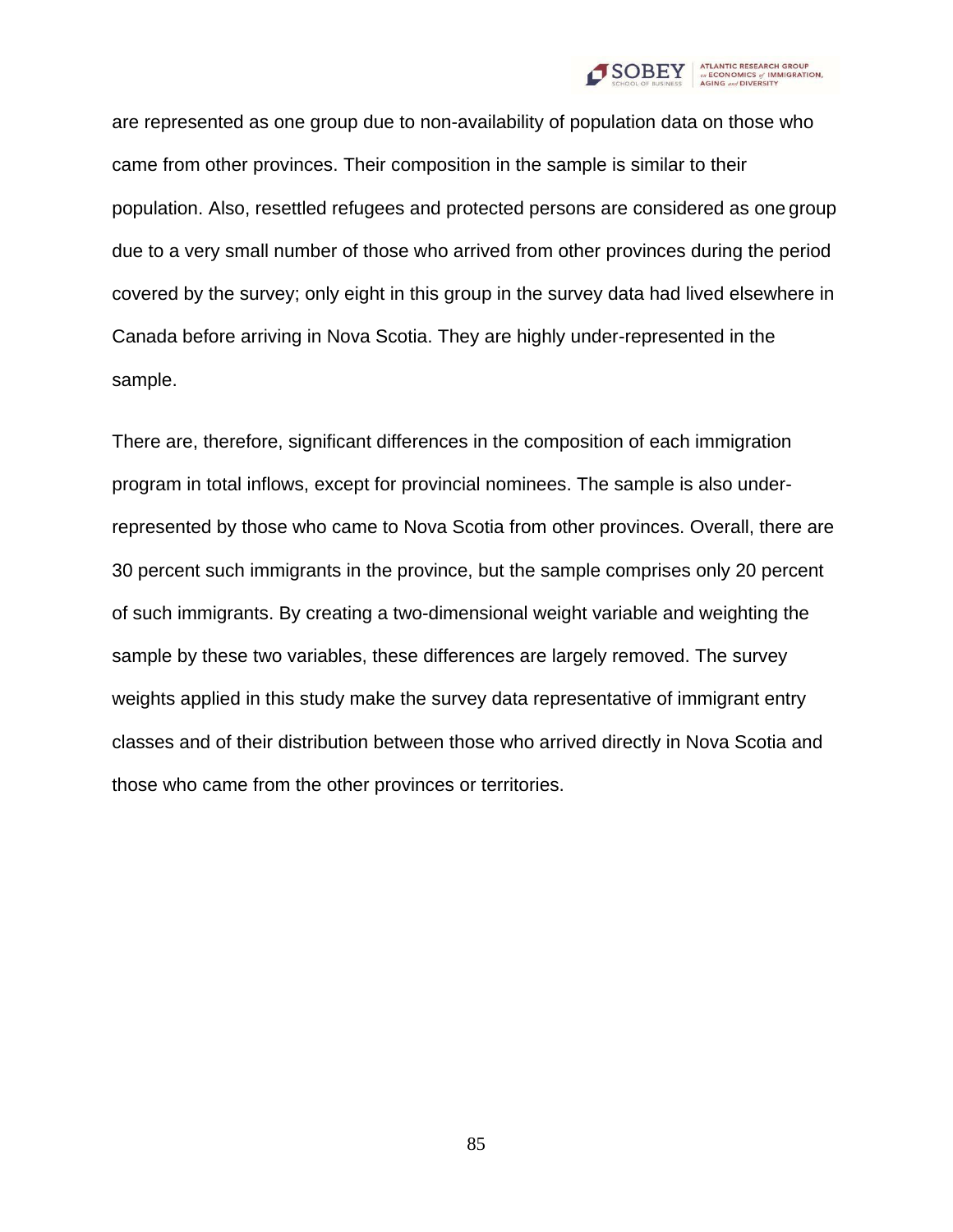

| Lived in<br>Entry class<br>Canada                |           | Population data |            | Sample data<br>(unweighted) |            | Survey<br>weights* |
|--------------------------------------------------|-----------|-----------------|------------|-----------------------------|------------|--------------------|
|                                                  | before    | Frequency       | Percent in | Frequency                   | Percent in |                    |
|                                                  |           |                 | total      |                             | total      |                    |
| <b>PNP</b>                                       | Yes       | 1,795           | 6.2        | 166                         | 5.9        | 10.8               |
|                                                  | <b>No</b> | 10,445          | 36.3       | 1,028                       | 36.5       | 10.2               |
| <b>AIPP</b>                                      | <b>NA</b> | 391             | 1.4        | 41                          | 1.5        | 9.5                |
| Other economic                                   | Yes       | 4,390           | 15.3       | 173                         | 6.2        | 25.4               |
|                                                  | <b>No</b> | 3,059           | 10.6       | 476                         | 16.9       | 6.4                |
| Resettled Refugee and<br><b>Protected Person</b> | <b>NA</b> | 2,540           | 8.8        | 68                          | 2.4        | 37.4               |
| Sponsored family                                 | Yes       | 1,880           | 6.5        | 137                         | 4.9        | 13.7               |
|                                                  | <b>No</b> | 4,085           | 14.2       | 539                         | 19.2       | 7.6                |
| All other programs                               | Yes       | 70              | 0.2        | 45                          | 1.6        | 1.6                |
|                                                  | <b>No</b> | 105             | 0.4        | 142                         | 5.0        | 0.7                |
| <b>Grand total</b>                               |           | 28,760          | 100.0      | 2,815                       | 100.0      | 10.2               |

#### Table A1: Calculation of survey weights

\*Calculated as the ratio of population to survey data. NA=Not Available.

Source: Population data were provided by IRCC. Breakdown of AIPP data were not available from IRCC source and were provided separately from rest of the data. "Other economic" class includes business class and worker program from whose total AIPP number was subtracted. Sample data are based on the online survey. A very small number (only 8) of resettled refugee & protected persons who had lived elsewhere in Canada participated in the survey so they appear together.

#### *Margin of error*

All results in this study are estimates based on the weighted sample. The sample

margin of error (m.o.e.) is calculated at a 95 percent confidence level using the following

formula: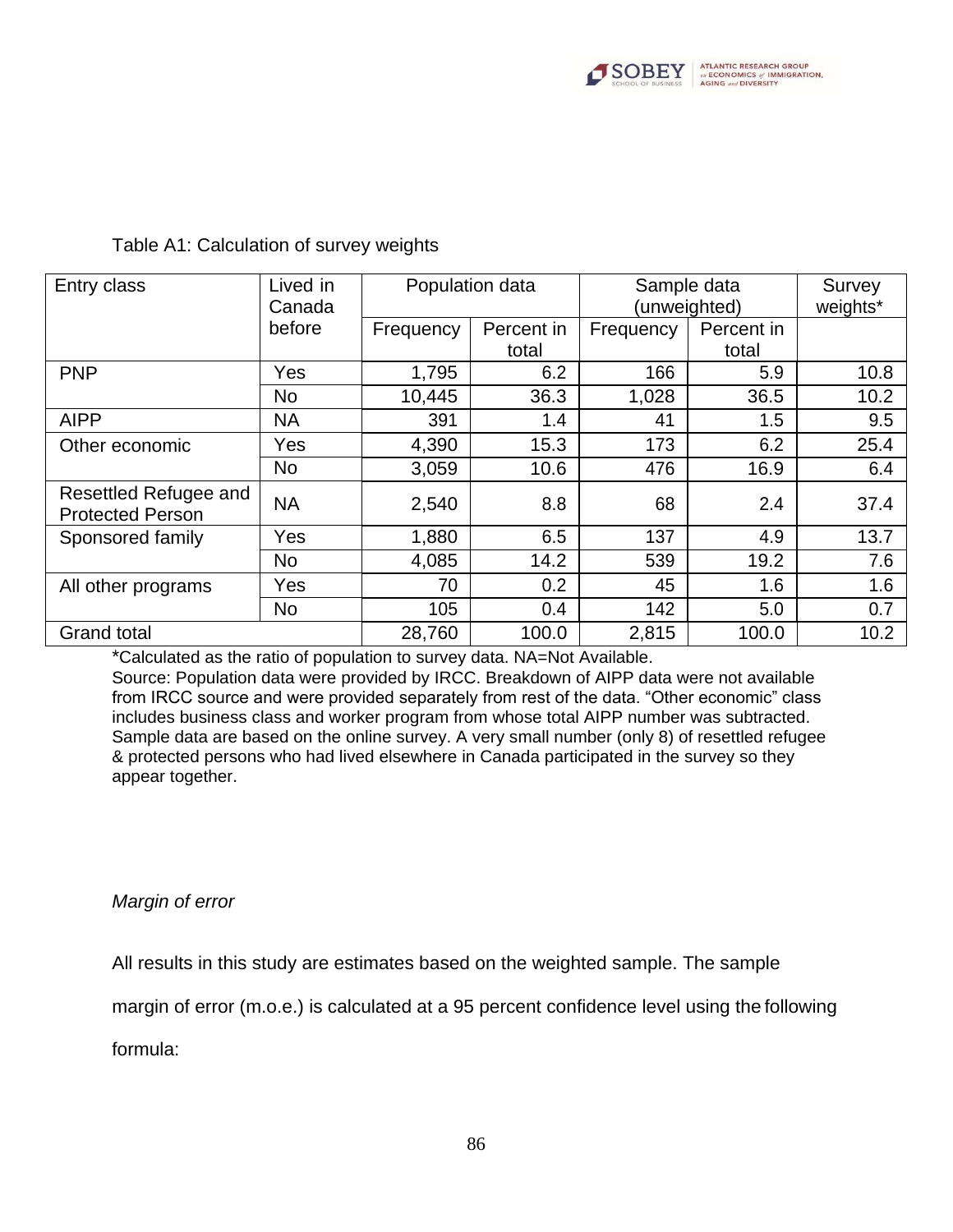

m.o.e = 
$$
Z_{\alpha} \sqrt{\frac{\hat{p}(1-\hat{p}) (N-n)}{n (N-1)}}
$$

where  $\alpha$  = 0.05 for 95 percent confidence interval,  $p =$  sample percentage response (assumed at 0.5),  $n =$  sample size and  $N =$  population size.

The margins of error are calculated for the entire sample and separately for population estimates of stayers and leavers. Results are reported in the following table. It can be concluded with 95 percent confidence that the estimates of the entire in-scope population, as presented in Chapter 2, are within the interval of +/- 1.8 percent. Likewise, estimates of the stayers population reported in Chapter 3 and of the leavers population reported in Chapter 4 are within 2.0 percent and 3.5 percent of their value, respectively.

| Group          | Unweighted sample | Weighted sample | Margin of error |
|----------------|-------------------|-----------------|-----------------|
|                | size (n)          | size (N)        |                 |
| Total sample   | 2,815             | 28,760          | 1.8 percent     |
| <b>Stavers</b> | 2.110             | 21,210          | 2.0 percent     |
| Leavers        | 705               | 7,550           | 3.5 percent     |

In Chapter 5, to conduct the tests of significance of the difference of percentages between the populations of stayers and those who have left, the null hypothesis that there is no statistically significant difference of percentages between their two populations was tested, allowing for a 95 percent chance of rejection<sup>21</sup>. The estimated

 $21$  In other words, there is a 19 out of 20 chance that the percentage difference between the two populations is not zero.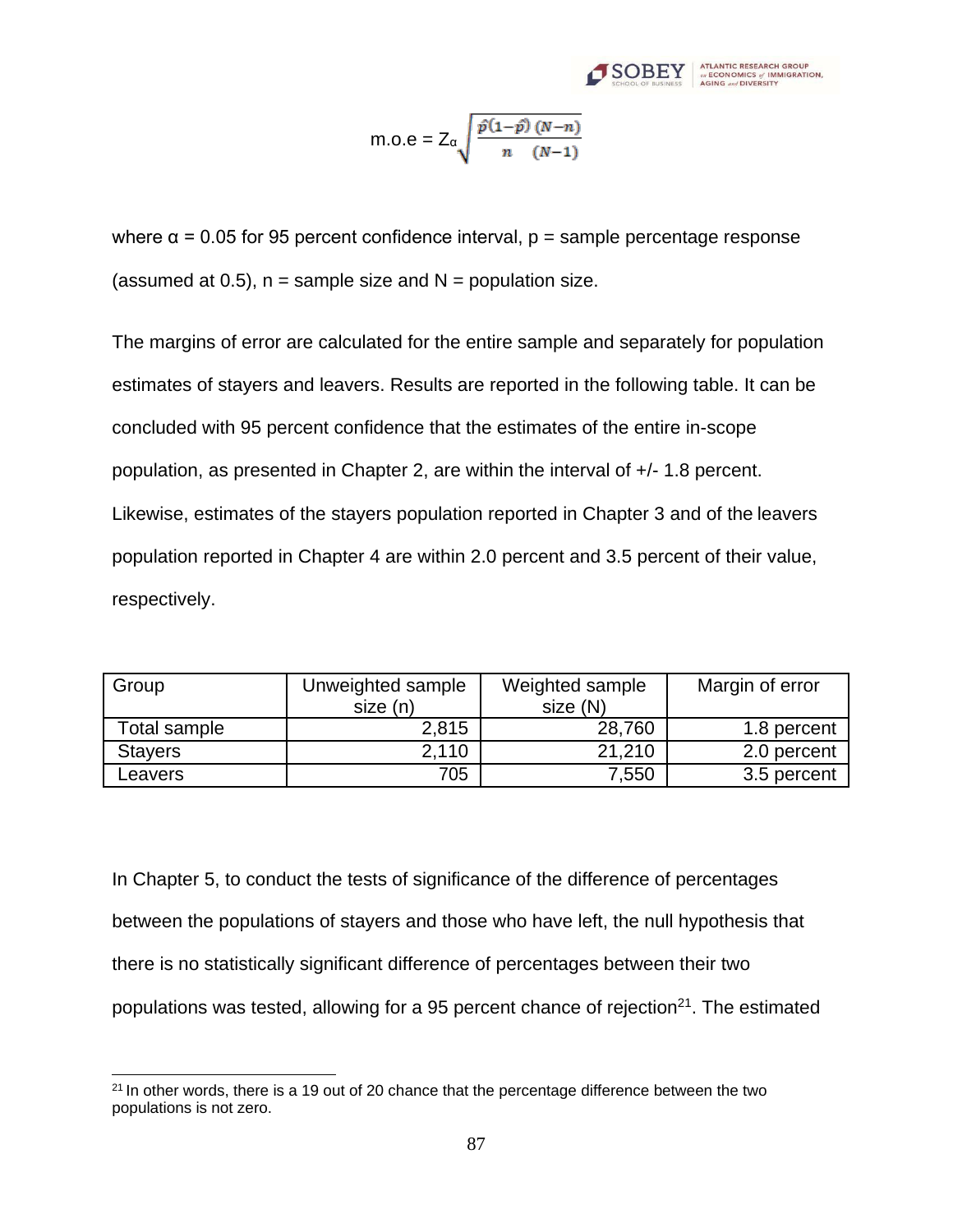

percentage values were first converted into proportions  $\hat{p}_1$  and  $\hat{p}_2$  for stayers and those who have left, respectively. Then a Z-value was calculated using the following formula:

$$
Z=\frac{(\hat{p}_1-\hat{p}_2)-0}{\sqrt{\hat{p}(1-\hat{p})\left(\frac{1}{n_1}+\frac{1}{n_2}\right)}}
$$

The numerator in the formula is the difference between the two estimated proportions and denominator is the standard error of the sampling distribution of difference between the two estimated proportions. The calculated Z-value was then compared with the critical value of Z, 1.96, to obtain the p-value which, if below 5 percent, led to a rejection of null hypothesis with 95 percent certainty.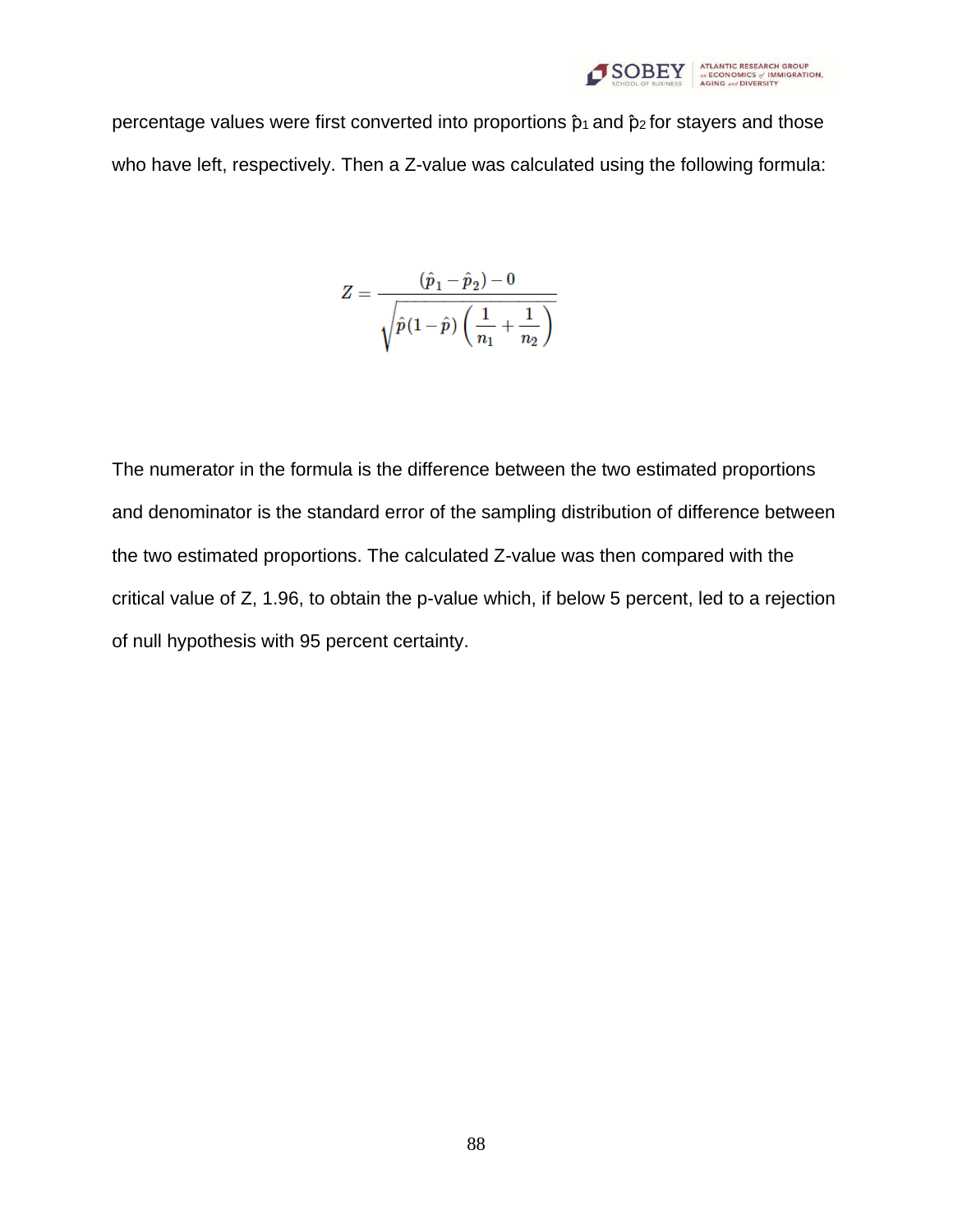

### **A.2 A summary of method used in coding of descriptive answers provided by respondents**

Coding of descriptive answers was done in Excel by two coders. A codebook was created using the first 50 open ended responses for each question. Thematic coding groups responses of similar content, themes or words. Where 3 or more open ended responses contained the same theme a code was created. Following creation of the codebook the codes were reviewed and approved to ensure agreement between coders before coding continued. The codebook was used to categorize the remaining open ended responses. New codes were created as needed through the coding process, if previously unidentified themes emerged. Following coding, 5% of the open ended data was spot checked for quality control to ensure that responses had been coded correctly. New variables were created and added to the data file for each new code that was created. For example, the open ended responses to Q23 were categorized into 16 themes, 16 new variables were created for the data file to represent these codes. A value of 1 would be entered for each code variable that represented a theme that was present in a respondents open ended comment, for all code variables that represented themes not present in a respondent comment a value of 2 (not selected) was entered. Frequencies were run on each coding variable for a question to identify the percentage of responses than contained each theme.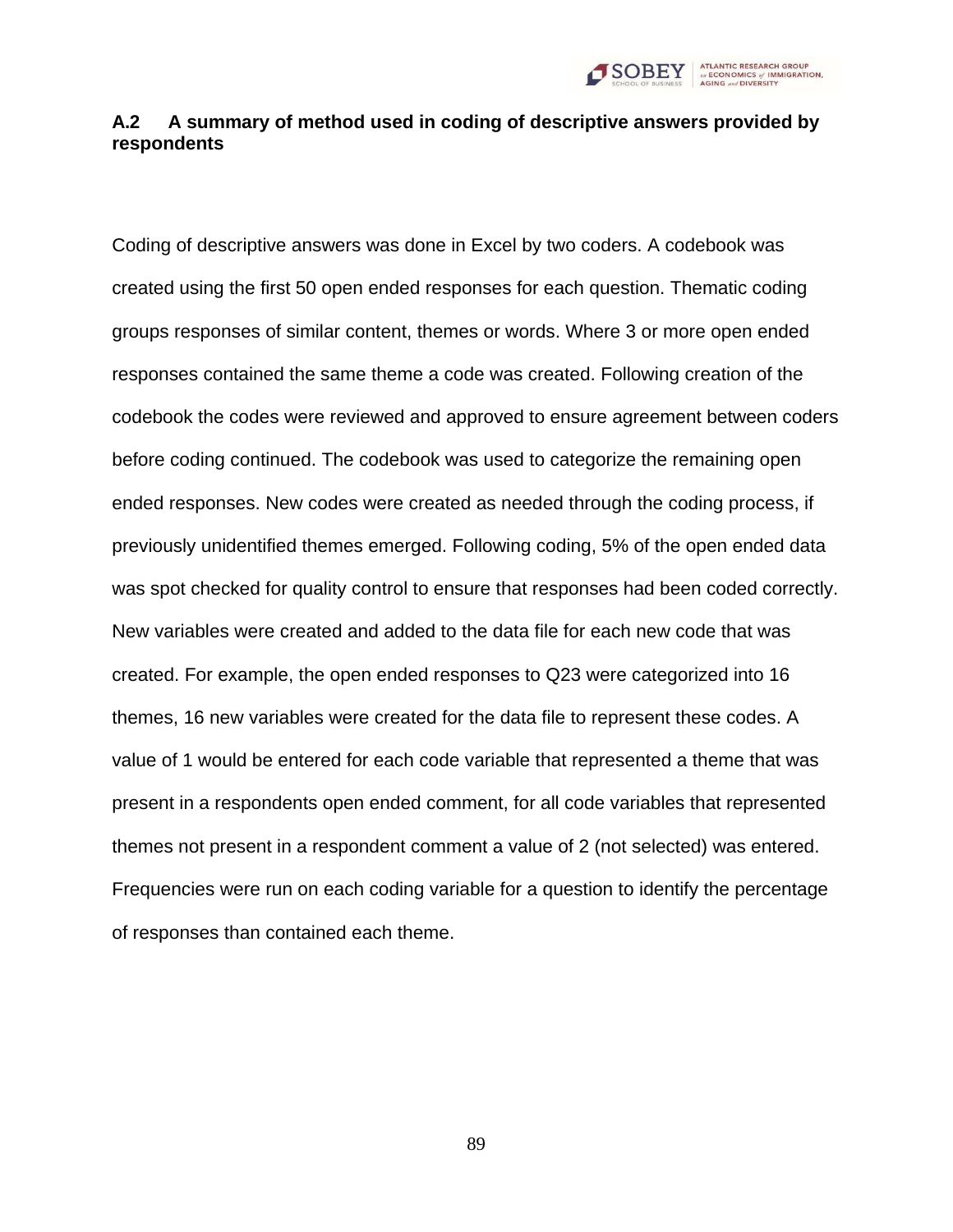

# **Appendix B Immigrants' reasons for not immigrating to Nova Scotia**

Following the methodology described in Appendix A, immigrants who were destined to Nova Scotia but decided not to immigrate to the province were filtered out of the survey. A question was asked about their reason for not immigrating to the province. An analysis of their reasons will be instructive for immigration policymakers and is provided below.

There were 321 responses to this question, 52 of which were judged to be "other" or unusable. The most common group of responses (31.8%) was that other locations offered more opportunity, a better future, or simply offered a job somewhere else. Personal economic circumstances and opportunities once again come to the foreground. The second and third most frequent comments, almost equal in occurrence (17-18% each), were that the respondents were still in Nova Scotia, and liked it there; or that there were family and friends elsewhere. The former of these indicates some confusion with the questionnaire, the latter the importance of having some kind of personal support structure in place when moving to a new and strange place, and how important this is in influencing immigrant decisions. One respondent stated simply: "I have no one in Nova Scotia".

A fourth group catches a diverse range of comments, which indicates some uncertainty or obligation that limited location decisions. This went from "didn't know" through "by mistake" to the obligations posed by PNP rules and regulations in other provinces (probably before Nova Scotia had its own PNP). Some said acceptance into a university

90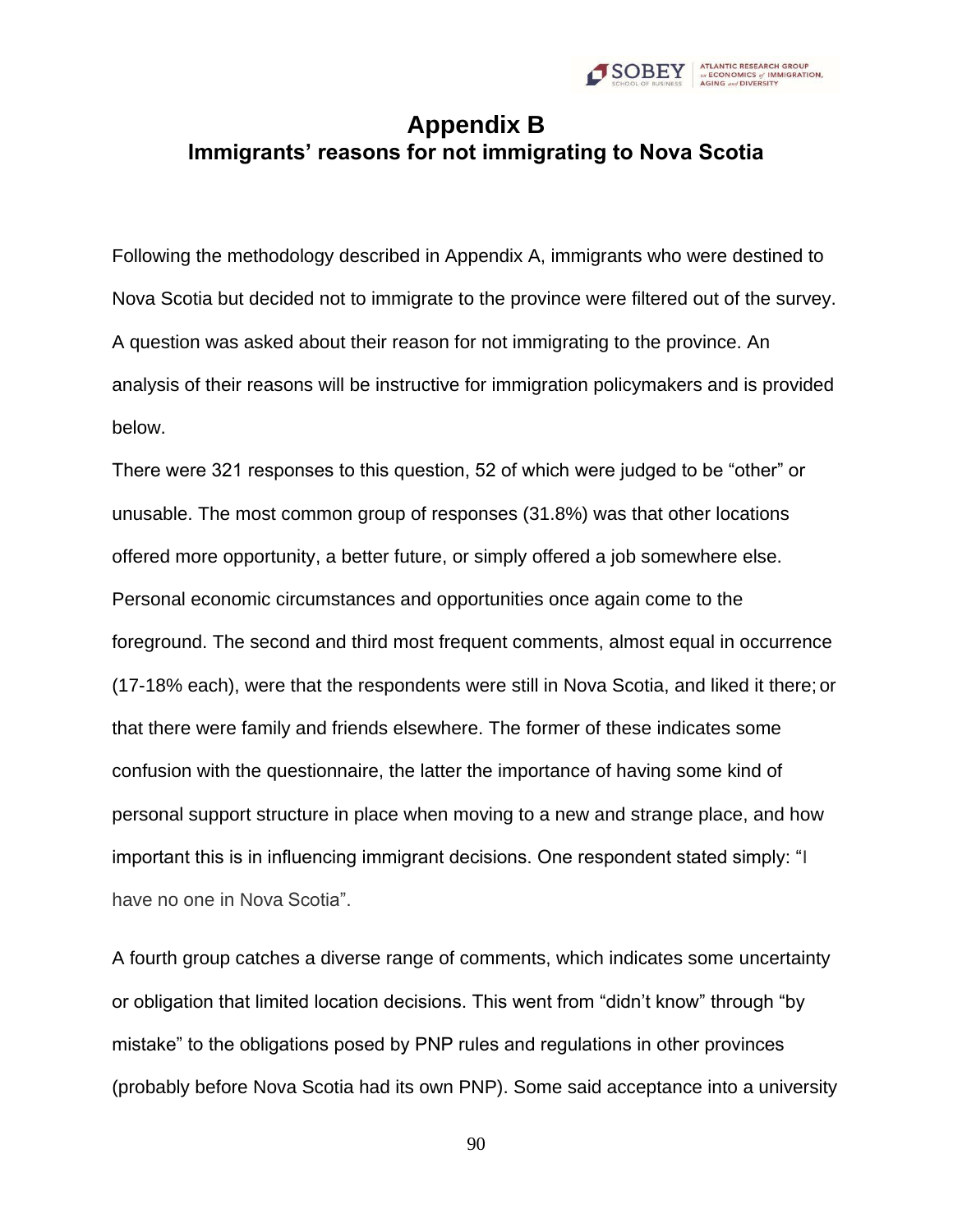

course determined where they went. Some responses suggested that rules and regulations in other provinces offered faster pathways towards citizenship. Sample comments include: "We did not know there is a province named Nova Scotia at that time"; and "Received Ontario Provincial Nomination".

A final significant group simply said there was no reason, or that Nova Scotia simply did

not figure in their plans. Lack of knowledge of the province, or perceived lack of

community support structures, were aspects of these responses. The "other" responses

included a small number that indicated concern with health care in Nova Scotia

compared with other parts of the country, and a desire to live near mountains.

Responses to this question indicate that immigrant location decisions are heavily

influenced by some kind of support structure at the intended place (family or otherwise),

and that immigrants consider economic opportunity as a key factor.

Table B1: Reasons for not immigrating to Nova Scotia

| In an open-ended question (question 6), respondents were asked, "Why did you decide" |  |
|--------------------------------------------------------------------------------------|--|
| not to immigrate to Nova Scotia?                                                     |  |

| Reason given                                          | Number | Percent |
|-------------------------------------------------------|--------|---------|
|                                                       |        |         |
| More opportunity elsewhere                            | 102    | 31.8    |
| Still in Nova Scotia                                  | 57     | 17.8    |
| Family or friend ties                                 | 55     | 17.1    |
| Don't know/by mistake/rules and regulations           | 39     | 12.1    |
| No reason/never lived there/not the plan/no community | 16     | 5.0     |
| Other/unusable                                        | 52     | 16.2    |
| Total                                                 | 321    | 100.0   |

Drawn from the unweighted survey of 5,129 respondents.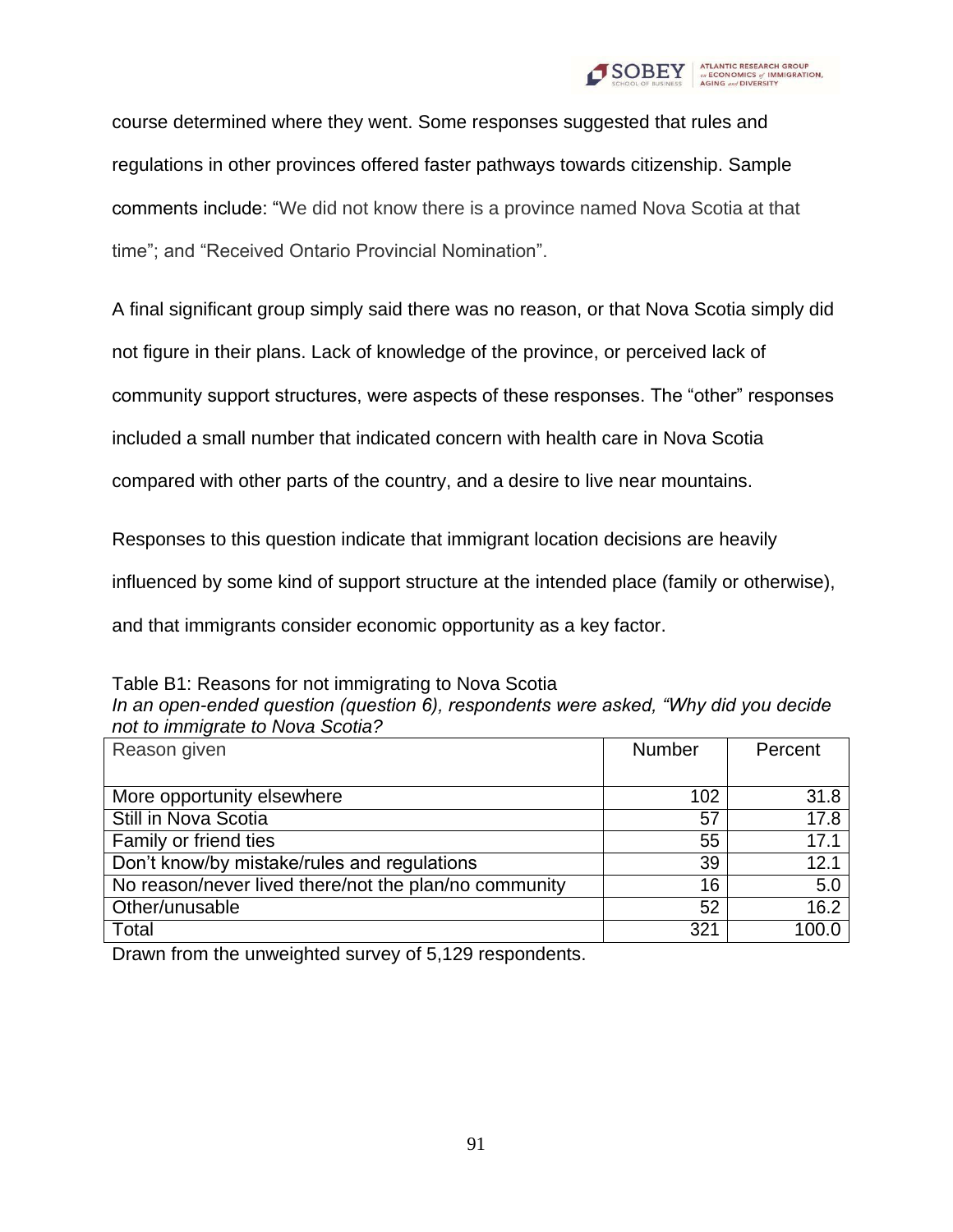

# **Appendix C**

## **An analysis of additional comments solicited from survey respondents**

At the the end of the survey, respondents were asked *"Taking into account all of your experiences as an immigrant in Nova Scotia, is there anything else you would like to add?" .* More than 1400 responded. Of these, 267 simply said "no further comment" or words to that effect. These were left out of this analysis. A further 100 or so were judged unusable, or expressed sentiments that only occurred a few times. These included complaints about the weather, lack of international transportation link, bad roads and streets, too much garbage along roadways, and scruffy towns. Slightly more common were complaints about lack of public transport, in rural areas especially; lack of international transportation links; and lack of cultural diversity.

Other than these, the biggest set of comments concerned economic opportunity in the province, which was cited by 464 respondents (40%). This covered a range of issues, from no suitable job (79) difficulties with credential and experience recognition (also 79), to general economic conditions (201). This last usually included low wages, high taxes, and a high cost of living. A further 89 qualified their responses by saying they left the province reluctantly for reasons of personal economic circumstances, and some were angling to find a way back eventually. One comment combines several sentiments (quoted *verbatim*): "Halifax is a beautiful place with higher quality of life and lower cost of living with all available amanities, but lack of jobs. I could not find job there. If I would have find a job there , I would not have moved to Ontario. In future I would like to shift in

92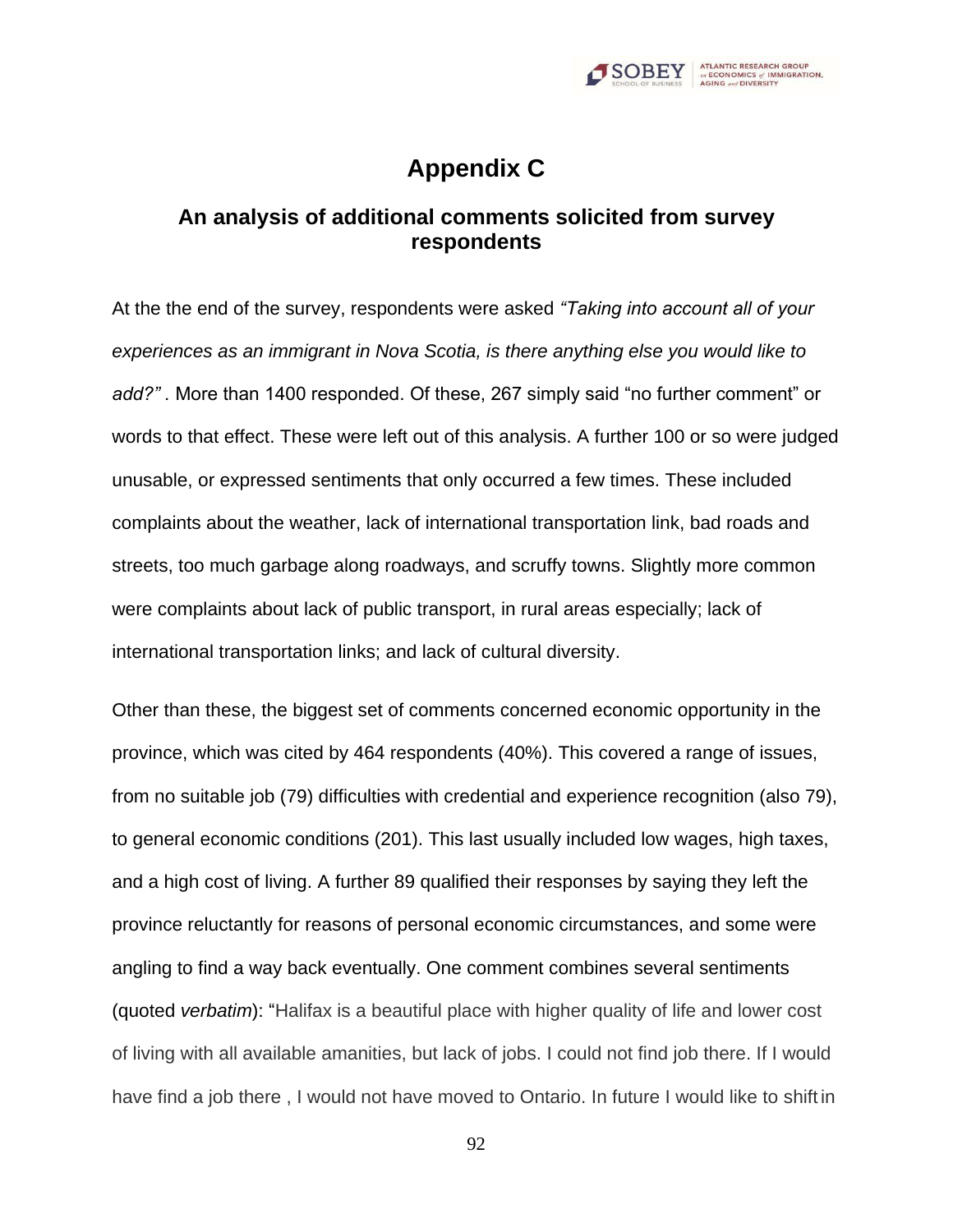

Halifax with my family again when it seems to be developed in the field of earning resources."

Another comment was: "I wish me and my husband could find good jobs in NSbecause we would love to move back here." The message here is that Nova Scotia has much to offer in the way of a good place to live, but a stronger economy would help greatly, especially when new immigrants arrive with education and experience, plus a great desire and energy to build a better life. Channelling this energy to promote further economic growth and diversification is a challenge. Quite a few respondents were impressed with the range of business opportunities on offer, and appeared willing to take advantage. This, once again, suggests that immigrant expectations are often high, which can only lead to disappointment when these expectations are not met entirely.

On a more positive note, some 213 (18.6%) respondents said they liked being in Nova Scotia, and found the people friendly and welcoming. Almost 150 said the province needed better settlement services, or had complaints about the immigration system, particularly the path to citizenship or difficulty in getting family members to join them. The former of these falls within the power of the province to address, the latter is largely a federal responsibility, although changes could be built into a modified PNP. Having access to settlement services outside Halifax was specified several times.

More than 100 comments addressed quality of public services as an issue. Health care was by far the most prominent amongst these, usually expressed as difficulty in finding a family doctor. Education and other public services were also mentioned. These are issues that are not confined to immigrants, but to the public at large, although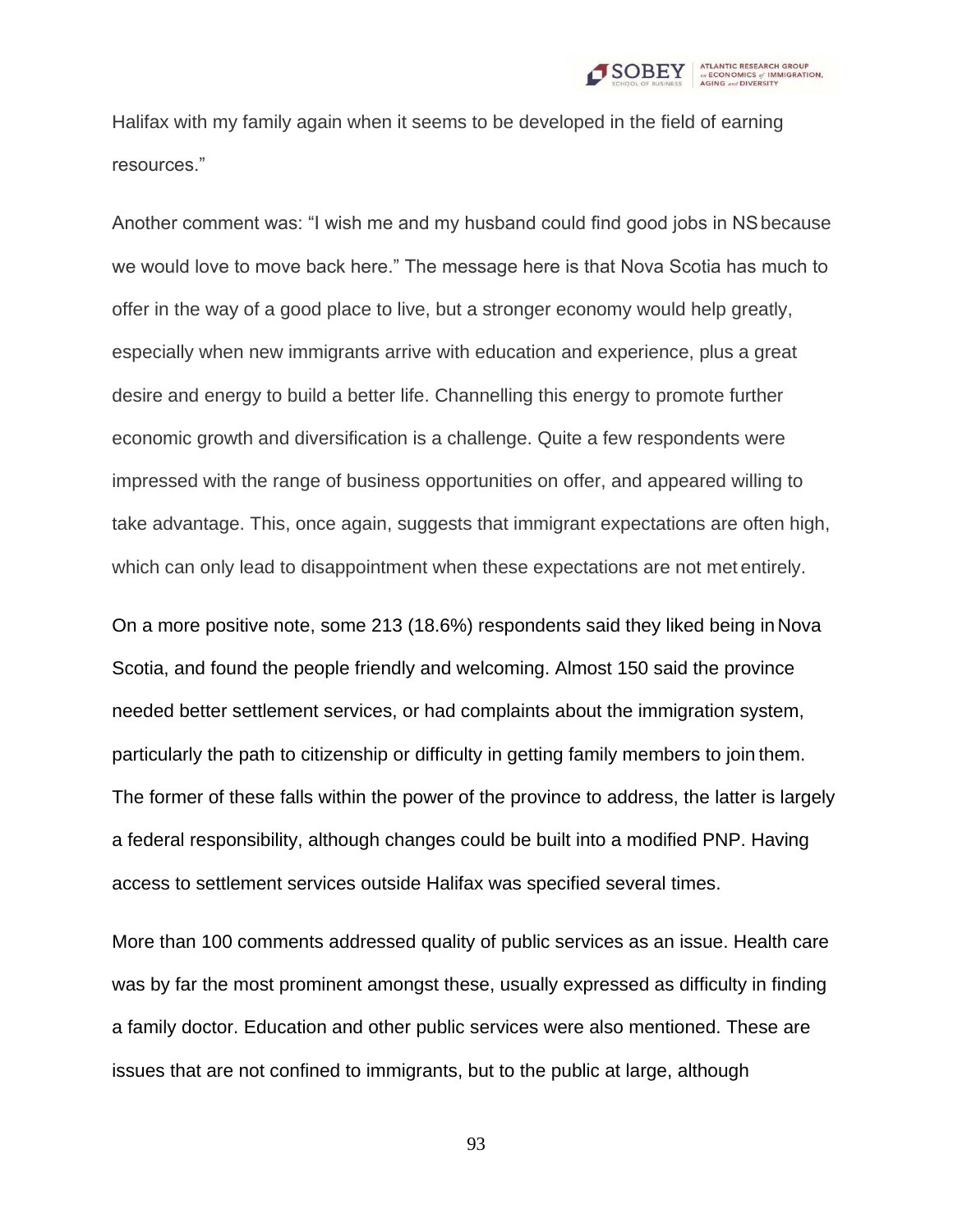

immigrants will very often find it harder to resolve issues due to obstacles posed by language or lack of familiarity with how things work in their new home.

Fifty-six respondents were ambivalent or disappointed in their decision to move to Nova Scotia, or were planning to leave or had already left. The same number (56) cited racism or discrimination in their general lives, but especially when looking for work. One comment was "Bitterly disappointing. Suffered mistreatment and racism. Few opportunities outside HRM, healthcare is broken. Will be leaving as soon as possible." There is a perception that many employers prefer to hire "known" or familiar people rather than take a risk on someone who is less known, despite education, skills, and experience.

Table C1 tabulates the frequencies for population (using weighted data on question 75).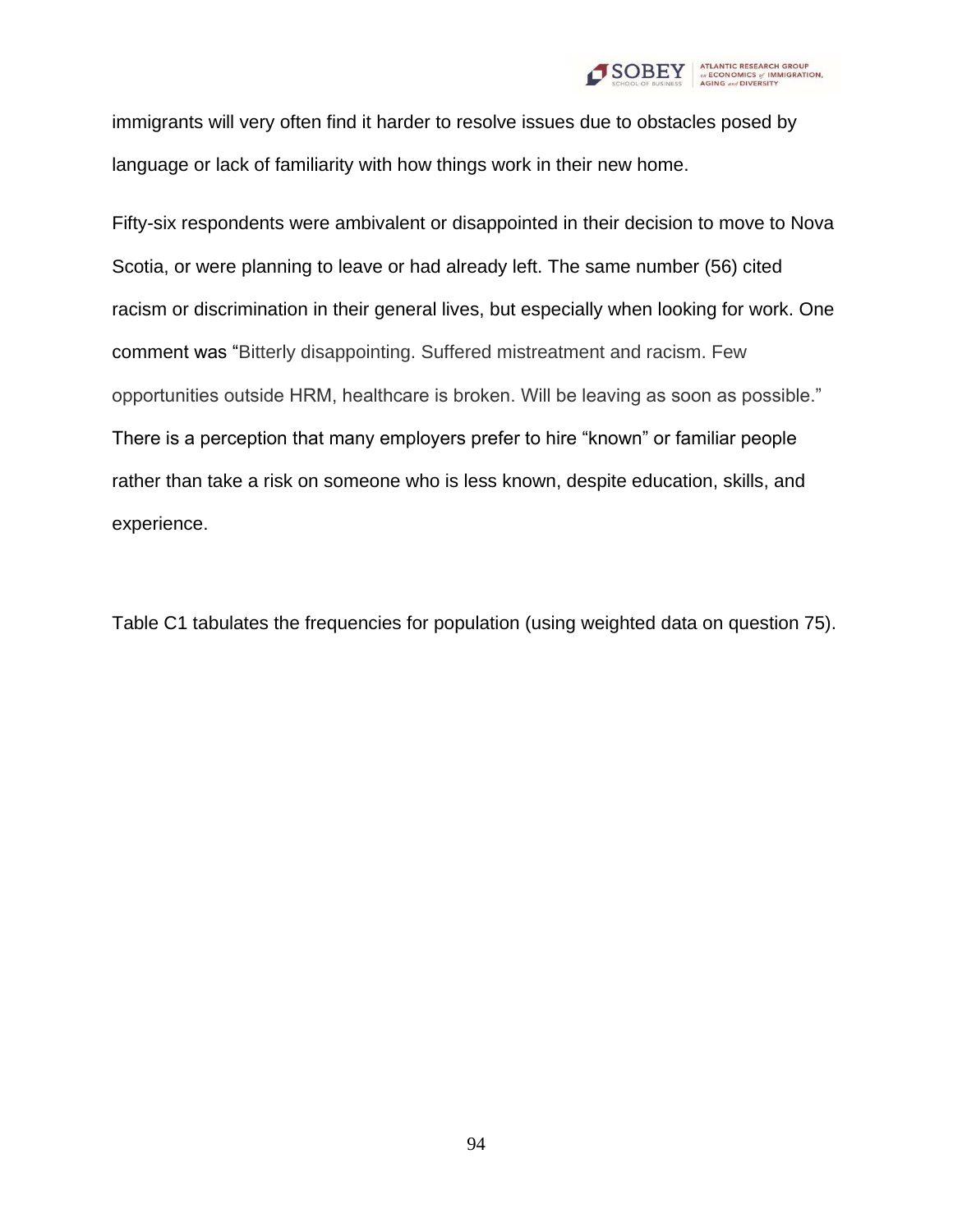

Table C1: Additional comments solicited from survey respondents.\* *Respondents were asked "Taking into account all of your experiences as an immigrant in Nova Scotia, is there anything else you would like to add?*

| Description                                            | Percentage |
|--------------------------------------------------------|------------|
| Economic                                               |            |
| Need to improve job opportunities                      | 24.5       |
| Recognise foreign credentials/ease integration into    | 13.3       |
| workforce                                              |            |
| High taxes/cost of living                              | 11.8       |
| Need to improve infrastructure - roads/airports/public | 5.4        |
| transit/internet                                       |            |
| Low wages and poor economy                             | 6.2        |
| Total                                                  | 61.2       |
| Social                                                 |            |
| Improve immigration/settlement process                 | 13.4       |
| Friendly people                                        | 5.3        |
| Racism/discrimination/need for more diversity          | 4.7        |
| Total                                                  | 23.4       |
| <b>Public Services</b>                                 |            |
| Need to improve healthcare                             | 10.6       |
| Need to improve governance and social services         | 4.1        |
| Education                                              | 3.2        |
| Total                                                  | .17.9      |
| Environment                                            |            |
| Positives - Like/Love Nova Scotia/Happy/Thank you      | 27.2       |
| Beautiful/peaceful place, weather                      | 8.2        |
| Total                                                  | 35.4       |
| More/improved communication                            | 3.0        |
| Miscellaneous mentions                                 | 13.2       |